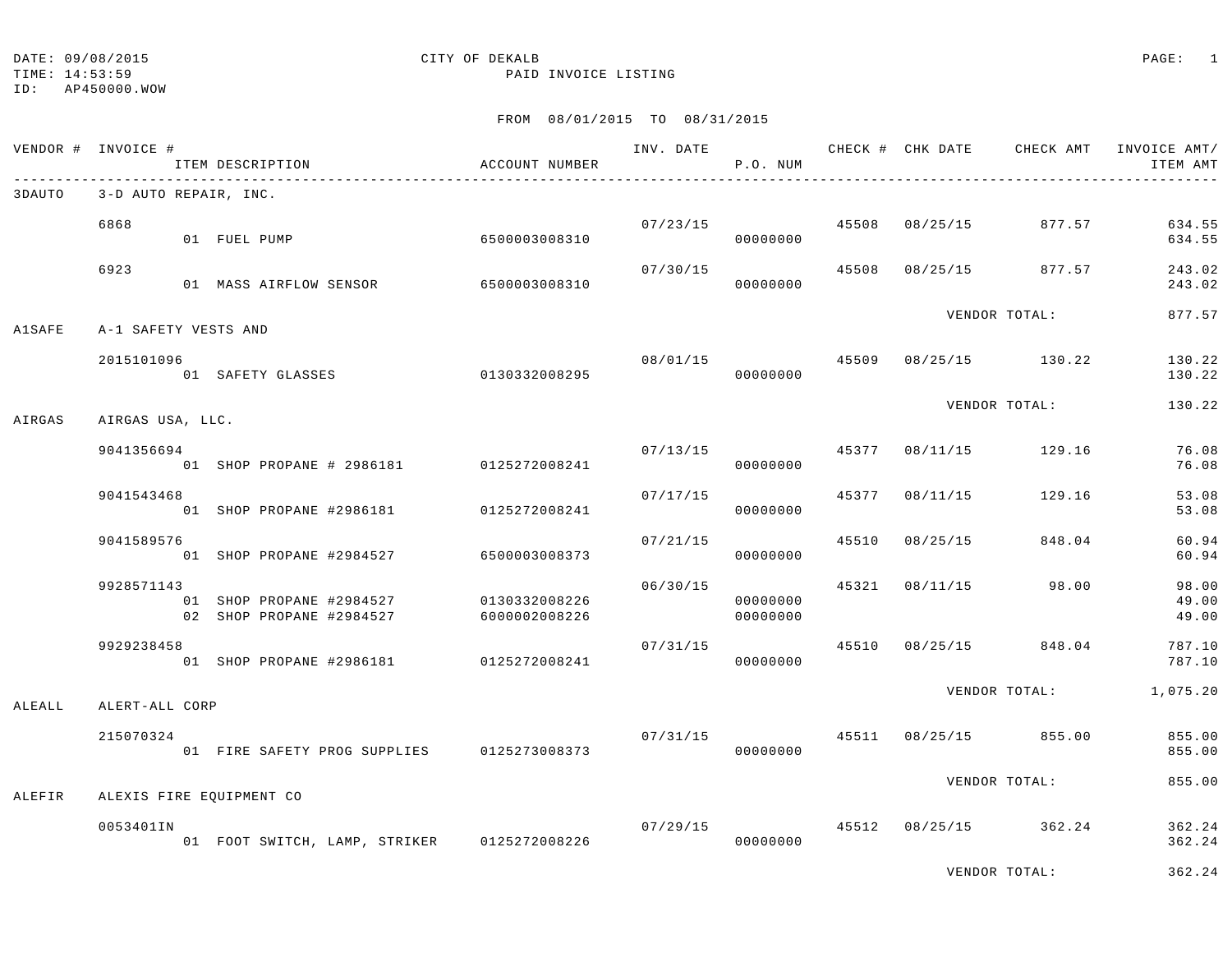ID: AP450000.WOW

#### TIME: 14:53:59 PAID INVOICE LISTING

|        | VENDOR # INVOICE # | ITEM DESCRIPTION                                                                                                  | ACCOUNT NUMBER                                                                    | INV. DATE | P.O. NUM                                                 |       | CHECK # CHK DATE | CHECK AMT                   | INVOICE AMT/<br>ITEM AMT                                      |
|--------|--------------------|-------------------------------------------------------------------------------------------------------------------|-----------------------------------------------------------------------------------|-----------|----------------------------------------------------------|-------|------------------|-----------------------------|---------------------------------------------------------------|
| ALFIRO |                    | ALFREDO'S IRON WORKS, INC.                                                                                        |                                                                                   |           |                                                          |       |                  |                             |                                                               |
|        | $2015 - 062$       | 01 RAILING REPAIRS                                                                                                | 0130333008316                                                                     | 06/30/15  | 00000000                                                 | 45322 | 08/11/15         | 2,567.84                    | 2,164.98<br>2,164.98                                          |
|        | 2015014            | 01 TAR BOILING POT REPAIRS                                                                                        | 6000003008310                                                                     | 06/30/15  | 00000000                                                 | 45322 | 08/11/15         | 2,567.84                    | 402.86<br>402.86                                              |
|        | 2015083            | 01 REPLACE DUMP BOX                                                                                               | 0130333008315                                                                     | 07/06/15  | 00000000                                                 | 45378 | 08/11/15         | 2,005.00                    | 2,005.00<br>2,005.00                                          |
| AMALGA |                    | AMALGAMATED BANK-ACH & WIRE                                                                                       |                                                                                   |           |                                                          |       | VENDOR TOTAL:    | 4,572.84                    |                                                               |
|        | 07012015           |                                                                                                                   |                                                                                   | 07/01/15  |                                                          |       | D000877 08/11/15 | 27,203.13                   | 27, 203.13                                                    |
|        |                    | 01 SERIES 2014A<br>02 TRANSFER SERIES 2014A<br>03 TRANSFER FOR SERIES 2014A<br>04 SERIES 2014A<br>05 SERIES 2014A | 4000004508412<br>4000000094733<br>0135009009220<br>6000004508412<br>6500004508412 |           | 00000000<br>00000000<br>00000000<br>00000000<br>00000000 |       |                  |                             | 7,362.62<br>$-7, 362.62$<br>7,362.62<br>15,891.32<br>3,949.19 |
|        | 07012015A          | 01 SERIES 2013B<br>02 TRANSFER FOR SERIES 2013B<br>03 TRANSFER FOR SERIES 2013B                                   | 4000004508412<br>4000000094733<br>0135009009220                                   | 07/01/15  | 00000000<br>00000000<br>00000000                         |       | D000877 08/11/15 | 34,807.50                   | 34,807.50<br>34,807.50<br>$-34,807.50$<br>34,807.50           |
|        | 07012015B          | 01 SERIES 2010B<br>02 TRANSFER FOR SERIES 2010B<br>03 TRANSFER FOR SERIES 2010B                                   | 4000004508412<br>4000000094701<br>0135009009220                                   | 07/01/15  | 00000000<br>00000000<br>00000000                         |       | D000877 08/11/15 | 87,983.75                   | 87,983.75<br>87,983.75<br>$-87,983.75$<br>87,983.75           |
|        | 07012015C          | 01 SERIES 2012A<br>02 TRANSFER FOR SERIES 2012A<br>03 TRANSFER FOR SERIES 2012A                                   | 4000004508412<br>4000000094733<br>0135009009220                                   | 07/01/15  | 00000000<br>00000000<br>00000000                         |       | D000877 08/11/15 | 90,290.63                   | 90,290.63<br>90,290.63<br>$-90, 290.63$<br>90,290.63          |
|        | 07012015D          | 01 SERIES 2010C<br>02 TRANSFER FOR SERIES 2010C<br>03 TRANSFER FOR SERIES 2010C                                   | 4000004508412<br>4000000094701<br>0135009009220                                   | 07/01/15  | 00000000<br>00000000<br>00000000                         |       |                  | D000877 08/11/15 113,260.00 | 113,260.00<br>113,260.00<br>$-113, 260.00$<br>113,260.00      |
|        | 07012015E          | 01 SERIES 2013A - INTEREST<br>02 SERIES 2013A - INTEREST<br>03 SERIES 2013A - INTEREST                            | 0100000002235<br>0100000001063<br>0100000001050                                   | 07/01/15  | 00000000<br>00000000<br>00000000                         |       | D000877 08/11/15 | 109,062.50                  | 109,062.50<br>109,062.50<br>$-109,062.50$<br>109,062.50       |
|        | 07012015F          |                                                                                                                   |                                                                                   | 07/01/15  |                                                          |       |                  | D000877 08/11/15 6,403.57   | 6,403.57                                                      |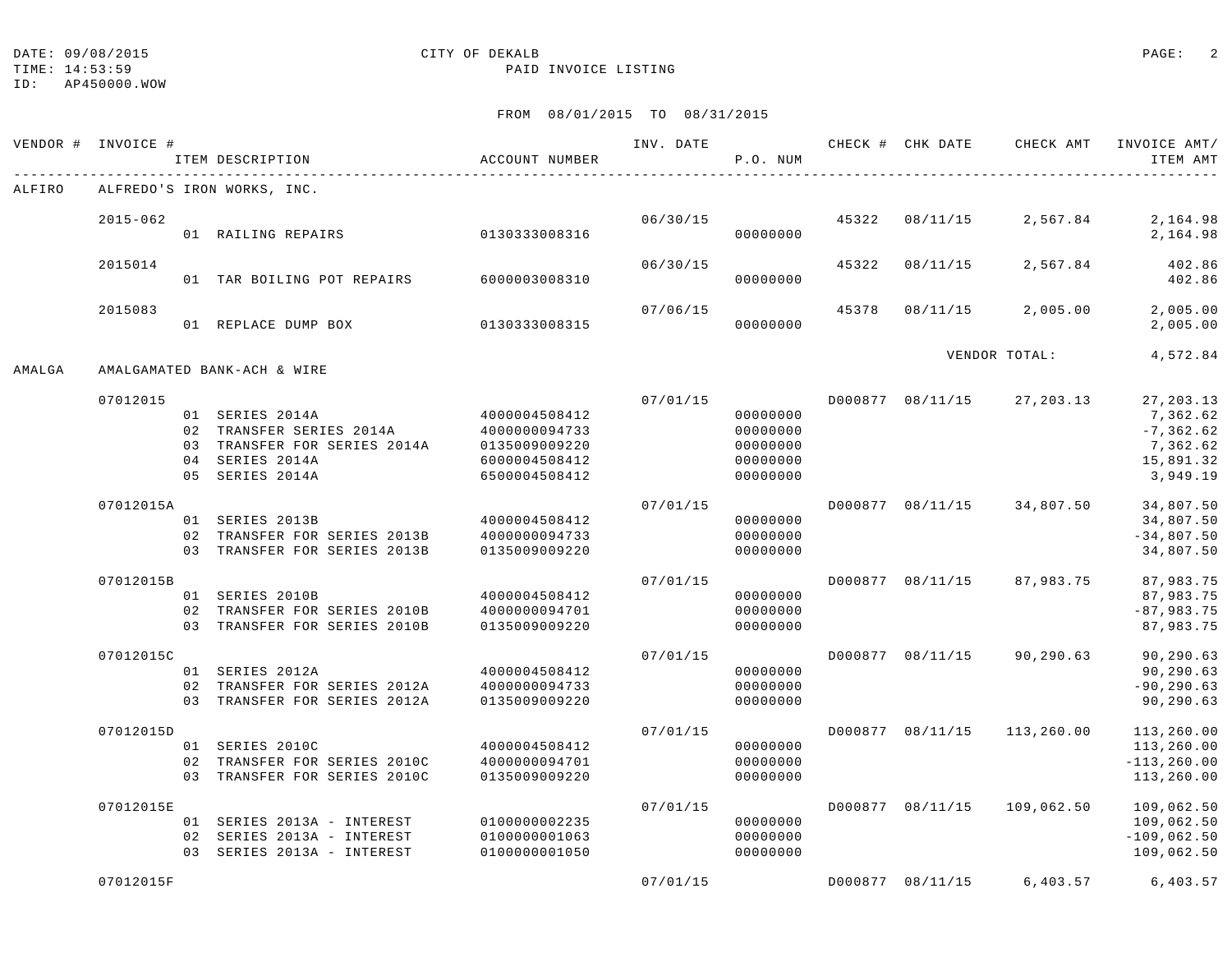| DATE: 09/08/2015 | CITY OF DEKALB | PAGE: |  |
|------------------|----------------|-------|--|

TIME: 14:53:59 PAID INVOICE LISTING

ID: AP450000.WOW

|        | VENDOR # INVOICE # | ITEM DESCRIPTION                                                                                                                                                                                                                                      | ACCOUNT NUMBER                                  | INV. DATE | P.O. NUM                                                             |       | CHECK # CHK DATE       | CHECK AMT            | INVOICE AMT/<br>ITEM AMT                                           |
|--------|--------------------|-------------------------------------------------------------------------------------------------------------------------------------------------------------------------------------------------------------------------------------------------------|-------------------------------------------------|-----------|----------------------------------------------------------------------|-------|------------------------|----------------------|--------------------------------------------------------------------|
|        | 07012015F          | 01 JULY 2015 REPLACEMENT TAX                                                                                                                                                                                                                          | 0100000002930                                   | 07/01/15  | 00000000                                                             |       |                        |                      | D000877 08/11/15 6,403.57 6,403.57<br>6,403.57                     |
| ANDMAT | MATTHEW ANDERSON   |                                                                                                                                                                                                                                                       |                                                 |           |                                                                      |       |                        | VENDOR TOTAL:        | 469,011.08                                                         |
|        | 07312015           | 01 RADIUM SEMINAR REIMB 6000003008376                                                                                                                                                                                                                 |                                                 | 07/31/15  | 00000000                                                             |       | D000884 08/25/15 49.00 |                      | 49.00<br>49.00                                                     |
| ANDMED |                    | ANDRES MEDICAL BILLING LTD                                                                                                                                                                                                                            |                                                 |           |                                                                      |       |                        | VENDOR TOTAL:        | 49.00                                                              |
|        | 135621             | 01 AMBULANCE FEES - JUNE 2015                                                                                                                                                                                                                         | 0100000002240                                   | 07/01/15  | 00000000                                                             | 45323 |                        | $08/11/15$ 3, 222.33 | 3, 222.33<br>3,222.33                                              |
| APPCOM |                    | APPLIED COMMUNICATIONS GROUP                                                                                                                                                                                                                          |                                                 |           |                                                                      |       |                        | VENDOR TOTAL:        | 3,222.33                                                           |
|        | WO3134             | 01 MILESTONE SERVER                                                                                                                                                                                                                                   | 0117123008330                                   | 08/10/15  | 00000000                                                             |       | 45513 08/25/15 120.00  |                      | 120.00<br>120.00                                                   |
| APWA   |                    | APWA - ILLINOIS PUBLIC SERVICE                                                                                                                                                                                                                        |                                                 |           |                                                                      |       |                        | VENDOR TOTAL:        | 120.00                                                             |
|        | 07092015           | 01 MEMBERSHIP RENEWAL - BAULING 0130353008375<br>02 MEMBERSHIP RENEWAL - CLEVELAND 6500003008375<br>03 MEMBERSHIP RENEWAL - ESPY<br>04 MEMBERSHIP RENEWAL - FAIVRE<br>05 MEMBERSHIP RENEWAL - KECK<br>06 MEMBERSHIP RENEWAL - LASKOWSKI 0130313008375 | 0130333008376<br>6000003008375<br>0130353008375 | 07/09/15  | 00000000<br>00000000<br>00000000<br>00000000<br>00000000<br>00000000 | 45379 | 08/11/15               | 900.00               | 900.00<br>150.00<br>150.00<br>150.00<br>150.00<br>150.00<br>150.00 |
| ARAUNI | ARAMARK            |                                                                                                                                                                                                                                                       |                                                 |           |                                                                      |       |                        | VENDOR TOTAL:        | 900.00                                                             |
|        | 1590021325         | 01 FLOOR MAT CLEANING                                                                                                                                                                                                                                 | 0130324008450                                   | 05/29/15  | 00000000                                                             | 45324 | 08/11/15               | 855.02               | 49.94<br>49.94                                                     |
|        | 1590021331         | 01 FLOOR MAT CLEANING                                                                                                                                                                                                                                 | 0120223008315                                   | 05/29/15  | 00000000                                                             | 45324 | 08/11/15               | 855.02               | 141.04<br>141.04                                                   |
|        | 1590030527         | 01 FLOOR MAT CLEANING                                                                                                                                                                                                                                 | 0120223008315                                   | 06/05/15  | 00000000                                                             | 45324 | 08/11/15               | 855.02               | 141.04<br>141.04                                                   |
|        | 1590039802         |                                                                                                                                                                                                                                                       |                                                 | 06/12/15  |                                                                      | 45324 | 08/11/15               | 855.02               | 49.94                                                              |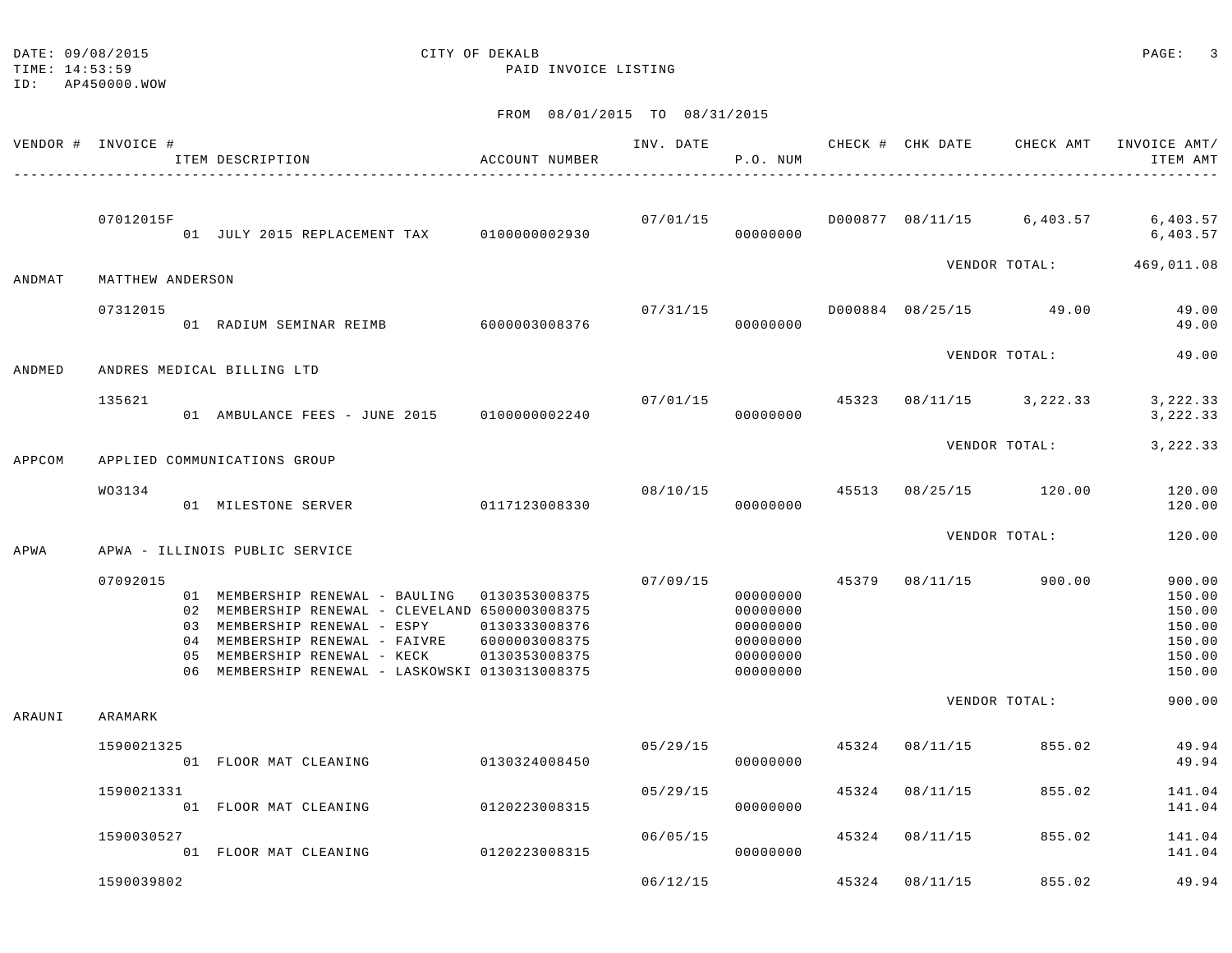TIME: 14:53:59 PAID INVOICE LISTING

### ID: AP450000.WOW

|               | VENDOR # INVOICE #       | ITEM DESCRIPTION                             | ACCOUNT NUMBER | INV. DATE | P.O. NUM                   |       | CHECK # CHK DATE | CHECK AMT             | INVOICE AMT/<br>ITEM AMT                                           |
|---------------|--------------------------|----------------------------------------------|----------------|-----------|----------------------------|-------|------------------|-----------------------|--------------------------------------------------------------------|
|               |                          |                                              |                |           |                            |       |                  |                       |                                                                    |
|               | 1590039802               | 01 FLOOR MAT CLEANING                        | 0130324008450  |           | 06/12/15<br>00000000       |       | 45324 08/11/15   | 855.02                | 49.94<br>49.94                                                     |
|               | 1590039807               | 01 FLOOR MAT CLEANING                        | 0120223008315  | 06/12/15  | 00000000                   |       |                  | 45324 08/11/15 855.02 | 141.04<br>141.04                                                   |
|               | 1590048948               | 01 FLOOR MAT CLEANING                        | 0120223008315  | 06/19/15  | 00000000                   | 45324 | 08/11/15         | 855.02                | 141.04<br>141.04                                                   |
|               | 1590058388               | 01 FLOOR MAT CLEANING                        | 0130324008450  | 06/26/15  | 00000000                   |       |                  | 45324 08/11/15 855.02 | 49.94<br>49.94                                                     |
|               | 1590058394               | 01 FLOOR MAT CLEANING                        | 0120223008315  | 06/26/15  | 00000000                   | 45324 |                  | 08/11/15 855.02       | 141.04<br>141.04                                                   |
| ARCDOC        | ARC DOCUMENT SOLUTIONS   |                                              |                |           |                            |       |                  | VENDOR TOTAL:         | 855.02                                                             |
|               | IL70016950               | 01 OCE TDS450                                | 0117122008285  |           | 07/09/15 45380<br>00000000 |       |                  | 08/11/15 273.78       | 273.78<br>273.78                                                   |
| ARTGALL       | ARTHUR J. GALLAGHER RISK |                                              |                |           |                            |       |                  | VENDOR TOTAL:         | 273.78                                                             |
|               | 1432936                  | 01  2014-2015  YEAR END AUDIT  7000004008450 |                |           | 07/29/15<br>00000000       |       |                  | 45484 08/25/15 688.00 | 688.00<br>688.00                                                   |
| ASCAVI        |                          | ASCENT AVIATION GROUP INC.                   |                |           |                            |       |                  | VENDOR TOTAL:         | 688.00                                                             |
|               | 312110                   | 01 FUEL                                      | 6500002008234  |           | 00000000                   |       |                  |                       | $07/23/15$ $45514$ $08/25/15$ $31,574.58$ $31,039.58$<br>31,039.58 |
|               | M150119                  | 01 JET-A REFUELER LEASE                      | 6500006008597  | 08/01/15  | 00000000                   |       |                  |                       | 45514 08/25/15 31,574.58 535.00<br>535.00                          |
| ASHBRA        | BRANDI ASHTON            |                                              |                |           |                            |       |                  |                       | VENDOR TOTAL: 31,574.58                                            |
|               | 07172015                 | 01 WATER REFUND #3803178690-03 6000000063444 |                |           | 07/17/15<br>00000000       |       |                  | 45381 08/11/15 12.83  | 12.83<br>12.83                                                     |
| <b>BACTER</b> | BACON'S TERMITE & PEST   |                                              |                |           |                            |       |                  | VENDOR TOTAL:         | 12.83                                                              |
|               | 8596                     |                                              |                | 07/11/15  |                            |       |                  | 45515 08/25/15 690.00 | 540.00                                                             |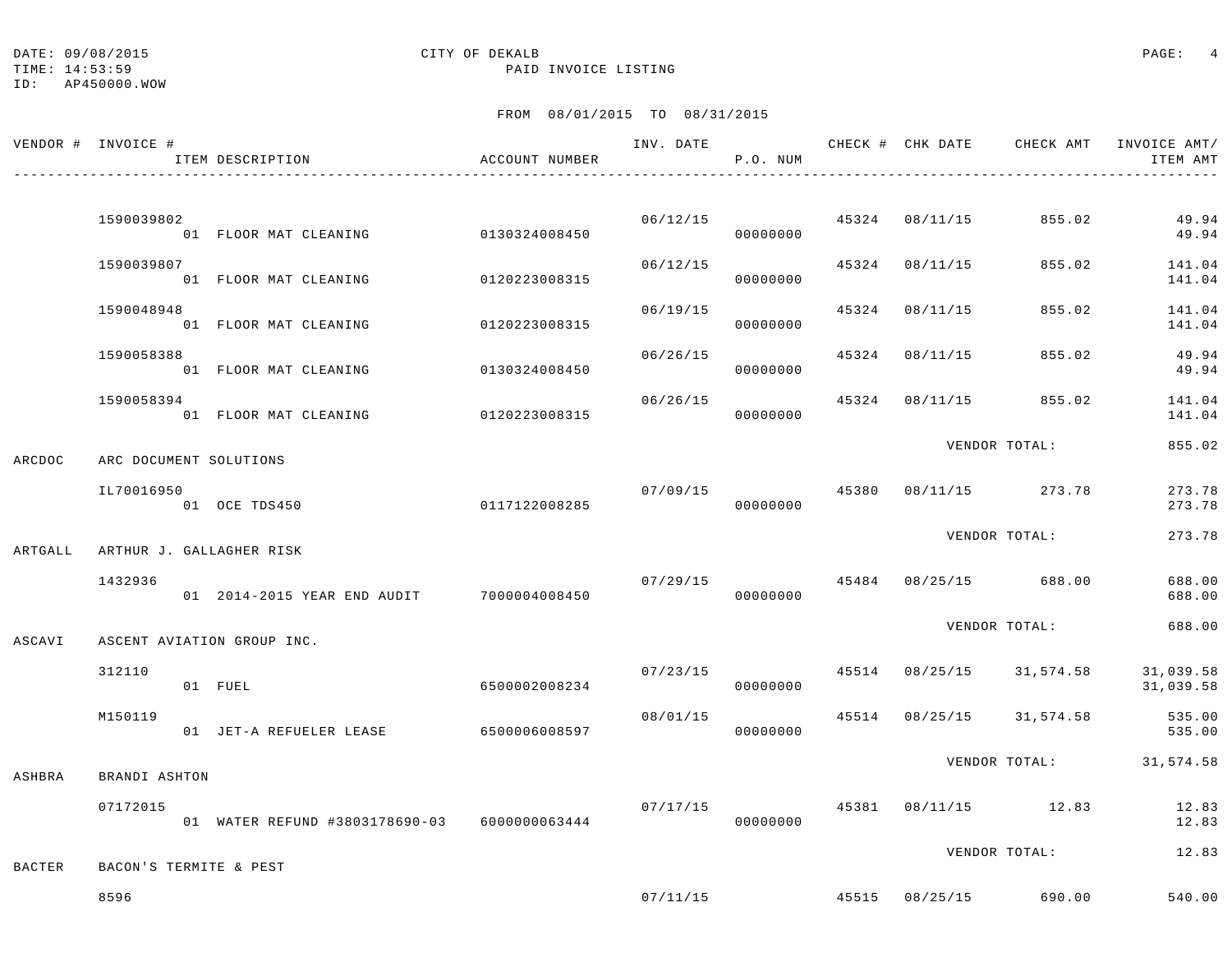### DATE:  $09/08/2015$  PAGE: 5

TIME: 14:53:59 PAID INVOICE LISTING

ID: AP450000.WOW

|         | VENDOR # INVOICE # | ACCOUNT NUMBER<br>ITEM DESCRIPTION                                                                                                                                                                                                                                                                                                                            |               |          | P.O. NUM                                                                         |       |                         | INV. DATE 6 1997 CHECK # CHK DATE CHECK AMT INVOICE AMT | ITEM AMT                                                              |
|---------|--------------------|---------------------------------------------------------------------------------------------------------------------------------------------------------------------------------------------------------------------------------------------------------------------------------------------------------------------------------------------------------------|---------------|----------|----------------------------------------------------------------------------------|-------|-------------------------|---------------------------------------------------------|-----------------------------------------------------------------------|
|         |                    |                                                                                                                                                                                                                                                                                                                                                               |               |          |                                                                                  |       |                         |                                                         |                                                                       |
|         | 8596               | 01 REGULAR SERVICE                                                                                                                                                                                                                                                                                                                                            | 0130324008450 |          | 00000000                                                                         |       | 07/11/15 45515 08/25/15 | 690.00                                                  | 540.00<br>540.00                                                      |
|         | 8663               | 01 SRVCS - HORNETS                                                                                                                                                                                                                                                                                                                                            | 0130333008316 | 07/24/15 | 00000000                                                                         |       | 45515 08/25/15          | 690.00                                                  | 150.00<br>150.00                                                      |
| BADMET  | BADGER METER, INC. |                                                                                                                                                                                                                                                                                                                                                               |               |          |                                                                                  |       |                         | VENDOR TOTAL:                                           | 690.00                                                                |
|         | 1051190            | 01 SERVICE RENEWAL 8/2015-8/2016 6000003008330                                                                                                                                                                                                                                                                                                                |               |          | 07/10/15<br>00000000                                                             | 45382 |                         | 08/11/15 3,492.00                                       | 3,492.00<br>3,492.00                                                  |
|         | 1052682            | 01 WATER METER                                                                                                                                                                                                                                                                                                                                                | 6000006008583 | 07/22/15 | 00000000                                                                         |       | 45516 08/25/15          | 50,918.13                                               | 242.13<br>242.13                                                      |
|         | 1053039            | 01 (5) WATER METER                                                                                                                                                                                                                                                                                                                                            | 6000006008583 | 07/24/15 | 00000000                                                                         |       | 45516 08/25/15          | 50,918.13                                               | 430.00<br>430.00                                                      |
|         | 1054055            | 01 (500) WATER METER RADIOS 6000006008583                                                                                                                                                                                                                                                                                                                     |               | 07/31/15 | 00000000                                                                         |       |                         | 45516 08/25/15 50,918.13                                | 50,246.00<br>50,246.00                                                |
| BALDON  | DONALD BALGEMAN    |                                                                                                                                                                                                                                                                                                                                                               |               |          |                                                                                  |       |                         | VENDOR TOTAL:                                           | 54,410.13                                                             |
|         | 07172015           | 01 WATER REFUND #2202102110-02 6000000063444                                                                                                                                                                                                                                                                                                                  |               |          | 00000000                                                                         |       |                         | $07/17/15$ $45383$ $08/11/15$ 6.77                      | 6.77<br>6.77                                                          |
| BALSCO  | SCOTT BALCERZAK    |                                                                                                                                                                                                                                                                                                                                                               |               |          |                                                                                  |       |                         | VENDOR TOTAL:                                           | 6.77                                                                  |
|         | 07242015           | 01 WATER REFUND #3803176300-00 6000000063444                                                                                                                                                                                                                                                                                                                  |               | 07/24/15 | 00000000                                                                         |       |                         | 45384 08/11/15 146.45                                   | 146.45<br>146.45                                                      |
| BARNABY | <b>BARNABY</b>     |                                                                                                                                                                                                                                                                                                                                                               |               |          |                                                                                  |       |                         | VENDOR TOTAL:                                           | 146.45                                                                |
|         | 5206               | 01 (250) BUSINESS CARDS - TIPPS 0115152008202<br>02 (250) BUSINESS CARDS - JACKSON 0115152008202<br>03 (500) BUSINESS CARDS - STREIT 0120222008202<br>04 (500) BUSINESS CARDS - BOLLOW 0120222008202<br>05 (500) BUSINESS CARDS - GUZINSK 0120222008202<br>06 (250) BUSINESS CARDS - MCDOUGA 0120222008202<br>07 (250) BUSINESS CARDS - REYNOLD 0120222008202 |               | 07/14/15 | 00000000<br>00000000<br>00000000<br>00000000<br>00000000<br>00000000<br>00000000 |       |                         | 45385 08/11/15 368.00                                   | 368.00<br>36.00<br>36.00<br>56.00<br>56.00<br>56.00<br>36.00<br>36.00 |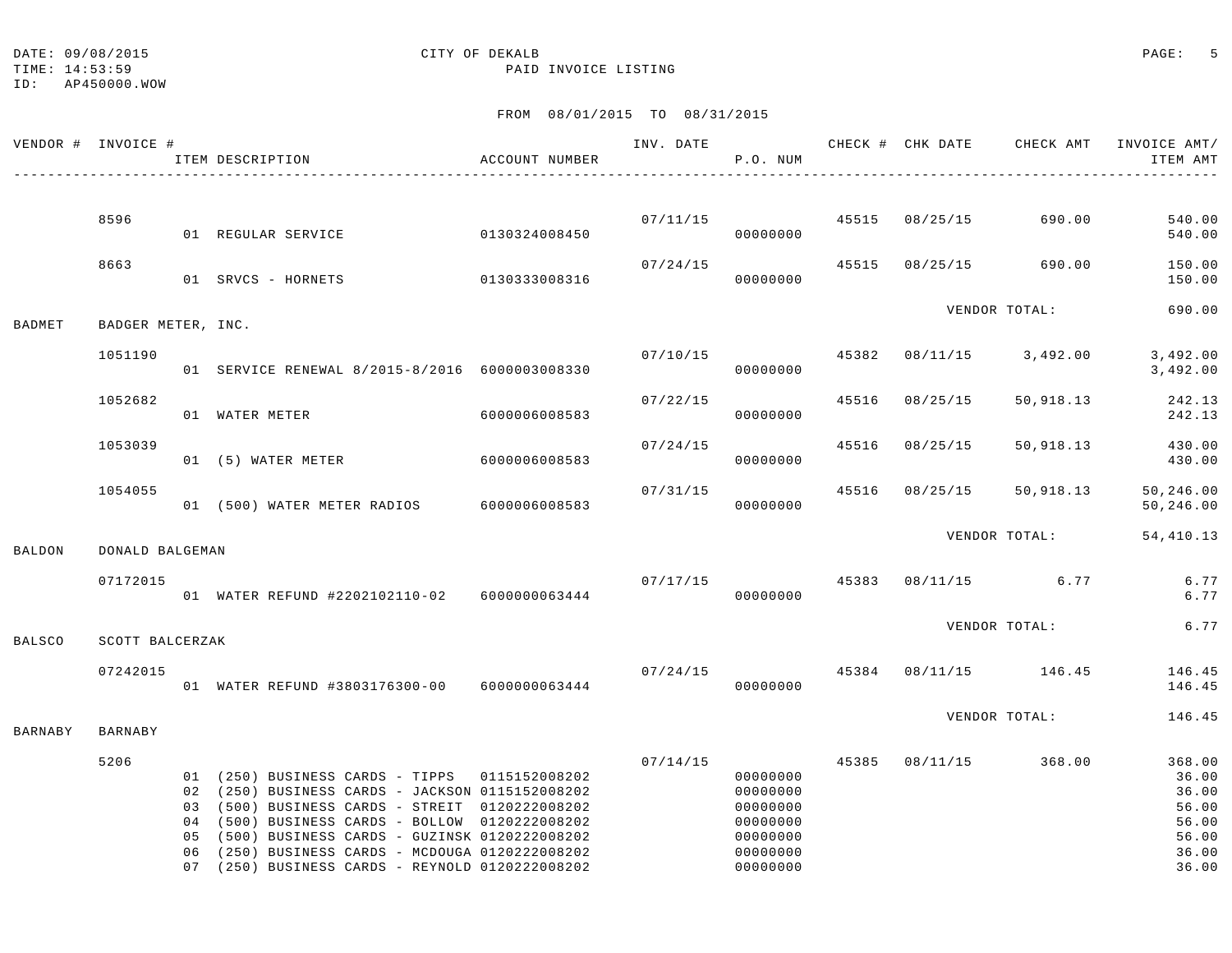TIME: 14:53:59 PAID INVOICE LISTING

ID: AP450000.WOW

#### FROM 08/01/2015 TO 08/31/2015

| VENDOR # INVOICE # |                     | ITEM DESCRIPTION                                                               | ACCOUNT NUMBER                                  | INV. DATE | P.O. NUM                                           |       |                  | CHECK # CHK DATE CHECK AMT INVOICE AMT/ | ITEM AMT<br>$- - - -$                |
|--------------------|---------------------|--------------------------------------------------------------------------------|-------------------------------------------------|-----------|----------------------------------------------------|-------|------------------|-----------------------------------------|--------------------------------------|
|                    | 5206                | 08 (500) BUSINESS CARDS - MCMASTE 0125262008202                                |                                                 | 07/14/15  | 00000000                                           | 45385 | 08/11/15         | 368.00                                  | 368.00<br>56.00                      |
|                    | 5257                | 01 1000 BUS CARDS - HILAND                                                     | 0132102008202                                   | 07/24/15  | 00000000                                           | 45517 | 08/25/15         | 183.00                                  | 91.00<br>91.00                       |
|                    | 5270                | 01 250 BUS CARDS - JOHNSON<br>02 500 BUS CARDS - PEARRE                        | 0110102008202<br>0130332008202                  | 07/28/15  | 00000000<br>00000000                               | 45517 |                  | 08/25/15 183.00                         | 92.00<br>36.00<br>56.00              |
| BATTBULB           | BATTERIES + BULBS   |                                                                                |                                                 |           |                                                    |       |                  | VENDOR TOTAL:                           | 551.00                               |
|                    | 297252083           | 01 ALKALINE BATTERIES - D BULK 6000002008219<br>02 ALKALINE BATTERIES - D BULK | 0130332008230                                   | 07/28/15  | 00000000<br>00000000                               |       | 45518 08/25/15   | 220.29                                  | 181.44<br>90.72<br>90.72             |
|                    | 297252438           | 01 (3) 6V LEAD                                                                 | 0125272008241                                   | 08/10/15  | 00000000                                           | 45518 |                  | 08/25/15 220.29                         | 38.85<br>38.85                       |
| <b>BAXWOO</b>      |                     | BAXTER & WOODMAN, INC.                                                         |                                                 |           |                                                    |       |                  | VENDOR TOTAL:                           | 220.29                               |
|                    | 0181380             | 01 14-EN002-00-ST<br>02 14-EN002-00-ST<br>03 14-EN002-00-ST                    | 1300003008331<br>1400003008331<br>5040003008331 |           | 07/23/15 45325<br>00000000<br>00000000<br>00000000 |       |                  | 08/11/15 873.28                         | 873.28<br>382.06<br>382.06<br>109.16 |
| <b>BEMRON</b>      | RON BEMIS           |                                                                                |                                                 |           |                                                    |       |                  | VENDOR TOTAL:                           | 873.28                               |
|                    | 07172015            | 01 WATER REFUND #1902081760-01 6000000063444                                   |                                                 | 07/17/15  | 00000000                                           | 45386 | 08/11/15         | 6.77                                    | 6.77<br>6.77                         |
| BENGOR             | BEN GORDON CENTER   |                                                                                |                                                 |           |                                                    |       |                  | VENDOR TOTAL:                           | 6.77                                 |
|                    | 07142015            | 01 HUMAN SRVCS 4TH QTR FY15 0110103008307                                      |                                                 | 07/14/15  | 00000000                                           | 45326 |                  | 08/11/15 884.75                         | 884.75<br>884.75                     |
| <b>BENISW</b>      | BENISTAR / HARTFORD |                                                                                |                                                 |           |                                                    |       |                  | VENDOR TOTAL:                           | 884.75                               |
|                    | 08072015            | 01 RETIREE INSURANCE AUG 2015                                                  | 7100004008478                                   | 08/07/15  | 00000000                                           |       | D000880 08/25/15 | 38,198.16                               | 38,198.16<br>38,198.16               |

VENDOR TOTAL: 38,198.16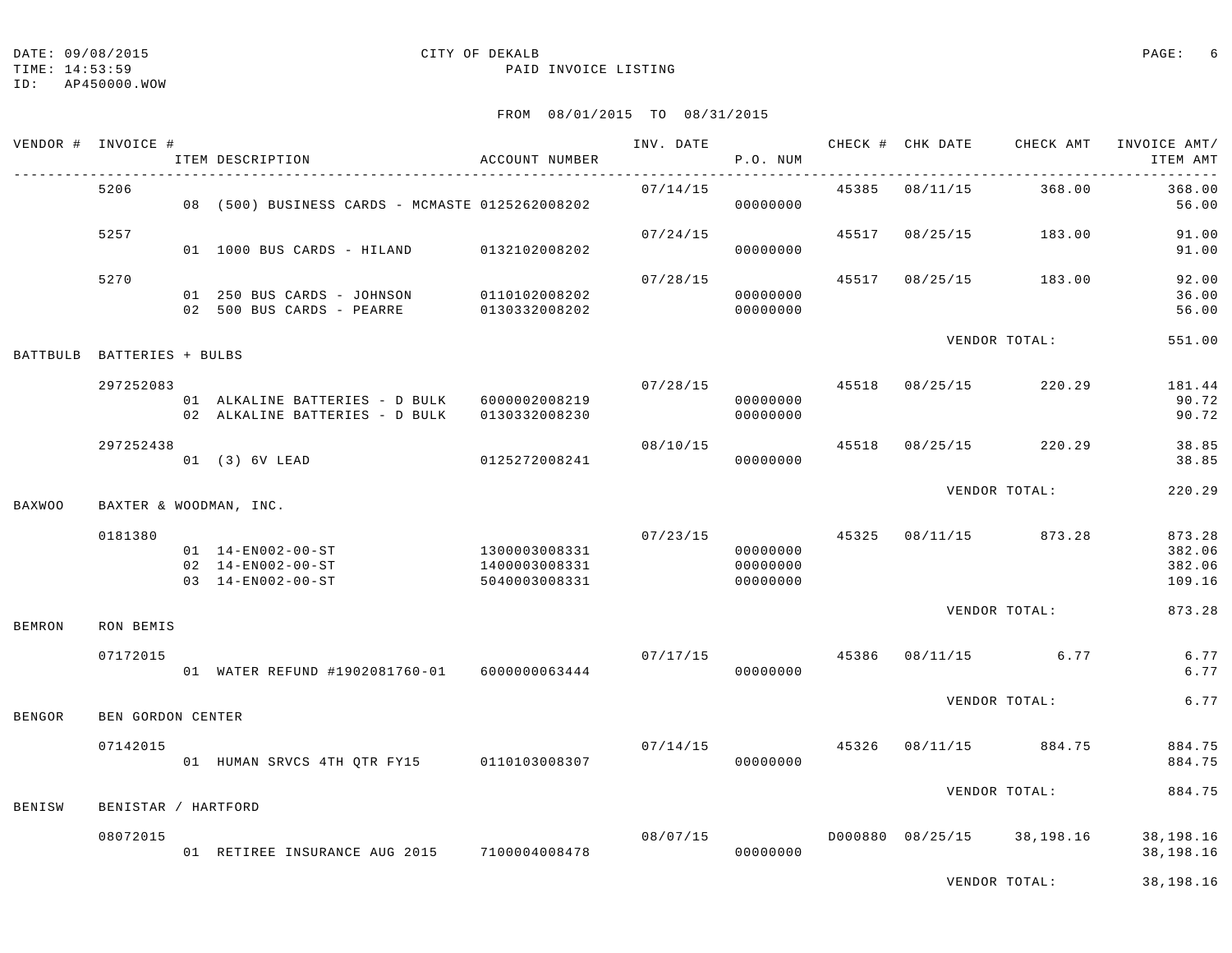TIME: 14:53:59 PAID INVOICE LISTING

ID: AP450000.WOW

|               | VENDOR # INVOICE #   | ITEM DESCRIPTION<br>----------------------------- | ACCOUNT NUMBER |          | P.O. NUM             |       |          | INV. DATE 6 CHECK # CHK DATE CHECK AMT INVOICE AMT/ | ITEM AMT               |
|---------------|----------------------|---------------------------------------------------|----------------|----------|----------------------|-------|----------|-----------------------------------------------------|------------------------|
| BLAOIL        | BLAKE OIL COMPANY    |                                                   |                |          |                      |       |          |                                                     |                        |
|               | 352830               | 01 (8606) GALLONS FUEL                            | 0100000001510  | 07/21/15 | 00000000             | 45387 |          | 08/11/15 31,977.76                                  | 17,825.62<br>17,825.62 |
|               | 371653               | 01 (7501) GALLONS FUEL                            | 0100000001520  | 07/22/15 | 00000000             | 45387 |          | 08/11/15 31,977.76                                  | 14,152.14<br>14,152.14 |
| <b>BOLJOS</b> | JOSHUA BOLDT         |                                                   |                |          |                      |       |          | VENDOR TOTAL:                                       | 31,977.76              |
|               | 08122015             | 01 TUITON REIMB SUMMER 2015 0120223008376         |                |          | 08/12/15<br>00000000 |       |          | D000882 08/25/15 1,028.64                           | 1,028.64<br>1,028.64   |
| BOUTRE        |                      | BOUND TREE MEDICAL, LLC.                          |                |          |                      |       |          | VENDOR TOTAL:                                       | 1,028.64               |
|               | 81800355             | 01 EMS SUPPLIES                                   | 0125272008241  | 05/28/15 | 00000000             | 45485 | 08/25/15 | 193.02                                              | 193.02<br>193.02       |
|               | 81846785             | 01 SAFETY CONTROL SEALS                           | 0125272008241  | 07/14/15 | 00000000             | 45388 |          | 08/11/15 152.88                                     | 152.88<br>152.88       |
| BRAMAN        |                      | BRAD MANNING FORD, INC.                           |                |          |                      |       |          | VENDOR TOTAL:                                       | 345.90                 |
|               | 60118FOW             | 01 MOULDING                                       | 0130332008226  | 07/30/15 | 00000000             |       |          | 45519 08/25/15 61.58                                | 61.58<br>61.58         |
| <b>BREHEA</b> |                      | BREEZY'S HEATING & A/C                            |                |          |                      |       |          | VENDOR TOTAL:                                       | 61.58                  |
|               | 8648                 | 01 DEHUMIDIFIER REPAIR                            | 6000003008311  | 07/17/15 | 00000000             | 45389 |          | 08/11/15 1,673.42                                   | 1,052.32<br>1,052.32   |
|               | 8764                 | 01 DEHUMIDIFER REPAIRS                            | 6000003008310  | 07/16/15 | 00000000             | 45389 |          | 08/11/15 1,673.42                                   | 621.10<br>621.10       |
| <b>BSG</b>    | BASTON SERVICE GROUP |                                                   |                |          |                      |       |          | VENDOR TOTAL:                                       | 1,673.42               |
|               | 1952                 | 01 MANAGEMENT FEE - AUG 2015 6500004008450        |                | 08/05/15 | 00000000             | 45520 |          | 08/25/15 400.00                                     | 400.00<br>400.00       |
|               |                      |                                                   |                |          |                      |       |          | VENDOR TOTAL:                                       | 400.00                 |
| CARGLA        |                      | CARDINAL GLASS COMPANY                            |                |          |                      |       |          |                                                     |                        |
|               | 61094                |                                                   |                |          |                      |       |          | $07/15/15$ $45390$ $08/11/15$ $150.00$              | 150.00                 |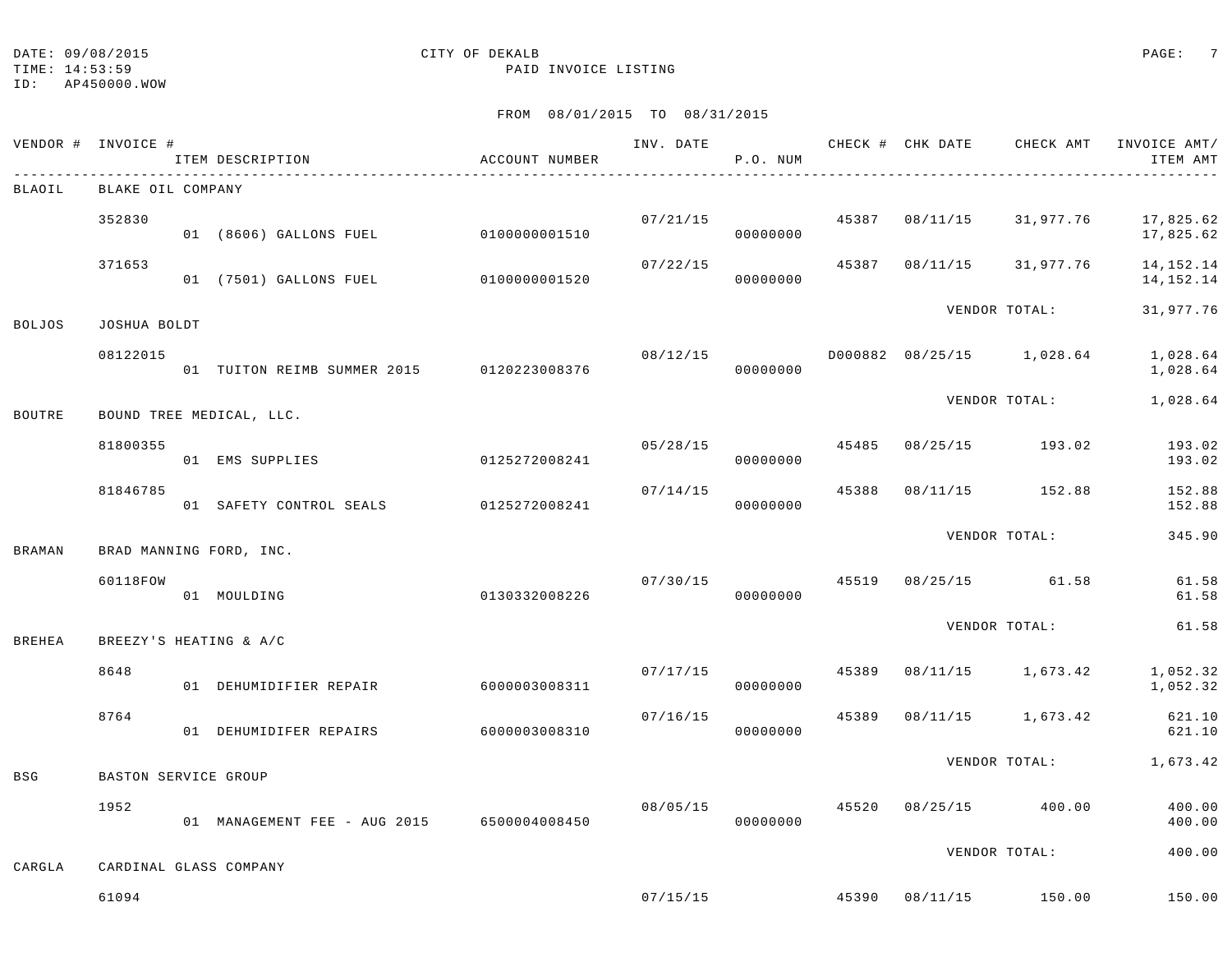TIME: 14:53:59 PAID INVOICE LISTING

|        | VENDOR # INVOICE # | ITEM DESCRIPTION                                                                                  | ACCOUNT NUMBER | INV. DATE | P.O. NUM             |       | CHECK # CHK DATE | CHECK AMT                              | INVOICE AMT/<br>ITEM AMT |
|--------|--------------------|---------------------------------------------------------------------------------------------------|----------------|-----------|----------------------|-------|------------------|----------------------------------------|--------------------------|
|        | 61094              | 01 CAULKED WINDOWS                                                                                | 0130323008348  |           | 00000000             |       |                  | $07/15/15$ $45390$ $08/11/15$ $150.00$ | 150.00<br>150.00         |
| CARHOS |                    | BILL WHITE'S C.A.R. HOSPITAL                                                                      |                |           |                      |       |                  | VENDOR TOTAL:                          | 150.00                   |
|        |                    |                                                                                                   |                |           |                      |       |                  |                                        |                          |
|        | 07212015           | 01 AC COMPRESSOR/DOOR HINGE 0125273008315                                                         |                | 07/21/15  | 00000000             |       | 45391 08/11/15   | 696.80                                 | 696.80<br>696.80         |
|        | 07312015           | 01 OIL CHANGE                                                                                     | 0125273008315  | 07/31/15  | 00000000             | 45521 |                  | 08/25/15 29.95                         | 29.95<br>29.95           |
|        |                    |                                                                                                   |                |           |                      |       |                  | VENDOR TOTAL:                          | 726.75                   |
| CASBAN | CASTLE BANK        |                                                                                                   |                |           |                      |       |                  |                                        |                          |
|        | 1132JULY2015CC     | 01 FLIGHTAWARE - ADVERTISING 6500003008373                                                        |                |           | 08/14/15<br>00000000 |       |                  | D000881 08/25/15 167.96                | 167.96<br>8.00           |
|        |                    | 02 AERO SPECIALISTS - TUG MANUAL 6500002008202<br>03 DIRECTV - MONTHLY SUBSCRIPTION 6500003008348 |                |           | 00000000<br>00000000 |       |                  |                                        | 103.97<br>55.99          |
|        | 1941JULY2015CC     |                                                                                                   |                | 07/24/15  |                      |       |                  | D000881 08/25/15 477.78                | 477.78                   |
|        |                    | 01 EAGLE RIDGE RESORT - 6/10-14 0115153008376                                                     |                |           | 00000000             |       |                  |                                        | 477.78                   |
|        |                    |                                                                                                   |                | 07/24/15  |                      |       |                  |                                        | 306.63                   |
|        | 2455JULY2015CC     | 01 FANATICO - EGYT THTR CRDNTN                                                                    | 0115153008376  |           | 00000000             |       |                  | D000881 08/25/15 306.63                | 59.75                    |
|        |                    | 02 PRESS PLUS - DAILY CHRONICLE 0115153008375                                                     |                |           | 00000000             |       |                  |                                        | 7.99                     |
|        |                    | 03 EAGLE RIDGE $-6/10-12$                                                                         | 0110103008376  |           | 00000000             |       |                  |                                        | 238.89                   |
|        | 2865JULY2015CC     |                                                                                                   |                | 07/24/15  |                      |       |                  | D000881 08/25/15 5,435.88              | 5,435.88                 |
|        |                    | 01 SAFARILAND - PHOSPHOR BRUSH                                                                    | 0120222008242  |           | 00000000             |       |                  |                                        | 85.54                    |
|        |                    | 02 OFFICE MAX - CORRUGATED BOXES 0120252008243                                                    |                |           | 00000000             |       |                  |                                        | 32.56                    |
|        |                    | 03 KRAV MAGA - PUNCH/KICK SHIELDS 0120222008242                                                   |                |           | 00000000             |       |                  |                                        | 717.90                   |
|        |                    | 04 IACP - BANQUET DINNER                                                                          | 0120213008376  |           | 00000000             |       |                  |                                        | 70.00                    |
|        |                    | 05 NAT CHILD PASS SAF CERT-FARREL 0120223008376                                                   |                |           | 00000000             |       |                  |                                        | 50.00                    |
|        |                    | 06 CARDNAL CONV. - DIESEL - #300 0120212008245                                                    |                |           | 00000000             |       |                  |                                        | 74.32                    |
|        |                    | 07 MENARDS - CORDED EARPLUGS                                                                      | 0120222008242  |           | 00000000             |       |                  |                                        | 28.50                    |
|        |                    | 08 FANATICO - DEPT CH INTV PANEL 0120212008248                                                    |                |           | 00000000             |       |                  |                                        | 68.91                    |
|        |                    | 09 BARBCITYBGLS-DPTYCHFINVPANEL                                                                   | 0120243008373  |           | 00000000             |       |                  |                                        | 13.28                    |
|        |                    | 10 SAFETY SOURCE - CORDED EARPLUG 0120222008242                                                   |                |           | 00000000             |       |                  |                                        | 75.69                    |
|        |                    | 11 AMAZON - MONITOR                                                                               | 0120212008247  |           | 00000000             |       |                  |                                        | 478.53                   |
|        |                    | 12 AMAZON - SCREEN MOUNTS                                                                         | 0120212008247  |           | 00000000             |       |                  |                                        | 409.60                   |
|        |                    | 13 AMAZON - MONITOR                                                                               | 0120212008247  |           | 00000000             |       |                  |                                        | 448.71                   |
|        |                    | 14 AMAZON - MONITOR                                                                               | 0120212008247  |           | 00000000             |       |                  |                                        | 149.57                   |
|        |                    | 15 AMAZON - MONITOR                                                                               | 0120212008247  |           | 00000000             |       |                  |                                        | 159.51                   |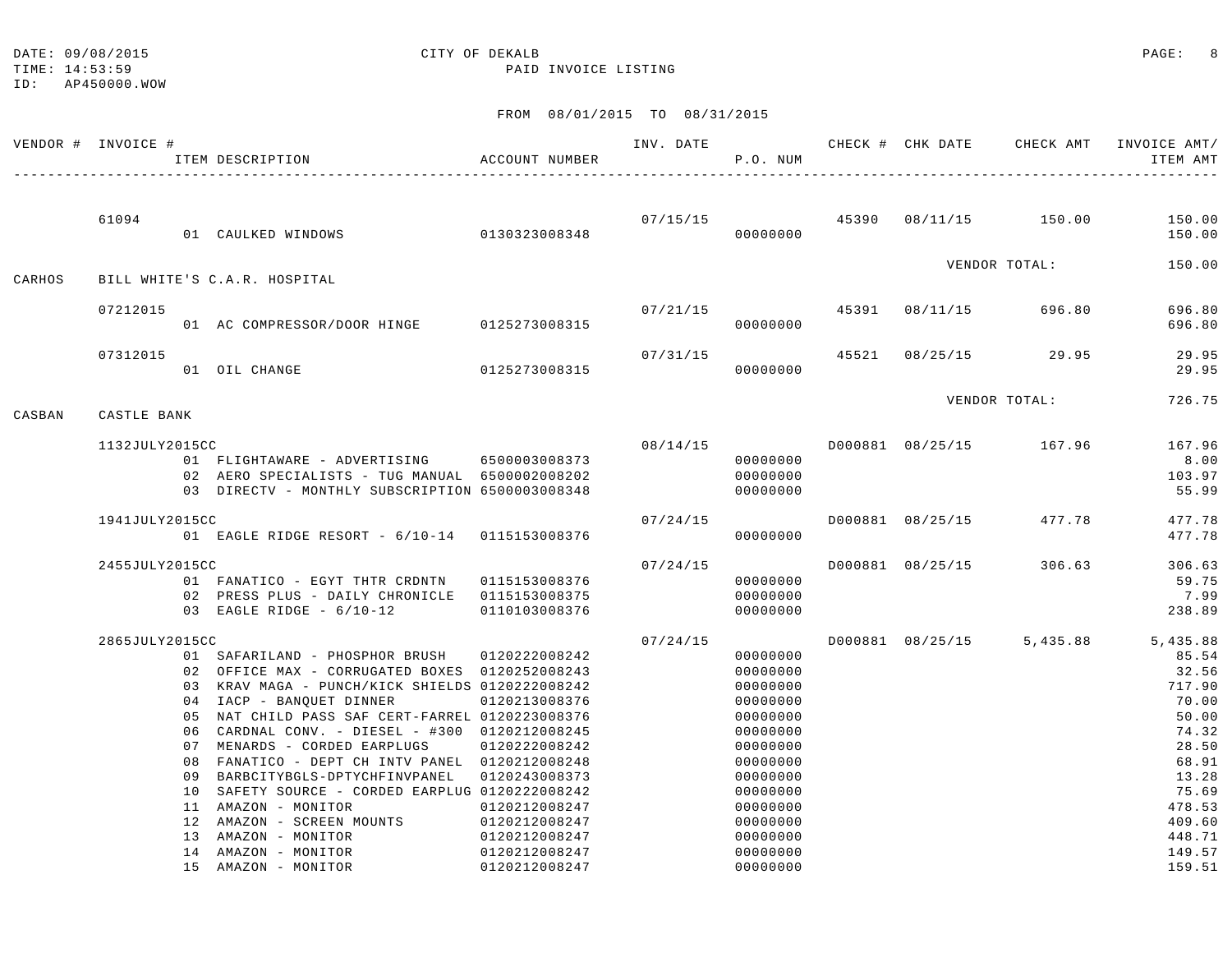TIME: 14:53:59 PAID INVOICE LISTING

ID: AP450000.WOW

| VENDOR # INVOICE # | ITEM DESCRIPTION ACCOUNT NUMBER                                                                                   |               |          | P.O. NUM |                  |                        | INV. DATE 6 1997 CHECK # CHK DATE CHECK AMT INVOICE AMT/<br>ITEM AMT |
|--------------------|-------------------------------------------------------------------------------------------------------------------|---------------|----------|----------|------------------|------------------------|----------------------------------------------------------------------|
| 2865JULY2015CC     |                                                                                                                   |               | 07/24/15 |          |                  |                        | D000881 08/25/15 5,435.88 5,435.88                                   |
|                    | 16 AMAZON - SCREEN MOUNT 0120212008247                                                                            |               |          | 00000000 |                  |                        | 204.79                                                               |
|                    | 17 SOAS - CFH JACKETS                         0120262008270<br>18 RENAISSANCE - HOADLEY             0120213008376 |               |          | 00000000 |                  |                        | 14.00                                                                |
|                    |                                                                                                                   |               |          | 00000000 |                  |                        | 375.02                                                               |
|                    | 19 SHERWINWILLIAMS - PAINT RDIORM 0120233008310                                                                   |               |          | 00000000 |                  |                        | 25.98                                                                |
|                    | 20 BROWNELLS - AMMO & ACTION CLNR 0120233008310                                                                   |               |          | 00000000 |                  |                        | 182.55                                                               |
|                    | 21 AMAZON - MONITOR                                                                                               | 0120212008247 |          | 00000000 |                  |                        | 538.68                                                               |
|                    | 22 AMAZON - MONITOR                                                                                               | 0120212008247 |          | 00000000 |                  |                        | 359.12                                                               |
|                    | 23 AMAZON - MONITOR                                                                                               | 0120212008247 |          | 00000000 |                  |                        | 538.68                                                               |
|                    | 24 1000BULBS - MICROSCOPE BULBS 0120212008249                                                                     |               |          | 00000000 |                  |                        | 20.64                                                                |
|                    | 25 3M HEALTH - RESPIRATOR EVAL                                                                                    | 0120223008376 |          | 00000000 |                  |                        | 28.00                                                                |
|                    | 26 3M HEALTH - RESPIRATOR EVAL 0120223008376                                                                      |               |          | 00000000 |                  |                        | 28.00                                                                |
|                    | 27 AMAZON - LUB OIL                                                                                               | 0120222008242 |          | 00000000 |                  |                        | 33.40                                                                |
|                    | 28 AMAZON - ULTRA LIGHT                                                                                           | 0120222008242 |          | 00000000 |                  |                        | 224.40                                                               |
| 3472JULY2015CC     |                                                                                                                   |               | 07/24/15 |          |                  |                        | D000881 08/25/15 473.56 473.56                                       |
|                    | 01 DC RECORDER<br>02 CONFECTIONARY 0132103008373                                                                  |               |          | 00000000 |                  |                        | 446.00                                                               |
|                    |                                                                                                                   |               |          | 00000000 |                  |                        | 9.56                                                                 |
|                    | 03 DC RECORDER PROCESSING FEE 0132113008366                                                                       |               |          | 00000000 |                  |                        | 18.00                                                                |
| 3672JULY2015CC     |                                                                                                                   |               |          | 07/24/15 |                  |                        | D000881 08/25/15 305.14 305.14                                       |
|                    | 01 LOWES - AIR FILTER/PURIFIER 0130352008204                                                                      |               |          | 00000000 |                  |                        | 268.14                                                               |
|                    | 02 INTERPARK - PARKING 0130353008376                                                                              |               |          | 00000000 |                  |                        | 37.00                                                                |
| 5539JULY2015CC     |                                                                                                                   |               | 07/24/15 |          |                  |                        | D000881 08/25/15 1,243.00 1,243.00                                   |
|                    | 01 NIU - LEGACY PROJECT 0115153008376                                                                             |               |          | 00000000 |                  |                        | 250.00                                                               |
|                    | 02 NIU - ILCMA RENEWAL                                                                                            | 0115153008375 |          | 00000000 |                  |                        | 348.50                                                               |
|                    | 03 YOUNG CHAPEL - FLOWERS - HARM 0115152008204                                                                    |               |          | 00000000 |                  |                        | 121.79                                                               |
|                    | 04 IPELRA CONF - STOTT                                                                                            | 0115153008376 |          | 00000000 |                  |                        | 55.00                                                                |
|                    | 05 STATE OF THE CITY - NORIEKO  0110103008376                                                                     |               |          | 00000000 |                  |                        | 25.00                                                                |
|                    | 06 STATE OF THE CITY - DIVITA 0132103008376                                                                       |               |          | 00000000 |                  |                        | 100.00                                                               |
|                    | 07 IML - OFF WRKSHP - NORIEKO                                                                                     | 0110103008376 |          | 00000000 |                  |                        | 65.00                                                                |
|                    | 08 STATE OF THE CITY - HOPPENSTED 0115153008376                                                                   |               |          | 00000000 |                  |                        | 25.00                                                                |
|                    | 09 STATE OF THE CITY - FINUCANE  0110103008376                                                                    |               |          | 00000000 |                  |                        | 25.00                                                                |
|                    | 10 STATE OF THE CITY - HALEY                                                                                      | 0117113008376 |          | 00000000 |                  |                        | 25.00                                                                |
|                    | 11 STATE OF THE CITY - LOWERY                                                                                     | 0120213008376 |          | 00000000 |                  |                        | 25.00                                                                |
|                    | 12 STATE OF THE CITY - MARQUARDT 0110103008376                                                                    |               |          | 00000000 |                  |                        | 25.00                                                                |
|                    | 13 FTD FLOWERS - FAIVRE 0115152008294                                                                             |               |          | 00000000 |                  |                        | 127.71                                                               |
|                    | 14 STATE OF THE CITY - HICKS 0125263008376                                                                        |               |          | 00000000 |                  |                        | 25.00                                                                |
| 5649JULY2015CC     |                                                                                                                   |               | 07/24/15 |          | D000881 08/25/15 | 29.99                  | 29.99                                                                |
|                    | 01 BEST BUY- HDMI CABLE 0132102008204                                                                             |               |          | 00000000 |                  |                        | 29.99                                                                |
| 5700JULY2015CC     |                                                                                                                   |               | 07/24/15 |          |                  | D000881 08/25/15 70.00 | 70.00                                                                |
|                    | 01 IGFOA CONF - HALEY 0117113008376                                                                               |               |          | 00000000 |                  |                        | 70.00                                                                |
| 6874JULY2015CC     |                                                                                                                   |               | 07/24/15 |          | D000881 08/25/15 | 672.70                 | 672.70                                                               |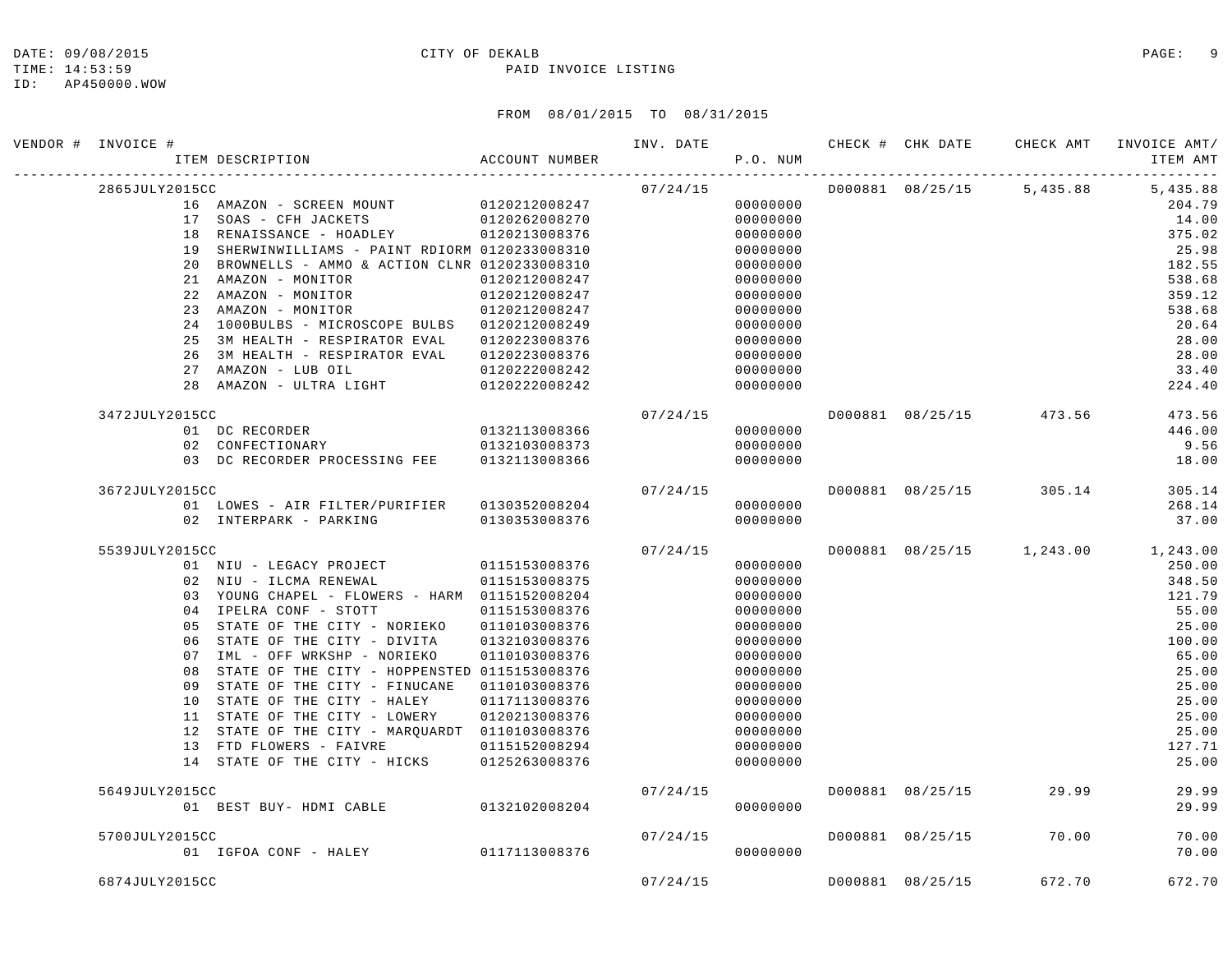ID: AP450000.WOW

#### DATE: 09/08/2015 CITY OF DEKALB PAGE: 10

TIME: 14:53:59 PAID INVOICE LISTING

| VENDOR # INVOICE # |                |    | ITEM DESCRIPTION ACCOUNT NUMBER                                                 |                                |          | P.O. NUM             |  | INV. DATE 6 CHECK # CHK DATE CHECK AMT INVOICE AMT/ | ITEM AMT         |
|--------------------|----------------|----|---------------------------------------------------------------------------------|--------------------------------|----------|----------------------|--|-----------------------------------------------------|------------------|
|                    |                |    |                                                                                 |                                |          |                      |  |                                                     |                  |
|                    |                |    |                                                                                 |                                |          |                      |  |                                                     |                  |
|                    | 6874JULY2015CC |    |                                                                                 |                                | 07/24/15 |                      |  | D000881 08/25/15 672.70                             | 672.70           |
|                    |                |    |                                                                                 |                                |          | 00000000<br>00000000 |  |                                                     | 39.85            |
|                    |                |    | 02 GERDAU - WET SET REPLACEBL<br>03 WORKING PERSONS STORE - BOOTS 0130332008270 | 0130332008233                  |          | 00000000             |  |                                                     | 320.00<br>135.00 |
|                    |                |    | 04 JMA MANUF - HAND HOLE COVERS                                                 | 0130332008230                  |          | 00000000             |  |                                                     | 177.85           |
|                    | 7228JULY2015CC |    |                                                                                 |                                | 07/24/15 |                      |  | D000881 08/25/15 2,768.99                           | 2,768.99         |
|                    |                |    | 01 SCHNUCKS - BOTTLED WATER                                                     | 0125272008240                  |          | 00000000             |  |                                                     | 69.80            |
|                    |                |    | 02 FPP - MANUALS/TACTIAL BKS                                                    | 0125272008202                  |          | 00000000             |  |                                                     | 1,228.00         |
|                    |                |    | 03 PARADICE - HOYLE                                                             | 0125263008376                  |          | 00000000             |  |                                                     | 109.76           |
|                    |                |    | 04 APPLIED 100 - PED ELECTRODES                                                 | 0125272008241                  |          | 00000000             |  |                                                     | 220.00           |
|                    |                |    | 05 HIRSCHBEIN TROPHIES - PLATES                                                 | 0125273008376                  |          | 00000000             |  |                                                     | 40.00            |
|                    |                |    | 06 IDPH - (6) LICENSES                                                          | 0125273008315                  |          | 00000000             |  |                                                     | 151.75           |
|                    |                |    | 07 USPO - POSTAGE                                                               | 0125263008305                  |          | 00000000             |  |                                                     | 5.75             |
|                    |                | 09 | JUMERS CASINO - KALAL                                                           | 0125273008376                  |          | 00000000             |  |                                                     | 202.74           |
|                    |                | 10 | JUMERS CASINO - HICKS                                                           | 0125273008376                  |          | 00000000             |  |                                                     | 101.37           |
|                    |                |    | 11 JUMERS CASINO - THOMAS                                                       | 0125273008376                  |          | 00000000             |  |                                                     | 202.74           |
|                    |                |    | 12 ZISTOS - SPARE BATTERY                                                       | 0125273008310                  |          | 00000000             |  |                                                     | 395.00           |
|                    |                |    | 13 JEWWL - SUNBLOCK                                                             | 0125272008240                  |          | 00000000             |  |                                                     | 42.08            |
|                    | 8940JULY2015CC |    |                                                                                 |                                | 07/24/15 |                      |  | D000881 08/25/15 1,136.06 1,136.06                  |                  |
|                    |                |    | 01 WALMART - FOAM ROLLERS 2800002008219                                         |                                |          | 00000000             |  |                                                     | 90.68            |
|                    |                |    | 02 LOWES - STOVE                                                                | 2800006008540                  |          | 00000000             |  |                                                     | 449.00           |
|                    |                |    | 03 DOLLAR TREE - CUPS                                                           | 2800002008240                  |          | 00000000             |  |                                                     | 12.00            |
|                    |                |    | 04 WALMART - KITCHEN SUPPLIES                                                   | 2800002008219                  |          | 00000000             |  |                                                     | 364.39           |
|                    |                |    | 05 SEARS - FREEZER CHEST                                                        | 2800006008540                  |          | 00000000             |  |                                                     | 219.99           |
|                    | 9299JULY2015CC |    |                                                                                 |                                | 07/24/15 |                      |  | D000881 08/25/15 460.00                             | 460.00           |
|                    |                |    | 01 DIAMOND PROD. - PIPE DRY CTTNG 6000002008295                                 |                                |          | 00000000             |  |                                                     | 460.00           |
|                    | 9427JULY2015CC |    |                                                                                 |                                | 07/24/15 |                      |  | D000881 08/25/15 1,518.53 1,518.53                  |                  |
|                    |                |    | 01 AMAZON - HDMI CABLES 0117122008285                                           |                                |          | 00000000             |  |                                                     | 38.12            |
|                    |                |    | 02 AMAZON - HDMI CABLES                                                         | 0117122008285                  |          | 00000000             |  |                                                     | 23.97            |
|                    |                |    | 03 AMAZON - MOUNTING BRACKET 0117122008285                                      |                                |          | 00000000             |  |                                                     | 24.44            |
|                    |                |    | 04 AMAZON - WALL CABLE                                                          | 0117122008285                  |          | 00000000             |  |                                                     | 25.80            |
|                    |                | 05 | BYRNE - EDGE MOUNT/HDMI CABLE 0117122008285                                     |                                |          | 00000000             |  |                                                     | 208.05           |
|                    |                |    | 06 AMAZON - TOWER PARTS<br>07 PARALLELS - CLEVERBRIDGE                          | 0117122008285<br>0117122008285 |          | 00000000<br>00000000 |  |                                                     | 54.98<br>30.00   |
|                    |                | 08 | DISCOUNT ELEC. DELL MOTHERBOAR 0117122008285                                    |                                |          | 00000000             |  |                                                     | 54.44            |
|                    |                | 09 | CABLE LEADER - UNIVERSAL CORD 0117122008285                                     |                                |          | 00000000             |  |                                                     | 56.35            |
|                    |                | 10 | WEATHERTAP - BASIC SUBSCRIPTIO 0117124008450                                    |                                |          | 00000000             |  |                                                     | 528.73           |
|                    |                |    | 11 AMAZON - NETGEAR PROSAFE                                                     | 0117122008285                  |          | 00000000             |  |                                                     | 29.97            |
|                    |                |    | 12 VIDEOBLOCK - MEMBERSHIP SUB                                                  | 0117122008285                  |          | 00000000             |  |                                                     | 19.00            |
|                    |                |    | 13 ARMORTECHS - CAPTURE CARD                                                    | 0117122008285                  |          | 00000000             |  |                                                     | 29.95            |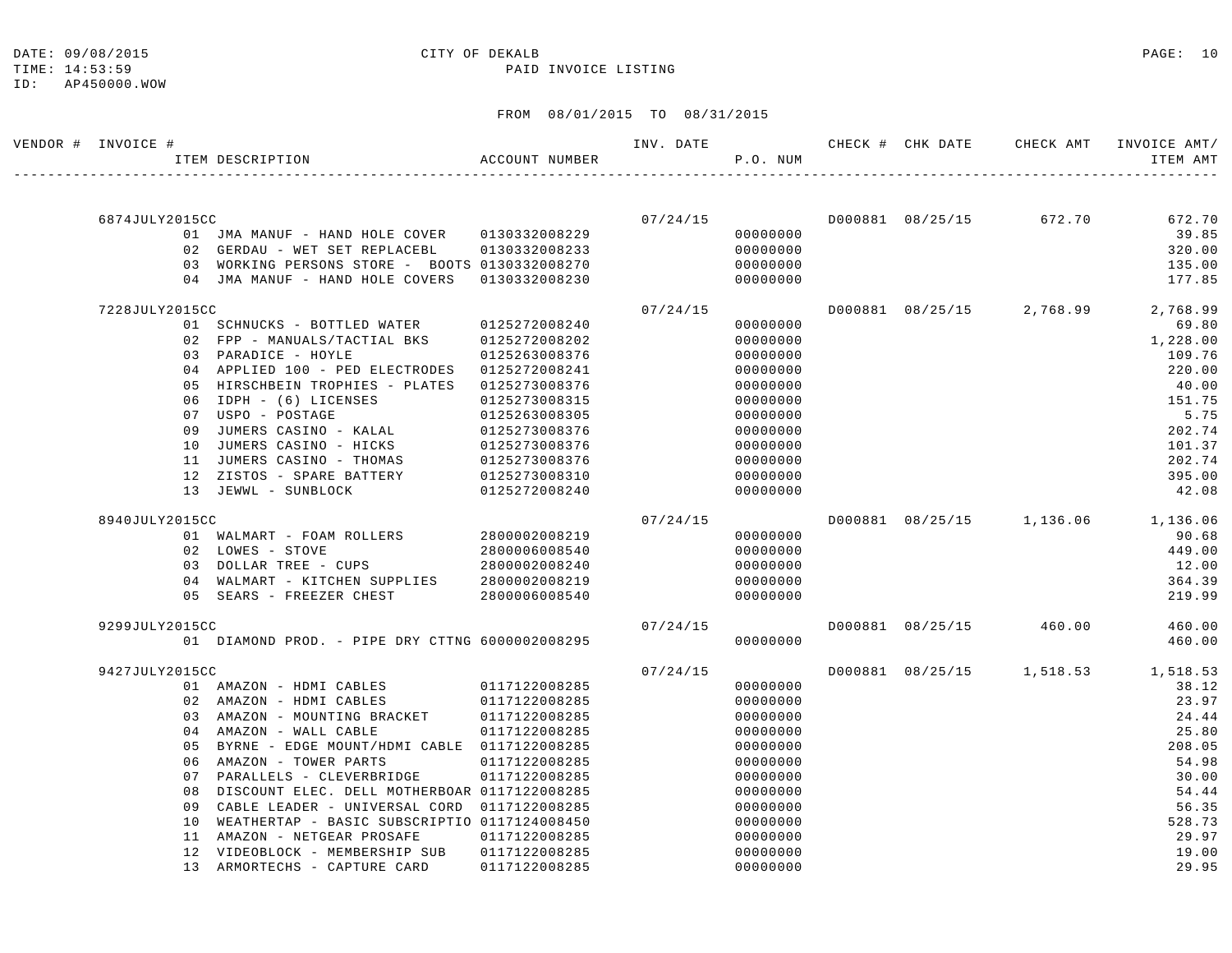TIME: 14:53:59 PAID INVOICE LISTING

|        | VENDOR # INVOICE #       | ACCOUNT NUMBER<br>ITEM DESCRIPTION             |               |          | P.O. NUM                         |  |                                          | INV. DATE 6 CHECK # CHK DATE CHECK AMT INVOICE AMT/<br>ITEM AMT |
|--------|--------------------------|------------------------------------------------|---------------|----------|----------------------------------|--|------------------------------------------|-----------------------------------------------------------------|
|        | 9427JULY2015CC           |                                                |               | 07/24/15 | 00000000<br>00000000<br>00000000 |  |                                          | D000881 08/25/15 1,518.53 1,518.53<br>202.32<br>112.98<br>79.43 |
|        | 9501JULY2015CC           | 01 EB TRANSPORT CONF - SPRADLING 0910003008376 |               | 07/24/15 | 00000000                         |  | D000881 08/25/15 50.00                   | 50.00<br>50.00                                                  |
|        | 9518JULY2015CC           | 01 IL PROF - REG CPA RENEWAL 0117113008375     |               | 07/24/15 | 00000000                         |  | D000881 08/25/15 91.50                   | 91.50<br>91.50                                                  |
|        |                          | CASBANLB CASTLE BANK-DIVISION OF 1ST           |               |          |                                  |  |                                          | VENDOR TOTAL: 15,207.72                                         |
|        | 07152015                 | 01 LOCK BOX FEES JUNE 2015 6000000063444       |               | 07/15/15 | 00000000                         |  | D000875 08/11/15 577.73                  | 577.73<br>577.73                                                |
| CCMSI  | CCMSI                    |                                                |               |          |                                  |  | VENDOR TOTAL:                            | 577.73                                                          |
|        | 0092799IN                | 01 2ND QTR FEES = CLAIMS & ADMIN 7000003008391 |               |          | 00000000                         |  | $07/31/15$ $45522$ $08/25/15$ $8,541.67$ | 8,541.67<br>8,541.67                                            |
| CCMSIW | CCMSI                    |                                                |               |          |                                  |  | VENDOR TOTAL:                            | 8,541.67                                                        |
|        | 08052015                 | 01 WORKERS COMP CLAIMS JULY 2015 7000004008472 |               | 08/05/15 | 00000000                         |  | D000885 08/25/15 19,587.95               | 19,587.95<br>19,587.95                                          |
| CDSOFF | CDS OFFICE SYSTEMS, INC. |                                                |               |          |                                  |  |                                          | VENDOR TOTAL: 19,587.95                                         |
|        | INV0941182               | 01 PANASONIC LIND GT5-8M-2 GPS 0120222008242   |               |          | 00000000                         |  | 08/05/15 45523 08/25/15 59.00            | 59.00<br>59.00                                                  |
| CDWGOV | CDW GOVERNMENT INC       |                                                |               |          |                                  |  | VENDOR TOTAL:                            | 59.00                                                           |
|        | WK33722                  | 01 NETMOTION MOBI PREM/DEV                     | 6000003008330 | 06/26/15 | 00000000                         |  | 45327 08/11/15 1,675.24                  | 1,675.24<br>1,675.24                                            |
|        | WZ57565                  | 01 DVD+R (2) 50 PACKS 0117122008285            |               | 07/28/15 | 00000000                         |  |                                          | 45524 08/25/15 135.16 135.16<br>135.16                          |
| CHAENE | CHAMPION ENERGY, LLC     |                                                |               |          |                                  |  |                                          | VENDOR TOTAL: 1,810.40                                          |
|        | B1507310030              |                                                |               |          |                                  |  |                                          | $07/31/15$ $45473$ $08/11/15$ $3.536.48$ $103.67$               |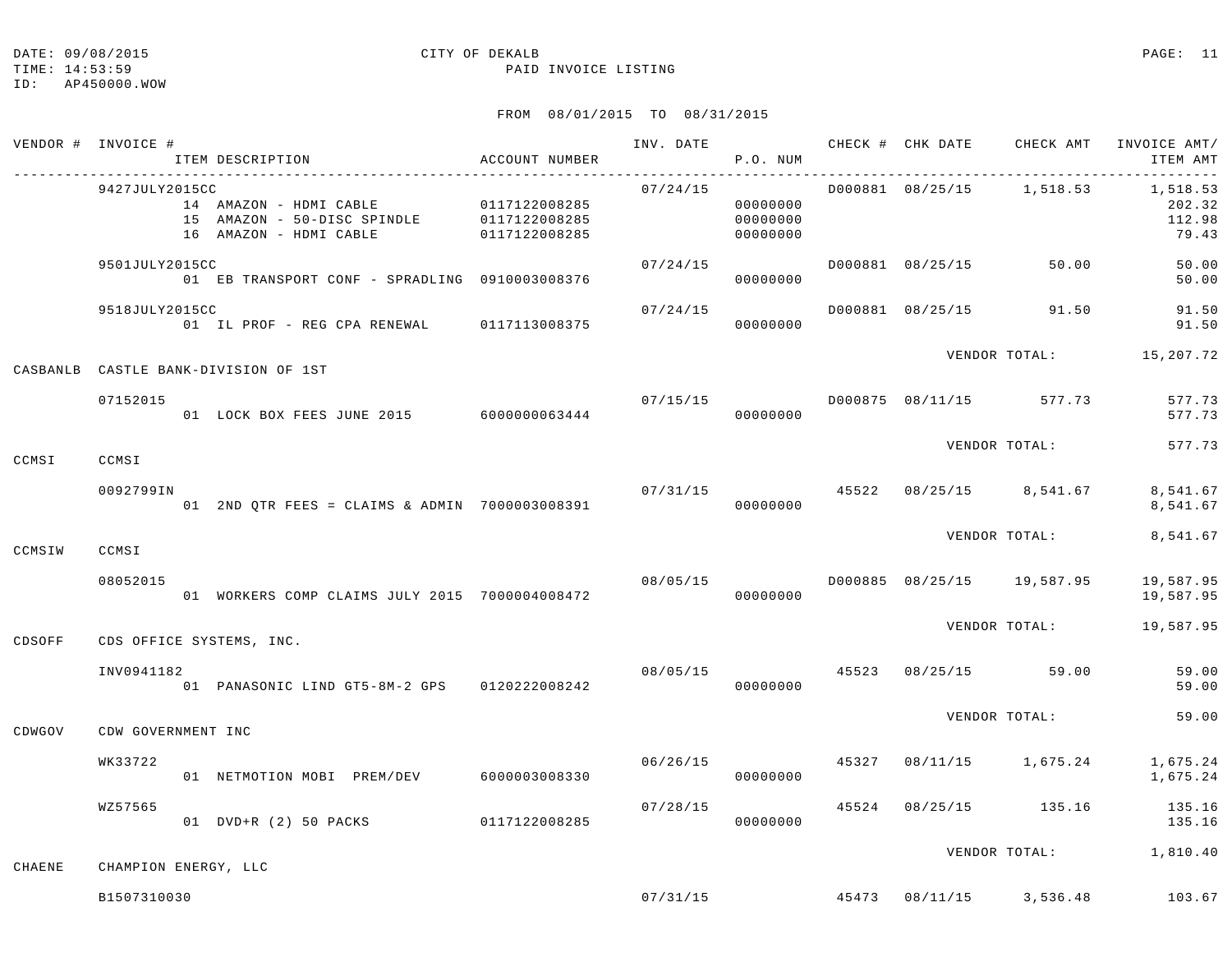TIME: 14:53:59 PAID INVOICE LISTING

## ID: AP450000.WOW

|        | VENDOR # INVOICE # | ITEM DESCRIPTION                             | ACCOUNT NUMBER | INV. DATE | P.O. NUM |       | CHECK # CHK DATE | CHECK AMT                | INVOICE AMT/<br>ITEM AMT |
|--------|--------------------|----------------------------------------------|----------------|-----------|----------|-------|------------------|--------------------------|--------------------------|
|        | B1507310030        | 01 9140600287 6/26-7/29/15                   | 6500003008352  | 07/31/15  | 00000000 |       | 45473 08/11/15   | 3,536.48                 | 103.67<br>103.67         |
|        | B1507310031        | 01 9140600288 6/26-7/29/15                   | 6500003008352  | 07/31/15  | 00000000 | 45473 | 08/11/15         | 3,536.48                 | 105.75<br>105.75         |
|        | B1507310032        | 01 9140600289 06/26-7/29/15                  | 6500003008352  | 07/31/15  | 00000000 | 45473 | 08/11/15         | 3,536.48                 | 92.63<br>92.63           |
|        | B1507310033        | 01 9140600292 6/26-7/29/15                   | 6500003008352  | 07/31/15  | 00000000 |       | 45473 08/11/15   | 3,536.48                 | 947.83<br>947.83         |
|        | B1507310034        | 01 9140600293 06/26-7/29/15                  | 6500003008352  | 07/31/15  | 00000000 | 45473 | 08/11/15         | 3,536.48                 | 237.18<br>237.18         |
|        | B1507310035        | 01 9140600294 06/26-7/29/15                  | 6500003008352  | 07/31/15  | 00000000 | 45473 | 08/11/15         | 3,536.48                 | 73.49<br>73.49           |
|        | B1507310036        | 01 9140600297 06/26-7/29/15                  | 6500003008352  | 07/31/15  | 00000000 | 45473 | 08/11/15         | 3,536.48                 | 42.62<br>42.62           |
|        | B1507310037        | 01 9140600298 06/26-07/29/15                 | 6500003008352  | 07/31/15  | 00000000 | 45473 | 08/11/15         | 3,536.48                 | 65.35<br>65.35           |
|        | B1507310209        | 01 9140600291 06/26-7/29/15                  | 6500003008352  | 07/31/15  | 00000000 | 45473 | 08/11/15         | 3,536.48                 | 1,244.45<br>1,244.45     |
|        | B1508020179        | 01 9140600290 07/01-07/31/15                 | 6500003008352  | 08/03/15  | 00000000 | 45473 | 08/11/15         | 3,536.48                 | 152.73<br>152.73         |
|        | B1508020180        | 01 9140600295 07/01-07/31/15                 | 6500003008352  | 08/03/15  | 00000000 | 45473 | 08/11/15         | 3,536.48                 | 63.59<br>63.59           |
|        | B1508020181        | 01 9140600296 07/01-07/31/15                 | 6500003008352  | 08/03/15  | 00000000 | 45473 | 08/11/15         | 3,536.48                 | 407.19<br>407.19         |
| CHEALY | ALYSSA CHERRY      |                                              |                |           |          |       |                  | VENDOR TOTAL:            | 3,536.48                 |
|        | 08052015           | 01 WATER REFUND #3503197350-01 6000000063444 |                | 08/05/15  | 00000000 | 45525 | 08/25/15         | 6.77                     | 6.77<br>6.77             |
| CHIKIR | KIRBY CHILTON      |                                              |                |           |          |       |                  | VENDOR TOTAL:            | 6.77                     |
|        | 08112015           |                                              |                | 08/11/15  |          |       |                  | 45526 08/25/15 16,107.17 | 16,107.17                |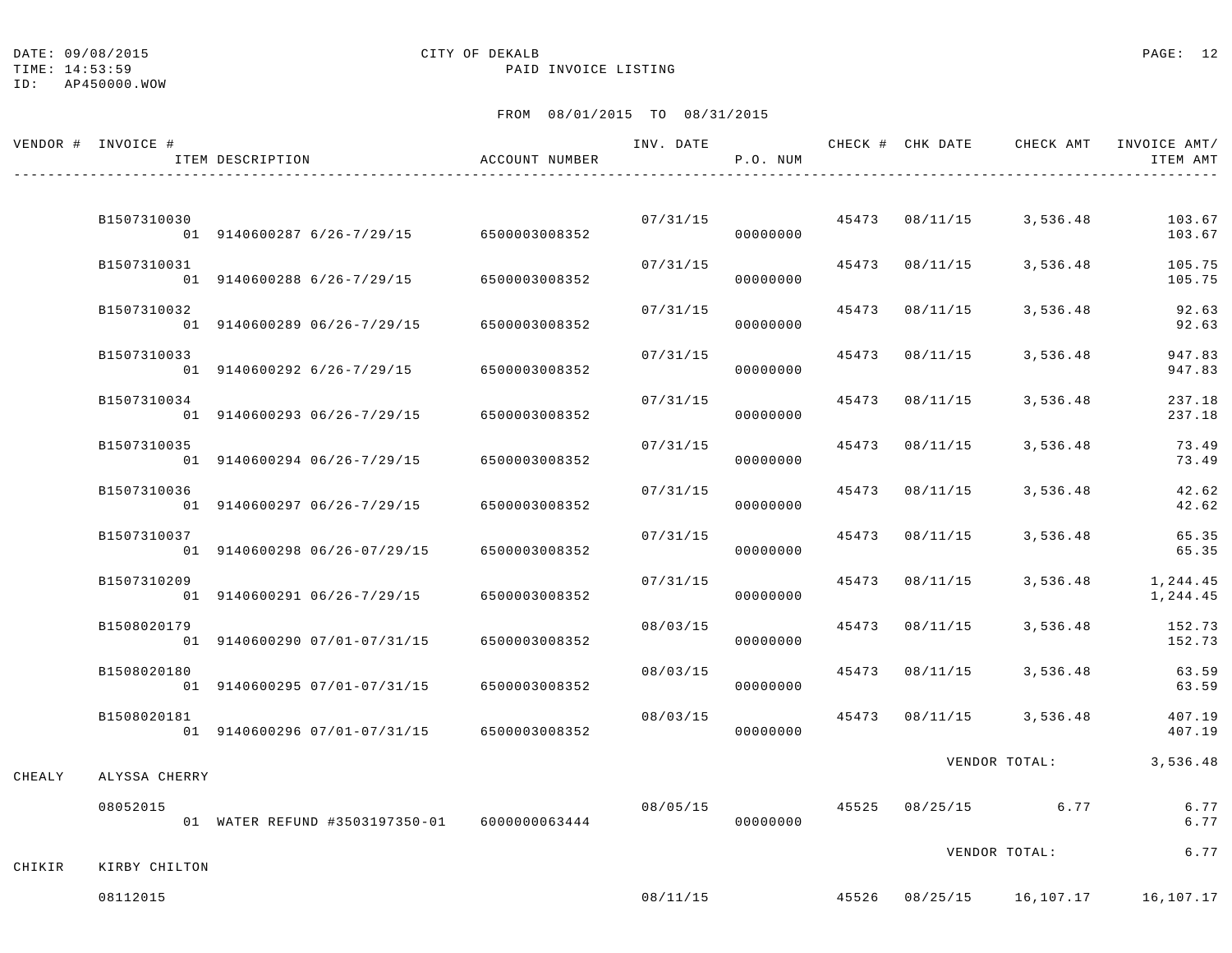| DATE: 09/08/2015 | CITY OF DEKALB | PAGE: 13 |  |
|------------------|----------------|----------|--|
|                  |                |          |  |

TIME: 14:53:59 PAID INVOICE LISTING

ID: AP450000.WOW

|         | VENDOR # INVOICE #  | ITEM DESCRIPTION                           | ACCOUNT NUMBER | INV. DATE | P.O. NUM |       |          | CHECK # CHK DATE CHECK AMT | INVOICE AMT/<br>ITEM AMT |
|---------|---------------------|--------------------------------------------|----------------|-----------|----------|-------|----------|----------------------------|--------------------------|
|         | 08112015            | 01 ARCH IMPROV REIMB                       | 1300006508624  | 08/11/15  | 00000000 |       |          | 45526 08/25/15 16,107.17   | 16,107.17<br>16,107.17   |
| CHO1HEA |                     | CHOICE 1 HEALTH CARE SERVICES              |                |           |          |       |          | VENDOR TOTAL:              | 16,107.17                |
|         | 3673                | 01 MICRODOT STRIPS                         | 0125272008241  | 07/13/15  | 00000000 | 45392 |          | 08/11/15 149.70            | 149.70<br>149.70         |
| CHPLU   | C & H PLUMBING INC. |                                            |                |           |          |       |          | VENDOR TOTAL:              | 149.70                   |
|         | 39154               | 01 REPLACEMENT OF BRINE PUMP 6000003008328 |                | 07/28/15  | 00000000 | 45527 |          | $08/25/15$ 1, 183.25       | 1,183.25<br>1,183.25     |
| CLABAI  |                     | CLARK, BAIRD, SMITH LLP                    |                |           |          |       |          | VENDOR TOTAL:              | 1,183.25                 |
|         | 6064                | 01 LEGAL SRVCS - JUNE 2015                 | 0115153008366  | 07/02/15  | 00000000 | 45328 | 08/11/15 | 7,379.36                   | 7,379.36<br>7,379.36     |
|         | 6255                | 01 PROF SRVCS JULY 2015                    | 0115153008366  | 08/06/15  | 00000000 | 45528 | 08/25/15 | 5,950.00                   | 5,950.00<br>5,950.00     |
| CLARKE  | CLARKE COMPANY      |                                            |                |           |          |       |          | VENDOR TOTAL:              | 13,329.36                |
|         | 5067627             | 01 (7) ALTOSID XR INGOT                    | 0130333008334  | 07/22/15  | 00000000 | 45393 |          | $08/11/15$ 4,774.00        | 4,774.00<br>4,774.00     |
|         | 5067733             | 01 ALTOSID XR INGOT                        | 0130333008334  | 07/27/15  | 00000000 | 45529 | 08/25/15 | 682.00                     | 682.00<br>682.00         |
| CLASSC  |                     | CLASS C SOLUTIONS GROUP                    |                |           |          |       |          | VENDOR TOTAL:              | 5,456.00                 |
|         | 7659788001          | 01 JARS SORBEAD BLUE                       | 6500002008226  | 07/08/15  | 00000000 | 45394 | 08/11/15 | 53.54                      | 53.54<br>53.54           |
|         | 7687255001          | 01 FILTER IN-LINE DESICCANT                | 6500002008226  | 07/17/15  | 00000000 | 45530 | 08/25/15 | 216.67                     | 216.67<br>216.67         |
| CLEUSA  | CLEAN USA           |                                            |                |           |          |       |          | VENDOR TOTAL:              | 270.21                   |
|         | 50150               |                                            |                | 07/20/15  | 45395    |       |          | 08/11/15 3,303.28          | 1,628.78                 |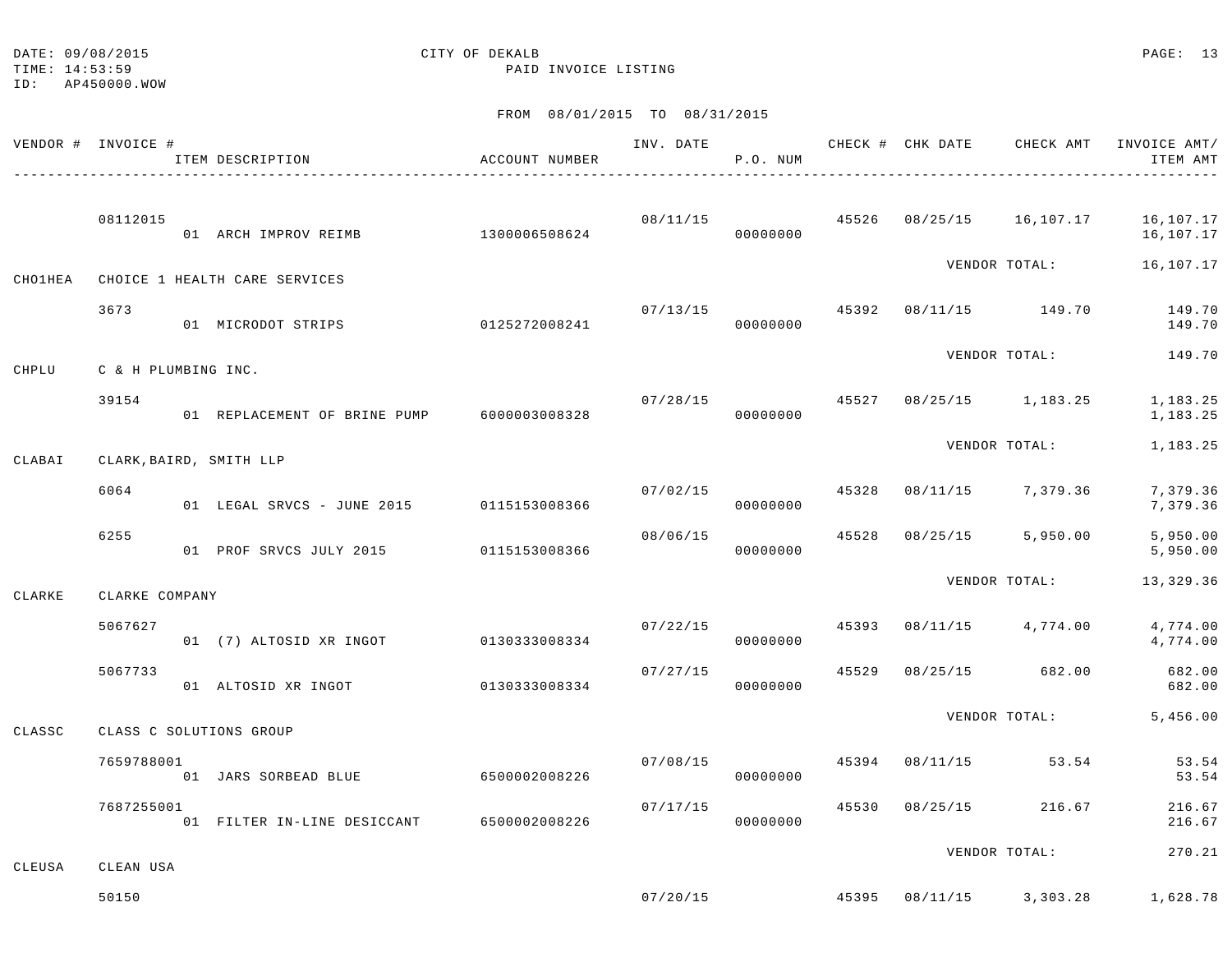TIME: 14:53:59 PAID INVOICE LISTING

ID: AP450000.WOW

#### FROM 08/01/2015 TO 08/31/2015

| VENDOR # | INVOICE #      |                            | ITEM DESCRIPTION                                                                                                                                                                                                                                                                                                                   | ACCOUNT NUMBER                                                                                                      | INV. DATE | P.O. NUM                                                                                                 |       | CHECK # CHK DATE | CHECK AMT     | INVOICE AMT/<br>ITEM AMT                                                            |
|----------|----------------|----------------------------|------------------------------------------------------------------------------------------------------------------------------------------------------------------------------------------------------------------------------------------------------------------------------------------------------------------------------------|---------------------------------------------------------------------------------------------------------------------|-----------|----------------------------------------------------------------------------------------------------------|-------|------------------|---------------|-------------------------------------------------------------------------------------|
|          |                |                            |                                                                                                                                                                                                                                                                                                                                    |                                                                                                                     |           |                                                                                                          |       |                  |               |                                                                                     |
|          | 50150          |                            | 01 JNTRL SRVCS W/E 07/19/15                                                                                                                                                                                                                                                                                                        | 0130324008450                                                                                                       | 07/20/15  | 00000000                                                                                                 | 45395 | 08/11/15         | 3,303.28      | 1,628.78<br>1,628.78                                                                |
|          | 50151          |                            | 01 JNTRL SRVCS W/E 07/26/15                                                                                                                                                                                                                                                                                                        | 0130324008450                                                                                                       | 07/27/15  | 00000000                                                                                                 | 45395 | 08/11/15         | 3,303.28      | 1,674.50<br>1,674.50                                                                |
|          | 50177          |                            | 01 JNTRL SRVCS W/E 08/02/15                                                                                                                                                                                                                                                                                                        | 0130324008450                                                                                                       | 08/03/15  | 00000000                                                                                                 | 45531 | 08/25/15         | 1,792.68      | 1,792.68<br>1,792.68                                                                |
|          |                |                            |                                                                                                                                                                                                                                                                                                                                    |                                                                                                                     |           |                                                                                                          |       |                  | VENDOR TOTAL: | 5,095.96                                                                            |
| COD      | CITY OF DEKALB |                            |                                                                                                                                                                                                                                                                                                                                    |                                                                                                                     |           |                                                                                                          |       |                  |               |                                                                                     |
|          | 07012015       |                            | 01 2703125810-00 3/10-6/8/15                                                                                                                                                                                                                                                                                                       | 0125273008355                                                                                                       | 07/01/15  | 00000000                                                                                                 | 45329 | 08/11/15         | 57.60         | 57.60<br>57.60                                                                      |
|          | 08012015A      |                            | 01 0401018230-00 4/2-6/26/15                                                                                                                                                                                                                                                                                                       | 0125273008355                                                                                                       | 08/01/15  | 00000000                                                                                                 | 45486 | 08/25/15         | 309.00        | 169.80<br>169.80                                                                    |
|          | 08012015B      |                            | 01 0201199780-00 4/2-6/25/15                                                                                                                                                                                                                                                                                                       | 0130323008355                                                                                                       | 08/01/15  | 00000000                                                                                                 | 45486 | 08/25/15         | 309.00        | 139.20<br>139.20                                                                    |
| CODPC1   | CITY OF DEKALB |                            |                                                                                                                                                                                                                                                                                                                                    |                                                                                                                     |           |                                                                                                          |       |                  | VENDOR TOTAL: | 366.60                                                                              |
|          |                |                            |                                                                                                                                                                                                                                                                                                                                    |                                                                                                                     |           |                                                                                                          |       |                  |               |                                                                                     |
|          | 07312015       | 05<br>06<br>07<br>08<br>09 | 01 CHILIS MEAL - ERHKE 1405816<br>02 PARKING TIX - GUZINSKI - COURT 0120242008243<br>03 JEWEL - PPR BGS - EVIDENCE<br>04 FBINAA CONF - MEAL - HOADLEY<br>FBINAA CONF- MCD'S - HOADLEY<br>FBINAA CONF - MCD'S - HOADLEY<br>FBINAA LCL MTG - HOADLEY<br>OLD CHI - MEAL - REINBLTZ TRNG 0120223008376<br>OLD CHI - MEAL - MCNETT TRNG | 0120242008243<br>0120242008242<br>0120213008376<br>0120213008376<br>0120213008376<br>0120213008376<br>0120253008376 | 07/31/15  | 00000000<br>00000000<br>00000000<br>00000000<br>00000000<br>00000000<br>00000000<br>00000000<br>00000000 | 45487 | 08/25/15         | 114.25        | 114.25<br>10.00<br>32.00<br>7.42<br>8.30<br>4.89<br>6.64<br>25.00<br>10.00<br>10.00 |
|          | 07312015A      | 04<br>05<br>06<br>07       | 01 POSTAGE<br>02 MOURNING BANDS<br>03 VINNY'S - CASE REVIEW<br>PRTY CTY & JEWEL SPPLS - MEIER 0120222008299<br>FBINAA CONF - HOADLEY<br>BARRACO'S - CASE REVIEW<br>SYMPATHY CARDS - MEIER                                                                                                                                          | 0120253008305<br>0120222008270<br>0120222008299<br>0120213008376<br>0120242008243<br>0120212008299                  | 07/31/15  | 00000000<br>00000000<br>00000000<br>00000000<br>00000000<br>00000000<br>00000000                         | 45532 | 08/25/15         | 136.66        | 136.66<br>5.75<br>7.50<br>27.30<br>39.43<br>25.00<br>16.59<br>15.09                 |

VENDOR TOTAL: 250.91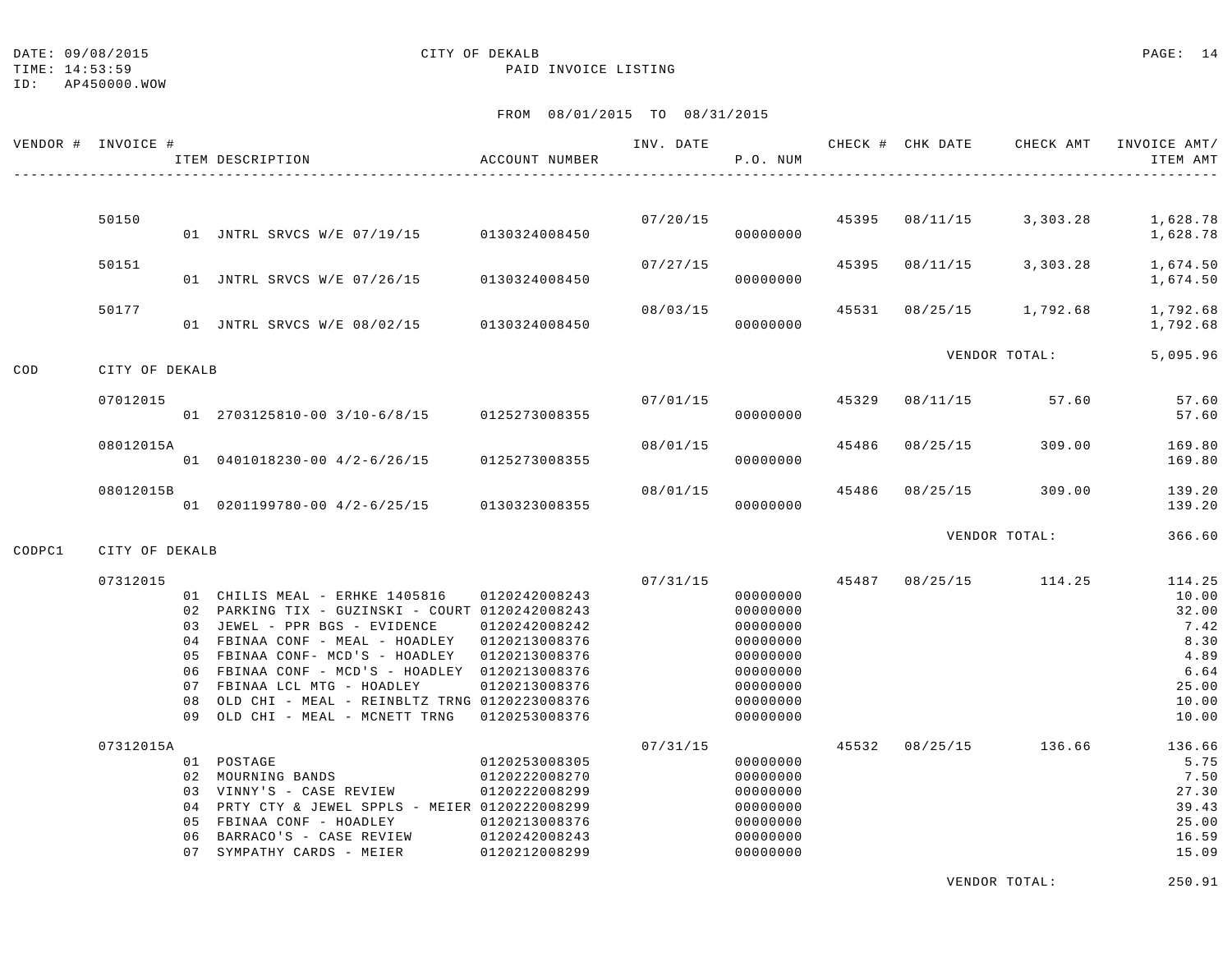#### ID: AP450000.WOW

## DATE: 09/08/2015 CITY OF DEKALB PAGE: 15

TIME: 14:53:59 PAID INVOICE LISTING

|         | VENDOR # INVOICE #     | ITEM DESCRIPTION                               | ACCOUNT NUMBER | INV. DATE | P.O. NUM |       |          |                   | ITEM AMT         |
|---------|------------------------|------------------------------------------------|----------------|-----------|----------|-------|----------|-------------------|------------------|
| COMCAST | COMCAST                |                                                |                |           |          |       |          |                   |                  |
|         | 07032015               | 01 8771100880733652 7/10-8/9/15 0120223008399  |                | 07/03/15  | 00000000 | 45396 | 08/11/15 | 226.65            | 132.40<br>132.40 |
|         | 07042015               | 01 8771100880025257 7/14-8/13/15 0117122008285 |                | 07/04/15  | 00000000 | 45396 | 08/11/15 | 226.65            | 85.81<br>85.81   |
|         | 07142015               | 01 8771100880677701 7/21-8/20/15 0120223008399 |                | 07/14/15  | 00000000 | 45396 | 08/11/15 | 226.65            | 8.44<br>8.44     |
|         | 08032015               | 01 8771100880733652 8/10-9/9/15 0120223008399  |                | 08/03/15  | 00000000 | 45533 | 08/25/15 | 218.21            | 132.40<br>132.40 |
|         | 08042015               | 01 8771100880025257 8/14-9/13/15 0117122008285 |                | 08/04/15  | 00000000 | 45533 | 08/25/15 | 218.21            | 85.81<br>85.81   |
| COMEAS  | COMELEC SERVICES, INC. |                                                |                |           |          |       |          | VENDOR TOTAL:     | 444.86           |
|         | 51795                  | 01 BATTERIES                                   | 0125272008240  | 06/30/15  | 00000000 | 45488 |          | 08/25/15 264.00   | 264.00<br>264.00 |
| COMED   | COMMONWEALTH EDISON    |                                                |                |           |          |       |          | VENDOR TOTAL:     | 264.00           |
|         | 07062015A              | 01 2698543003 6/4-7/6/15                       | 0130333008352  | 07/06/15  | 00000000 | 45330 | 08/11/15 | 1,056.33          | 15.23<br>15.23   |
|         | 07062015B              | 01 0786037018 6/2-7/2/15                       | 0130333008352  | 07/06/15  | 00000000 | 45330 | 08/11/15 | 1,056.33          | 47.94<br>47.94   |
|         | 07062015C              | 01 2439716008 1/2-7/2/15                       | 6500003008352  | 07/06/15  | 00000000 | 45330 | 08/11/15 | 1,056.33          | 888.78<br>888.78 |
|         | 07062015D              | 01 3203158108 6/2-7/2/15                       | 0130333008352  | 07/06/15  | 00000000 | 45330 | 08/11/15 | 1,056.33          | 31.89<br>31.89   |
|         | 07062015E              | 01 2698651000 6/3-7/2/15                       | 0130333008352  | 07/06/15  | 00000000 | 45330 | 08/11/15 | 1,056.33          | 21.16<br>21.16   |
|         | 07062015F              | 01 3034540007 6/4-7/6/15                       | 0130333008352  | 07/06/15  | 00000000 | 45330 | 08/11/15 | 1,056.33          | 20.51<br>20.51   |
|         | 07072015B              | 01 5477111064 6/5-7/7/15                       | 1000003008352  | 07/07/15  | 00000000 | 45330 |          | 08/11/15 1,056.33 | 12.82<br>12.82   |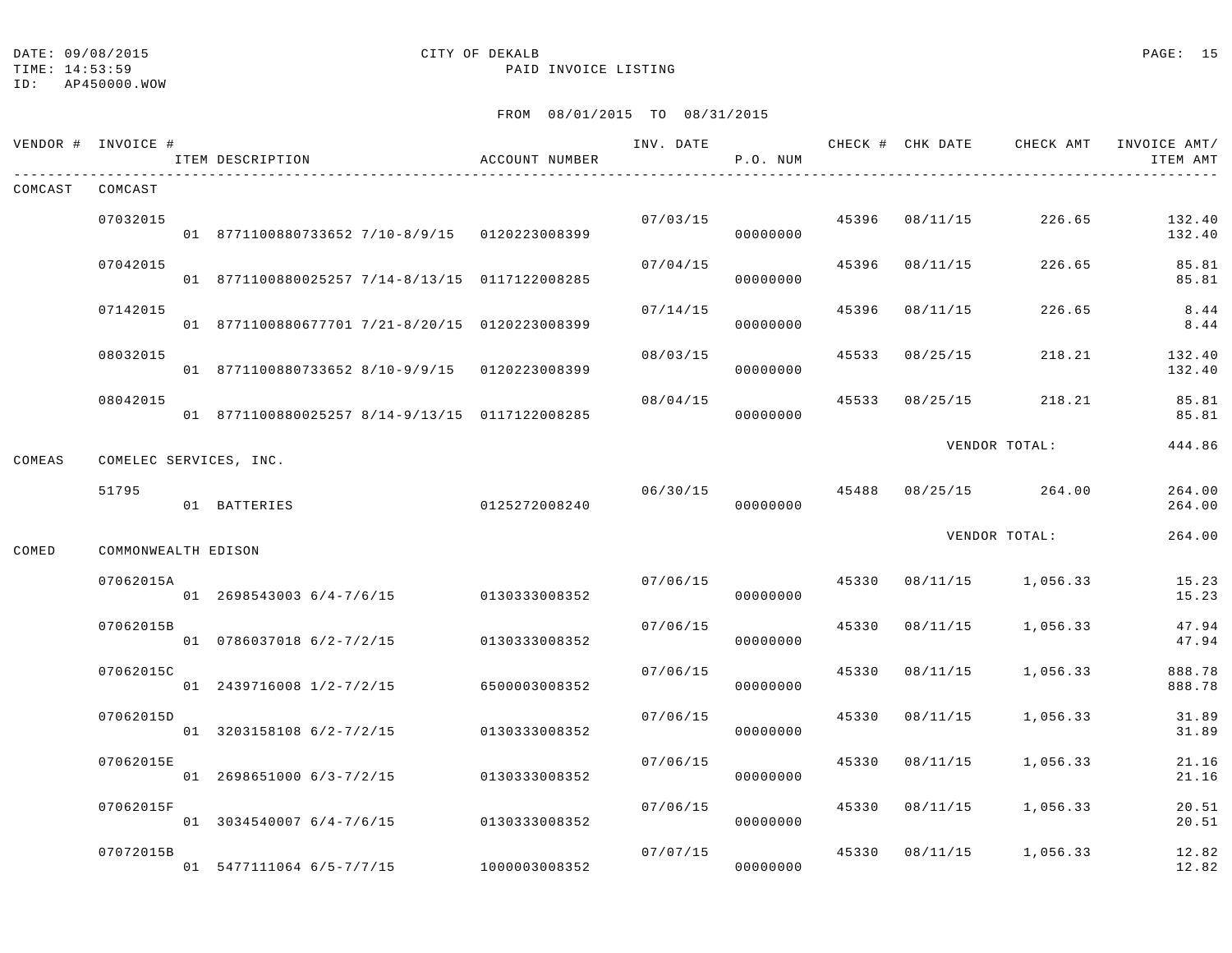DATE:  $09/08/2015$  PAGE: 16

#### TIME: 14:53:59 PAID INVOICE LISTING

ID: AP450000.WOW

## FROM 08/01/2015 TO 08/31/2015

| VENDOR # INVOICE # | ITEM DESCRIPTION                                        | ACCOUNT NUMBER                 | INV. DATE | P.O. NUM             |       |                | CHECK # CHK DATE CHECK AMT | INVOICE AMT/<br>ITEM AMT |
|--------------------|---------------------------------------------------------|--------------------------------|-----------|----------------------|-------|----------------|----------------------------|--------------------------|
| 07082015A          | 01  1253019001  6/8-7/8/15  1000003008352               |                                | 07/08/15  | 00000000             |       |                | 45330 08/11/15 1,056.33    | 18.00<br>18.00           |
| 07282015A          | 01 0203047054 6/25-7/27/15                              | 0130333008352                  | 07/28/15  | 00000000             |       | 45534 08/25/15 | 368.93                     | 9.08<br>9.08             |
| 07302015A          | 01 0099140182 6/30-7/30/15                              | 0130333008352                  | 07/30/15  | 00000000             | 45534 | 08/25/15       | 368.93                     | 41.46<br>41.46           |
| 07302015B          | 01 2948159011 6/29-7/29/15                              | 0130333008352                  | 07/30/15  | 00000000             |       | 45534 08/25/15 | 368.93                     | 10.12<br>10.12           |
| 07312015A          | 01 6247144034 07/1-7/31/15 MFT                          | 1000003008352                  | 07/31/15  | 00000000             |       | 45534 08/25/15 | 368.93                     | 12.82<br>12.82           |
| 07312015B          | 01 2845061003 7/1-7/31/15 MFT                           | 1000003008352                  | 07/31/15  | 00000000             | 45534 | 08/25/15       | 368.93                     | 12.82<br>12.82           |
| 07312015C          | 01 3909108035 7/1-7/31/15 MFT                           | 1000003008352                  | 07/31/15  | 00000000             |       | 45534 08/25/15 | 368.93                     | 12.82<br>12.82           |
| 07312015D          | 01 5617001014 7/1-7/31/15 MFT                           | 1000003008352                  | 07/31/15  | 00000000             |       | 45534 08/25/15 | 368.93                     | 12.82<br>12.82           |
| 07312015E          | 01 2201002013 7/1-7/31/15 MFT                           | 1000003008352                  | 07/31/15  | 00000000             | 45534 | 08/25/15       | 368.93                     | 12.82<br>12.82           |
| 07312015F          | 01 3034017012 6/26-7/29/15                              | 6500003008352                  | 07/31/15  | 00000000             |       | 45534 08/25/15 | 368.93                     | 51.36<br>51.36           |
| 08032014B          | 01 1428051200 7/1-7/31/15 MFT                           | 1000003008352                  | 08/03/15  | 00000000             |       | 45534 08/25/15 | 368.93                     | 6.21<br>6.21             |
| 08032015A          | 01 2691541038 6/30-7/31/15                              | 0130333008352                  | 08/03/15  | 00000000             | 45534 | 08/25/15       | 368.93                     | 0.24<br>0.24             |
| 08032015C          |                                                         |                                | 08/03/15  |                      |       | 45534 08/25/15 | 368.93                     | 103.06                   |
| 08032015D          | 01 3243134066 6/30-7/31/15                              | 0130333008352                  | 08/03/15  | 00000000             |       | 45534 08/25/15 | 368.93                     | 103.06<br>51.33          |
| 08032015E          | 01 1353028096 6/30-7/31/15<br>01 3203158108 7/2-7/31/15 | 0130333008352<br>0130333008352 | 08/03/15  | 00000000<br>00000000 |       | 45534 08/25/15 | 368.93                     | 51.33<br>31.97<br>31.97  |

VENDOR TOTAL: 1,425.26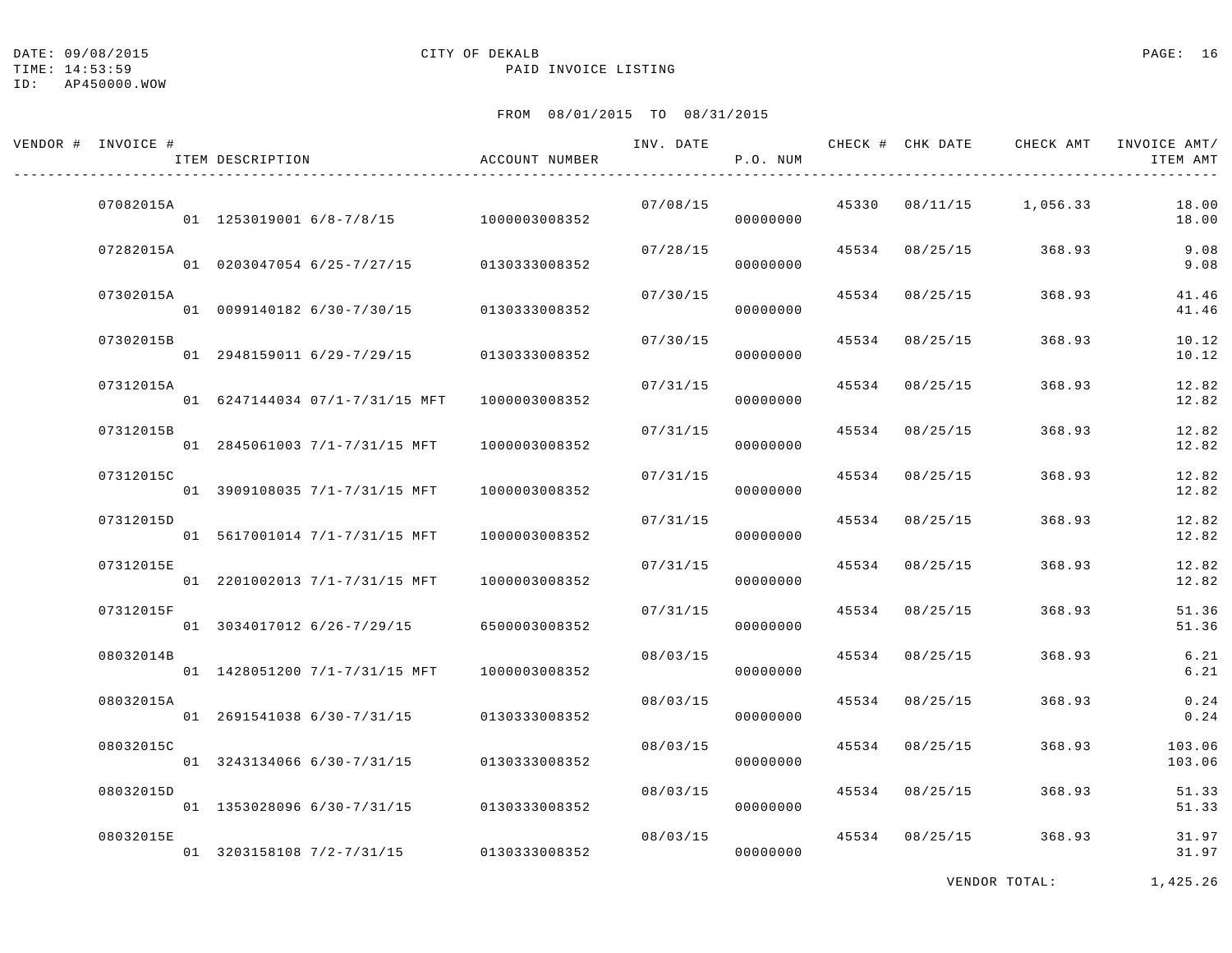## TIME: 14:53:59 PAID INVOICE LISTING

ID: AP450000.WOW

|         | VENDOR # INVOICE # | ITEM DESCRIPTION                             | ACCOUNT NUMBER |          | P.O. NUM |       |                |                                        | INV. DATE 6 1997 CHECK # CHK DATE 6 CHECK AMT INVOICE AMT<br>ITEM AMT |
|---------|--------------------|----------------------------------------------|----------------|----------|----------|-------|----------------|----------------------------------------|-----------------------------------------------------------------------|
| COMREV  |                    | COMMUNICATION REVOLVING FUND                 |                |          |          |       |                |                                        |                                                                       |
|         | 06302015           | 01 PD LEADS                                  | 0120233008320  |          | 00000000 |       |                | $06/30/15$ $45489$ $08/25/15$ $500.40$ | 500.40<br>500.40                                                      |
| CONFS   | CONSERV FS         |                                              |                |          |          |       |                | VENDOR TOTAL:                          | 500.40                                                                |
|         | 2089852IN          | 01 DIESELX GOLD ULTRA 6500002008245          |                | 07/07/15 | 00000000 |       |                | 45397 08/11/15 847.76                  | 847.76<br>847.76                                                      |
|         | 2093430IN          | 01 DELUX MIX 50LB, MOP 50 LB 6000002008228   |                | 07/27/15 | 00000000 | 45535 |                | 08/25/15 1,098.87                      | 327.63<br>327.63                                                      |
|         | 2097542IN          | 01 (134 GLS) FUEL                            | 6500002008245  | 07/24/15 | 00000000 | 45535 | 08/25/15       | 1,098.87                               | 286.04<br>286.04                                                      |
|         | 58622              | 01 DIESEL GOLD ULTRA (236 GAL) 6000002008245 |                | 07/28/15 | 00000000 |       |                | 45535 08/25/15 1,098.87                | 485.20<br>485.20                                                      |
| CONSTEL | CONSTELLATION      |                                              |                |          |          |       |                | VENDOR TOTAL:                          | 1,946.63                                                              |
|         | 0025483831         | 01 MULTIPLE ACCTS 5/1-6/2/15 6000003008352   |                | 06/28/15 | 00000000 | 45331 |                | 08/11/15 44,352.82                     | 13,418.37<br>13,418.37                                                |
|         | 0025565845         | 01  1459118061  5/29-6/25/15  1000003008352  |                | 07/02/15 | 00000000 |       | 45331 08/11/15 | 44,352.82                              | 124.56<br>124.56                                                      |
|         | 0025782744         | 01 0739012054 6/8-7/7/15 2600006508352       |                | 07/10/15 | 00000000 |       | 45331 08/11/15 | 44,352.82                              | 1,757.40<br>1,757.40                                                  |
|         | 0025782764         | 01 2614448003 6/3-6/30/15 0130333008352      |                | 07/10/15 | 00000000 | 45331 | 08/11/15       | 44,352.82                              | 14.36<br>14.36                                                        |
|         | 0025782797         | 01 1791072020 6/8-7/7/15 1000003008352       |                | 07/10/15 | 00000000 | 45331 | 08/11/15       | 44,352.82                              | 1,229.51<br>1,229.51                                                  |
|         | 0025782849         | 01 2698542006 6/3-6/30/15 0130333008352      |                | 07/10/15 | 00000000 | 45331 | 08/11/15       | 44,352.82                              | 40.42<br>40.42                                                        |
|         | 0025782888         | 01 5571073030 6/3-6/30/15 0130333008352      |                | 07/10/15 | 00000000 | 45331 | 08/11/15       | 44,352.82                              | 26.74<br>26.74                                                        |
|         | 0025782896         | 01 2614499000 6/3-6/30/15                    | 0130333008352  | 07/10/15 | 00000000 |       |                | 45331 08/11/15 44,352.82               | 13.78<br>13.78                                                        |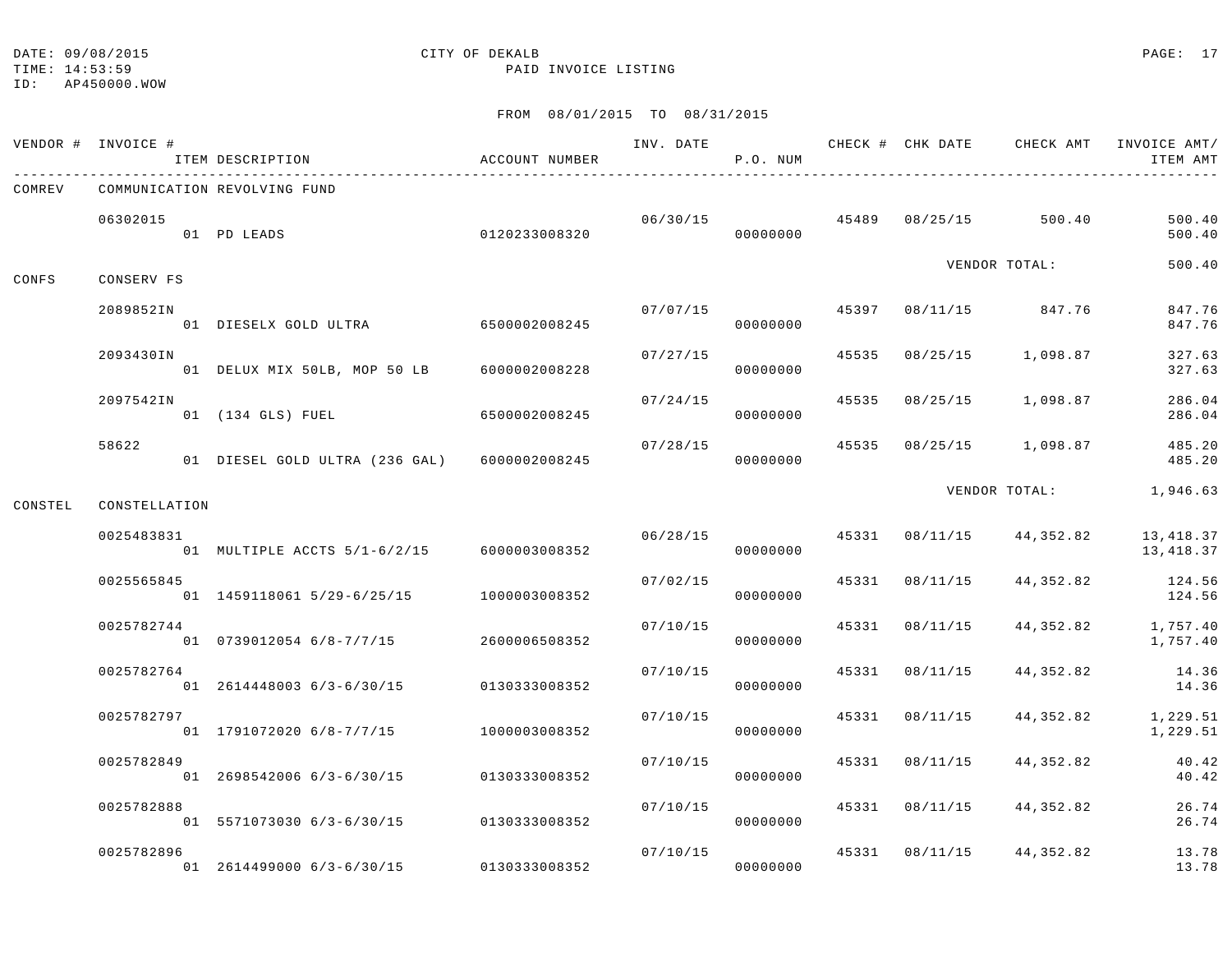TIME: 14:53:59 PAID INVOICE LISTING

|        | VENDOR # INVOICE # | ITEM DESCRIPTION                                | ACCOUNT NUMBER                 |          | P.O. NUM             |       |                |                                        | INVOICE AMT/<br>ITEM AMT   |
|--------|--------------------|-------------------------------------------------|--------------------------------|----------|----------------------|-------|----------------|----------------------------------------|----------------------------|
|        | 0025782968         | 01 1017178005 6/3-6/30/15 0130333008352         |                                | 07/10/15 | 00000000             |       |                | $45331$ $08/11/15$ $44,352.82$         | 584.43<br>584.43           |
|        | 0025783031         | 01 2698554006 6/3-6/30/15                       | 0130333008352                  | 07/10/15 | 00000000             |       | 45331 08/11/15 | 44,352.82                              | 29.50<br>29.50             |
|        | 0025783079         | 01 2691744002 6/3-6/30/15                       | 0130333008352                  | 07/10/15 | 00000000             | 45331 | 08/11/15       | 44,352.82                              | 33.33<br>33.33             |
|        | 0025783131         | 01 3139014022 6/3-6/30/15                       | 0130333008352                  | 07/10/15 | 00000000             |       | 45331 08/11/15 | 44,352.82                              | 19.46<br>19.46             |
|        | 0025784082         | 01 2698544000 6/3-6/30/15                       | 0130333008352                  | 07/10/15 | 00000000             |       | 45331 08/11/15 | 44,352.82                              | 47.69<br>47.69             |
|        | 0025842334         | 01 0551052012 6/8-7/7/15 1000003008352          |                                | 07/12/15 | 00000000             |       | 45331 08/11/15 | 44,352.82                              | 27,013.27<br>27,013.27     |
|        | 0026265797         | 01 1243818180 JUNE 2015 6000003008352           |                                | 07/28/15 | 00000000             |       | 45490 08/25/15 | 13,602.39                              | 13,602.39<br>13,602.39     |
|        | 0026390495         | 01 1459118061 06/26-07/27/15 MFT 1000003008352  |                                | 08/01/15 | 00000000             |       |                | 45536 08/25/15 139.21                  | 139.21<br>139.21           |
| CREELE | CRESCENT ELECTRIC  |                                                 |                                |          |                      |       |                | VENDOR TOTAL:                          | 58,094.42                  |
|        | \$500718663001     | 01 VNL FK TRM, INHBTR, ELECL TAPE 0130332008230 |                                |          | 07/13/15<br>00000000 |       |                | 45398 08/11/15 202.82                  | 202.82<br>202.82           |
|        | S500749861001      | 01 (10) SEOOW BLK-RCL 6500002008218             |                                | 07/21/15 | 00000000             |       | 45537 08/25/15 | 181.77                                 | 14.40<br>14.40             |
|        | S500786884001      | 01 60A-240V-4SN                                 | 0130322008219                  | 07/30/15 | 00000000             |       |                | 45537 08/25/15 181.77                  | 167.37<br>167.37           |
| CURCON |                    | CURRAN CONTRACTING COMPANY                      |                                |          |                      |       |                | VENDOR TOTAL:                          | 384.59                     |
|        | 9671               | 01 MATERIAL<br>02 MATERIAL                      | 0130332008233<br>6000002008228 |          | 00000000<br>00000000 |       |                | $06/30/15$ $45332$ $08/11/15$ $684.98$ | 684.98<br>342.49<br>342.49 |
|        | 9704               | 01 MATERIAL                                     | 0130332008233                  |          | 07/08/15<br>00000000 |       |                | 45399 08/11/15 1,152.80                | 211.55<br>211.55           |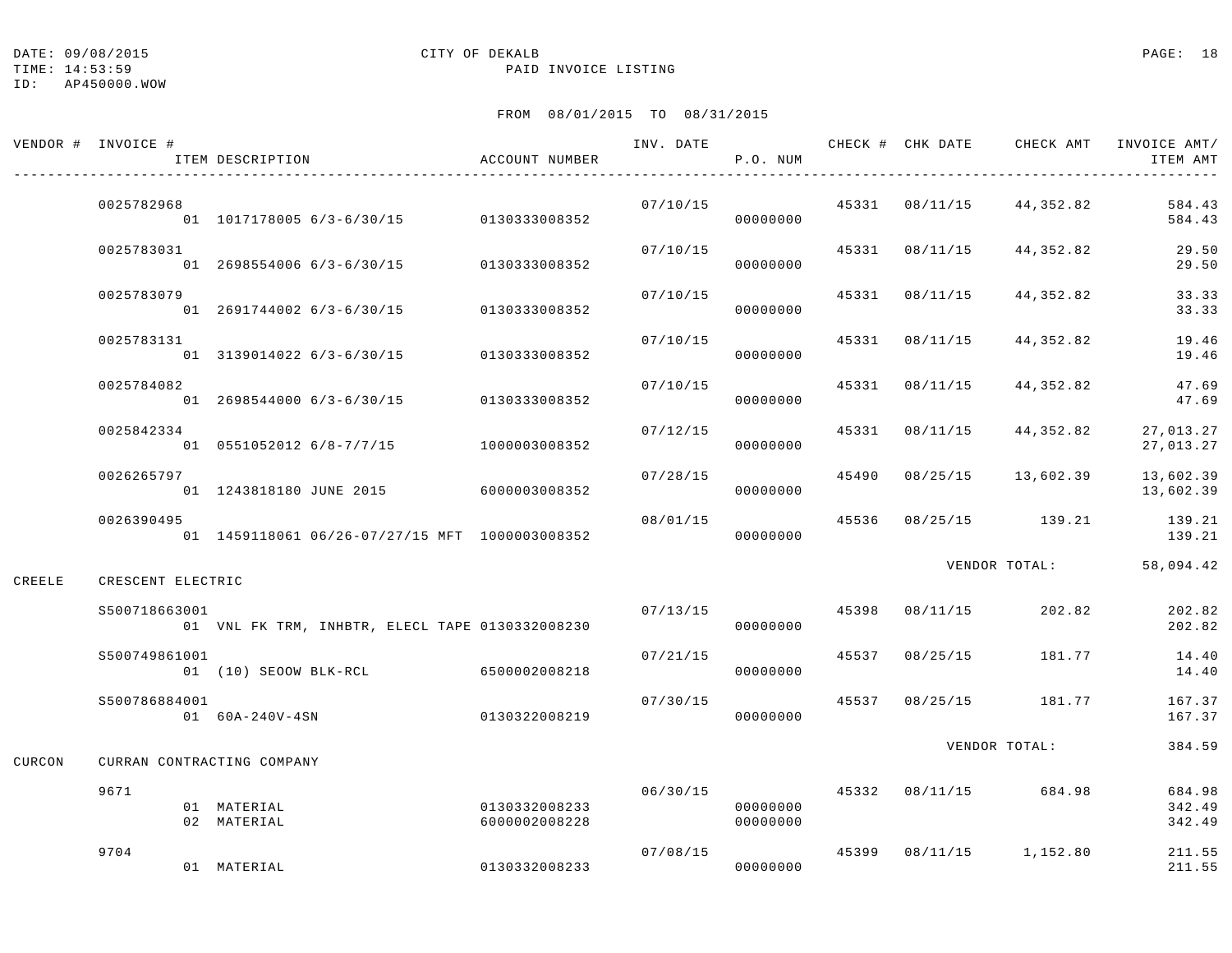#### TIME: 14:53:59 PAID INVOICE LISTING

ID: AP450000.WOW

|        | VENDOR # INVOICE # | ITEM DESCRIPTION                             | ACCOUNT NUMBER | INV. DATE      | P.O. NUM |       |          |                      | CHECK # CHK DATE GHECK AMT INVOICE AMT/<br>ITEM AMT |
|--------|--------------------|----------------------------------------------|----------------|----------------|----------|-------|----------|----------------------|-----------------------------------------------------|
|        | 9713               | 01 MATERIAL                                  | 6000002008228  | 07/09/15       | 00000000 | 45399 |          | 08/11/15 1,152.80    | 941.25<br>941.25                                    |
|        | 9747               | 01 MATERIAL                                  | 6000002008228  | 07/23/15       | 00000000 | 45538 |          | 08/25/15 468.18      | 468.18<br>468.18                                    |
| CYLSER |                    | CYLINDER SERVICES, INC.                      |                |                |          |       |          | VENDOR TOTAL:        | 2,305.96                                            |
|        | 210129             | 01 CLAM BUCKET CYLINDER RESEAL 6000003008310 |                | 07/15/15 45400 | 00000000 |       |          | 08/11/15 393.80      | 393.80<br>393.80                                    |
| DCAUTO |                    | DEKALB COUNTY AUTO PARTS INC                 |                |                |          |       |          | VENDOR TOTAL:        | 393.80                                              |
|        | 508631             | 01 BRAKE ROTOR                               | 0120222008226  | 06/30/15       | 00000000 |       |          | 45491 08/25/15 75.66 | 75.66<br>75.66                                      |
|        | 509096             | 01 STA-BIL CONCENTRATE                       | 0125272008226  | 07/03/15       | 00000000 | 45540 |          | 08/25/15 1,786.13    | 14.27<br>14.27                                      |
|        | 509435             | 01 HARNESS                                   | 6000002008226  | 07/07/15       | 00000000 | 45540 |          | $08/25/15$ 1,786.13  | 9.49<br>9.49                                        |
|        | 509474             | 01 WIRE KIT, HARNESS                         | 6000002008226  | 07/07/15       | 00000000 | 45540 | 08/25/15 | 1,786.13             | $-1.80$<br>$-1.80$                                  |
|        | 509587             | 01 GASKET MATERIAL                           | 6500003008311  | 07/08/15       | 00000000 | 45540 | 08/25/15 | 1,786.13             | 2.40<br>2.40                                        |
|        | 509626             | 01 FILTERS                                   | 6500003008311  | 07/08/15       | 00000000 | 45540 | 08/25/15 | 1,786.13             | 36.56<br>36.56                                      |
|        | 509663             | 01 DISC PADS/ROTORS                          | 0120222008226  | 07/08/15       | 00000000 | 45540 | 08/25/15 | 1,786.13             | 240.80<br>240.80                                    |
|        | 509725             | 01 AIR FILTER                                | 0130332008226  | 07/09/15       | 00000000 | 45540 | 08/25/15 | 1,786.13             | 28.53<br>28.53                                      |
|        | 509726             | 01 HI-TACK GASKET SEALANT                    | 6500003008311  | 07/09/15       | 00000000 | 45540 |          | 08/25/15 1,786.13    | 6.49<br>6.49                                        |
|        | 509732             | 01 FILTERS                                   | 0130332008226  | 07/11/15       | 00000000 | 45540 |          | 08/25/15 1,786.13    | 20.16<br>20.16                                      |
|        | 509831             |                                              |                | 07/10/15       |          | 45540 |          | $08/25/15$ 1,786.13  | 310.89                                              |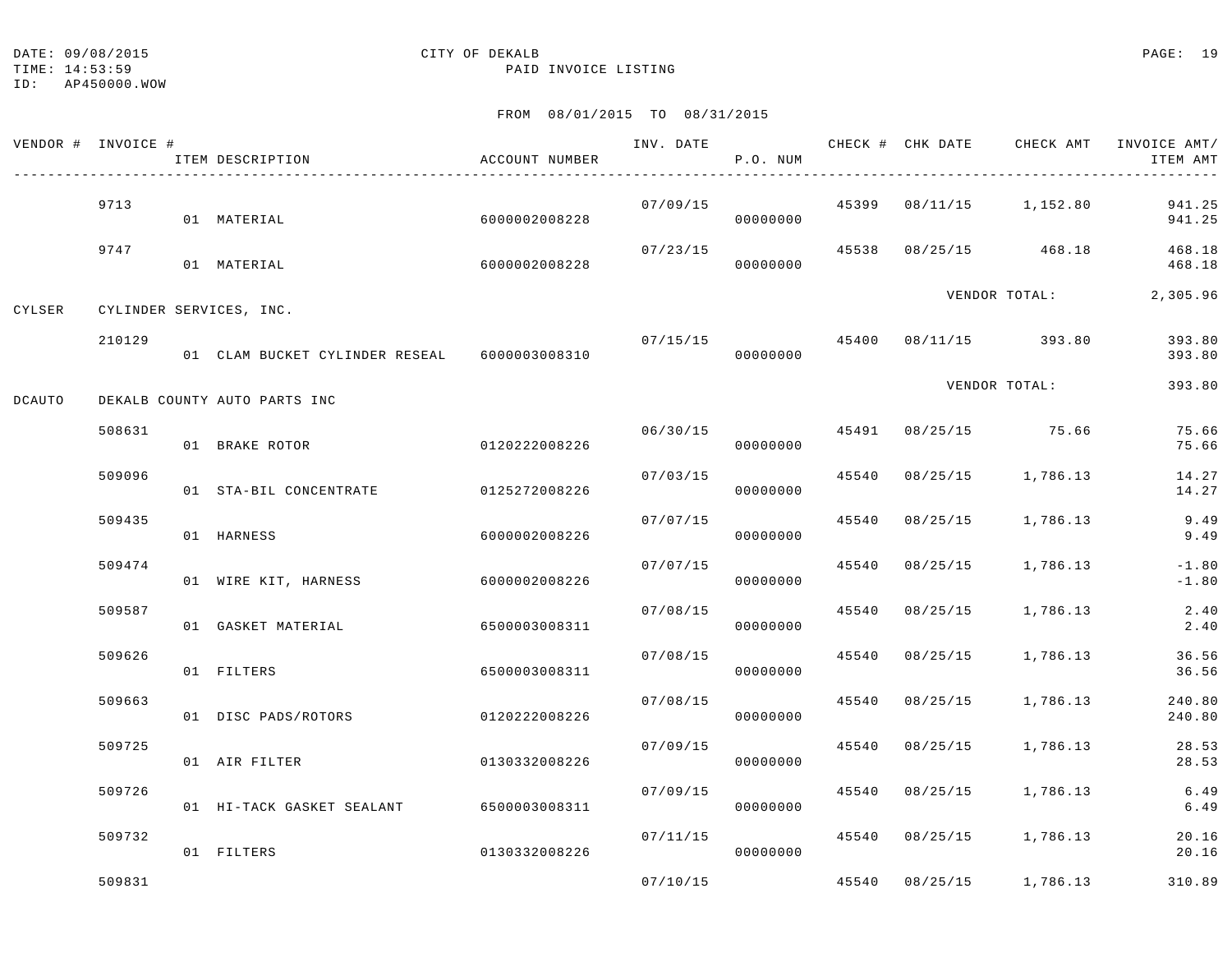TIME: 14:53:59 PAID INVOICE LISTING

ID: AP450000.WOW

| VENDOR # INVOICE # | ITEM DESCRIPTION                                | ACCOUNT NUMBER | INV. DATE | P.O. NUM |       |                | CHECK # CHK DATE CHECK AMT INVOICE AMT/ | ITEM AMT           |
|--------------------|-------------------------------------------------|----------------|-----------|----------|-------|----------------|-----------------------------------------|--------------------|
|                    |                                                 |                |           |          |       |                |                                         |                    |
| 509831             | 01 BATTERY                                      | 6000002008226  | 07/10/15  | 00000000 |       |                | 45540 08/25/15 1,786.13                 | 310.89<br>310.89   |
| 509880             | 01 EMERGENCY LAMP                               | 0125272008226  | 07/11/15  | 00000000 | 45540 | 08/25/15       | 1,786.13                                | 21.32<br>21.32     |
| 510250             | 01 CHISEL SET                                   | 0130332008295  | 07/14/15  | 00000000 |       | 45540 08/25/15 | 1,786.13                                | 29.24<br>29.24     |
| 510253             | 01 HI TEMP 9004 9007                            | 0125272008226  | 07/14/15  | 00000000 | 45540 | 08/25/15       | 1,786.13                                | 19.58<br>19.58     |
| 510547             | 01 CONTACT SET/IGNITION COIL/DIST 6500003008310 |                | 07/15/15  | 00000000 | 45540 | 08/25/15       | 1,786.13                                | 64.46<br>64.46     |
| 510548             | 01 COIL RESISTOR                                | 6500003008310  | 07/15/15  | 00000000 | 45540 | 08/25/15       | 1,786.13                                | 6.42<br>6.42       |
| 511166             | 01 NITRILE GLOVES                               | 0130332008226  | 07/21/15  | 00000000 |       | 45540 08/25/15 | 1,786.13                                | 23.98<br>23.98     |
| 511228             | 01 ROTORS/CALIPERS/PADS/HOSE                    | 0130332008226  | 07/21/15  | 00000000 | 45540 | 08/25/15       | 1,786.13                                | 615.19<br>615.19   |
| 511288             | 01 HI PWR II IND VBELT                          | 0130332008226  | 07/21/15  | 00000000 | 45540 | 08/25/15       | 1,786.13                                | 7.95<br>7.95       |
| 511494             | 01 HI PWR II IND VBELT                          | 0130332008226  | 07/22/15  | 00000000 |       | 45540 08/25/15 | 1,786.13                                | $-7.95$<br>$-7.95$ |
| 511534             |                                                 |                | 07/23/15  |          | 45540 | 08/25/15       | 1,786.13                                | $-69.46$           |
| 511535             | 01 REFUND CORE DEPOSIT                          | 0130332008226  | 07/23/15  | 00000000 |       | 45540 08/25/15 | 1,786.13                                | $-69.46$<br>26.46  |
| 511683             | 01 BRAKEFLUID                                   | 0130332008226  | 07/24/15  | 00000000 |       | 45540 08/25/15 | 1,786.13                                | 26.46<br>$-9.25$   |
|                    | 01 CREDIT ON SHIPPING                           | 0130332008226  |           | 00000000 |       |                |                                         | $-9.25$            |
| 511914             | 01 WHEEL WEIGHT, FUEL PUMP 0130332008226        |                | 07/27/15  | 00000000 | 45540 | 08/25/15       | 1,786.13                                | 278.74<br>278.74   |
| 512144             | 01 HUBCAP VENT PLUG                             | 0125272008226  | 07/28/15  | 00000000 |       |                | 45540 08/25/15 1,786.13                 | 7.42<br>7.42       |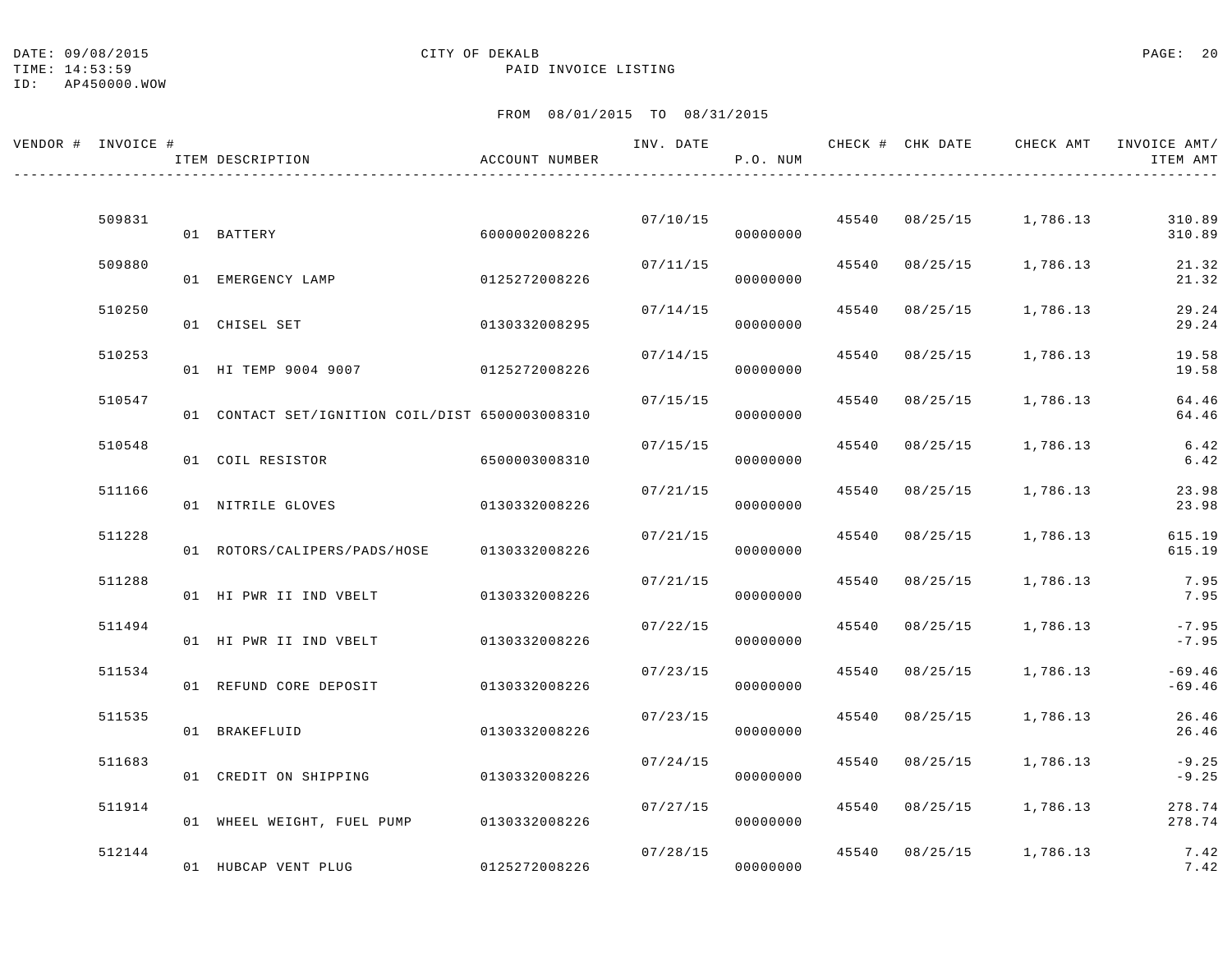TIME: 14:53:59 PAID INVOICE LISTING

|       | VENDOR # INVOICE # | ITEM DESCRIPTION                               | ACCOUNT NUMBER | INV. DATE | P.O. NUM             |       |                | CHECK # CHK DATE CHECK AMT | INVOICE AMT/<br>ITEM AMT |
|-------|--------------------|------------------------------------------------|----------------|-----------|----------------------|-------|----------------|----------------------------|--------------------------|
|       | 512200             | 01 BLOWER MOTOR RESISTOR 0130332008226         |                | 07/28/15  | 00000000             |       |                | 45540 08/25/15 1,786.13    | 21.13<br>21.13           |
|       | 512397             | 01 LAMP                                        | 0130332008226  | 07/30/15  | 00000000             |       | 45540 08/25/15 | 1,786.13                   | 5.82<br>5.82             |
|       | 512436             | 01 RELAY                                       | 0130332008226  | 07/30/15  | 00000000             |       | 45540 08/25/15 | 1,786.13                   | 19.38<br>19.38           |
|       | 512439             | 01 AIR FILTER                                  | 0130332008226  | 07/30/15  | 00000000             | 45540 | 08/25/15       | 1,786.13                   | 12.85<br>12.85           |
|       | 512569             | 01 TUBING/FITTING                              | 6500003008310  | 07/31/15  | 00000000             |       | 45540 08/25/15 | 1,786.13                   | 13.96<br>13.96           |
|       | 512581             | 01 DOOR HINGE PIN/BUSHING KIT                  | 0125272008226  | 07/31/15  | 00000000             |       | 45540 08/25/15 | 1,786.13                   | 23.98<br>23.98           |
|       | 512591             | 01 FITTING, HYDRAULIC HOSE 6500003008310       |                | 07/31/15  | 00000000             |       |                | 45540 08/25/15 1,786.13    | 7.12<br>7.12             |
| DCCOL |                    | DEKALB COUNTY COLLECTOR                        |                |           |                      |       |                | VENDOR TOTAL:              | 1,861.79                 |
|       | 072727902720142    | 01 1205 S FOURTH ST (PROTANO) 0130323008385    |                |           | 08/13/15<br>00000000 |       | 45544 08/25/15 | 28,209.62                  | 1,862.33<br>1,862.33     |
|       | 081030001520142    | 01 W DRESSER ROAD (GARDEN PLOTS) 0130323008385 |                | 08/13/15  | 00000000             |       | 45544 08/25/15 | 28,209.62                  | 449.68<br>449.68         |
|       | 081030004520142    | 01 EMPTY LOT                                   | 0130323008385  | 08/13/15  | 00000000             |       | 45544 08/25/15 | 28,209.62                  | 79.29<br>79.29           |
|       | 081030004620142    | 01 DANNY WELLS 9 ACRES                         | 6500003008385  | 08/12/15  | 00000000             | 45544 | 08/25/15       | 28,209.62                  | 295.70<br>295.70         |
|       | 081440101320142    | 01 SYCAMORE RD/WOODLAWN                        | 0130323008385  | 08/13/15  | 00000000             |       | 45544 08/25/15 | 28,209.62                  | 766.75<br>766.75         |
|       | 082242601620142    | 01 GURLER ST                                   | 0130323008385  | 08/13/15  | 00000000             |       | 45544 08/25/15 | 28,209.62                  | 116.56<br>116.56         |
|       | 082315601620142    | 01 212 N SECOND ST (PARKING LOT) 0130323008385 |                | 08/13/15  | 00000000             |       | 45544 08/25/15 | 28,209.62                  | 2,538.79<br>2,538.79     |
|       | 082320900320142    |                                                |                | 08/13/15  |                      |       | 45544 08/25/15 | 28,209.62                  | 2,501.94                 |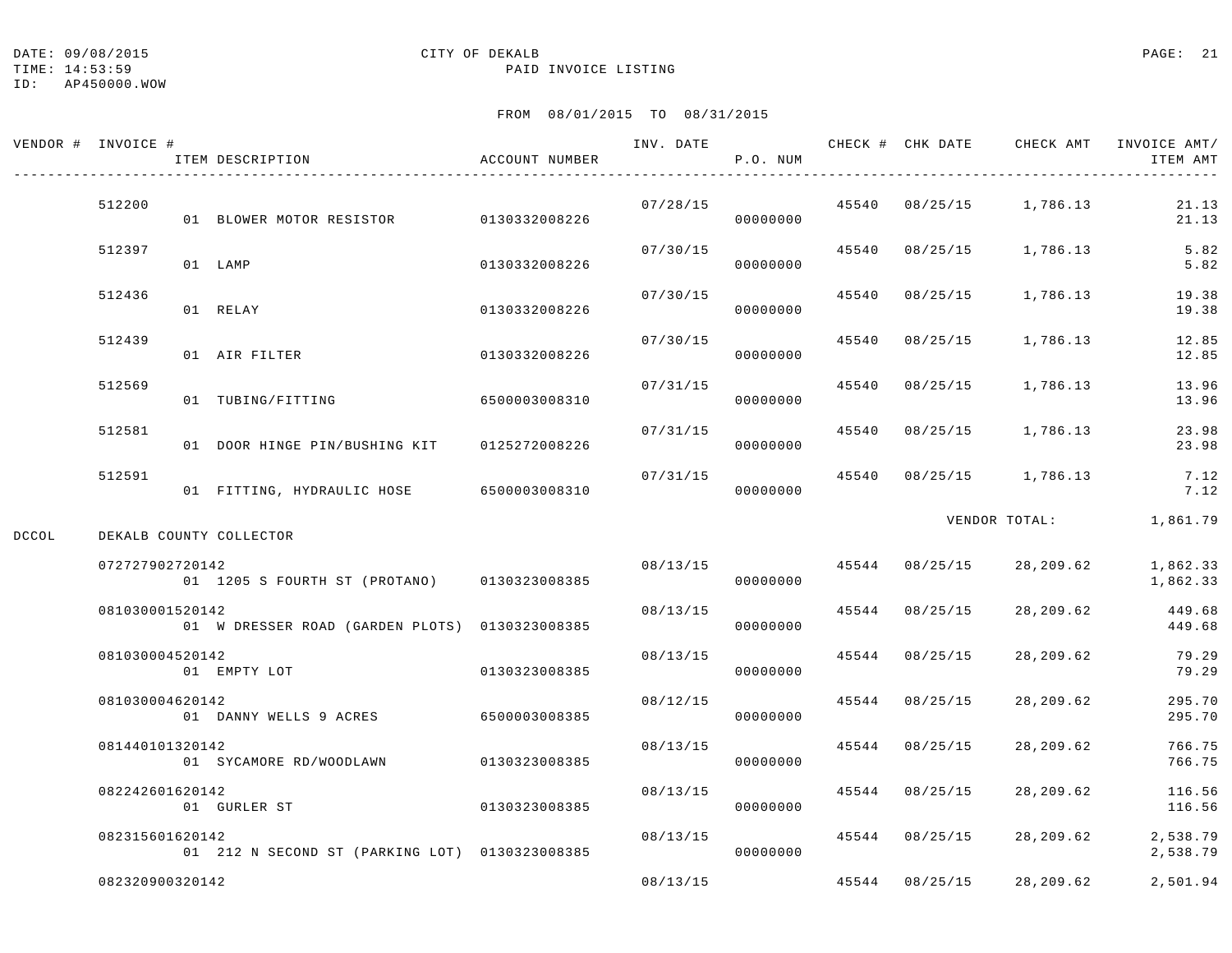TIME: 14:53:59 PAID INVOICE LISTING

| VENDOR # INVOICE #<br>ITEM DESCRIPTION                       | ACCOUNT NUMBER | INV. DATE | P.O. NUM             |       |                | CHECK # CHK DATE CHECK AMT | INVOICE AMT/<br>ITEM AMT |
|--------------------------------------------------------------|----------------|-----------|----------------------|-------|----------------|----------------------------|--------------------------|
|                                                              |                |           |                      |       |                |                            |                          |
| 082320900320142<br>01 624 N 11TH (RES OFFICER) 0130323008385 |                |           | 08/13/15<br>00000000 |       | 45544 08/25/15 | 28,209.62                  | 2,501.94<br>2,501.94     |
| 082442600320142<br>01 OLD ELM FARMS 30.30 ACRES              | 6500003008385  | 08/13/15  | 00000000             |       | 45544 08/25/15 | 28,209.62                  | 711.53<br>711.53         |
| 082727902920142<br>01 1151 S FOURTH ST (PROTANO)             | 0130323008385  | 08/13/15  | 00000000             |       | 45544 08/25/15 | 28,209.62                  | 2,697.09<br>2,697.09     |
| 090830001320142<br>01 OLD ELM FARMS 53.36 ACRES              | 6500003008385  | 08/13/15  | 00000000             |       | 45544 08/25/15 | 28,209.62                  | 1,273.14<br>1,273.14     |
| 091710002220142<br>01 DIEHL FARMS 14.52 ACRES                | 6500003008385  | 08/13/15  | 00000000             |       | 45544 08/25/15 | 28,209.62                  | 300.92<br>300.92         |
| 091820000920142<br>01 LARSON GRAINS 5.5 ACRES                | 6500003008385  | 08/13/15  | 00000000             |       | 45544 08/25/15 | 28,209.62                  | 142.87<br>142.87         |
| 091840000720142<br>01 OLD ELM FARMS 83.60 ACRES              | 6500003008385  | 08/13/15  | 00000000             |       | 45544 08/25/15 | 28,209.62                  | 1,914.33<br>1,914.33     |
| 091840000820142<br>01 CHARLES WINTERS 3.4 ACRES              | 6500003008385  | 08/13/15  | 00000000             | 45544 | 08/25/15       | 28,209.62                  | 93.73<br>93.73           |
| 091910001520142<br>01 OLD ELM FARMS 38.42 ACRES              | 6500003008385  | 08/13/15  | 00000000             | 45544 | 08/25/15       | 28,209.62                  | 1,007.98<br>1,007.98     |
| 091910001620142<br>01 CHARLES WINTERS 3.89 ACRES             | 6500003008385  | 08/13/15  | 00000000             |       | 45544 08/25/15 | 28,209.62                  | 102.51<br>102.51         |
| 091910003320142<br>01 HANGER UNIT E1-1                       | 6500003008385  | 08/13/15  | 00000000             |       | 45544 08/25/15 | 28,209.62                  | 149.37<br>149.37         |
| 091910003420142<br>01 HANGER UNIT E1-2                       | 6500003008385  | 08/13/15  | 00000000             |       | 45544 08/25/15 | 28,209.62                  | 112.06<br>112.06         |
| 091910003520142<br>01 HANGER UNIT E1-3                       | 6500003008385  | 08/13/15  | 00000000             |       | 45544 08/25/15 | 28,209.62                  | 112.06<br>112.06         |
| 091910003620142<br>01 HANGER UNIT E1-4                       | 6500003008385  | 08/13/15  | 00000000             |       | 45544 08/25/15 | 28,209.62                  | 112.06<br>112.06         |
| 091910003720142<br>01 HANGER UNIT E1-5                       | 6500003008385  | 08/13/15  | 00000000             |       | 45544 08/25/15 | 28,209.62                  | 125.18<br>125.18         |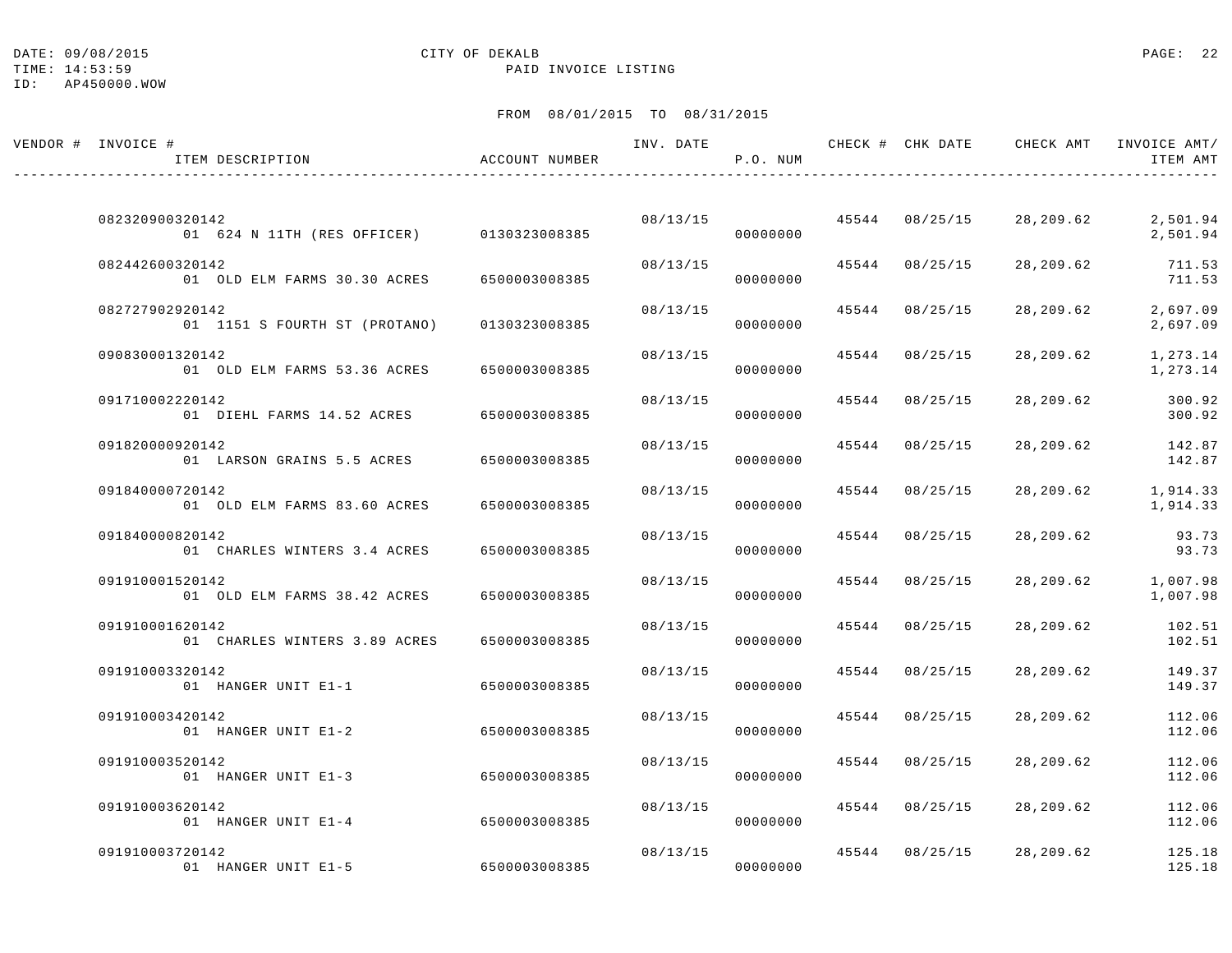TIME: 14:53:59 PAID INVOICE LISTING

| VENDOR # INVOICE #<br>ITEM DESCRIPTION  | ACCOUNT NUMBER | INV. DATE | P.O. NUM |       | CHECK # CHK DATE |           | CHECK AMT INVOICE AMT/<br>ITEM AMT |
|-----------------------------------------|----------------|-----------|----------|-------|------------------|-----------|------------------------------------|
| 091910003820142<br>01 HANGER UNIT E1-6  | 6500003008385  | 08/13/15  | 00000000 |       | 45544 08/25/15   | 28,209.62 | 125.18<br>125.18                   |
| 091910003920142<br>01 HANGER UNIT E1-7  | 6500003008385  | 08/13/15  | 00000000 |       | 45544 08/25/15   | 28,209.62 | 112.06<br>112.06                   |
| 091910004020142<br>01 HANGER UNIT E1-8  | 6500003008385  | 08/13/15  | 00000000 |       | 45544 08/25/15   | 28,209.62 | 112.06<br>112.06                   |
| 091910004120142<br>01 HANGER UNIT E1-9  | 6500003008385  | 08/13/15  | 00000000 | 45544 | 08/25/15         | 28,209.62 | 112.06<br>112.06                   |
| 091910004220142<br>01 HANGER UNIT E1-10 | 6500003008385  | 08/13/15  | 00000000 |       | 45544 08/25/15   | 28,209.62 | 112.06<br>112.06                   |
| 091910004320142<br>01 HANGER UNIT E2-1  | 6500003008385  | 08/13/15  | 00000000 |       | 45544 08/25/15   | 28,209.62 | 149.37<br>149.37                   |
| 091910004420142<br>01 HANGER UNIT E2-2  | 6500003008385  | 08/13/15  | 00000000 |       | 45544 08/25/15   | 28,209.62 | 112.06<br>112.06                   |
| 091910004520142<br>01 HANGER UNIT E2-3  | 6500003008385  | 08/13/15  | 00000000 | 45544 | 08/25/15         | 28,209.62 | 112.06<br>112.06                   |
| 091910004620142<br>01 HANGER UNIT E2-4  | 6500003008385  | 08/13/15  | 00000000 | 45544 | 08/25/15         | 28,209.62 | 112.06<br>112.06                   |
| 091910004720142<br>01 HANGER UNIT E2-5  | 6500003008385  | 08/13/15  | 00000000 | 45544 | 08/25/15         | 28,209.62 | 125.18<br>125.18                   |
| 091910004820142<br>01 HANGER UNIT E2-6  | 6500003008385  | 08/13/15  | 00000000 | 45544 | 08/25/15         | 28,209.62 | 125.18<br>125.18                   |
| 091910004920142<br>01 HANGER UNIT E2-7  | 6500003008385  | 08/13/15  | 00000000 | 45544 | 08/25/15         | 28,209.62 | 112.06<br>112.06                   |
| 091910005020142<br>01 HANGER UNIT E2-8  | 6500003008385  | 08/13/15  | 00000000 | 45544 | 08/25/15         | 28,209.62 | 112.06<br>112.06                   |
| 091910005120142<br>01 HANGER UNIT E2-9  | 6500003008385  | 08/13/15  | 00000000 |       | 45544 08/25/15   | 28,209.62 | 112.06<br>112.06                   |
| 091910005220142<br>01 HANGER UNIT E2-10 | 6500003008385  | 08/13/15  | 00000000 |       | 45544 08/25/15   | 28,209.62 | 149.37<br>149.37                   |
| 091910005420142                         |                | 08/13/15  |          | 45544 | 08/25/15         | 28,209.62 | 466.86                             |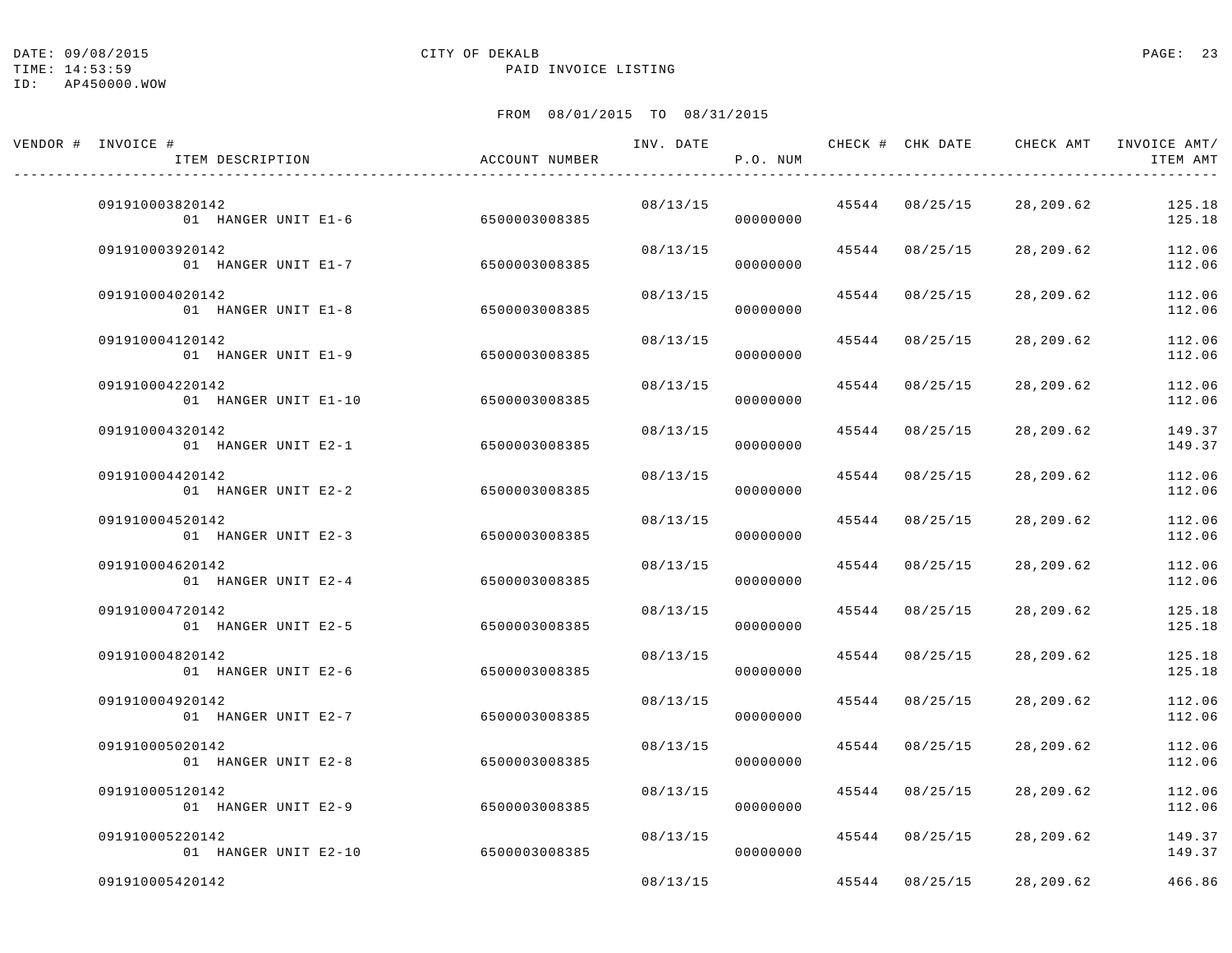TIME: 14:53:59 PAID INVOICE LISTING

| VENDOR # INVOICE #<br>ITEM DESCRIPTION | ACCOUNT NUMBER | INV. DATE | P.O. NUM             |                | CHECK # CHK DATE CHECK AMT | INVOICE AMT/<br>ITEM AMT |
|----------------------------------------|----------------|-----------|----------------------|----------------|----------------------------|--------------------------|
|                                        |                |           |                      |                |                            |                          |
| 091910005420142<br>01 HANGER UNIT E3-B | 6500003008385  |           | 08/13/15<br>00000000 | 45544 08/25/15 | 28,209.62                  | 466.86<br>466.86         |
| 091910005520142<br>01 HANGER UNIT E4-1 | 6500003008385  | 08/13/15  | 00000000             | 45544 08/25/15 | 28,209.62                  | 178.58<br>178.58         |
| 091910005620142<br>01 HANGER UNIT E4-2 | 6500003008385  | 08/13/15  | 00000000             | 45544 08/25/15 | 28,209.62                  | 156.99<br>156.99         |
| 091910005720142<br>01 HANGER UNIT E4-3 | 6500003008385  | 08/13/15  | 00000000             | 45544 08/25/15 | 28,209.62                  | 156.99<br>156.99         |
| 091910005820142<br>01 HANGER UNIT E4-4 | 6500003008385  | 08/13/15  | 00000000             | 45544 08/25/15 | 28,209.62                  | 205.98<br>205.98         |
| 091910005920142<br>01 HANGER UNIT E4-5 | 6500003008385  | 08/13/15  | 00000000             | 45544 08/25/15 | 28,209.62                  | 178.58<br>178.58         |
| 091910006020142<br>01 HANGER UNIT E4-6 | 6500003008385  | 08/13/15  | 00000000             | 45544 08/25/15 | 28,209.62                  | 156.99<br>156.99         |
| 091910006120142<br>01 HANGER UNIT E4-7 | 6500003008385  | 08/13/15  | 00000000             | 45544 08/25/15 | 28,209.62                  | 156.99<br>156.99         |
| 091910006220142<br>01 HANGER UNIT E4-8 | 6500003008385  | 08/13/15  | 00000000             | 45544 08/25/15 | 28,209.62                  | 400.34<br>400.34         |
| 091910006320142<br>01 HANGER UNIT E5-1 | 6500003008385  | 08/13/15  | 00000000             | 45544 08/25/15 | 28,209.62                  | 112.06<br>112.06         |
| 091910006420142<br>01 HANGER UNIT E5-2 | 6500003008385  | 08/13/15  | 00000000             | 45544 08/25/15 | 28,209.62                  | 112.06<br>112.06         |
| 091910006520142<br>01 HANGER UNIT E5-3 | 6500003008385  | 08/13/15  | 00000000             | 45544 08/25/15 | 28,209.62                  | 112.06<br>112.06         |
| 091910006620142<br>01 HANGER UNIT E5-4 | 6500003008385  | 08/13/15  |                      | 45544 08/25/15 | 28,209.62                  | 211.24                   |
| 091910006720142                        |                | 08/13/15  | 00000000             | 45544 08/25/15 | 28,209.62                  | 211.24<br>149.37         |
| 01 HANGER UNIT E5-5<br>091910006820142 | 6500003008385  |           | 00000000<br>08/13/15 | 45544 08/25/15 | 28,209.62                  | 149.37<br>125.18         |
| 01 HANGER UNIT E5-6                    | 6500003008385  |           | 00000000             |                |                            | 125.18                   |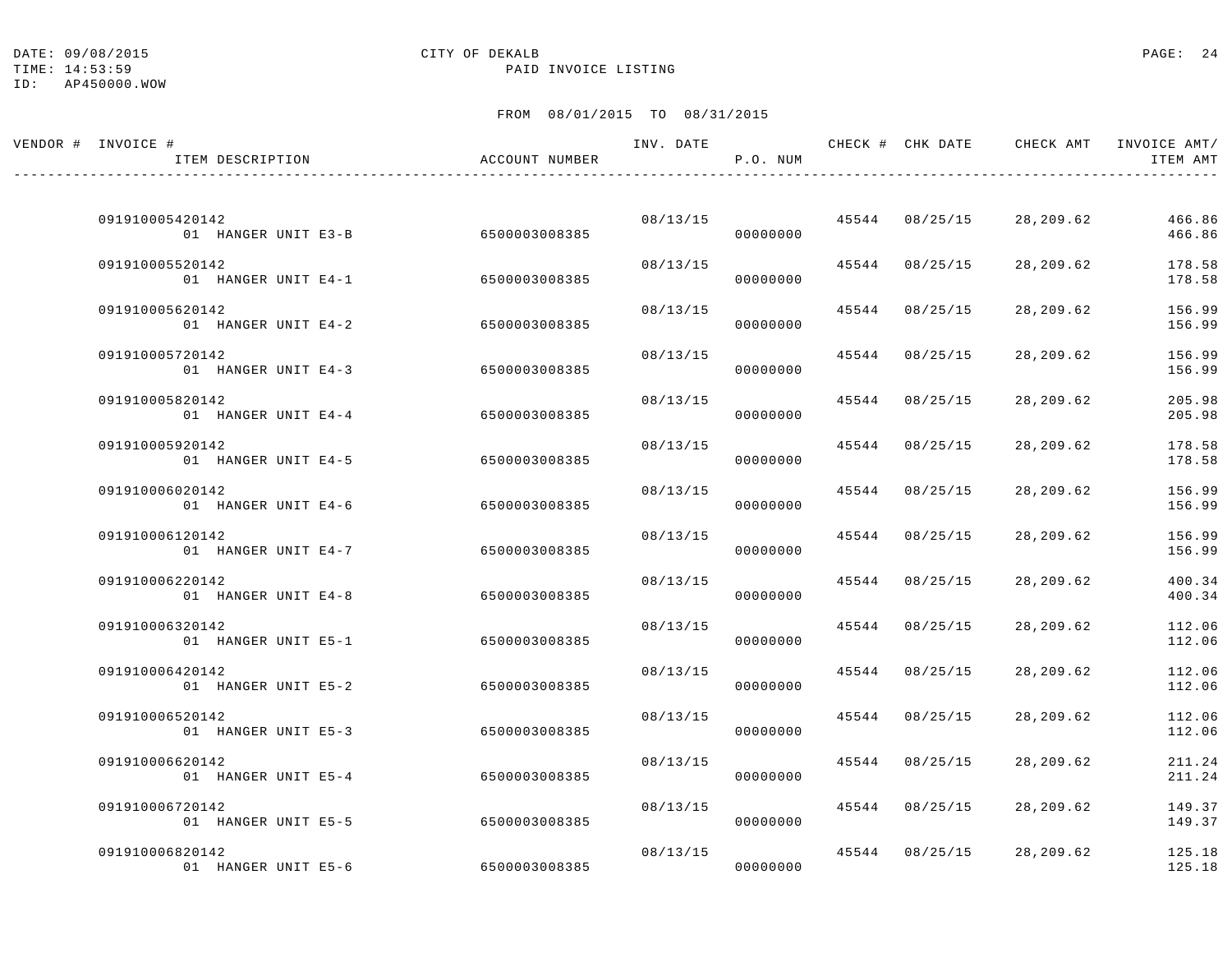TIME: 14:53:59 PAID INVOICE LISTING

| VENDOR # INVOICE #<br>ITEM DESCRIPTION               | ACCOUNT NUMBER |          | P.O. NUM |                | INV. DATE 6 1999 CHECK # CHK DATE 6 CHECK AMT INVOICE AMT | ITEM AMT         |
|------------------------------------------------------|----------------|----------|----------|----------------|-----------------------------------------------------------|------------------|
| 091910006920142<br>01 HANGER UNIT E5-7 6500003008385 |                | 08/13/15 | 00000000 | 45544 08/25/15 | 28,209.62                                                 | 112.06<br>112.06 |
| 091910007020142<br>01 HANGER UNIT E5-8               | 6500003008385  | 08/13/15 | 00000000 | 45544 08/25/15 | 28,209.62                                                 | 211.24<br>211.24 |
| 091910007120142<br>01 HANGER UNIT E5-9               | 6500003008385  | 08/13/15 | 00000000 | 45544 08/25/15 | 28,209.62                                                 | 112.06<br>112.06 |
| 091910007220142<br>01 HANGER UNIT E5-10              | 6500003008385  | 08/13/15 | 00000000 | 45544 08/25/15 | 28,209.62                                                 | 322.69<br>322.69 |
| 091910007320142<br>01 HANGER UNIT E6-1               | 6500003008385  | 08/13/15 | 00000000 | 45544 08/25/15 | 28,209.62                                                 | 125.18<br>125.18 |
| 091910007420142<br>01 HANGER UNIT E6-2               | 6500003008385  | 08/13/15 | 00000000 | 45544 08/25/15 | 28,209.62                                                 | 112.06<br>112.06 |
| 091910007520142<br>01 HANGER UNIT E6-3               | 6500003008385  | 08/13/15 | 00000000 | 45544 08/25/15 | 28,209.62                                                 | 112.06<br>112.06 |
| 091910007620142<br>01 HANGER UNIT E6-4               | 6500003008385  | 08/13/15 | 00000000 | 45544 08/25/15 | 28,209.62                                                 | 112.06<br>112.06 |
| 091910007720142<br>01 HANGER UNIT E6-5               | 6500003008385  | 08/13/15 | 00000000 | 45544 08/25/15 | 28,209.62                                                 | 112.06<br>112.06 |
| 091910007820142<br>01 HANGER UNIT E6-6               | 6500003008385  | 08/13/15 | 00000000 | 45544 08/25/15 | 28,209.62                                                 | 112.06<br>112.06 |
| 091910007920142<br>01 HANGER UNIT E6-7               | 6500003008385  | 08/13/15 | 00000000 | 45544 08/25/15 | 28,209.62                                                 | 112.06<br>112.06 |
| 091910008020142<br>01 HANGER UNIT E6-8               | 6500003008385  | 08/13/15 | 00000000 | 45544 08/25/15 | 28,209.62                                                 | 112.06<br>112.06 |
| 091910008120142<br>01 HANGER UNIT E6-9               | 6500003008385  | 08/13/15 | 00000000 | 45544 08/25/15 | 28,209.62                                                 | 112.06<br>112.06 |
| 091910008420142<br>01 FBO BUILDING SITE              | 6500003008385  | 08/13/15 | 00000000 | 45544 08/25/15 | 28,209.62                                                 | 662.37<br>662.37 |
| 09191005320142<br>01 HANGER UNIT E3-A                | 6500003008385  | 08/13/15 | 00000000 | 45544 08/25/15 | 28,209.62                                                 | 466.86<br>466.86 |
| 091927600520142                                      |                | 08/13/15 |          | 45544 08/25/15 | 28,209.62                                                 | 76.30            |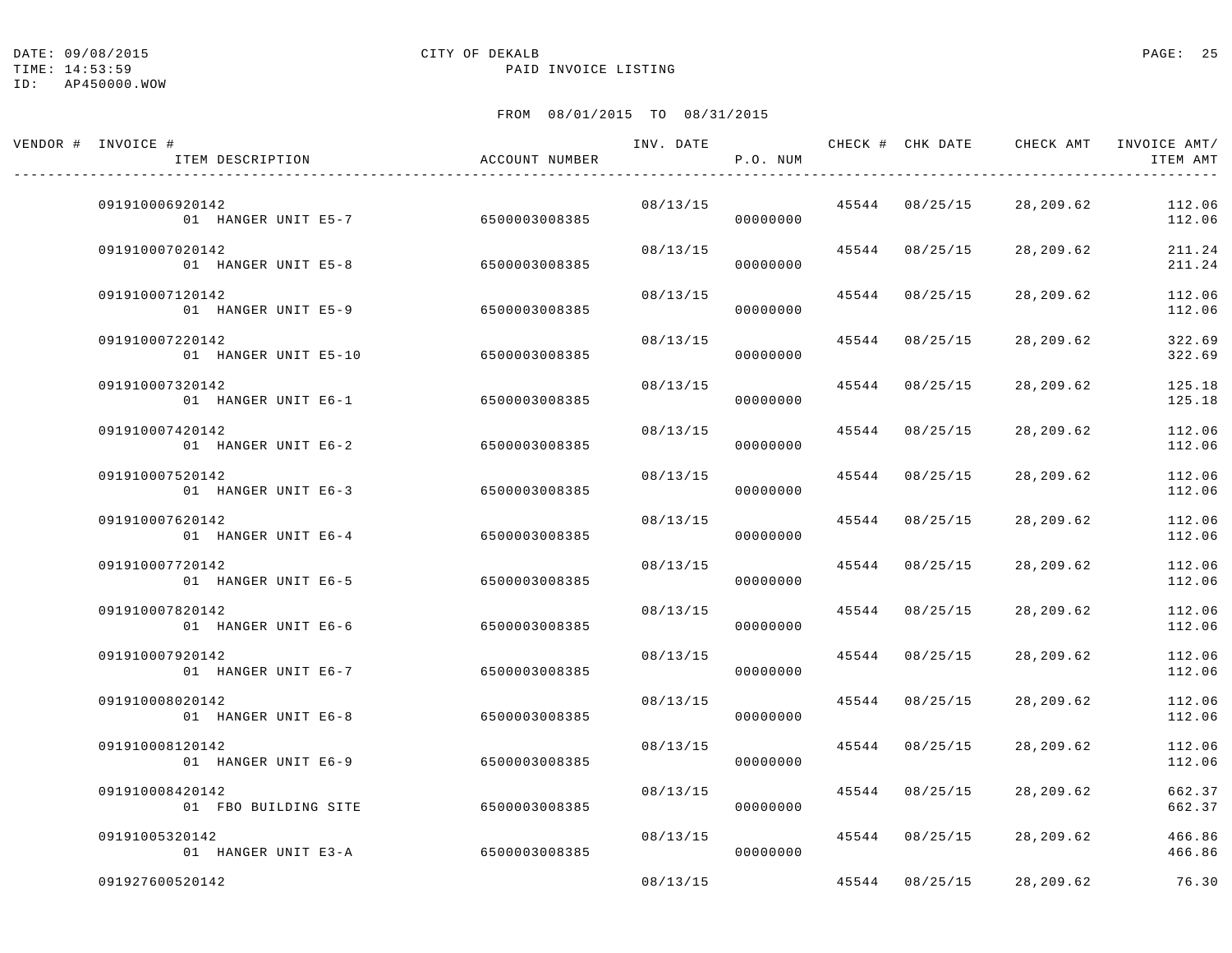TIME: 14:53:59 PAID INVOICE LISTING

ID: AP450000.WOW

|                | VENDOR # INVOICE #    | ITEM DESCRIPTION                                                                                                 | ACCOUNT NUMBER                 | INV. DATE | P.O. NUM                                           |       | CHECK # CHK DATE     | CHECK AMT     | INVOICE AMT/<br>ITEM AMT         |
|----------------|-----------------------|------------------------------------------------------------------------------------------------------------------|--------------------------------|-----------|----------------------------------------------------|-------|----------------------|---------------|----------------------------------|
|                |                       |                                                                                                                  |                                |           |                                                    |       |                      |               |                                  |
|                | 091927600520142       | 01 OLD ELM FARMS 2.9 ACRES 6500003008385                                                                         |                                | 08/13/15  | 00000000                                           |       | 45544 08/25/15       | 28,209.62     | 76.30<br>76.30                   |
|                | 091940100420142       | 01 OLD ELM FARMS 141 ACRES 6500003008385                                                                         |                                | 08/13/15  | 00000000                                           |       | 45544 08/25/15       | 28,209.62     | 3,083.36<br>3,083.36             |
| <b>DCEDC</b>   | DEKALB COUNTY EDC     |                                                                                                                  |                                |           |                                                    |       |                      | VENDOR TOTAL: | 28,209.62                        |
|                | 15234                 | 01 ABUNDANT RESOURCES APR 2015 0110103008376<br>02 ABUNDANT RESOURCES APR 2015<br>03 ABUNDANT RESOURCES APR 2015 | 0115153008376<br>0132103008376 |           | 04/20/15 45333<br>00000000<br>00000000<br>00000000 |       | 08/11/15 85.00       |               | 85.00<br>25.00<br>25.00<br>35.00 |
| <b>DCPSAFE</b> | DCP/SAFE              |                                                                                                                  |                                |           |                                                    |       |                      | VENDOR TOTAL: | 85.00                            |
|                | 07142015              | 01 HUMAN SRVCS 4TH QTR FY15 0110103008307                                                                        |                                | 07/14/15  | 45334<br>00000000                                  |       | 08/11/15 531.00      |               | 531.00<br>531.00                 |
| DCREC          | DEKALB COUNTY CLERK & |                                                                                                                  |                                |           |                                                    |       |                      | VENDOR TOTAL: | 531.00                           |
|                | 07062015A             | 01 REHAB - RELEASE DEED 526 S 1ST 1400006508624                                                                  |                                | 07/06/15  | 00000000                                           |       | 45401 08/11/15 40.00 |               | 40.00<br>40.00                   |
| DCYSB          |                       | DEKALB COUNTY YOUTH SERVICE                                                                                      |                                |           |                                                    |       |                      | VENDOR TOTAL: | 40.00                            |
|                | 07142015              | 01 HUMAN SRVCS 4TH QTR FY15 0110103008307                                                                        |                                | 07/14/15  | 45335<br>00000000                                  |       | 08/11/15 9,114.00    |               | 9,114.00<br>9,114.00             |
| DEK4C          | COMMUNITY COORDINATED |                                                                                                                  |                                |           |                                                    |       |                      | VENDOR TOTAL: | 9,114.00                         |
|                | 07142015              | 01 HUMAN SRVCS 4TH QTR FY15 0110103008307                                                                        |                                | 07/14/15  | 45336<br>00000000                                  |       | 08/11/15 5,132.25    |               | 5, 132.25<br>5, 132. 25          |
| DEKFLO         |                       | DEKALB FLORIST & GREENHOUSE                                                                                      |                                |           |                                                    |       |                      | VENDOR TOTAL: | 5, 132. 25                       |
|                | 740951                | 01 FLOWERS - SPARTZ                                                                                              | 0120262008299                  | 07/02/15  | 00000000                                           | 45545 | 08/25/15 148.90      |               | 57.95<br>57.95                   |
|                | 743551                |                                                                                                                  |                                | 07/30/15  |                                                    | 45545 | 08/25/15             | 148.90        | 90.95                            |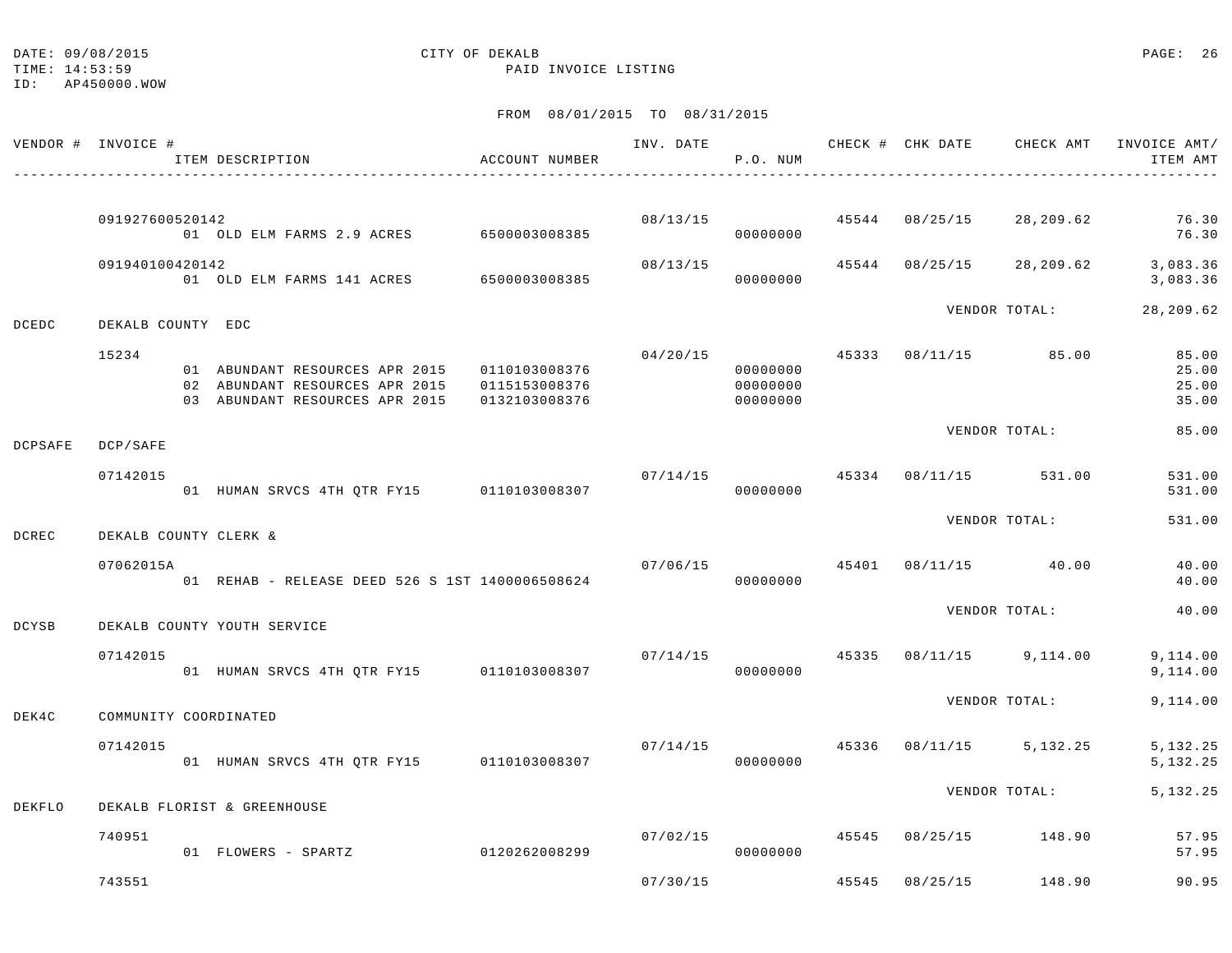ID: AP450000.WOW

TIME: 14:53:59 PAID INVOICE LISTING

|         | VENDOR # INVOICE #    | ITEM DESCRIPTION                              | ACCOUNT NUMBER | INV. DATE | P.O. NUM |       |                | CHECK # CHK DATE CHECK AMT INVOICE AMT/ | ITEM AMT             |
|---------|-----------------------|-----------------------------------------------|----------------|-----------|----------|-------|----------------|-----------------------------------------|----------------------|
|         | 743551                | 01 FLOWERS - REILLY                           | 0120222008299  | 07/30/15  | 00000000 |       |                | 45545 08/25/15 148.90                   | 90.95<br>90.95       |
| DEKLAWN |                       | DEKALB LAWN & EQUIPMENT CO INC                |                |           |          |       |                | VENDOR TOTAL:                           | 148.90               |
|         | 33203                 | 01 PULLEY/IDLER/BELT/NUT-FLANGE 6500003008310 |                | 07/15/15  | 00000000 |       | 45546 08/25/15 | 558.68                                  | 369.17<br>369.17     |
|         | 33222                 | 01 HELMET SYSTEM                              | 0130332008295  | 07/15/15  | 00000000 |       | 45402 08/11/15 | 137.90                                  | 137.90<br>137.90     |
|         | 33239                 | 01 OIL FILTER                                 | 6500003008310  | 07/15/15  | 00000000 |       | 45546 08/25/15 | 558.68                                  | 45.96<br>45.96       |
|         | 33382                 | 01 RAPID HEAD                                 | 6500003008310  | 07/21/15  | 00000000 | 45546 | 08/25/15       | 558.68                                  | 35.95<br>35.95       |
|         | 33385                 | 01 BRACKET-COVER                              | 6500003008310  | 07/21/15  | 00000000 | 45546 | 08/25/15       | 558.68                                  | 6.39<br>6.39         |
|         | 33714                 | 01 PULLEY, TAPTITE, HUB PULLEY 6500003008310  |                | 07/30/15  | 00000000 | 45546 | 08/25/15       | 558.68                                  | 71.29<br>71.29       |
|         | 33723                 | 01 JOINT, FUEL TANK, O-RING                   | 0125272008226  | 07/30/15  | 00000000 | 45546 | 08/25/15       | 558.68                                  | 9.02<br>9.02         |
|         | 33940                 | 01 MOWING LINE                                | 0130332008226  | 08/06/15  | 00000000 |       | 45546 08/25/15 | 558.68                                  | 8.95<br>8.95         |
|         | 33982                 | 01 PARTS                                      | 0130332008226  | 08/07/15  | 00000000 |       | 45546 08/25/15 | 558.68                                  | 11.95<br>11.95       |
| DEKPUB  | DEKALB PUBLIC LIBRARY |                                               |                |           |          |       |                | VENDOR TOTAL:                           | 696.58               |
|         | 07172015              | 01 REPLACEMENT TAX JULY 2015 0100000002930    |                | 07/17/15  | 00000000 |       |                | 45547 08/25/15 7,266.57                 | 6,403.57<br>6,403.57 |
|         | 08132015              | 01 AUG 2015 REPLACEMENT TAX                   | 0100000002930  | 08/13/15  | 00000000 |       |                | 45547 08/25/15 7,266.57                 | 863.00<br>863.00     |
| DEKSAN  |                       | DEKALB SANITARY DISTRICT                      |                |           |          |       |                | VENDOR TOTAL:                           | 7,266.57             |
|         | 07312015A             |                                               |                | 07/31/15  |          |       |                | 45548 08/25/15 8,568.16 1,686.66        |                      |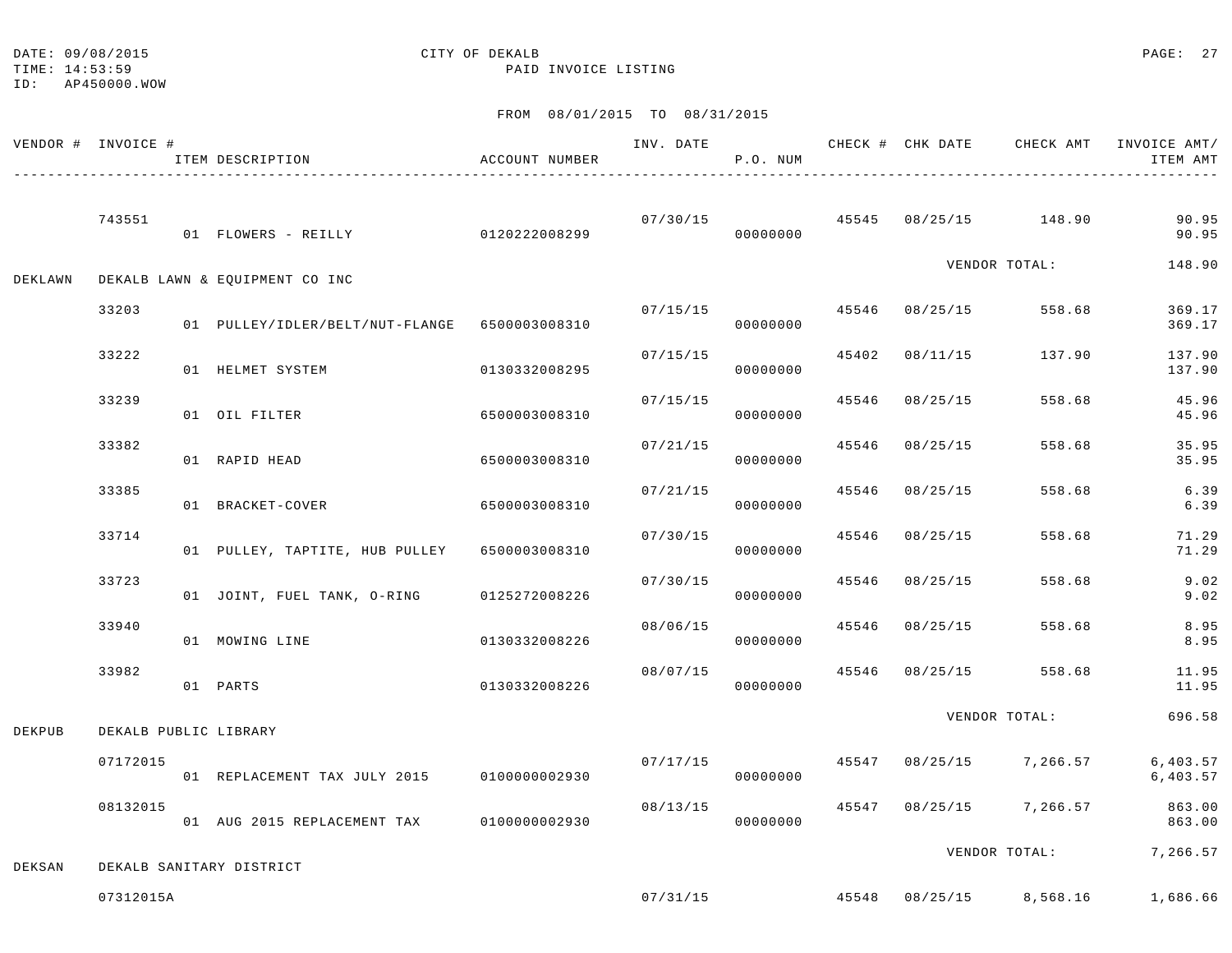TIME: 14:53:59 PAID INVOICE LISTING

|        | VENDOR # INVOICE # | ITEM DESCRIPTION                                                               | ACCOUNT NUMBER                                  |          | P.O. NUM                         |       |                         | INV. DATE 6 CHECK # CHK DATE CHECK AMT INVOICE AMT/ | ITEM AMT                                         |
|--------|--------------------|--------------------------------------------------------------------------------|-------------------------------------------------|----------|----------------------------------|-------|-------------------------|-----------------------------------------------------|--------------------------------------------------|
|        |                    |                                                                                |                                                 |          |                                  |       |                         |                                                     |                                                  |
|        | 07312015A          | 01 1505 W LINCOLN HWY REFUSE 6000003008355                                     |                                                 |          | 00000000                         |       | 07/31/15 45548 08/25/15 | 8,568.16                                            | 1,686.66<br>1,686.66                             |
|        | 07312015B          | 01 1685 COUNTY FARM REFUSE                                                     | 6000003008355                                   | 07/31/15 | 00000000                         | 45548 | 08/25/15                | 8,568.16                                            | 1,477.57<br>1,477.57                             |
|        | 07312015C          | 01 900 WEST DRESSER REFUSE                                                     | 6000003008355                                   | 07/31/15 | 00000000                         | 45548 | 08/25/15                | 8,568.16                                            | 2,368.48<br>2,368.48                             |
|        | 07312015D          | 01 1154 SOUTH 7TH REFUSE 6000003008355                                         |                                                 | 07/31/15 | 00000000                         | 45548 | 08/25/15                | 8,568.16                                            | 68.49<br>68.49                                   |
|        | 07312015E          | 01 2851 CORPORATE DR REFUSE                                                    | 6000003008355                                   | 07/31/15 | 00000000                         | 45548 | 08/25/15                | 8,568.16                                            | 2,966.96<br>2,966.96                             |
|        | 07312015F          | 01 1505 WLH REFUSE                                                             | 6000003008355                                   | 07/31/15 | 00000000                         | 45492 | 08/25/15                | 17,136.38                                           | 3, 373.33<br>3, 373. 33                          |
|        | 07312015G          | 01 1685 COUNTY FARM REFUSE                                                     | 6000003008355                                   | 07/31/15 | 00000000                         |       | 45492 08/25/15          | 17,136.38                                           | 2,955.15<br>2,955.15                             |
|        | 07312015H          | 01 900 W DRESSER REFUSE                                                        | 60000003008355                                  | 07/31/15 | 00000000                         |       | 45492 08/25/15          | 17,136.38                                           | 4,736.98<br>4,736.98                             |
|        | 07312015I          | 01 1154 SOUTH 7TH ST REFUSE                                                    | 6000003008355                                   | 07/31/15 | 00000000                         | 45492 | 08/25/15                | 17,136.38                                           | 136.98<br>136.98                                 |
|        | 07312015J          | 01 2851 CORPORATE REFUSE                                                       | 6000003008355                                   | 07/31/15 | 00000000                         |       | 45492 08/25/15          | 17,136.38                                           | 5,933.94<br>5,933.94                             |
|        | 08112015           | 01 JULY 2015 SERVICE<br>02 JULY 2015 APPLIED CREDITS<br>03 JULY 2015 PENALTIES | 6000000002210<br>6000000002210<br>6000000002210 | 08/11/15 | 00000000<br>00000000<br>00000000 |       |                         | 45483 08/25/15 324,830.91                           | 324,830.91<br>317,770.62<br>4,603.00<br>2,457.29 |
| DEKSYC | DEKALB SYCAMORE    |                                                                                |                                                 |          |                                  |       |                         | VENDOR TOTAL:                                       | 350,535.45                                       |
|        | 4709               | 01 BELT KIT                                                                    | 0125272008226                                   | 06/23/15 | 00000000                         |       |                         | 45493 08/25/15 71.25                                | 71.25<br>71.25                                   |
| DELHOM |                    | DELANO'S HOME DECORATING                                                       |                                                 |          |                                  |       |                         | VENDOR TOTAL:                                       | 71.25                                            |
|        | 8599               |                                                                                |                                                 |          | 06/24/15                         |       |                         | 45337 08/11/15 2,795.77                             | 2,795.77                                         |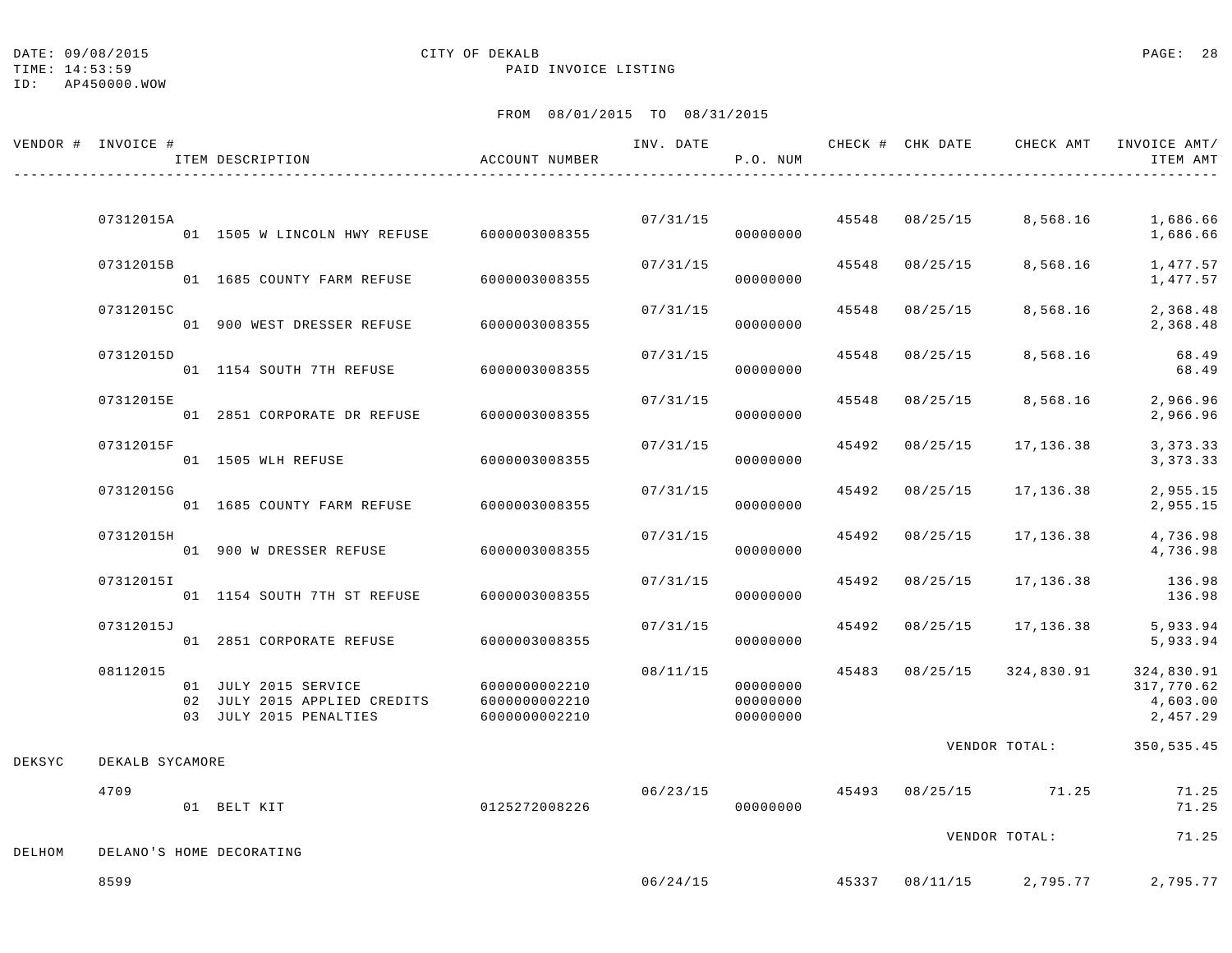TIME: 14:53:59 PAID INVOICE LISTING

|               | VENDOR # INVOICE #  | ITEM DESCRIPTION                                                        | ACCOUNT NUMBER                                  | INV. DATE | P.O. NUM                         |       | CHECK # CHK DATE | CHECK AMT                  | INVOICE AMT/<br>ITEM AMT             |
|---------------|---------------------|-------------------------------------------------------------------------|-------------------------------------------------|-----------|----------------------------------|-------|------------------|----------------------------|--------------------------------------|
|               | 8599                |                                                                         |                                                 |           |                                  | 45337 |                  |                            |                                      |
|               |                     | 01 CARPET & COVE BASE STATION #1 1300006508639                          |                                                 | 06/24/15  | 00000000                         |       |                  | 08/11/15 2,795.77          | 2,795.77<br>2,795.77                 |
|               | 8752                | 01 REPAIR BLINDS - CM CONF ROOM 0130323008348                           |                                                 | 07/31/15  | 00000000                         | 45549 |                  | 08/25/15 45.00             | 45.00<br>45.00                       |
| DELL          | DELL MARKETING L.P. |                                                                         |                                                 |           |                                  |       |                  | VENDOR TOTAL:              | 2,840.77                             |
|               | XJPPW1675           | 01 COM DEV COMPUTER - DIVITA 0132102008204                              |                                                 | 06/28/15  | 00000000                         | 45338 |                  | 08/11/15 1,671.18          | 1,671.18<br>1,671.18                 |
|               | XJPX52D56           | 01 COMPUTER EQUIPMENT<br>02 COMPUTER EQUIPMENT<br>03 COMPUTER EQUIPMENT | 0117126008515<br>6000006008515<br>6500002008285 | 07/10/15  | 00000000<br>00000000<br>00000000 | 45550 | 08/25/15         | 981.20                     | 981.20<br>328.00<br>326.60<br>326.60 |
| DISBENW       | DISCOVERY BENEFITS  |                                                                         |                                                 |           |                                  |       |                  | VENDOR TOTAL:              | 2,652.38                             |
|               | 07312015            | 01 SECTION 125 PAYMENTS JULY 2015 7100004008474                         |                                                 |           | 07/31/15<br>00000000             |       |                  | D000879 08/25/15 10,810.82 | 10,810.82<br>10,810.82               |
| DIXOTT        |                     | BARBECK COMMUNICATIONS INC                                              |                                                 |           |                                  |       |                  | VENDOR TOTAL:              | 10,810.82                            |
|               | 234995              | 01 WAVE ANTENNA - W4 6000006008580                                      |                                                 | 07/07/15  | 00000000                         | 45403 | 08/11/15         | 812.00                     | 338.50<br>338.50                     |
|               | 234996              | 01 WAVE ANTENNA - W8                                                    | 6000006008580                                   | 07/07/15  | 00000000                         | 45403 | 08/11/15         | 812.00                     | 473.50<br>473.50                     |
|               | 441704              | 01 MAINTENANCE SEPT 2015 0125276008580                                  |                                                 | 08/03/15  | 00000000                         | 45551 | 08/25/15         | 220.14                     | 220.14<br>220.14                     |
| <b>ECOWAT</b> | ECOWATER SYSTEMS    |                                                                         |                                                 |           |                                  |       |                  | VENDOR TOTAL:              | 1,032.14                             |
|               | 07182015            | 01 DI RENTAL/ UV SYSTEM                                                 | 6000003008301                                   | 07/18/15  | 00000000                         |       |                  | 45552 08/25/15 56.90       | 56.90<br>56.90                       |
| EDMDIS        |                     | EDMO DISTRIBUTORS, INC.                                                 |                                                 |           |                                  |       |                  | VENDOR TOTAL:              | 56.90                                |
|               | 1372123             |                                                                         |                                                 |           | 07/27/15                         |       |                  | 45553 08/25/15 419.58      | 419.58                               |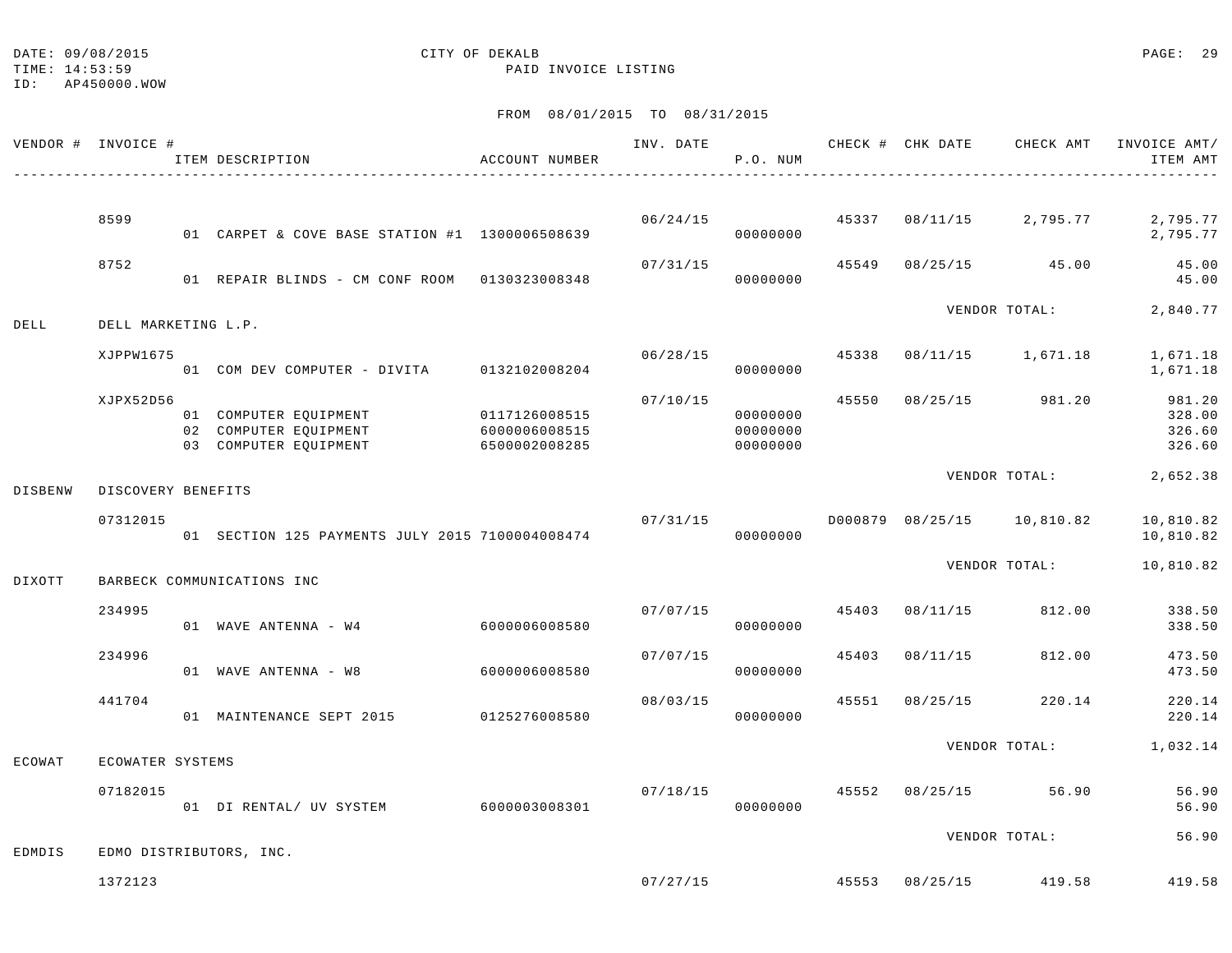DATE:  $09/08/2015$  PAGE: 30

TIME: 14:53:59 PAID INVOICE LISTING

ID: AP450000.WOW

#### FROM 08/01/2015 TO 08/31/2015

| VENDOR # INVOICE # |                      | ITEM DESCRIPTION                                                       | ACCOUNT NUMBER                                  | INV. DATE | P.O. NUM                         |       |          | CHECK # CHK DATE CHECK AMT | INVOICE AMT/<br>ITEM AMT                            |
|--------------------|----------------------|------------------------------------------------------------------------|-------------------------------------------------|-----------|----------------------------------|-------|----------|----------------------------|-----------------------------------------------------|
|                    | 1372123              | 01 MOUNT, CABLE, ANTENNA 6500006008580                                 |                                                 | 07/27/15  | 00000000                         |       |          | 45553 08/25/15 419.58      | 419.58<br>419.58                                    |
| ELDCAR             |                      | ELDER CARE SERVICES OF                                                 |                                                 |           |                                  |       |          | VENDOR TOTAL:              | 419.58                                              |
|                    | 07142015             | 01 HUMAN SRVCS 4TH QTR FY15 0110103008307                              |                                                 | 07/14/15  | 00000000                         | 45339 |          | 08/11/15 3,185.50          | 3,185.50<br>3,185.50                                |
| ELGKHA             | KHALIFA ELGOSBI      |                                                                        |                                                 |           |                                  |       |          | VENDOR TOTAL:              | 3,185.50                                            |
|                    | 07272015             | 01 WATER REFUND #3803183050-06 6000000063444                           |                                                 | 07/27/15  | 00000000                         |       |          | 45404 08/11/15 6.28        | 6.28<br>6.28                                        |
| ELLHOU             |                      | ELLWOOD HOUSE ASSOCIATION                                              |                                                 |           |                                  |       |          | VENDOR TOTAL:              | 6.28                                                |
|                    | 07142015             | 01 CONSTR. SRVCS PARKING II EXPAN 1300006508624                        |                                                 |           | 07/14/15<br>00000000             | 45405 | 08/11/15 | 20,773.83                  | 20,773.83<br>20,773.83                              |
|                    | 07142015A            | 01 FY13-FY17 TIF FNDNG AGRMNT                                          | 1300006508624                                   | 07/14/15  | 00000000                         | 45478 | 08/11/15 | 29,589.17                  | 29,589.17<br>29,589.17                              |
| <b>ELLWOO</b>      | ELLIOTT & WOOD, INC. |                                                                        |                                                 |           |                                  |       |          | VENDOR TOTAL:              | 50,363.00                                           |
|                    | 08072015             | 01  12-EN028-01-WM<br>02 12-EN028-01-WM<br>03 12-EN028-01-WM           | 1900006508641<br>6000006508631<br>6000000002215 | 08/07/15  | 00000000<br>00000000<br>00000000 | 45554 | 08/25/15 | 61,130.32                  | 61,130.32<br>37,633.00<br>30,289.58<br>$-6, 792.26$ |
|                    | 08102015             | 01  12-EN027-01-WM<br>02 12-EN027-01-WM<br>03 RETAINAGE 12-EN027-01-WM | 1900006508641<br>6000006508631<br>6000000002215 | 08/10/15  | 00000000<br>00000000<br>00000000 | 45480 |          | 08/12/15 73,642.20         | 73,642.20<br>3,096.00<br>78,728.66<br>$-8, 182.46$  |
| <b>EMEMED</b>      | EMERGENCY MEDICAL    |                                                                        |                                                 |           |                                  |       |          | VENDOR TOTAL:              | 134,772.52                                          |
|                    | 1750879              | 01 MICRO ASEPTIC CAVICIDE CLEANER 0125272008241                        |                                                 | 07/07/15  | 00000000                         | 45407 | 08/11/15 | 232.30                     | 232.30<br>232.30                                    |
|                    |                      |                                                                        |                                                 |           |                                  |       |          |                            | $\sim$ $\sim$ $\sim$ $\sim$                         |

VENDOR TOTAL: 232.30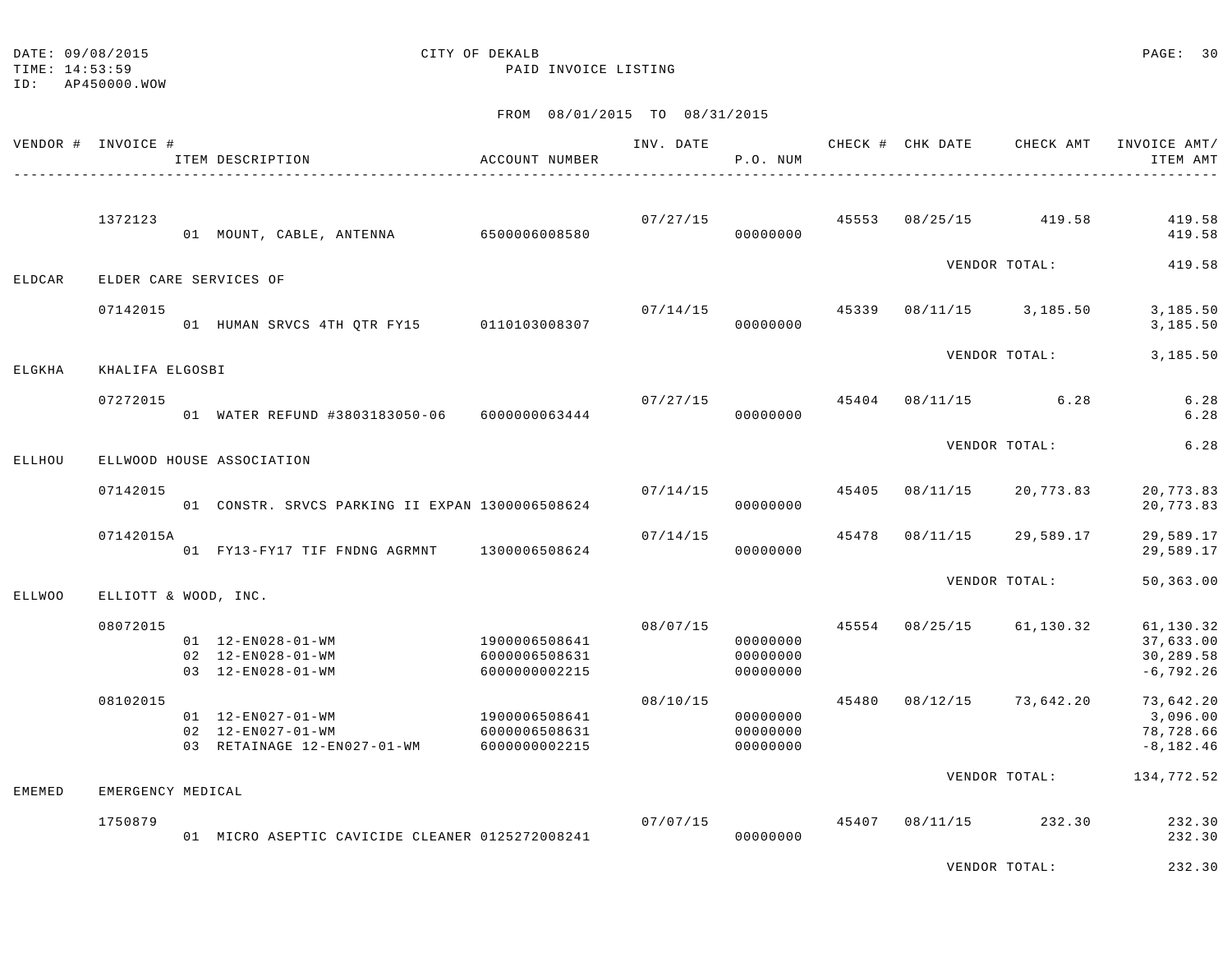TIME: 14:53:59 PAID INVOICE LISTING

ID: AP450000.WOW

| VENDOR # INVOICE # |                | ITEM DESCRIPTION                                | ACCOUNT NUMBER | INV. DATE | P.O. NUM             |       | CHECK # CHK DATE | CHECK AMT               | INVOICE AMT/<br>ITEM AMT |
|--------------------|----------------|-------------------------------------------------|----------------|-----------|----------------------|-------|------------------|-------------------------|--------------------------|
| ENCAP              | ENCAP INC      |                                                 |                |           |                      |       |                  |                         |                          |
|                    | 1477           | 01 HERBICIDE APPLICATION                        | 0130323008313  |           | 07/31/15<br>00000000 | 45555 | 08/25/15         | 1,260.30                | 1,260.30<br>1,260.30     |
| ERA                |                | ENVIRONMENTAL RESOURCE                          |                |           |                      |       |                  | VENDOR TOTAL:           | 1,260.30                 |
|                    | 760981         | 01 SUPPLIES                                     | 6000002008244  | 07/07/15  | 00000000             | 45408 | 08/11/15         | 509.54                  | 509.54<br>509.54         |
| ESPJOS             | JOSEPH ESPY    |                                                 |                |           |                      |       |                  | VENDOR TOTAL:           | 509.54                   |
|                    | 09082015       | 01 CASH ADVANCE - 9/8-9/17 - TRNG 0120223008376 |                | 08/14/15  | 00000000             |       |                  | D000891 08/25/15 370.00 | 370.00<br>370.00         |
| ESRI               |                | ENVIRONMENTAL SYSTEMS RESEARCH                  |                |           |                      |       |                  | VENDOR TOTAL:           | 370.00                   |
|                    | 92997222       | 01 ARCGIS LICENSE                               | 0910002008285  | 06/26/15  | 00000000             | 45341 | 08/11/15         | 8,450.00                | 2,500.00<br>2,500.00     |
|                    | 92998139       | 01 ARCGIS DESKTOP LICENSE                       | 0130353008331  | 06/30/15  | 00000000             | 45341 | 08/11/15         | 8,450.00                | 5,950.00<br>5,950.00     |
| ESSCOE             | ESSCOE, LLC    |                                                 |                |           |                      |       |                  | VENDOR TOTAL:           | 8,450.00                 |
|                    | 19396          | 01 CCTV UPGRADE                                 | 0117124008450  | 07/01/15  | 00000000             | 45409 | 08/11/15         | 2,307.96                | 2,307.96<br>2,307.96     |
| FAIBRY             | BRYAN FAIVRE   |                                                 |                |           |                      |       |                  | VENDOR TOTAL:           | 2,307.96                 |
|                    | 07312015       | 01 RADIUM SEMINAR REIMB                         | 6000003008376  | 07/31/15  | 00000000             |       | D000886 08/25/15 | 49.00                   | 49.00<br>49.00           |
| FAISTE             | STEPHEN FAIVRE |                                                 |                |           |                      |       |                  | VENDOR TOTAL:           | 49.00                    |
|                    | 07172015       | 01 WATER REFUND #3803172850-03                  | 6000000063444  | 07/17/15  | 00000000             | 45410 | 08/11/15         | 81.33                   | 81.33<br>81.33           |
|                    |                |                                                 |                |           |                      |       |                  | VENDOR TOTAL:           | 81.33                    |
| FAMSER             | 07142015       | FAMILY SERVICE AGENCY OF                        |                | 07/14/15  |                      | 45342 |                  | 08/11/15 3,185.50       | 3,185.50                 |
|                    |                |                                                 |                |           |                      |       |                  |                         |                          |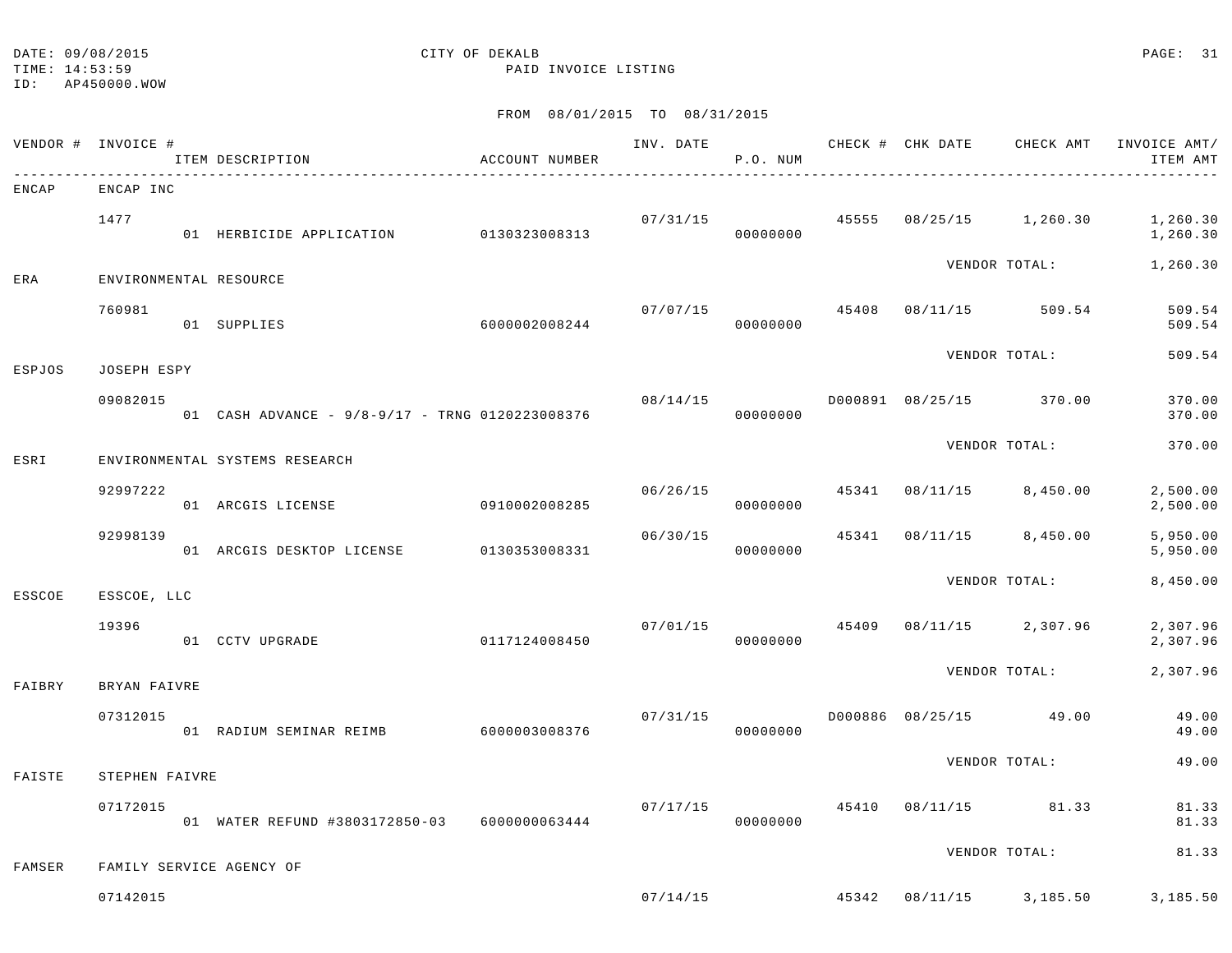TIME: 14:53:59 PAID INVOICE LISTING

#### FROM 08/01/2015 TO 08/31/2015

|        | VENDOR # INVOICE # | ITEM DESCRIPTION                                                 | ACCOUNT NUMBER                                                   | INV. DATE | P.O. NUM                                     |       | CHECK # CHK DATE | CHECK AMT               | INVOICE AMT/<br>ITEM AMT                                     |
|--------|--------------------|------------------------------------------------------------------|------------------------------------------------------------------|-----------|----------------------------------------------|-------|------------------|-------------------------|--------------------------------------------------------------|
|        | 07142015           | 01 HUMAN SRVCS 4TH QTR FY15 0110103008307                        |                                                                  | 07/14/15  | 00000000                                     |       |                  | 45342 08/11/15 3,185.50 | 3,185.50<br>3,185.50                                         |
| FARFLE | SYNCHRONY BANK     |                                                                  |                                                                  |           |                                              |       |                  | VENDOR TOTAL:           | 3,185.50                                                     |
|        | 07102015           | 01 LATE CHRGS                                                    | 6500006008510                                                    | 07/10/15  | 00000000                                     | 45411 | 08/11/15         | 41.03                   | 41.03<br>41.03                                               |
|        | 07172015           | 01 HANDSOAP<br>02 MOTOR OIL<br>03 AIR COMPRESSOR<br>04 SALES TAX | 6500002008226<br>6500002008245<br>6500004008450<br>6500004008450 | 07/17/15  | 00000000<br>00000000<br>00000000<br>00000000 | 45556 | 08/25/15         | 0.00                    | 1,166.39<br>8.00<br>72.00<br>999.99<br>86.40                 |
|        | 08052015           | 01 HANDSOAP<br>02 MOTOR OIL<br>03 AIR COMPRESSOR                 | 6500002008226<br>6500002008245<br>6500004008450                  | 08/05/15  | 00000000<br>00000000<br>00000000             |       |                  | 45650 08/25/15 1,079.99 | 1,079.99<br>8.00<br>72.00<br>999.99                          |
|        | 08052015A          | 01 HANDSOAP<br>02 MOTOR OIL<br>03 AIR COMPRESSOR<br>04 SALES TAX | 6500002008226<br>6500002008245<br>6500004008450<br>6500004008450 | 08/05/15  | 00000000<br>00000000<br>00000000<br>00000000 | 45556 |                  | $08/25/15$ 0.00         | $-1, 166.39$<br>$-8.00$<br>$-72.00$<br>$-999.99$<br>$-86.40$ |
|        | 105158             | 01 IRON FILTERS                                                  | 6000002008232                                                    | 07/22/15  | 00000000                                     |       | 45471 08/11/15   | 222.70                  | 222.70<br>222.70                                             |
| FEDEX  | FEDEX              |                                                                  |                                                                  |           |                                              |       |                  | VENDOR TOTAL: 1,343.72  |                                                              |
|        | 507443965          | 01 IDOT POSTAGE                                                  | 0920003008305                                                    | 06/24/15  | 00000000                                     | 45343 | 08/11/15         | 129.98                  | 19.60<br>19.60                                               |
|        | 508878701          | 01 FREIGHT/POSTAGE                                               | 0120253008305                                                    | 07/08/15  | 00000000                                     | 45343 | 08/11/15         | 129.98                  | 110.38<br>110.38                                             |
|        | 510367279          | 01 HUD CAPER POSTAGE                                             | 1900003008305                                                    | 07/22/15  | 00000000                                     | 45651 | 08/25/15         | 26.62                   | 26.62<br>26.62                                               |
|        | 511058800          | 01 FREIGHT & POSTAGE                                             | 0120253008305                                                    | 07/29/15  | 00000000                                     |       | 45557 08/25/15   | 23.19                   | 23.19<br>23.19                                               |

VENDOR TOTAL: 179.79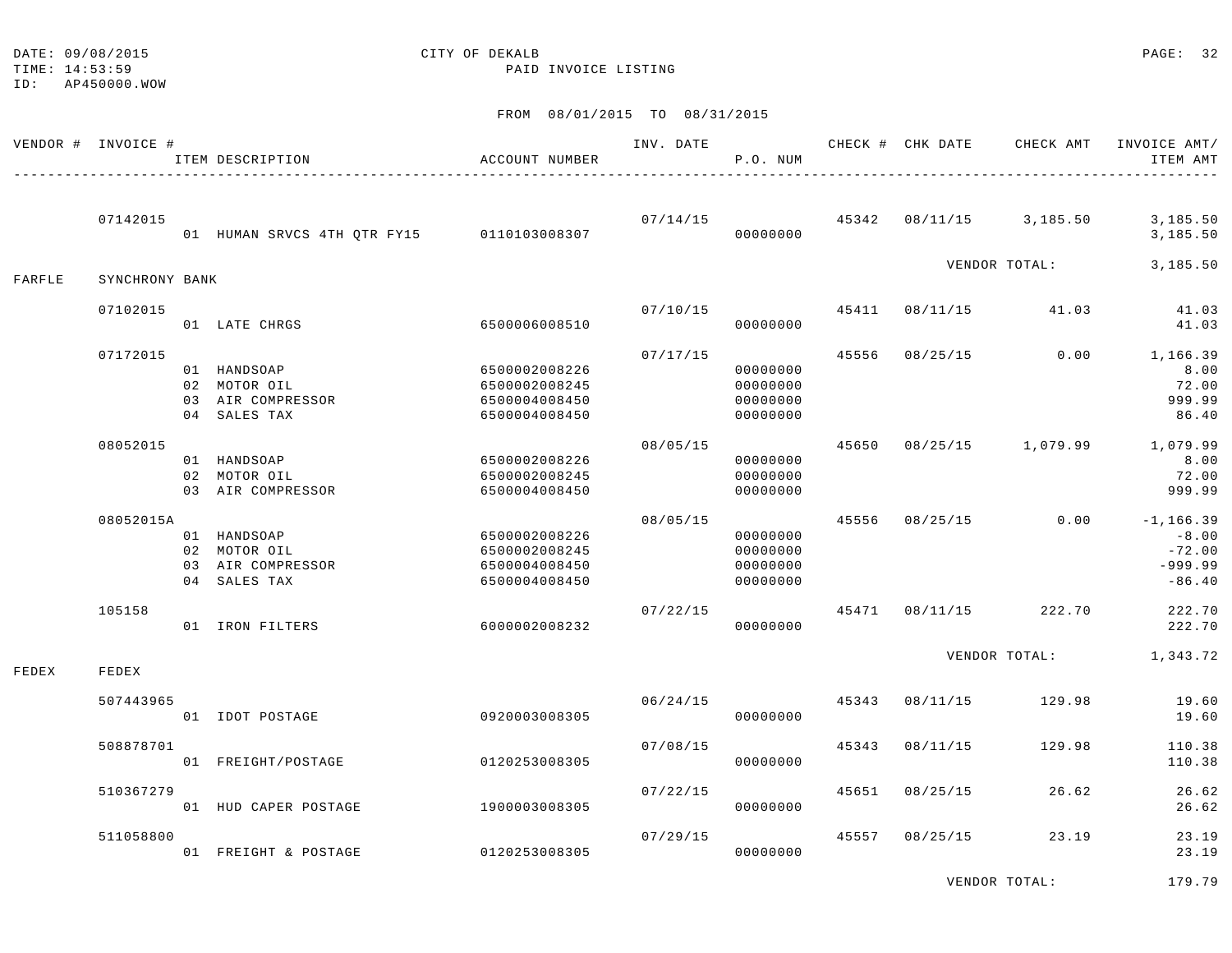### DATE:  $09/08/2015$  PAGE: 33

TIME: 14:53:59 PAID INVOICE LISTING

#### FROM 08/01/2015 TO 08/31/2015

|        | VENDOR # INVOICE # |    | ITEM DESCRIPTION                                                                                                                           | ACCOUNT NUMBER                                                                                     | INV. DATE | P.O. NUM                                                             |       |          | CHECK # CHK DATE CHECK AMT | INVOICE AMT/<br>ITEM AMT                                                      |
|--------|--------------------|----|--------------------------------------------------------------------------------------------------------------------------------------------|----------------------------------------------------------------------------------------------------|-----------|----------------------------------------------------------------------|-------|----------|----------------------------|-------------------------------------------------------------------------------|
| FEHGRA | FEHR GRAHAM        |    |                                                                                                                                            |                                                                                                    |           |                                                                      |       |          |                            |                                                                               |
|        | 66765              |    | 01  12-EN028-01-WM PMT #3  6000003008331                                                                                                   |                                                                                                    |           | 08/10/15<br>00000000                                                 | 45558 | 08/25/15 | 27,721.50                  | 27,721.50<br>27,721.50                                                        |
| FERENT |                    |    | FERGUSON ENTERPRISES INC.                                                                                                                  |                                                                                                    |           |                                                                      |       |          | VENDOR TOTAL:              | 27,721.50                                                                     |
|        | 01437441           |    | 01 PVC COMP COUP                                                                                                                           | 6000002008232                                                                                      | 07/13/15  | 00000000                                                             | 45412 | 08/11/15 | 151.09                     | 47.36<br>47.36                                                                |
|        | 0150114            |    | 01 SUPPLIES                                                                                                                                | 6000002008232                                                                                      | 07/13/15  | 00000000                                                             | 45412 | 08/11/15 | 151.09                     | 103.73<br>103.73                                                              |
|        | 0150117            |    | 01 PURP PRMR, GREY COMNT                                                                                                                   | 6000002008232                                                                                      | 07/15/15  | 00000000                                                             | 45472 | 08/11/15 | 44.84                      | 44.84<br>44.84                                                                |
|        | 0152775            |    | 01 3/4 COMP TEE, COP TUBE                                                                                                                  | 6000002008232                                                                                      | 07/27/15  | 00000000                                                             | 45559 | 08/25/15 | 479.34                     | 283.70<br>283.70                                                              |
|        | 0153303            |    | 01 RUB MTR WSHR                                                                                                                            | 6000002008232                                                                                      | 07/29/15  | 00000000                                                             | 45559 | 08/25/15 | 479.34                     | 195.64<br>195.64                                                              |
| FIRSOF | FIREHOUSE SOFTWARE |    |                                                                                                                                            |                                                                                                    |           |                                                                      |       |          | VENDOR TOTAL:              | 675.27                                                                        |
|        | 1170336            |    | 01 SOFTWARE RENEWAL                                                                                                                        | 0117124008450                                                                                      | 07/06/15  | 00000000                                                             |       |          | 45413 08/11/15 5,980.00    | 5,980.00<br>5,980.00                                                          |
| FLESAF |                    |    | THE TERRAMAR GROUP, INC.                                                                                                                   |                                                                                                    |           |                                                                      |       |          | VENDOR TOTAL:              | 5,980.00                                                                      |
|        | 63333              |    | 01 ROTATOR ASSEMBLY 0125272008226                                                                                                          |                                                                                                    |           | 07/21/15<br>00000000                                                 | 45414 |          | 08/11/15 115.84            | 115.84<br>115.84                                                              |
| FRILAW | FRIEDERS LAW, LLC. |    |                                                                                                                                            |                                                                                                    |           |                                                                      |       |          | VENDOR TOTAL:              | 115.84                                                                        |
|        | 08012015           | 05 | 01 CITY MANAGERS OFFICE<br>02 TRANSPORTATION (DSATS)<br>03 TRANSPORTATION (TRANSIT)<br>04 WATER<br>WORKERS COMP<br>06 PROPERTY & LIABILITY | 0115153008366<br>0910003008366<br>0920003008366<br>6000003008366<br>7000003008366<br>7200003008366 | 08/01/15  | 00000000<br>00000000<br>00000000<br>00000000<br>00000000<br>00000000 | 45560 |          | 08/25/15 17,340.00         | 17,340.00<br>9,537.00<br>433.30<br>433.30<br>3,468.40<br>1,734.00<br>1,734.00 |

VENDOR TOTAL: 17,340.00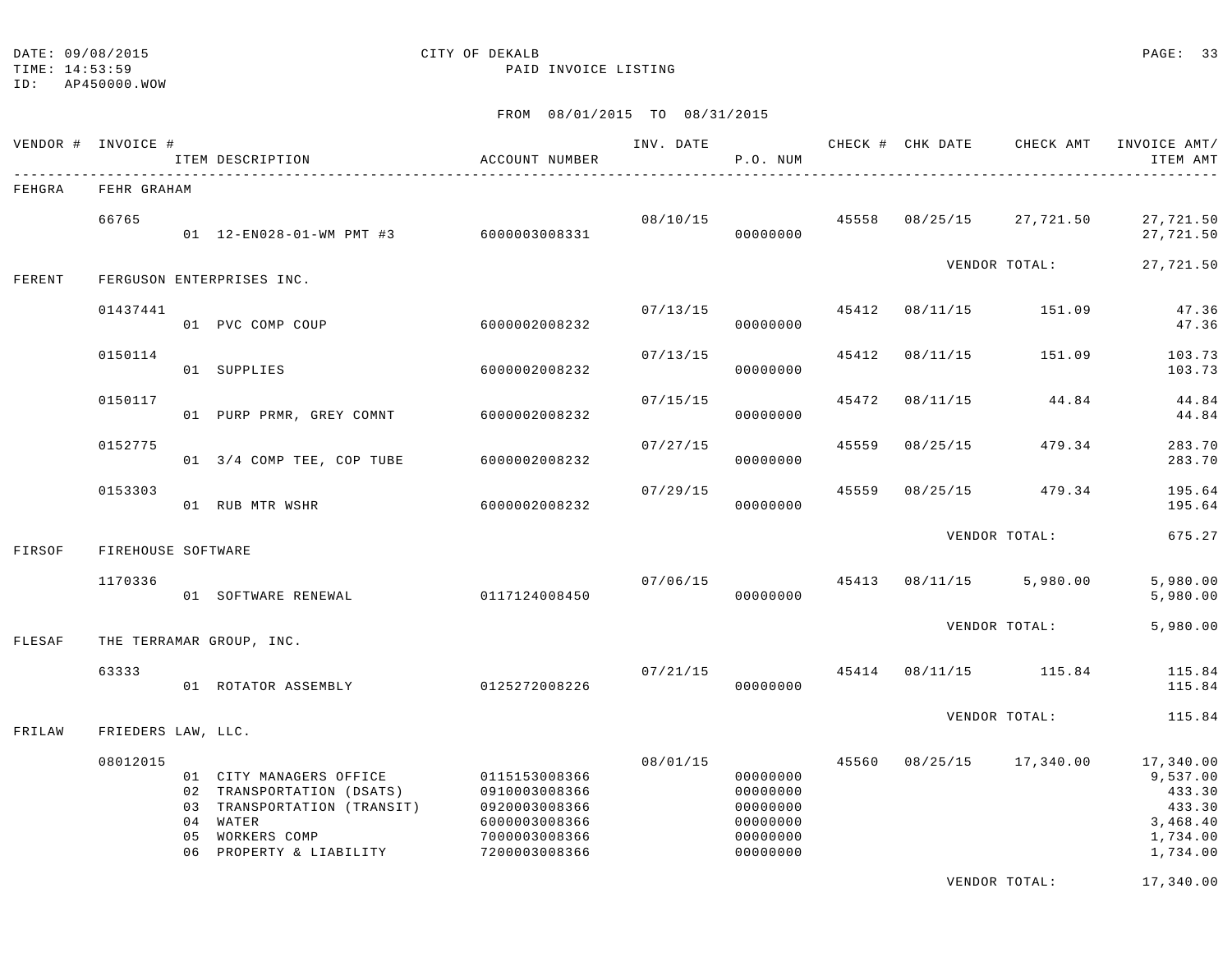ID: AP450000.WOW

#### DATE: 09/08/2015 CITY OF DEKALB PAGE: 34

TIME: 14:53:59 PAID INVOICE LISTING

|        | VENDOR # INVOICE # | ITEM DESCRIPTION<br>-----------------------     | ACCOUNT NUMBER |          | P.O. NUM |       |                |                       | ITEM AMT                         |
|--------|--------------------|-------------------------------------------------|----------------|----------|----------|-------|----------------|-----------------------|----------------------------------|
| FROCOM |                    | FRONTIER COMMUNICATIONS                         |                |          |          |       |                |                       |                                  |
|        | 08012015           |                                                 |                | 08/01/15 |          |       |                |                       | 45561 08/25/15 5,303.58 5,303.58 |
|        |                    | 01 LCL PHN CHRGS - PD 0120213008337             |                |          | 00000000 |       |                |                       | 61.33                            |
|        |                    | 02 LCL PHN CHRGS - ARPT                         | 6500003008337  |          | 00000000 |       |                |                       | 122.66                           |
|        |                    | 03 LCL PHN CHRGS - PD                           | 0120213008337  |          | 00000000 |       |                |                       | 81.39                            |
|        |                    | 04 LCL PHN CHRGS - COUNTY FARM 6000003008337    |                |          | 00000000 |       |                |                       | 42.17                            |
|        |                    | 05 LCL PHN CHRGS - YSB                          | 0135003008337  |          | 00000000 |       |                |                       | 626.15                           |
|        |                    | 06 LCL PHN CHRGS - GENERAL                      | 0135003008337  |          | 00000000 |       |                |                       | 89.68                            |
|        |                    | 07 LCL PHN CHRGS - ARPT/LOBBY                   | 6500003008337  |          | 00000000 |       |                |                       | 616.44                           |
|        |                    | 08 LCL PHN CHRGS - WATER                        | 6000003008337  |          | 00000000 |       |                |                       | 286.52                           |
|        |                    | 09 LCL PHN CHRGS - ELEVATOR                     | 0120213008337  |          | 00000000 |       |                |                       | 42.17                            |
|        |                    | 10 LCL PHN CHRGS - ALARM                        | 0135003008337  |          | 00000000 |       |                |                       | 42.17                            |
|        |                    | 11 LCL PHN CHRGS - STREET                       | 0130313008337  |          | 00000000 |       |                |                       | 189.14                           |
|        |                    | 12 LCL PHN CHRGS - POLICE                       | 0120213008337  |          | 00000000 |       |                |                       | 1,191.62                         |
|        |                    | 13 LCL PHN CHRGS - FIRE                         | 0125263008337  |          | 00000000 |       |                |                       | 529.78                           |
|        |                    | 14 LCL PHN CHRGS - CITY PHONE SYS 0135003008337 |                |          | 00000000 |       |                |                       | 1,250.93                         |
|        |                    | 15 LCL PHN CHRGS - ARPT                         | 6500003008337  |          | 00000000 |       |                |                       | 89.26                            |
|        |                    | 16 LCL PHN CHRGS - 1505 WLH 6000003008337       |                |          | 00000000 |       |                |                       | 42.17                            |
| GORHAR |                    | GORDON'S HARDWARE LLC.                          |                |          |          |       |                |                       | VENDOR TOTAL: 5,303.58           |
|        |                    |                                                 |                |          |          |       |                |                       |                                  |
|        | 823144             |                                                 |                | 06/16/15 |          |       |                | 45344 08/11/15 185.29 | 2.78                             |
|        |                    | 01 BLANK WALLPLATE/ SCREWS 6500002008218        |                |          | 00000000 |       |                |                       | 2.78                             |
|        | 823182             |                                                 |                | 06/16/15 |          |       |                | 45344 08/11/15 185.29 | 11.96                            |
|        |                    | 01 S-HOOK, PULLEY 0125272008226                 |                |          | 00000000 |       |                |                       | 11.96                            |
|        | 823283             |                                                 |                | 06/18/15 |          |       | 45344 08/11/15 | 185.29                | 31.15                            |
|        |                    | 01 PAINT MARKER, HEAD NAIL 6000002008219        |                |          | 00000000 |       |                |                       | 31.15                            |
|        | 823444             |                                                 |                | 06/22/15 |          | 45344 | 08/11/15       | 185.29                | 4.99                             |
|        |                    | 01 COARSE DRYWALL                               | 6000002008219  |          | 00000000 |       |                |                       | 4.99                             |
|        | 823476             |                                                 |                | 06/23/15 |          | 45344 | 08/11/15       | 185.29                | 35.67                            |
|        |                    | 01 KILLZ WEED/ANT BAITS 6000002008219           |                |          | 00000000 |       |                |                       | 35.67                            |
|        | 823538             |                                                 |                | 06/24/15 |          |       | 45344 08/11/15 | 185.29                | 11.78                            |
|        |                    | 01 SILICONE/GREAT STUFF 0125272008226           |                |          | 00000000 |       |                |                       | 11.78                            |
|        | 823544             |                                                 |                | 06/24/15 |          |       | 45344 08/11/15 | 185.29                | 0.35                             |
|        |                    | 01 SCREWDRIVER, SCREWS/FASTENERS 0130322008219  |                |          | 00000000 |       |                |                       | 0.35                             |
|        | 823647             |                                                 |                |          | 06/26/15 | 45344 | 08/11/15       | 185.29                | 8.76                             |
|        |                    | 01 SCREWS, MISC FASTENERS 0130332008230         |                |          | 00000000 |       |                |                       | 8.76                             |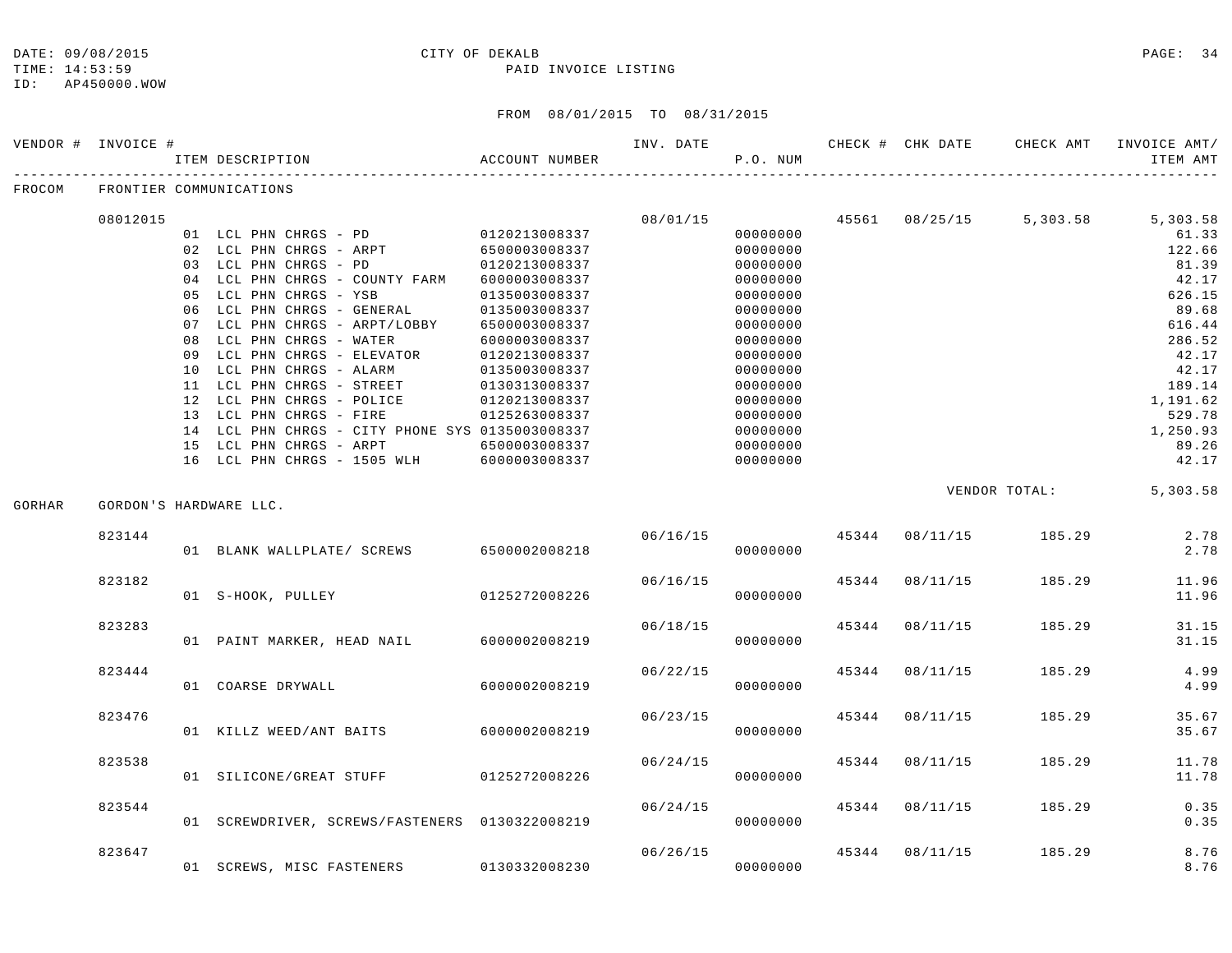DATE:  $09/08/2015$  PAGE: 35

#### TIME: 14:53:59 PAID INVOICE LISTING

ID: AP450000.WOW

| VENDOR # INVOICE # | ITEM DESCRIPTION                                | ACCOUNT NUMBER | INV. DATE | P.O. NUM |       | CHECK # CHK DATE | CHECK AMT             | INVOICE AMT/<br>ITEM AMT |
|--------------------|-------------------------------------------------|----------------|-----------|----------|-------|------------------|-----------------------|--------------------------|
| 823663             | 01 SOCKETS                                      | 6500002008295  | 06/26/15  | 00000000 |       |                  | 45344 08/11/15 185.29 | 79.97<br>79.97           |
| 823671             | 01 WOOD SCREWS, STAIN, PLUGS 0117122008285      |                | 06/26/15  | 00000000 |       | 45344 08/11/15   | 185.29                | 37.72<br>37.72           |
| 823681             | 01 KICKDOWN DOOR STOP 0125272008210             |                | 06/27/15  | 00000000 |       | 45344 08/11/15   | 185.29                | 12.87<br>12.87           |
| 823752             | 01 FLYING INSECT KILLER/CUTTER SP 6500002008226 |                | 06/29/15  | 00000000 | 45344 | 08/11/15         | 185.29                | 15.27<br>15.27           |
| 823762             | 01 SOCKET CREDIT                                | 6500002008295  | 06/29/15  | 00000000 | 45344 | 08/11/15         | 185.29                | $-67.98$<br>$-67.98$     |
| 823898             | 01 RED SPRAY                                    | 0125272008210  | 07/01/15  | 00000000 | 45415 | 08/11/15         | 456.53                | 9.98<br>9.98             |
| 823902             | 01 BLUE BULBS                                   | 0125272008210  | 07/01/15  | 00000000 | 45415 | 08/11/15         | 456.53                | 15.96<br>15.96           |
| 823956             | 01 THICKNESS GAUGE                              | 0130332008295  | 07/02/15  | 00000000 | 45415 | 08/11/15         | 456.53                | 4.99<br>4.99             |
| 824030             | 01 PEWTER SPRAY, GREEN SPRAY                    | 0120222008242  | 07/06/15  | 00000000 | 45415 | 08/11/15         | 456.53                | 12.37<br>12.37           |
| 824066             | 01 JOINT, SOCKET                                | 6500002008295  | 07/06/15  | 00000000 | 45415 | 08/11/15         | 456.53                | 46.58<br>46.58           |
| 824104             | 01 CONCRT SCR                                   | 0125272008210  | 07/07/15  | 00000000 | 45415 | 08/11/15         | 456.53                | 16.49<br>16.49           |
| 824193             | 01 HOLESAW KIT                                  | 0130332008295  | 07/08/15  | 00000000 | 45415 | 08/11/15         | 456.53                | 129.99<br>129.99         |
| 824282             | 01 TOLIET CONNECTOR, HOOK                       | 0125272008210  | 07/10/15  | 00000000 | 45415 | 08/11/15         | 456.53                | 8.28<br>8.28             |
| 824328             | 01 PADLOCKS                                     | 0125272008210  | 07/10/15  | 00000000 | 45415 | 08/11/15         | 456.53                | 5.99<br>5.99             |
| 824342             | 01 KUTTER/SCRUB BRSH/JAVA BROWN 0120222008242   |                | 07/11/15  | 00000000 |       | 45415 08/11/15   | 456.53                | 18.57<br>18.57           |
| 824418             |                                                 |                | 07/13/15  |          |       | 45415 08/11/15   | 456.53                | 45.98                    |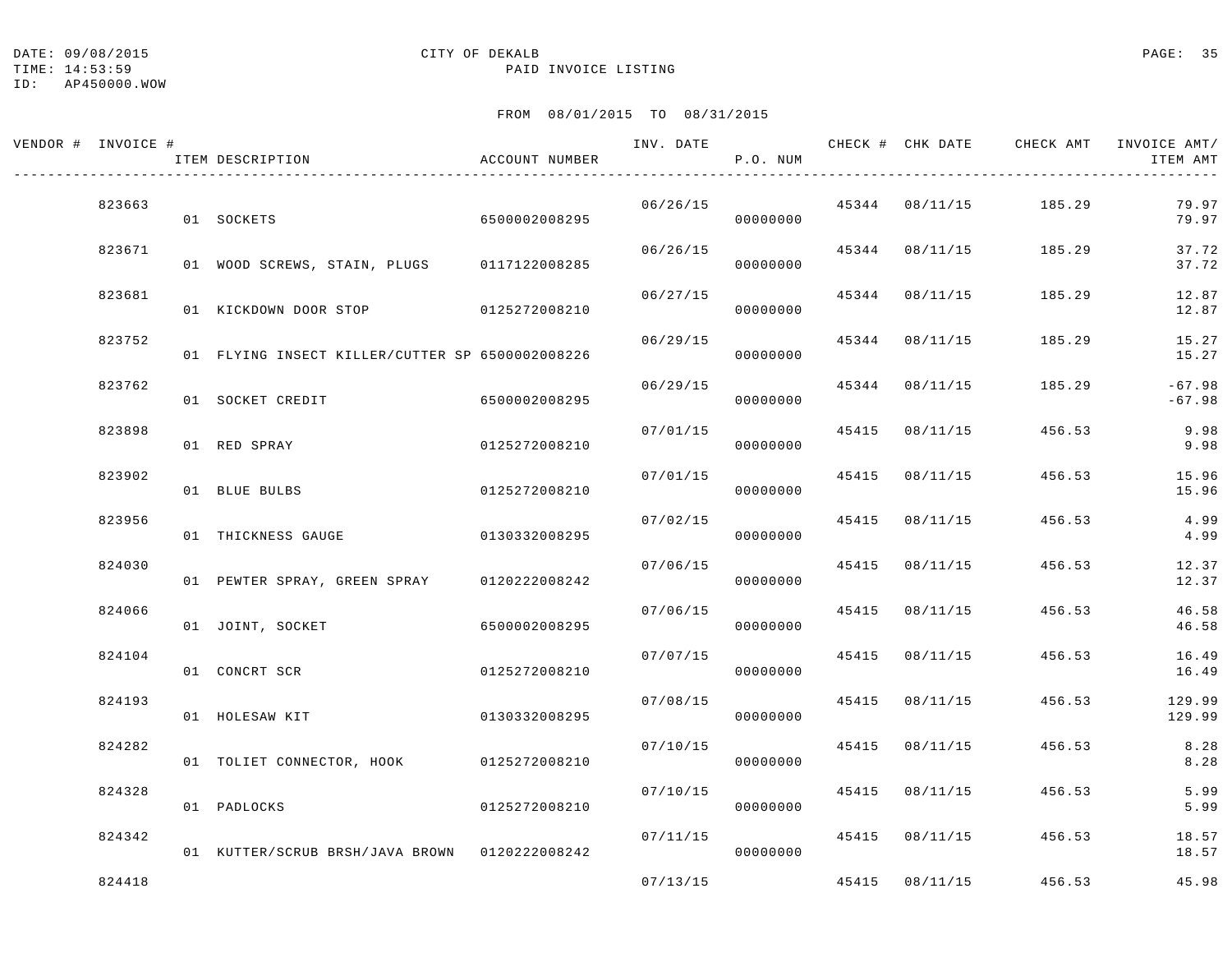TIME: 14:53:59 PAID INVOICE LISTING

#### FROM 08/01/2015 TO 08/31/2015

|        | VENDOR # INVOICE # |  | ITEM DESCRIPTION                      | ACCOUNT NUMBER |                      | INV. DATE<br>P.O. NUM |               |                         | CHECK # CHK DATE CHECK AMT               | INVOICE AMT/<br>ITEM AMT |
|--------|--------------------|--|---------------------------------------|----------------|----------------------|-----------------------|---------------|-------------------------|------------------------------------------|--------------------------|
|        | 824418             |  | 01 PUMP SPRAY/BROOM 6000002008295     |                |                      | 00000000              |               | 07/13/15 45415 08/11/15 | 456.53                                   | 45.98<br>45.98           |
|        | 824450             |  | 01 BLANK KEYS                         | 6000002008295  | 07/14/15             | 00000000              |               |                         | 45415 08/11/15 456.53                    | 8.10<br>8.10             |
|        | 824470             |  | 01 SCREWS/MISC FASTENERS              | 0125272008210  | 07/14/15             | 00000000              |               | 45415 08/11/15          | 456.53                                   | 5.44<br>5.44             |
|        | 824490             |  | 01 PUMP SPRAYER                       | 6000002008295  | 07/14/15             | 00000000              | 45415         | 08/11/15                | 456.53                                   | 46.49<br>46.49           |
|        | 824499             |  | 01 TACMATE STAPLE GUN                 | 0125272008240  | 07/14/15             | 00000000              | 45415         | 08/11/15                | 456.53                                   | 37.97<br>37.97           |
|        | 824522             |  | 01 WASP FOAM                          | 0125272008210  | 07/15/15             | 00000000              |               | 45415 08/11/15          | 456.53                                   | 20.37<br>20.37           |
|        | 824529             |  | 01 EAR MUFF                           | 6000002008270  | 07/15/15             | 00000000              |               | 45415 08/11/15          | 456.53                                   | 17.99<br>17.99           |
|        | 924493             |  | 01 COBALT DRILL                       | 0125272008210  | 07/14/15             | 00000000              | 45415         | 08/11/15                | 456.53                                   | 4.99<br>4.99             |
| GOVFIN |                    |  | GOVERNMENT FINANCE OFFICERS           |                |                      |                       | VENDOR TOTAL: | 641.82                  |                                          |                          |
|        | 0107178S           |  | 01 GAAFR REVIEW NEWSLETTER            | 0117113008375  | 07/14/15             | 00000000              |               |                         | 45416 08/11/15 50.00                     | 50.00<br>50.00           |
| GOVHR  | GOVHR USA          |  |                                       |                |                      |                       | VENDOR TOTAL: |                         | 50.00                                    |                          |
|        | 2815201            |  | 01 PRO SRVCS DPW SEARCH 0135004008497 |                |                      | 00000000              |               |                         | $08/13/15$ $45562$ $08/25/15$ $6,404.49$ | 6,404.49<br>6,404.49     |
| GRAINC | GRAINGER, INC.     |  |                                       |                |                      |                       |               |                         | VENDOR TOTAL:                            | 6,404.49                 |
|        | 9795145136         |  | 01 MATERIAL                           | 0130322008210  | 07/20/15             | 00000000              |               |                         | 45417 08/11/15 767.25                    | 767.25<br>767.25         |
|        | 9804348515         |  | 01 HVAC MOTOR                         | 0130322008219  | 07/30/15<br>00000000 |                       |               |                         | 45563 08/25/15 107.78                    | 107.78<br>107.78         |

VENDOR TOTAL: 875.03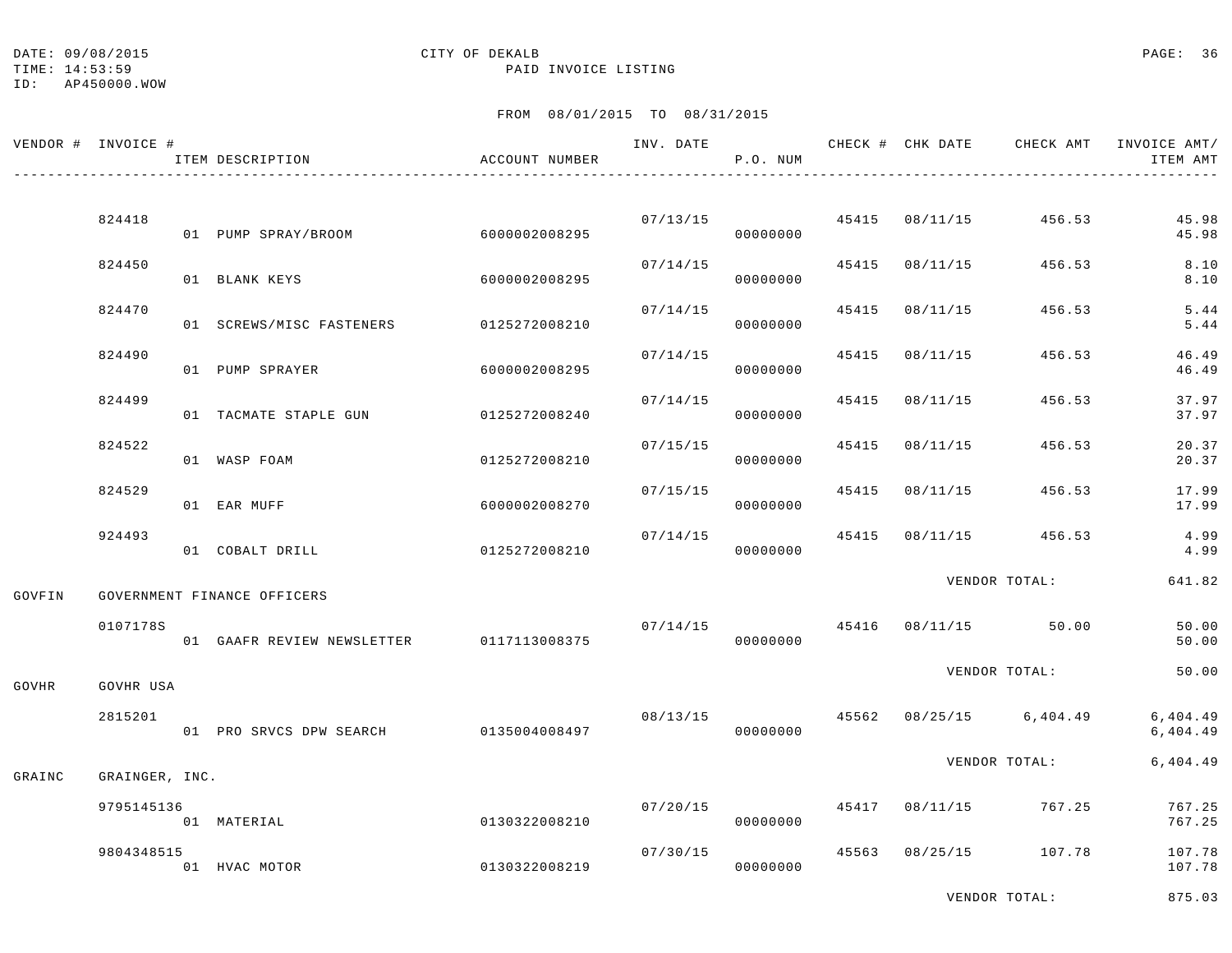ID: AP450000.WOW

|        | VENDOR # INVOICE # | ITEM DESCRIPTION<br>----------------------                                 | ACCOUNT NUMBER                 |          | P.O. NUM             |       |          |                         | INV. DATE 6 1992 CHECK # CHK DATE 6 CHECK AMT INVOICE AMT/<br>ITEM AMT |
|--------|--------------------|----------------------------------------------------------------------------|--------------------------------|----------|----------------------|-------|----------|-------------------------|------------------------------------------------------------------------|
| GRELAK |                    | GREAT LAKES FIRE & SAFETY                                                  |                                |          |                      |       |          |                         |                                                                        |
|        | 160807             | 01 (16) BADGES                                                             | 0120222008270                  |          | 07/06/15<br>00000000 |       |          | 45418 08/11/15 1,343.00 | 1,343.00<br>1,343.00                                                   |
| GROJOH |                    | LAW OFFICES OF JOHN GROTTO                                                 |                                |          |                      |       |          | VENDOR TOTAL:           | 1,343.00                                                               |
|        | 07012015           | 01 PRO LGL SRVCS AH JUNE 2015 0115153008366                                |                                | 07/01/15 | 00000000             |       |          | 45345 08/11/15 375.00   | 375.00<br>375.00                                                       |
| GSRPLU |                    | G'S R PLUMBING & HEATING, INC.                                             |                                |          |                      |       |          | VENDOR TOTAL:           | 375.00                                                                 |
|        | 120692             | 01 REPAIR VALVE<br>02 REPAIR VALVE                                         | 0130322008210<br>0130323008311 | 07/08/15 | 00000000<br>00000000 | 45346 |          | 08/11/15 1,580.26       | 874.71<br>399.71<br>475.00                                             |
|        | 120693             | 01 BOILER REPAIR - CITY HALL 0130322008210<br>02 BOILER REPAIR - CITY HALL | 0130323008311                  | 07/08/15 | 00000000<br>00000000 | 45346 |          | 08/11/15 1,580.26       | 705.55<br>305.55<br>400.00                                             |
| GUESER | GUEST SERVICES     |                                                                            |                                |          |                      |       |          | VENDOR TOTAL:           | 1,580.26                                                               |
|        | 08072015           | 01 FIRE PRO SRVCS - HOWIESON 0125273008376                                 |                                |          | 08/07/15<br>00000000 | 45564 |          | 08/25/15 167.32         | 167.32<br>167.32                                                       |
| HACH   | ELE INTERNATIONAL  |                                                                            |                                |          |                      |       |          | VENDOR TOTAL:           | 167.32                                                                 |
|        | 9500415            | 01 PRECISION METER                                                         | 0130353008310                  | 07/29/15 | 00000000             | 45565 |          | 08/25/15 3,281.78       | 327.60<br>327.60                                                       |
|        | 9514183            | 01 SUPPLIES                                                                | 6000002008244                  | 08/06/15 | 00000000             | 45565 |          | 08/25/15 3,281.78       | 2,954.18<br>2,954.18                                                   |
| HARRIS |                    | HARRIS COMPUTER SYSTEMS                                                    |                                |          |                      |       |          | VENDOR TOTAL:           | 3,281.78                                                               |
|        | MN00002738         | 01 HARRIS ANNUAL MNTNCE                                                    | 0117124008450                  | 04/20/15 | 00000000             | 45419 | 08/11/15 | 13,676.87               | 13,676.87<br>13,676.87                                                 |
|        | MN00002738A        | 01 HR MODULE                                                               | 0117124008450                  | 04/20/15 | 00000000             | 45494 |          | 08/25/15 1,372.58       | 781.46<br>781.46                                                       |
|        | XT00004979         |                                                                            |                                | 04/30/15 |                      | 45494 | 08/25/15 | 1,372.58                | 591.12                                                                 |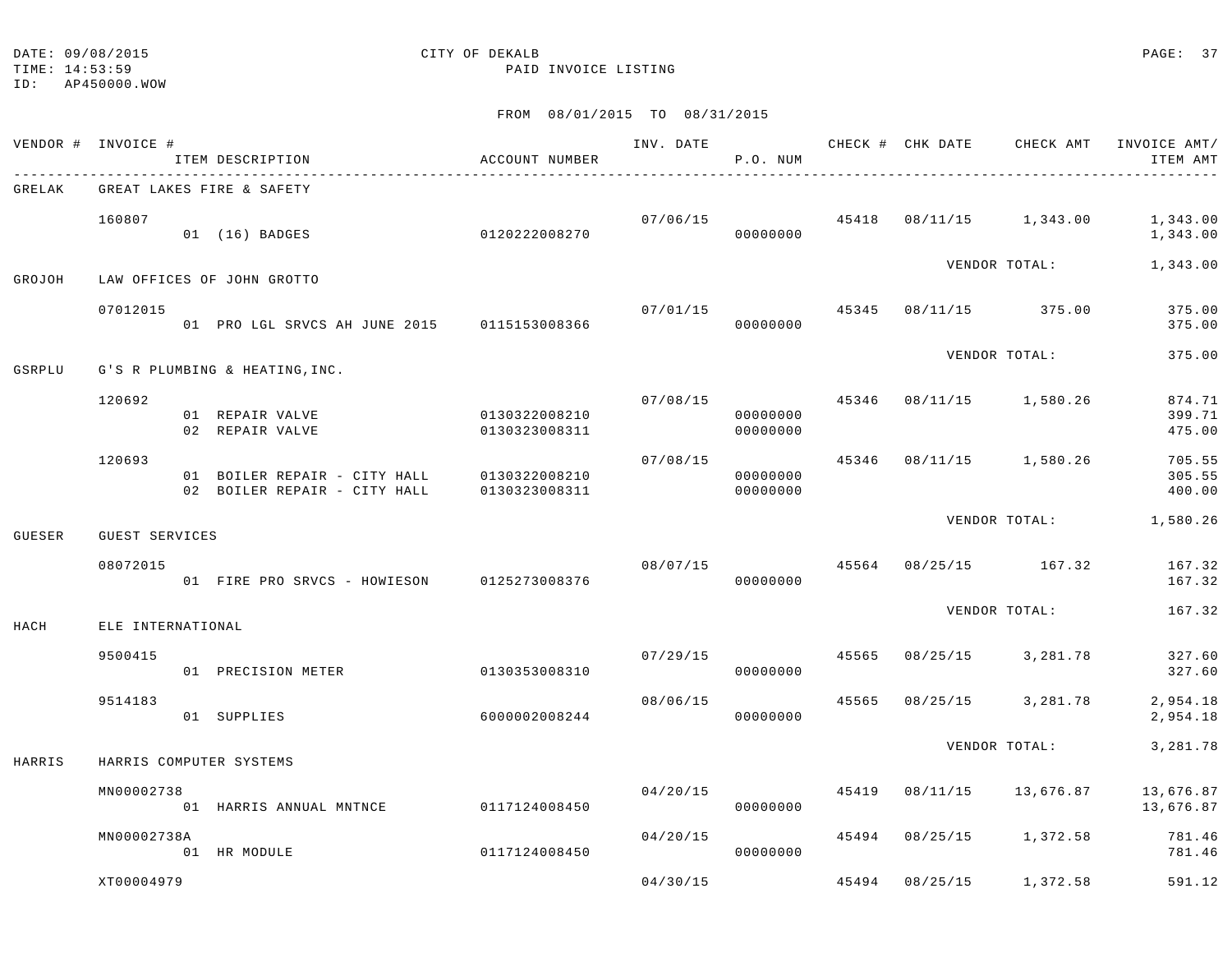DATE:  $09/08/2015$  PAGE: 38

## TIME: 14:53:59 PAID INVOICE LISTING

ID: AP450000.WOW

# FROM 08/01/2015 TO 08/31/2015

|        | VENDOR # INVOICE # | ITEM DESCRIPTION                                | ACCOUNT NUMBER |          | P.O. NUM                   |       |                | INV. DATE 6 CHECK # CHK DATE CHECK AMT | INVOICE AMT/<br>ITEM AMT |
|--------|--------------------|-------------------------------------------------|----------------|----------|----------------------------|-------|----------------|----------------------------------------|--------------------------|
|        | XT00004979         | 01 ICONNECT APRIL 2015 6000003008330            |                | 04/30/15 | 00000000                   |       |                | 45494 08/25/15 1,372.58                | 591.12<br>591.12         |
|        | XT00005054         | 01 ICONNECT MONTHLY FEE JUNE 2015 6000003008330 |                | 06/30/15 | 00000000                   | 45347 | 08/11/15       | 531.14                                 | 531.14<br>531.14         |
|        | XT00005080         | 01 ICONNECT JULY 2015 6000003008330             |                | 07/31/15 | 00000000                   | 45566 | 08/25/15       | 603.15                                 | 603.15<br>603.15         |
| HDSUP  |                    | HD SUPPLY WATERWORKS, LTD.                      |                |          |                            |       |                | VENDOR TOTAL:                          | 16,183.74                |
|        | E165495            | 01 METERS                                       | 6000006008583  |          | 07/10/15<br>00000000       | 45420 |                | 08/11/15 4,680.00                      | 3,120.00<br>3,120.00     |
|        | E180977            | 01 METER                                        | 6000006008583  | 07/16/15 | 00000000                   | 45420 |                | 08/11/15 4,680.00                      | 1,560.00<br>1,560.00     |
|        | E210793            | 01 1/2 X 44 PROBE                               | 6000002008295  | 07/21/15 | 00000000                   |       | 45567 08/25/15 | 255.00                                 | 255.00<br>255.00         |
| HERHAN | JOSEPH SCHAEFER    |                                                 |                |          |                            |       |                | VENDOR TOTAL:                          | 4,935.00                 |
|        | 1303B              | 01 REPAIR HANGER DOOR 6500003008348             |                |          | 07/28/15 45568<br>00000000 |       |                | 08/25/15 1,394.30                      | 1,394.30<br>1,394.30     |
| HOAWES | WESLEY HOADLEY     |                                                 |                |          |                            |       |                | VENDOR TOTAL:                          | 1,394.30                 |
|        | 07152015           | 01 FBINAA CONVENTION REIMB 0120213008376        |                | 07/15/15 | 00000000                   |       |                | D000873 08/11/15 72.08                 | 72.08<br>72.08           |
| HOPHAV |                    | HOPE HAVEN OF DEKALB CO, INC                    |                |          |                            |       |                | VENDOR TOTAL:                          | 72.08                    |
|        | 07142014           | 01 HUMAN SRVCS 4TH QTR FY15 0110103008307       |                |          | 07/14/15<br>00000000       | 45348 |                | 08/11/15 1,061.75                      | 1,061.75<br>1,061.75     |
| HORDIS |                    | HORIZON DISPLAYS, INCORPORATED                  |                |          |                            |       |                | VENDOR TOTAL:                          | 1,061.75                 |
|        | S3244346001        | 01 JANITORIAL SUPPLIES                          | 0125272008291  | 07/29/15 | 00000000                   |       | 45569 08/25/15 | 466.90                                 | 466.90<br>466.90         |

VENDOR TOTAL: 466.90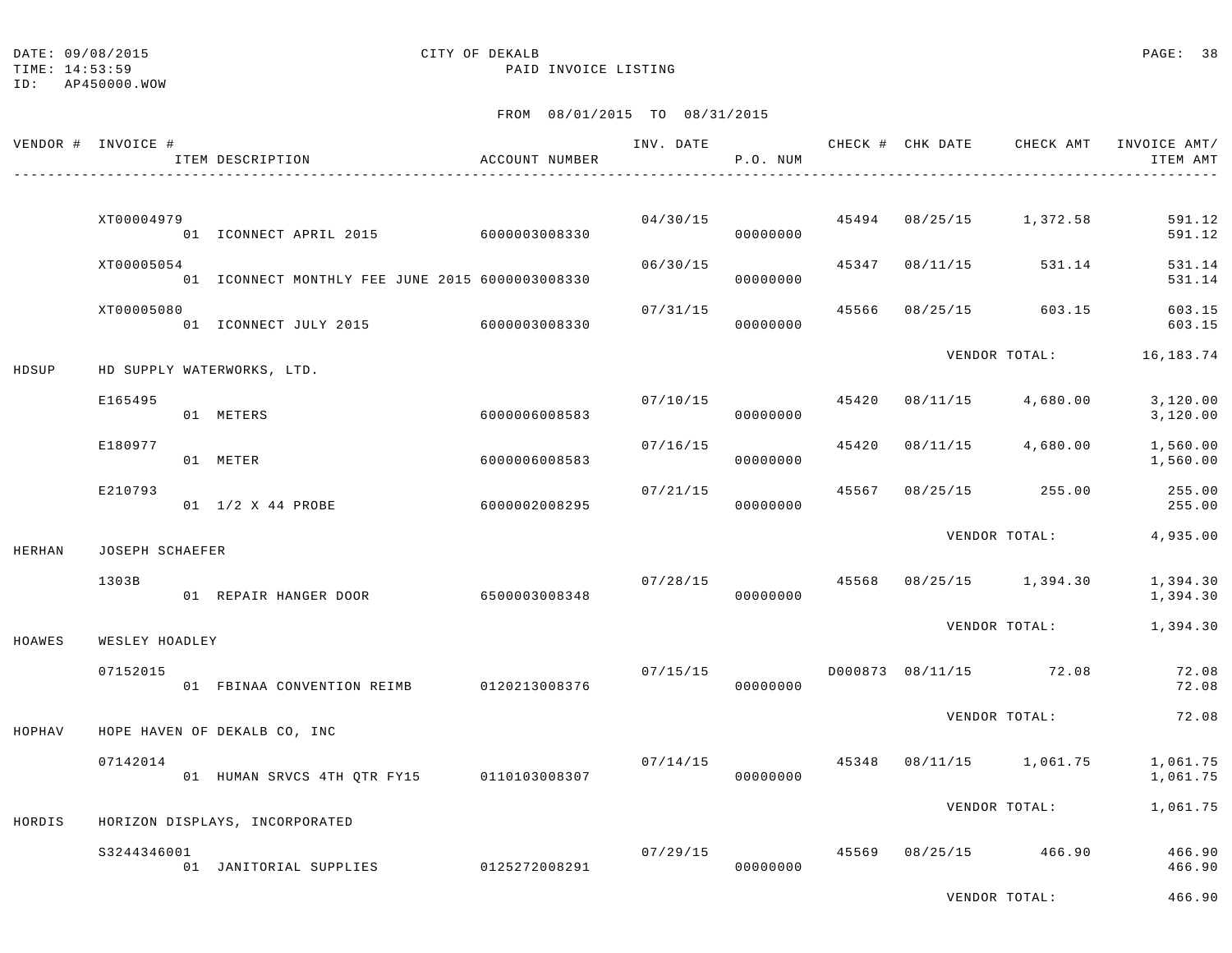# DATE:  $09/08/2015$  PAGE: 39

TIME: 14:53:59 PAID INVOICE LISTING

| VENDOR # INVOICE # |                     | ITEM DESCRIPTION                                 | ACCOUNT NUMBER                 | INV. DATE | P.O. NUM             |       |          | CHECK # CHK DATE CHECK AMT  | INVOICE AMT/<br>ITEM AMT              |
|--------------------|---------------------|--------------------------------------------------|--------------------------------|-----------|----------------------|-------|----------|-----------------------------|---------------------------------------|
| HYVEE              | HYVEE               |                                                  |                                |           |                      |       |          |                             |                                       |
|                    | 08062015            | 01 MEETING REFRESHMENTS 0115153008306            |                                | 08/06/15  | 00000000             | 45570 | 08/25/15 | 349.75                      | 349.75<br>349.75                      |
| IACE               |                     | ILLINOIS ASSOCIATION OF CODE                     |                                |           |                      |       |          | VENDOR TOTAL:               | 349.75                                |
|                    | 09092015            | 01 PD CFH SMNR (4) ATTNDEES 0120263008375        |                                | 08/09/15  | 00000000             | 45571 |          | 08/25/15 170.00             | 170.00<br>170.00                      |
| ICMA               |                     | ICMA MEMBERSHIP RENEWALS                         |                                |           |                      |       |          | VENDOR TOTAL:               | 170.00                                |
|                    | 07082015            | 01 143594 ANNUAL RENEWAL - GAURA 0115153008375   |                                |           | 07/08/15<br>00000000 | 45572 | 08/25/15 | 1,296.35                    | 1,296.35<br>1,296.35                  |
| IGFOA              | IGFOA               |                                                  |                                |           |                      |       |          | VENDOR TOTAL:               | 1,296.35                              |
|                    | 07152015            | 01 IGFOA 2015 CONFERENCE - MILLER 0117113008376  |                                |           | 07/15/15<br>00000000 | 45421 |          | 08/11/15 325.00             | 325.00<br>325.00                      |
| ILEPABOW           |                     | IL ENVIRONMENTAL PROTECTION                      |                                |           |                      |       |          | VENDOR TOTAL:               | 325.00                                |
|                    | 07082015            | 01 RADIUM PHASE 1 LOAN<br>02 RADIUM PHASE 1 LOAN | 6000004508417<br>6000004508418 | 07/08/15  | 00000000<br>00000000 |       |          | D000878 08/11/15 133,239.06 | 133,239.06<br>114,548.79<br>18,690.27 |
| ILLENV             |                     | ILLINOIS ENVIRONMENTAL                           |                                |           |                      |       |          | VENDOR TOTAL:               | 133,239.06                            |
|                    | 06262015            | 01 IEPA ANNUAL PERMIT                            | 6500003008385                  | 06/26/15  | 00000000             | 45422 | 08/11/15 | 500.00                      | 500.00<br>500.00                      |
| ILLFIRST           | ILLINOIS FIRE STORE |                                                  |                                |           |                      |       |          | VENDOR TOTAL:               | 500.00                                |
|                    | 34777               | 01 CUSTOMIZED LEATHER SHIELD                     | 0125272008240                  | 07/15/15  | 00000000             | 45477 | 08/11/15 | 89.90                       | 89.90<br>89.90                        |
|                    | 34827               | 01 DRAGER FLOW TESTING                           | 0125273008311                  | 07/24/15  | 00000000             | 45573 | 08/25/15 | 927.86                      | 927.86<br>927.86                      |
|                    |                     |                                                  |                                |           |                      |       |          | VENDOR TOTAL:               | 1,017.76                              |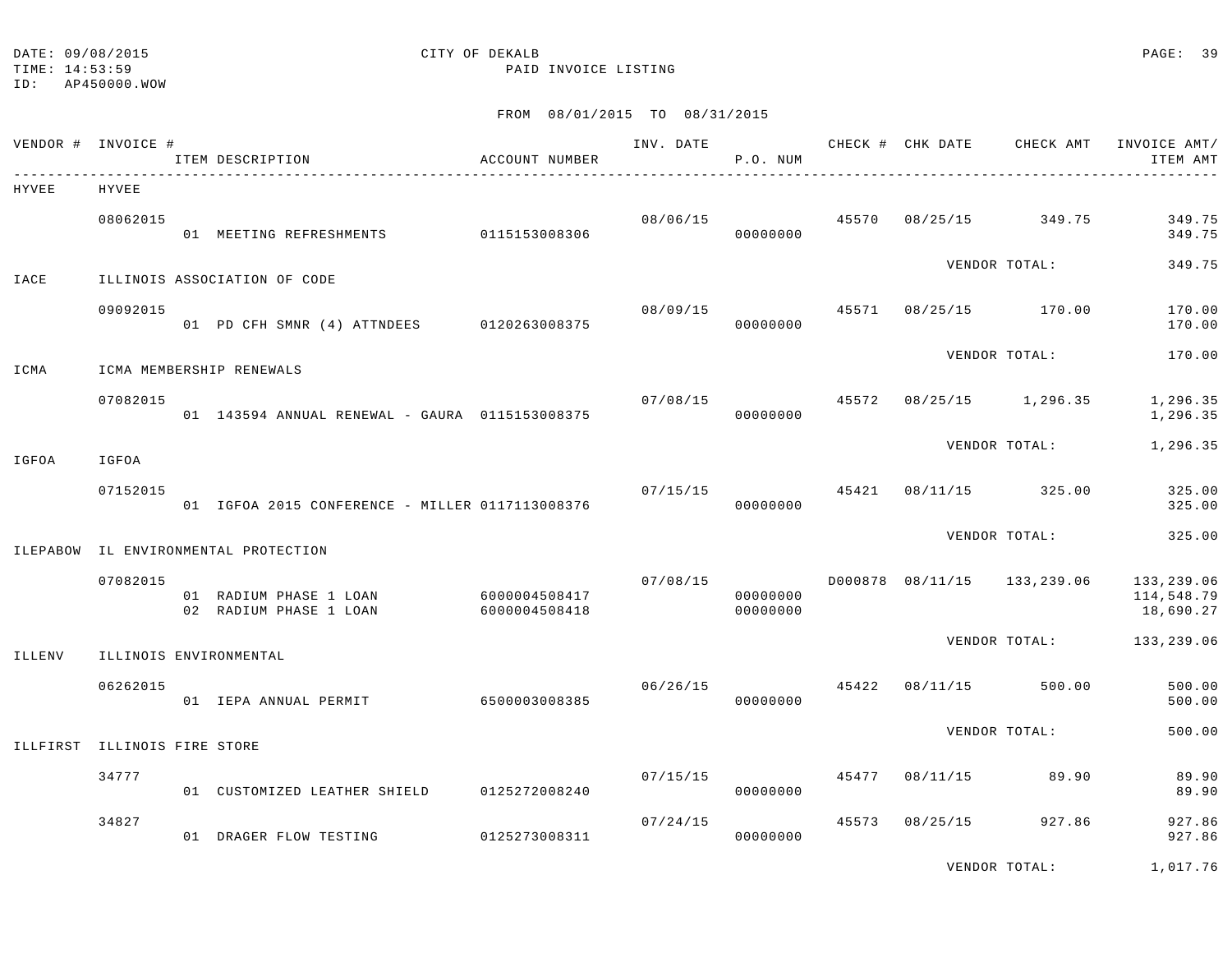# FROM 08/01/2015 TO 08/31/2015

|         | VENDOR # INVOICE # | ITEM DESCRIPTION                                                         | ACCOUNT NUMBER |          | P.O. NUM                         |       |                | INV. DATE CHECK # CHK DATE CHECK AMT INVOICE AMT/ | ITEM AMT                            |
|---------|--------------------|--------------------------------------------------------------------------|----------------|----------|----------------------------------|-------|----------------|---------------------------------------------------|-------------------------------------|
| ILLREV  |                    | ILLINOIS DEPARTMENT OF REVENUE                                           |                |          |                                  |       |                |                                                   |                                     |
|         | 07172015           | 01 4020-3581 DTMA JUNE 2015 ST-1 6500000063437                           |                |          | 00000000                         |       |                | $07/17/15$ $0000876$ $08/11/15$ $1,767.00$        | 1,767.00<br>1,767.00                |
| ILLSOS2 |                    | ILLINOIS SECRETARY OF STATE                                              |                |          |                                  |       |                | VENDOR TOTAL:                                     | 1,767.00                            |
|         |                    |                                                                          |                |          |                                  |       |                |                                                   |                                     |
|         | 07232015           | 01 LICENSE PLATE CHANGE - M153884 0120212008247                          |                | 07/23/15 | 00000000                         | 45424 | 08/11/15       | 151.00                                            | 151.00<br>151.00                    |
|         | 07232015A          | 01 TITLE/LIC FORD F150 FORFEITED 0120212008247                           |                | 07/23/15 | 00000000                         | 45425 |                | 08/11/15 196.00                                   | 196.00<br>196.00                    |
|         | 07232015B          | 01 TITLE/LIC MOTORCYCLE FORFEITED 0120212008247                          |                | 07/23/15 | 00000000                         | 45426 | 08/11/15       | 136.00                                            | 136.00<br>136.00                    |
| IMPNET  |                    | IMPACT NETWORKING, LLC                                                   |                |          |                                  |       |                | VENDOR TOTAL:                                     | 483.00                              |
|         |                    |                                                                          |                |          |                                  |       |                |                                                   |                                     |
|         | 521761             | 02 CONTRACT OVERAGE/BASE RATE                                            | 0135002008202  |          | 00000000<br>00000000             |       |                | $07/02/15$ 45427 08/11/15 1,187.10                | 467.57<br>393.00<br>74.57           |
|         | 523098             | 01 CONTRACT BASE RATE/OVERAGE                                            | 0135003008310  | 07/07/15 | 00000000                         |       |                | 45427 08/11/15 1,187.10                           | 719.53<br>719.53                    |
|         |                    |                                                                          |                |          |                                  |       |                | VENDOR TOTAL:                                     | 1,187.10                            |
| IMRF    | ILLINOIS MUNICIPAL |                                                                          |                |          |                                  |       |                |                                                   |                                     |
|         | 36396              | 01 IMRF DEF COMP - EMPLOYEE 0100000001272<br>02 IMRF DEF COMP - EMPLOYER | 0135001008101  |          | 07/27/15<br>00000000<br>00000000 |       |                | 991 08/11/15 63,327.00                            | 63,327.00<br>11,060.14<br>52,266.86 |
| INTBUI  |                    | INTELLI-BUILDING CONTROL SOL                                             |                |          |                                  |       |                | VENDOR TOTAL:                                     | 63,327.00                           |
|         |                    |                                                                          |                |          |                                  |       |                |                                                   |                                     |
|         | 794J               | 01 SERVICE AGREEMENT JUNE 2015 0130324008450                             |                | 06/15/15 | 00000000                         | 45495 | 08/25/15       | 300.00                                            | 300.00<br>300.00                    |
|         | 794K               | 01 SERVICE AGREEMENT JULY 2015 0130324008450                             |                | 07/15/15 | 00000000                         |       | 45428 08/11/15 | 300.00                                            | 300.00<br>300.00                    |
|         | 794L               | 01 SERVICE AGREEMENT AUG 2015 0130324008450                              |                | 08/15/15 | 00000000                         | 45574 | 08/25/15       | 300.00                                            | 300.00<br>300.00                    |

VENDOR TOTAL: 900.00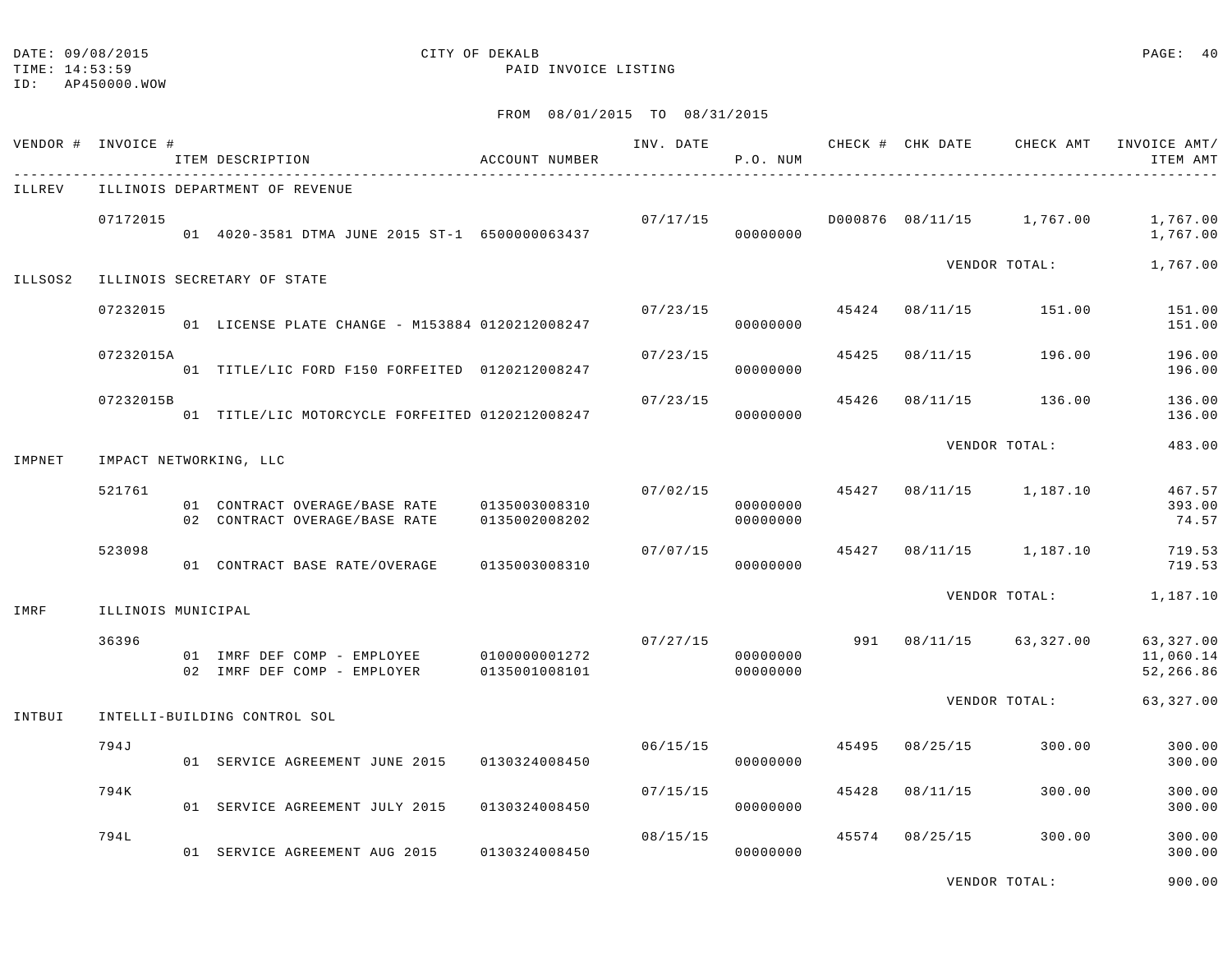ID: AP450000.WOW

## TIME: 14:53:59 PAID INVOICE LISTING

|               | VENDOR # INVOICE #   | ITEM DESCRIPTION                                                | ACCOUNT NUMBER | INV. DATE | P.O. NUM             |       |          | CHECK # CHK DATE CHECK AMT | INVOICE AMT/<br>ITEM AMT         |
|---------------|----------------------|-----------------------------------------------------------------|----------------|-----------|----------------------|-------|----------|----------------------------|----------------------------------|
| IPAA          |                      | ILLINOIS PUBLIC AIRPORTS                                        |                |           |                      |       |          |                            |                                  |
|               | 09292015A            | 01 2015 ANNUAL CONF-CLEVELAND                                   | 6500003008376  | 08/13/15  | 00000000             | 45575 | 08/25/15 | 650.00                     | 325.00<br>325.00                 |
|               | 09292015B            | 01 2015 ANNUAL CONF-LASKOWSKI                                   | 6500003008376  | 08/13/15  | 00000000             | 45575 | 08/25/15 | 650.00                     | 325.00<br>325.00                 |
| JACWAL        | JACK WALKER LLC      |                                                                 |                |           |                      |       |          | VENDOR TOTAL:              | 650.00                           |
|               | 1502                 | 01 7 MEADOW TRAIL CURB 0130333008316<br>02 526 NORTH 5TH STREET | 0130333008321  | 07/27/15  | 00000000<br>00000000 | 45576 | 08/25/15 | 6,089.00                   | 4,314.00<br>2,050.00<br>2,264.00 |
|               | 1503                 | 01 422 GREENWOOD NORTH CLUB                                     | 0130333008316  | 08/07/15  | 00000000             | 45576 |          | $08/25/15$ 6,089.00        | 1,775.00<br>1,775.00             |
| JOHSEA        |                      | JOHNSON SEAT & CANVAS SHOP INC                                  |                |           |                      |       |          | VENDOR TOTAL:              | 6,089.00                         |
|               | 34958                | 01 RPR AMBULANCE SEATS                                          | 0125273008315  |           | 08/06/15<br>00000000 |       |          | 45577 08/25/15 1,002.00    | 1,002.00<br>1,002.00             |
| <b>JOHTRA</b> | JOHNSON TRACTOR INC. |                                                                 |                |           |                      |       |          | VENDOR TOTAL:              | 1,002.00                         |
|               | WR30881              | 01 MODULE/CORE                                                  | 6500003008310  |           | 07/09/15<br>00000000 | 45429 | 08/11/15 | 2,875.25                   | 2,875.25<br>2,875.25             |
|               | WR31051              | 01 COMPRESSOR REPAIR                                            | 6500003008310  | 07/25/15  | 00000000             | 45578 | 08/25/15 | 1,115.03                   | 1,115.03<br>1,115.03             |
| JULINC        | JULIE, INC.          |                                                                 |                |           |                      |       |          | VENDOR TOTAL:              | 3,990.28                         |
|               | BP2138               | 01 2015 ANNUAL ASSESSMENT 6000003008301                         |                | 06/30/15  | 45579<br>00000000    |       |          | $08/25/15$ 2,138.72        | 2,138.72<br>2,138.72             |
| JURJON        | JONATHAN JURSICH     |                                                                 |                |           |                      |       |          | VENDOR TOTAL:              | 2,138.72                         |
|               | 09082015             | 01 CASH ADVANCE - 9/8-9/17 - TRNG 0120223008376                 |                | 08/14/15  | 00000000             |       |          | D000892 08/25/15 370.00    | 370.00<br>370.00                 |
|               |                      |                                                                 |                |           |                      |       |          | VENDOR TOTAL:              | 370.00                           |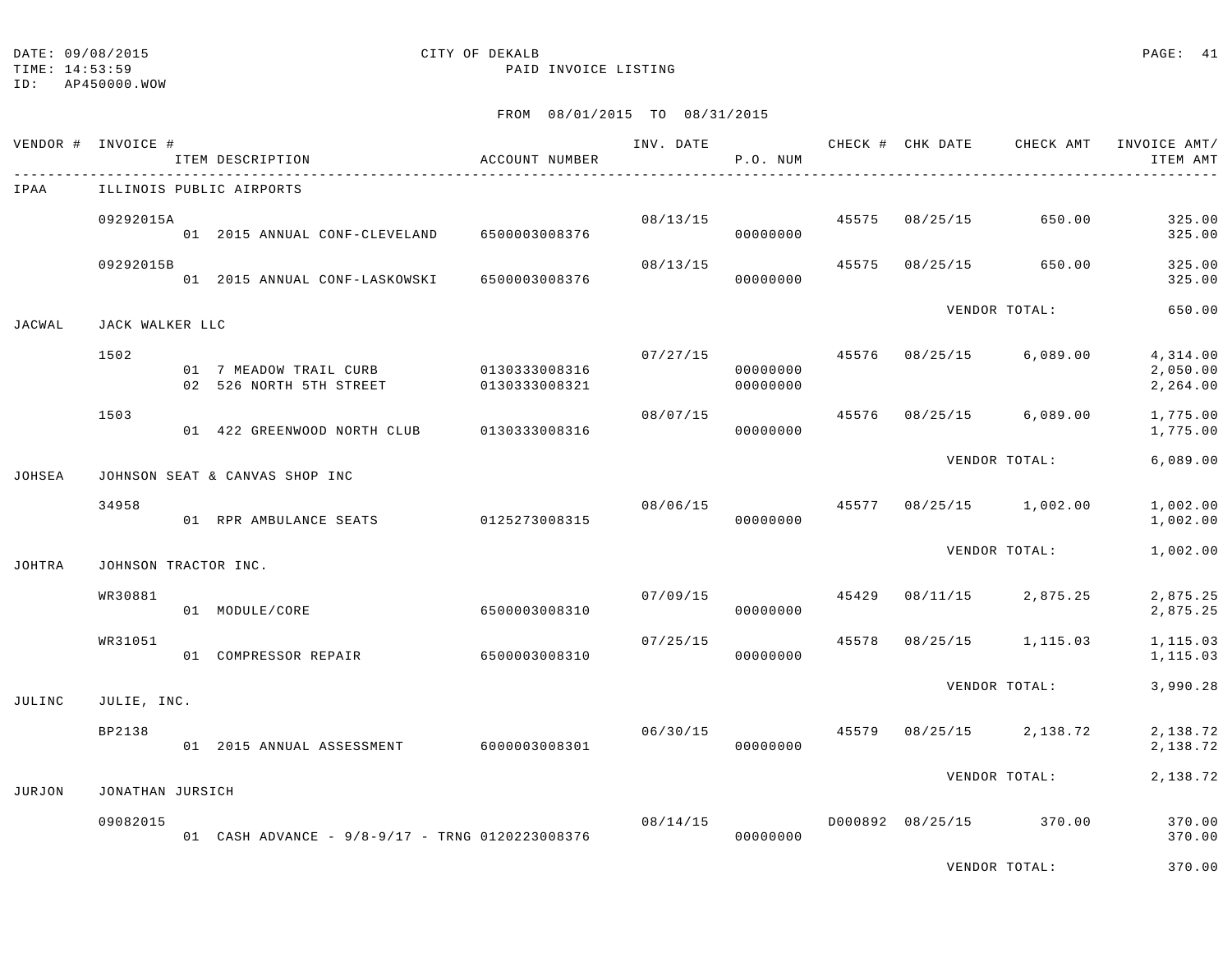TIME: 14:53:59 PAID INVOICE LISTING

ID: AP450000.WOW

# FROM 08/01/2015 TO 08/31/2015

| VENDOR # | INVOICE #                  | ITEM DESCRIPTION                               | ACCOUNT NUMBER | INV. DATE | P.O. NUM             |       | CHECK # CHK DATE | CHECK AMT                 | INVOICE AMT/<br>ITEM AMT |
|----------|----------------------------|------------------------------------------------|----------------|-----------|----------------------|-------|------------------|---------------------------|--------------------------|
| JUSSAF   | JUST SAFETY LTD            |                                                |                |           |                      |       |                  |                           |                          |
|          | 24655                      | 01 FIRST AID SUPPLIES                          | 0120222008242  | 08/05/15  | 00000000             | 45580 | 08/25/15         | 138.70                    | 73.20<br>73.20           |
|          | 24657                      | 01 FIRST AID SUPPLIES                          | 0130332008219  | 08/05/15  | 00000000             | 45580 | 08/25/15         | 138.70                    | 32.60<br>32.60           |
|          | 24658                      | 01 FIRST AID SUPPLIES                          | 6000002008219  | 08/05/15  | 00000000             | 45580 | 08/25/15         | 138.70                    | 32.90<br>32.90           |
| KARADA   | ADAM KAROLUS               |                                                |                |           |                      |       |                  | VENDOR TOTAL:             | 138.70                   |
|          | 07212015                   | 01 FLEX SEC125 REIMB CY14 7100004008474        |                | 07/21/15  | 00000000             |       |                  | D000872 08/11/15 1,243.33 | 1,243.33<br>1,243.33     |
| KARCOM   | KARA COMPANY, INC.         |                                                |                |           |                      |       |                  | VENDOR TOTAL:             | 1,243.33                 |
|          | 311569                     | 01 SURVEY EQPT RENTAL 6/26-7/26 6000006008515  |                | 07/26/15  | 00000000             |       |                  | 45581 08/25/15 1,737.30   | 1,737.30<br>1,737.30     |
|          |                            |                                                |                |           |                      |       |                  | VENDOR TOTAL:             | 1,737.30                 |
| KARFRE   | KAR-FRE FLOWERS<br>2314891 | 01 PD BUNTING - REILLY 0120222008299           |                |           | 07/27/15<br>00000000 | 45582 | 08/25/15         | 287.00                    | 287.00<br>287.00         |
| KAYJAM   | JAMES KAYES                |                                                |                |           |                      |       |                  | VENDOR TOTAL:             | 287.00                   |
|          | 08112015                   | 01  2015 RETIREE WELLNESS REIMB  7100004008476 |                | 08/11/15  | 00000000             |       |                  | 45583 08/25/15 120.00     | 120.00<br>120.00         |
| KIEPOL   |                            | KIESLER'S POLICE SUPPLY, INC.                  |                |           |                      |       |                  | VENDOR TOTAL:             | 120.00                   |
|          | 00763327                   | 01 (60) 12 GA 31 CAL STING BALLS 0120222008242 |                | 07/29/15  | 00000000             | 45584 | 08/25/15         | 350.20                    | 350.20<br>350.20         |
| KINMIC   | MICHAEL KING               |                                                |                |           |                      |       |                  | VENDOR TOTAL:             | 350.20                   |
|          | 07172015                   | 01 ABATEMENT LEIN REIMB                        | 0100000002899  | 07/17/15  | 00000000             |       | 45430 08/11/15   | 250.00                    | 250.00<br>250.00         |

VENDOR TOTAL: 250.00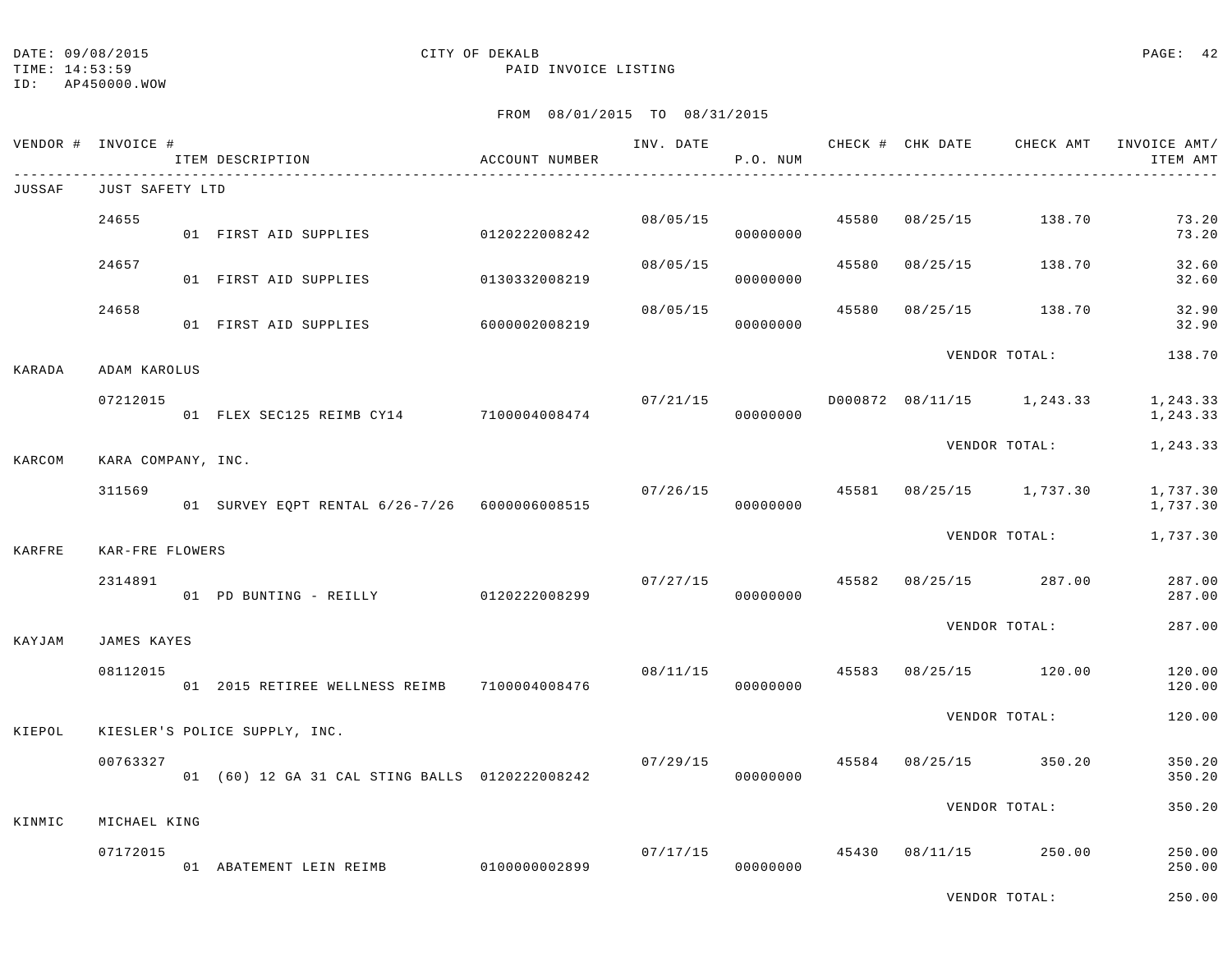|        | VENDOR # INVOICE #  | ITEM DESCRIPTION                                                                                                                                                           | ACCOUNT NUMBER                                                   | INV. DATE | P.O. NUM                                                             |       |          | CHECK # CHK DATE CHECK AMT | INVOICE AMT/<br>ITEM AMT                                                 |
|--------|---------------------|----------------------------------------------------------------------------------------------------------------------------------------------------------------------------|------------------------------------------------------------------|-----------|----------------------------------------------------------------------|-------|----------|----------------------------|--------------------------------------------------------------------------|
| KISCOM |                     | KISHWAUKEE COMMUNITY HOSPITAL                                                                                                                                              |                                                                  |           |                                                                      |       |          |                            |                                                                          |
|        | 07092015            | 01 HRTSVR AED/CPR CARD - PETIT 0120223008376                                                                                                                               |                                                                  | 06/30/15  | 00000000                                                             | 45349 | 08/11/15 | 21.00                      | 21.00<br>21.00                                                           |
| KISCOR |                     | KISHWAUKEE CORPORATE HEALTH                                                                                                                                                |                                                                  |           |                                                                      |       |          | VENDOR TOTAL:              | 21.00                                                                    |
|        | 32146               | 01 NEW HIRE SCREENING                                                                                                                                                      | 0115153008333                                                    | 07/01/15  | 00000000                                                             | 45350 | 08/11/15 | 372.00                     | 29.00<br>29.00                                                           |
|        | 32213               | 01 NEW HIRE SCREENING                                                                                                                                                      | 0115153008333                                                    | 07/01/15  | 00000000                                                             | 45350 | 08/11/15 | 372.00                     | 343.00<br>343.00                                                         |
|        | 32269               | 01 NEW HIRE SCREENING                                                                                                                                                      | 0116103008333                                                    | 07/17/15  | 00000000                                                             | 45585 | 08/25/15 | 566.00                     | 566.00<br>566.00                                                         |
| KISSYS |                     | KISHEALTH SYSTEM HOSPICE                                                                                                                                                   |                                                                  |           |                                                                      |       |          | VENDOR TOTAL:              | 938.00                                                                   |
|        | 07142015            | 01 HUMAN SRVCS 4TH QTR FY15 0110103008307                                                                                                                                  |                                                                  | 07/14/15  | 00000000                                                             | 45351 | 08/11/15 | 424.75                     | 424.75<br>424.75                                                         |
| KNULAW | KNUTSON LAWN CARE & |                                                                                                                                                                            |                                                                  |           |                                                                      |       |          | VENDOR TOTAL:              | 424.75                                                                   |
|        | 5738                | 01 HEARTLAND FIELDS<br>02 KNOLLS<br>03 HERITAGE RIDGE<br>04 COL, TYLR, FRMNT, PROTNO, WRLZ 0130323008313<br>05 KENSINGTON<br>06 ANNIE GLIDDEN, LINCOLN, 14TH 0130333008313 | 2500003008313<br>2400003008313<br>2300003008313<br>0130324008450 | 07/31/15  | 00000000<br>00000000<br>00000000<br>00000000<br>00000000<br>00000000 | 45586 |          | 08/25/15 3,753.75          | 3,753.75<br>175.00<br>1,100.00<br>200.00<br>1,150.00<br>187.50<br>941.25 |
| LAKINT |                     | LAKESIDE INTERNATIONAL TRUCKS                                                                                                                                              |                                                                  |           |                                                                      |       |          | VENDOR TOTAL:              | 3,753.75                                                                 |
|        | 7062903P            | 01 KT VALVE KIT                                                                                                                                                            | 0130332008226                                                    | 07/10/15  | 00000000                                                             | 45587 | 08/25/15 | 126.10                     | 47.22<br>47.22                                                           |
|        | 7063053P            | 01 IT GT AI                                                                                                                                                                | 0130332008226                                                    | 07/28/15  | 00000000                                                             | 45587 | 08/25/15 | 126.10                     | 78.88<br>78.88                                                           |
| LARCOW |                     | LARRY COWARD ELECTRIC                                                                                                                                                      |                                                                  |           |                                                                      |       |          | VENDOR TOTAL:              | 126.10                                                                   |
|        | 2997                |                                                                                                                                                                            |                                                                  | 08/09/15  |                                                                      | 45588 | 08/25/15 | 339.45                     | 339.45                                                                   |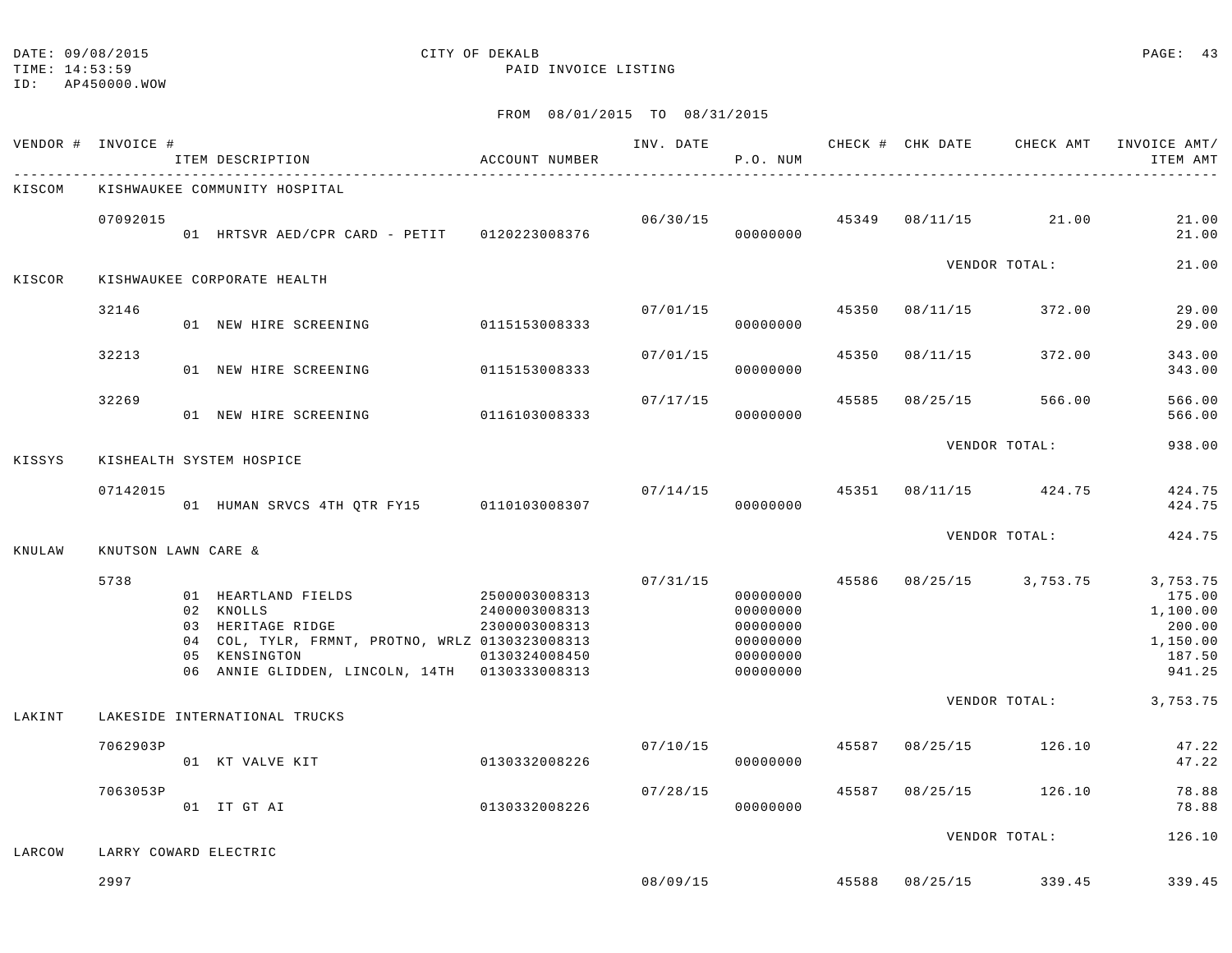TIME: 14:53:59 PAID INVOICE LISTING

ID: AP450000.WOW

| VENDOR # INVOICE # |                       | ITEM DESCRIPTION                                | ACCOUNT NUMBER |          | P.O. NUM             |       |                                |                                        | INV. DATE 6 CHECK # CHK DATE CHECK AMT INVOICE AMT/<br>ITEM AMT |
|--------------------|-----------------------|-------------------------------------------------|----------------|----------|----------------------|-------|--------------------------------|----------------------------------------|-----------------------------------------------------------------|
|                    |                       |                                                 |                |          |                      |       |                                |                                        |                                                                 |
|                    | 2997                  | 01 COMPRESSOR CONVERTER 6500003008311           |                |          | 00000000             |       |                                | $08/09/15$ $45588$ $08/25/15$ $339.45$ | 339.45<br>339.45                                                |
| LEOCAR             | CARL LEONI            |                                                 |                |          |                      |       |                                | VENDOR TOTAL:                          | 339.45                                                          |
|                    | 07102015              | 01 TRAINING REIMB 0120263008376                 |                | 07/10/15 | 00000000             |       | D000874 08/11/15 547.08        |                                        | 547.08<br>547.08                                                |
| LEVJAS             | <b>JASON LEVERTON</b> |                                                 |                |          |                      |       |                                | VENDOR TOTAL:                          | 547.08                                                          |
|                    | 08032015              | 01 REIMB SLIDERS RADIO RM 0120232008204         |                |          | 00000000             |       | $08/03/15$ $08/25/15$ $128.72$ |                                        | 128.72<br>128.72                                                |
|                    | 08032015A             | 01 BULLET PROOF VEST REIMB 0120212008270        |                | 08/03/15 | 00000000             |       | D000887 08/25/15               | 500.00                                 | 500.00<br>500.00                                                |
| LININN             |                       | LINCOLN INN RESTAURANT                          |                |          |                      |       |                                | VENDOR TOTAL:                          | 628.72                                                          |
|                    | 3552                  | 01 DELIVERED LUNCH TO PD 7/27/15 0116103008306  |                |          | 00000000             |       | $07/27/15$ 45431 08/11/15      | 679.20                                 | 679.20<br>679.20                                                |
|                    | 3575                  | 01 (6) LUNCHES - FIRE PROMO INTRV 0116102008201 |                | 08/03/15 | 00000000             |       | 45589 08/25/15 72.88           |                                        | 72.88<br>72.88                                                  |
| LOVDIS             |                       | LOVELL'S DISCOUNT TIRE, INC.                    |                |          |                      |       |                                | VENDOR TOTAL:                          | 752.08                                                          |
|                    | 41417                 | 01 (5) NEW GOODYEAR TIRES 0120222008226         |                |          | 07/07/15<br>00000000 | 45432 |                                | 08/11/15 1,891.80                      | 630.00<br>630.00                                                |
|                    | 41437                 | 01 (8) NEW GOODYEAR TIRES 0120222008226         |                | 07/09/15 | 00000000             |       | 45432 08/11/15                 | 1,891.80                               | 1,222.80<br>1,222.80                                            |
|                    | 41554                 | 01 (2) TIRES                                    | 6500003008310  | 07/20/15 | 00000000             |       |                                | 45590 08/25/15 352.50                  | 254.50<br>254.50                                                |
|                    | 41558                 | 01 TIRE REPAIR                                  | 0125273008315  | 07/20/15 | 00000000             | 45432 | 08/11/15                       | 1,891.80                               | 39.00<br>39.00                                                  |
|                    | 41677                 | 01 TIRE REPAIR                                  | 0125273008315  | 07/28/15 | 00000000             |       | 45590 08/25/15 352.50          |                                        | 34.00<br>34.00                                                  |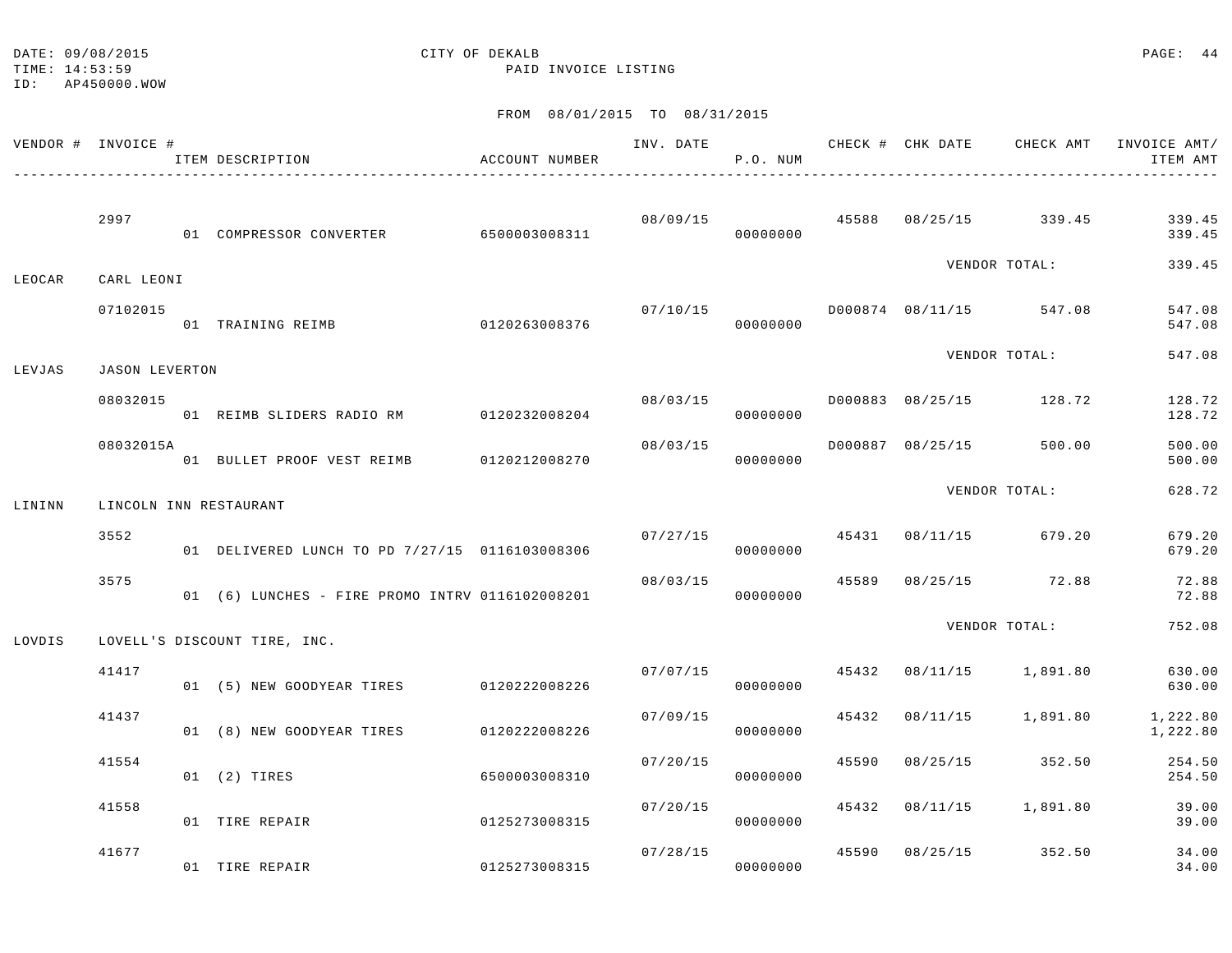TIME: 14:53:59 PAID INVOICE LISTING

ID: AP450000.WOW

# FROM 08/01/2015 TO 08/31/2015

|        | VENDOR # INVOICE # | ITEM DESCRIPTION                                | ACCOUNT NUMBER | INV. DATE | P.O. NUM |       |                | CHECK # CHK DATE CHECK AMT INVOICE AMT/ | ITEM AMT<br>------   |
|--------|--------------------|-------------------------------------------------|----------------|-----------|----------|-------|----------------|-----------------------------------------|----------------------|
|        | 41785              | 01 TIRE REPAIR                                  | 6500003008310  | 08/06/15  | 00000000 |       |                | 45590 08/25/15 352.50                   | 64.00<br>64.00       |
| LOWCRE |                    | LOWE'S CREDIT SERVICES                          |                |           |          |       |                | VENDOR TOTAL:                           | 2, 244.30            |
|        | 13214              | 01 COPPER/CONNECTORS/WINGNUTS                   | 0125272008210  | 07/09/15  | 00000000 |       |                | 45591 08/25/15 1,276.97                 | 208.86<br>208.86     |
|        | 13801              | 01 LED BULBS                                    | 6500002008236  | 07/22/15  | 00000000 |       | 45591 08/25/15 | 1,276.97                                | 37.96<br>37.96       |
|        | 36414              | 01 KITCHEN FAUCET                               | 0125272008210  | 07/16/15  | 00000000 |       | 45591 08/25/15 | 1,276.97                                | 95.46<br>95.46       |
|        | 41031              | 01 (4) 1/4 IN X 1 IN ZC FNDR                    | 0125272008210  | 07/14/15  | 00000000 | 45591 | 08/25/15       | 1,276.97                                | 0.48<br>0.48         |
|        | 41486              | 01 PAPER TOWELS                                 | 6000002008291  | 07/09/15  | 00000000 |       | 45591 08/25/15 | 1,276.97                                | 19.00<br>19.00       |
|        | 41911              | 01 SUPPLIES                                     | 0125272008210  | 07/06/15  | 00000000 |       | 45591 08/25/15 | 1,276.97                                | 34.38<br>34.38       |
|        | 53306              | 01 KLEENEX/CLOROX - EVIDENCE AREA 0120222008242 |                | 07/16/15  | 00000000 | 45591 | 08/25/15       | 1,276.97                                | 31.72<br>31.72       |
|        | 53390              | 01 DEHUMIDIFIER                                 | 6000002008295  | 07/17/15  | 00000000 |       | 45591 08/25/15 | 1,276.97                                | 435.10<br>435.10     |
|        | 53418              | 01 REMODELING SUPPLIES                          | 1300006508639  | 07/01/15  | 00000000 |       | 45591 08/25/15 | 1,276.97                                | 65.99<br>65.99       |
|        | 53534              | 01 ALUM MAG, WORKLIGHT                          | 6000002008295  | 07/10/15  | 00000000 | 45591 | 08/25/15       | 1,276.97                                | 47.94<br>47.94       |
|        | 53668              | 01 TOOLS                                        | 6000002008295  | 07/20/15  | 00000000 |       | 45591 08/25/15 | 1,276.97                                | 250.68<br>250.68     |
|        | 53984              | 01 STEEL REBAR                                  | 6000002008228  | 07/06/15  | 00000000 |       | 45591 08/25/15 | 1,276.97                                | 49.40<br>49.40       |
|        | 89297              | 01 REMODELING SUPPLIES 1300006508639            |                | 06/30/15  | 00000000 |       | 45496 08/25/15 | 2,875.10                                | 2,875.10<br>2,875.10 |

VENDOR TOTAL: 4,152.07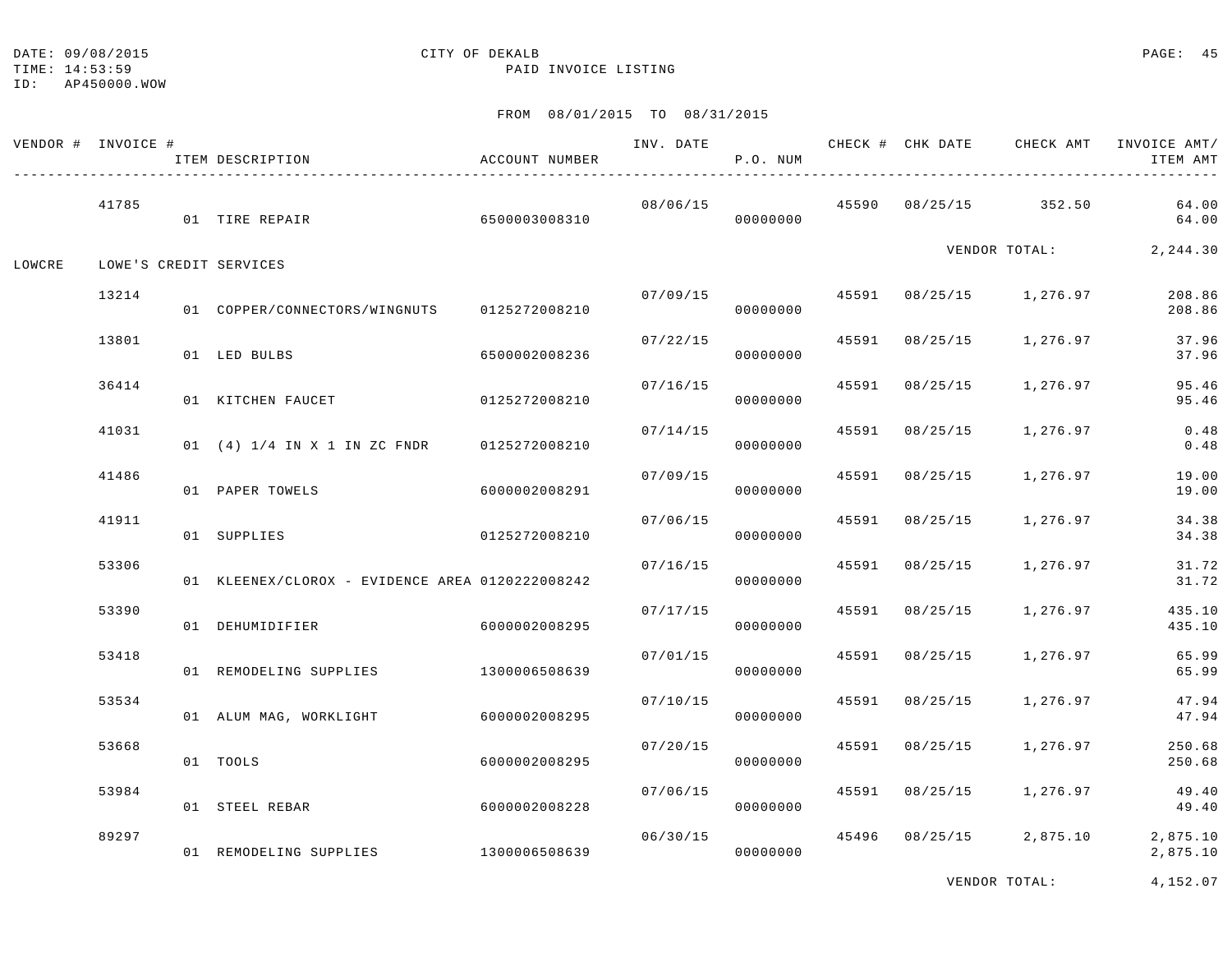ID: AP450000.WOW

|         | VENDOR # INVOICE #    | ITEM DESCRIPTION                                             | ACCOUNT NUMBER                 | INV. DATE | P.O. NUM             |       |          | CHECK # CHK DATE CHECK AMT INVOICE AMT/ | ITEM AMT                   |
|---------|-----------------------|--------------------------------------------------------------|--------------------------------|-----------|----------------------|-------|----------|-----------------------------------------|----------------------------|
| LOWHOM  |                       | LOWE'S HOME CENTER, INC.                                     |                                |           |                      |       |          |                                         |                            |
|         | 07232015              | 01 REHAD PROGRAM                                             | 1800006508624                  |           | 07/23/15<br>00000000 | 45433 | 08/11/15 | 5,000.00                                | 5,000.00<br>5,000.00       |
| MAGINC  | MAGEOUS INC           |                                                              |                                |           |                      |       |          | VENDOR TOTAL:                           | 5,000.00                   |
|         | 1097                  | 01 STREAMER CONFIGURATION                                    | 0117122008285                  | 07/01/15  | 00000000             | 45434 | 08/11/15 | 2,680.00                                | 180.00<br>180.00           |
|         | 1101                  | 01 ANNUAL MAINTENANCE                                        | 0117124008450                  | 07/01/15  | 00000000             | 45434 | 08/11/15 | 2,680.00                                | 2,500.00<br>2,500.00       |
| MAILFIN | MAILROOM FINANCE INC. |                                                              |                                |           |                      |       |          | VENDOR TOTAL:                           | 2,680.00                   |
|         | N5414273              | 01 POSTAGE MACHINE LEASE PMT<br>02 POSTAGE MACHINE LEASE PMT | 0135003008305<br>0120263008399 | 07/05/15  | 00000000<br>00000000 | 45497 |          | 08/25/15 759.12                         | 759.12<br>379.56<br>379.56 |
| MARINC  | M.A.R.S. INCORPORATED |                                                              |                                |           |                      |       |          | VENDOR TOTAL:                           | 759.12                     |
|         | 556689                | 01 STARTER REPAIR                                            | 6500003008310                  | 07/17/15  | 00000000             | 45592 | 08/25/15 | 225.00                                  | 225.00<br>225.00           |
| MCCINC  | MCCROMETER, INC       |                                                              |                                |           |                      |       |          | VENDOR TOTAL:                           | 225.00                     |
|         | 462358RI              | 01 SOFTENER METER                                            | 6000003008328                  | 07/22/15  | 00000000             | 45593 | 08/25/15 | 1,631.54                                | 1,631.54<br>1,631.54       |
| MCHANA  |                       | MCHENRY ANALYTICAL WATER                                     |                                |           |                      |       |          | VENDOR TOTAL:                           | 1,631.54                   |
|         | 388223                | 01 (4) FLORIDE TESTS                                         | 6000003008356                  | 07/30/15  | 00000000             | 45594 | 08/25/15 | 36.00                                   | 36.00<br>36.00             |
| MCMCAR  |                       | MCMASTER-CARR SUPPLY COMPANY                                 |                                |           |                      |       |          | VENDOR TOTAL:                           | 36.00                      |
|         | 35784265              | 01 DOWNDRAFT EXHAUST FAN                                     | 0130322008210                  | 07/30/15  | 00000000             | 45595 | 08/25/15 | 503.32                                  | 418.14<br>418.14           |
|         | 35790769              |                                                              |                                | 07/31/15  |                      | 45595 | 08/25/15 | 503.32                                  | 85.18                      |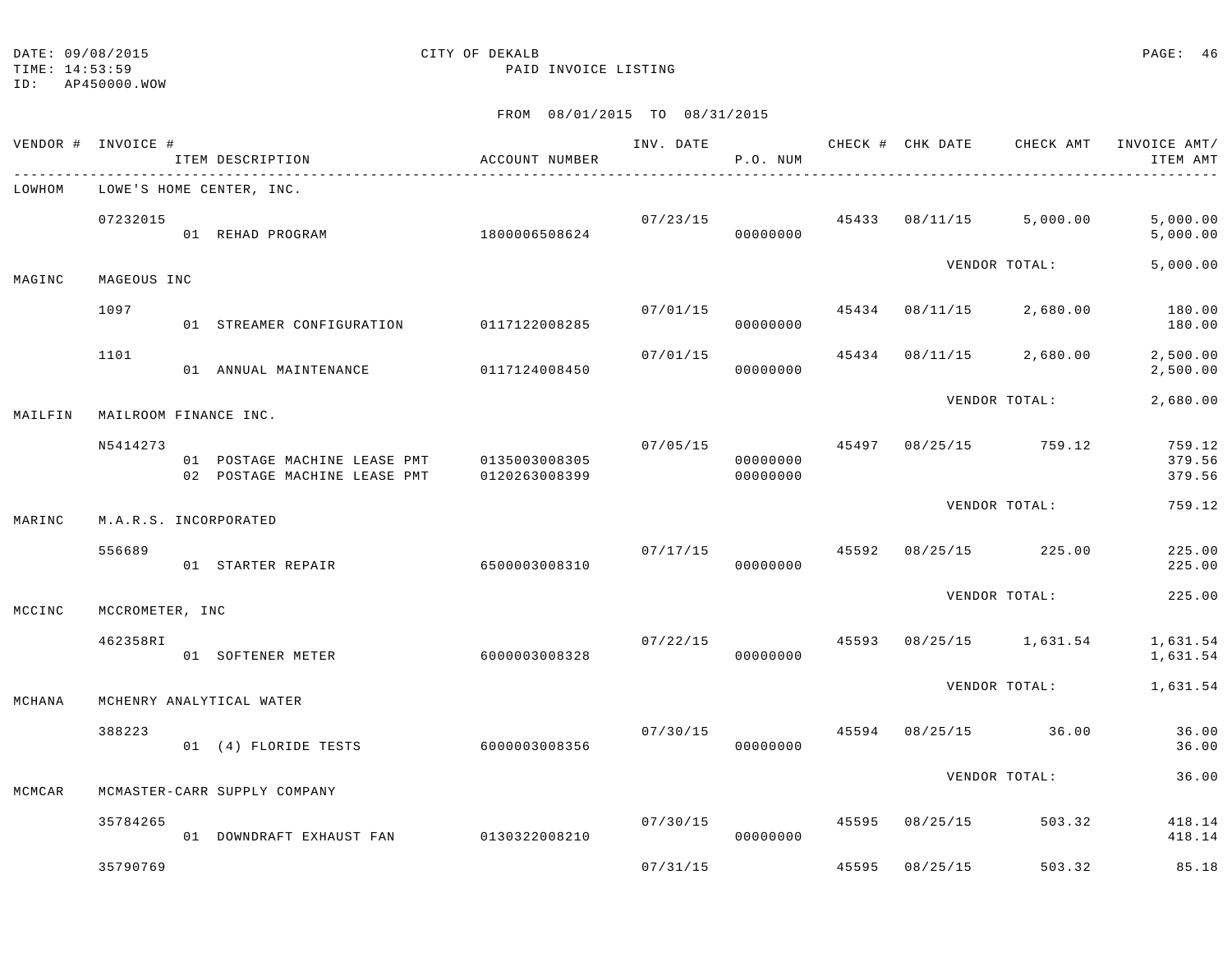ID: AP450000.WOW

TIME: 14:53:59 PAID INVOICE LISTING

|        | VENDOR # INVOICE #   | ITEM DESCRIPTION                                                                                   | ACCOUNT NUMBER |          | P.O. NUM             |  |                                        | INV. DATE 6 CHECK # CHK DATE CHECK AMT INVOICE AMT/<br>ITEM AMT |
|--------|----------------------|----------------------------------------------------------------------------------------------------|----------------|----------|----------------------|--|----------------------------------------|-----------------------------------------------------------------|
|        | 35790769             | 01 FREIGHT                                                                                         | 0130322008210  |          | 00000000             |  | $07/31/15$ $45595$ $08/25/15$ $503.32$ | 85.18<br>85.18                                                  |
| MCMKEV | KEVIN MCMANAMAN      |                                                                                                    |                |          |                      |  | VENDOR TOTAL:                          | 503.32                                                          |
|        | 07242015             | 01 WATER REFUND #1902185060-01 6000000063444                                                       |                | 07/24/15 | 00000000             |  | 45435 08/11/15 61.64                   | 61.64<br>61.64                                                  |
| MEDALL |                      | MED ALLIANCE GROUP, INC.                                                                           |                |          |                      |  | VENDOR TOTAL:                          | 61.64                                                           |
|        | 75066                | 01 CPAP DELUXE MASK                                                                                | 0125272008241  | 07/21/15 | 00000000             |  | 45436 08/11/15 258.06                  | 258.06<br>258.06                                                |
| MELLOC | MELIN'S LOCK & KEY   |                                                                                                    |                |          |                      |  | VENDOR TOTAL:                          | 258.06                                                          |
|        | 17413                | 01 KEYS                                                                                            | 0130322008219  |          | 00000000             |  | $07/14/15$ $45437$ $08/11/15$ $16.89$  | 16.89<br>16.89                                                  |
| MENSYC | MENARDS SYCAMORE     |                                                                                                    |                |          |                      |  | VENDOR TOTAL:                          | 16.89                                                           |
|        | 94407                | 01 HARDBOARD                                                                                       | 6000002008228  | 08/04/15 | 00000000             |  | 45596 08/25/15 10.27                   | 10.27<br>10.27                                                  |
| METMAY |                      | METROPOLITAN MAYORS CAUCUS                                                                         |                |          |                      |  | VENDOR TOTAL:                          | 10.27                                                           |
|        | 2015066              | 01 2014-2015 CAUCUS DUES 0110103008375                                                             |                |          | 00000000             |  |                                        | 06/30/15   45498   08/25/15   1,993.77   1,993.77<br>1,993.77   |
| METWES |                      | METRO WEST COUNCIL OF                                                                              |                |          |                      |  | VENDOR TOTAL:                          | 1,993.77                                                        |
|        | 2297                 | 01 LEGISLATIVE BBQ 6/25 - AMG, PH 0110103008376<br>02 LEGISLATIVE BBO 6/25 - KN & BS 0115153008376 |                | 07/02/15 | 00000000<br>00000000 |  | 45352 08/11/15 120.00                  | 120.00<br>60.00<br>60.00                                        |
| MICSCI | MICROTECH SCIENTIFIC |                                                                                                    |                |          |                      |  | VENDOR TOTAL:                          | 120.00                                                          |
|        | 73707                |                                                                                                    |                | 07/16/15 |                      |  |                                        | 45438 08/11/15 1,177.26 1,177.26                                |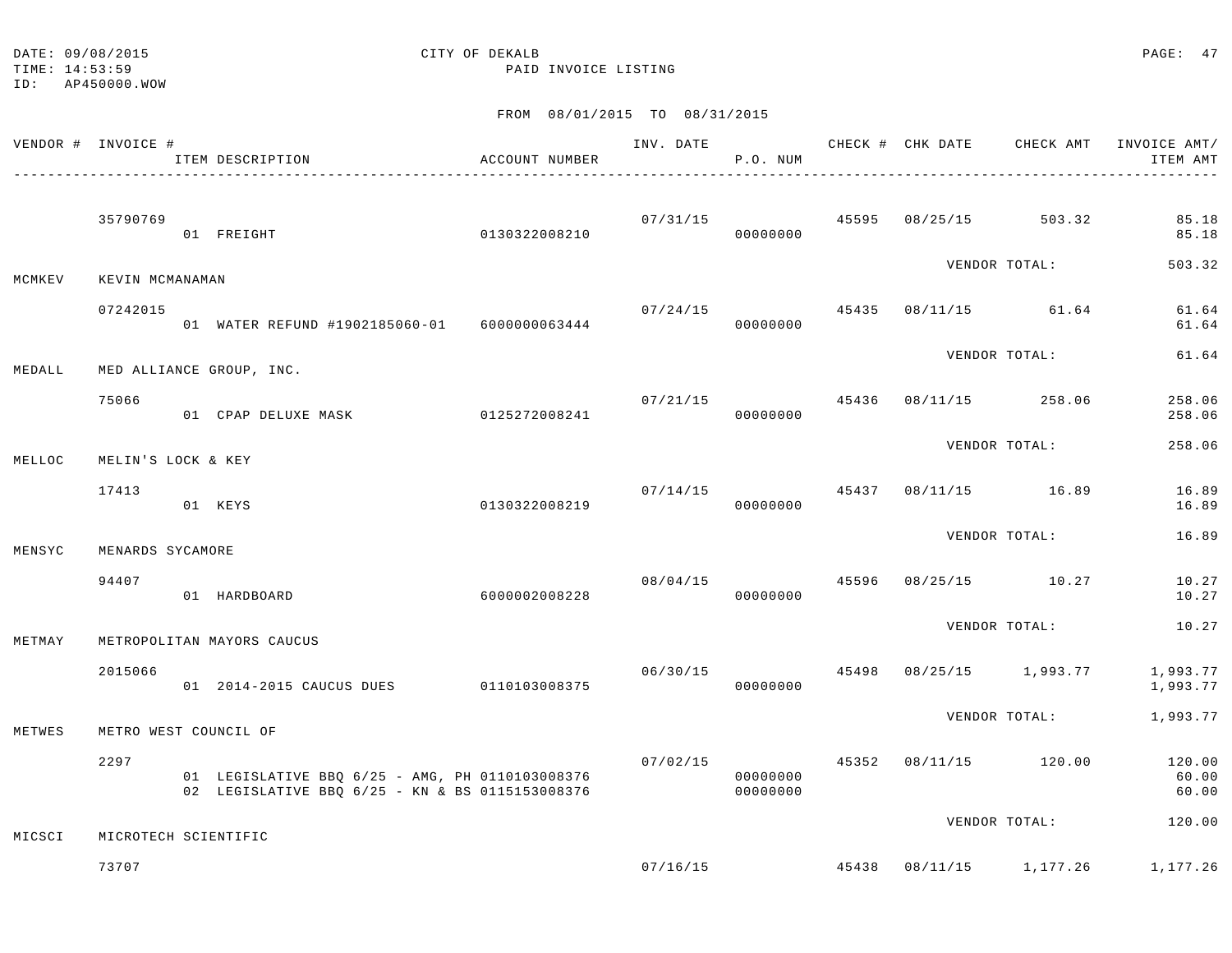DATE:  $09/08/2015$  PAGE: 48

TIME: 14:53:59 PAID INVOICE LISTING ID: AP450000.WOW

|        | VENDOR # INVOICE # | ITEM DESCRIPTION                          | ACCOUNT NUMBER                 | INV. DATE | P.O. NUM             |       |                |                         | CHECK # CHK DATE CHECK AMT INVOICE AMT/<br>ITEM AMT |
|--------|--------------------|-------------------------------------------|--------------------------------|-----------|----------------------|-------|----------------|-------------------------|-----------------------------------------------------|
|        | 73707              | 01 WATER SAMPLE BOTTLES 6000002008244     |                                | 07/16/15  | 00000000             |       |                | 45438 08/11/15 1,177.26 | 1,177.26<br>1,177.26                                |
| MIDCIT | MID CITY           |                                           |                                |           |                      |       |                | VENDOR TOTAL:           | 1,177.26                                            |
|        | 2836000            | 01 OFFICE SUPPLIES<br>02 OFFICE SUPPLIES  | 0130352008204<br>0132102008204 | 12/15/06  | 00000000<br>00000000 |       |                | 45353 08/11/15 74.86    | 74.86<br>37.43<br>37.43                             |
|        | 2853711            | 01 NOTEBOOK                               | 0120222008204                  | 07/07/15  | 00000000             | 45439 |                | 08/11/15 1,334.46       | 36.00<br>36.00                                      |
|        | 2859320            | 01 SUPPLIES                               | 0115152008204                  | 07/06/15  | 00000000             | 45439 | 08/11/15       | 1,334.46                | 99.05<br>99.05                                      |
|        | 2869610            | 01 OFFICE SUPPLIES                        | 0120222008204                  | 07/15/15  | 00000000             | 45439 | 08/11/15       | 1,334.46                | 1,121.45<br>1,121.45                                |
|        | 2869611            | 01 PENS                                   | 0120212008204                  | 07/16/15  | 00000000             | 45439 | 08/11/15       | 1,334.46                | 32.97<br>32.97                                      |
|        | 2869612            | 01 PENS                                   | 0120212008204                  | 07/28/15  | 00000000             | 45597 | 08/25/15       | 874.68                  | 6.99<br>6.99                                        |
|        | 2869620            | 01 CHAIR MAT                              | 0120232008204                  | 07/15/15  | 00000000             | 45439 | 08/11/15       | 1,334.46                | 44.99<br>44.99                                      |
|        | 2874060            | 01 (20) CASES OF COPIER PAPER             | 0120212008204                  | 07/20/15  | 00000000             | 45597 | 08/25/15       | 874.68                  | 559.80<br>559.80                                    |
|        | 2891160            | 01 (10) CASES OF COPIER PAPER             | 0117112008204                  | 08/05/15  | 00000000             | 45597 | 08/25/15       | 874.68                  | 279.90<br>279.90                                    |
|        | 2891161            | 01 BOXES - PAYROLL YEAR END 0117112008204 |                                | 08/06/15  | 00000000             | 45597 | 08/25/15       | 874.68                  | 27.99<br>27.99                                      |
| MIDMED |                    | MDWEST MEDICAL SUPPLY COMPANY             |                                |           |                      |       |                | VENDOR TOTAL:           | 2,284.00                                            |
|        | 5608971            | 01 IMMOBILIZER                            | 0125272008241                  | 05/13/15  | 00000000             |       | 45499 08/25/15 | 231.88                  | 231.88<br>231.88                                    |
|        | 5707126            |                                           |                                | 07/13/15  |                      |       | 45440 08/11/15 | 409.39                  | 133.13                                              |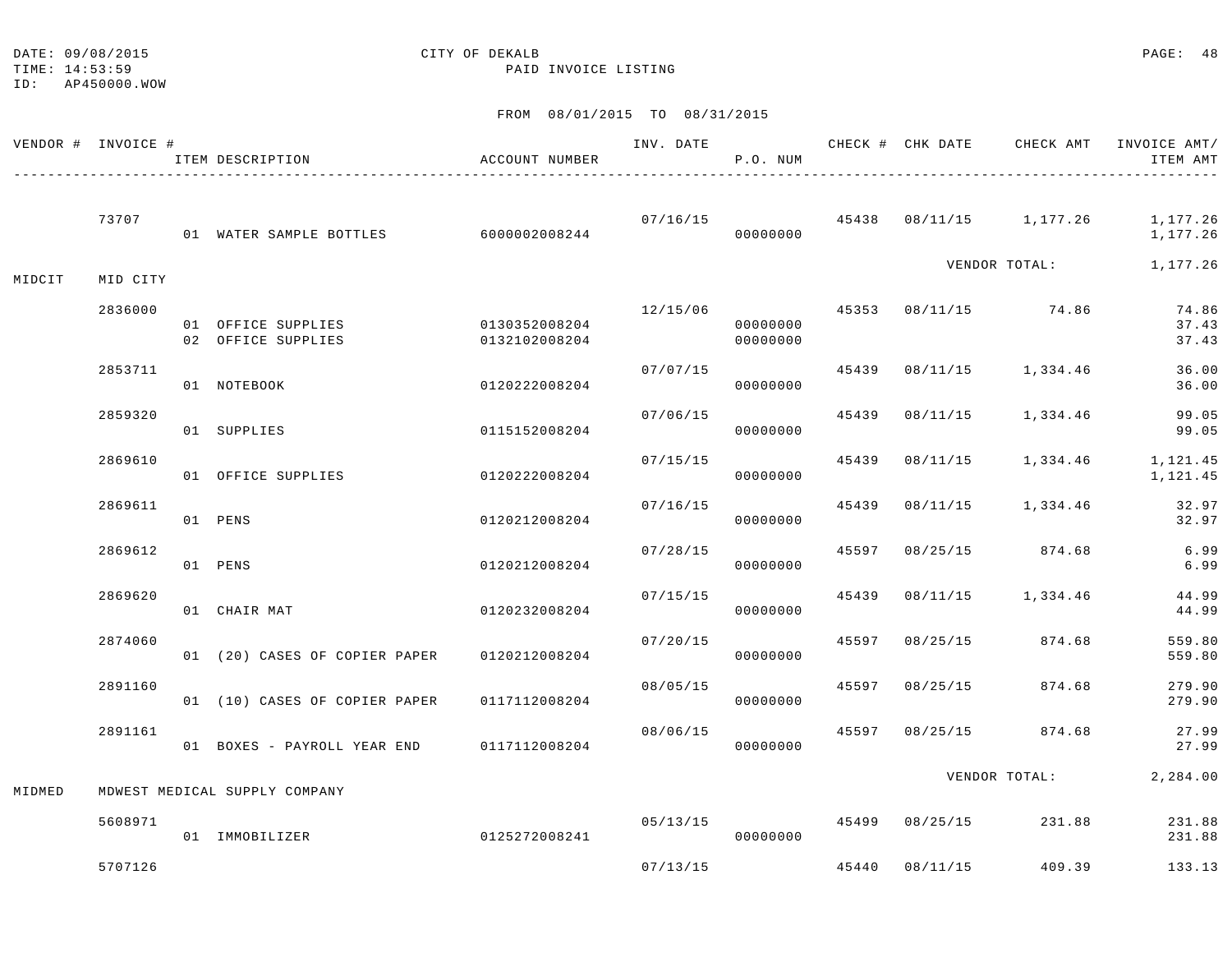TIME: 14:53:59 PAID INVOICE LISTING

ID: AP450000.WOW

| VENDOR # INVOICE # |         | ITEM DESCRIPTION                                                    | ACCOUNT NUMBER |          | P.O. NUM             |                           | INV. DATE 6 1999 CHECK # CHK DATE 6 CHECK AMT INVOICE AMT | ITEM AMT                |
|--------------------|---------|---------------------------------------------------------------------|----------------|----------|----------------------|---------------------------|-----------------------------------------------------------|-------------------------|
|                    | 5707126 |                                                                     |                |          |                      | $07/13/15$ 45440 08/11/15 | 409.39                                                    | 133.13                  |
|                    |         | 01 NITRILE GLOVES                                                   | 0125272008241  |          | 00000000             |                           |                                                           | 133.13                  |
|                    | 5707218 | 01 IMMOBILIZER                                                      | 0125272008241  |          | 07/13/15<br>00000000 | 45440 08/11/15            | 409.39                                                    | 231.88<br>231.88        |
|                    | 5721450 | 01 NITRILE GLOVES                                                   | 0125272008241  | 07/21/15 | 00000000             |                           | $45440$ $08/11/15$ $409.39$                               | 44.38<br>44.38          |
| MIKAUT             |         | MIKE'S AUTO & TRUCK REPAIR                                          |                |          |                      |                           | VENDOR TOTAL:                                             | 641.27                  |
|                    | 061507  | 01 SAFETY TESTS - W28 6000003008315<br>02 SAFETY TESTS - AP03 & P19 | 0130333008315  | 06/30/15 | 00000000<br>00000000 |                           | 45354 08/11/15 1,062.79                                   | 81.00<br>27.00<br>54.00 |
|                    | 061519  | 01 (2) SAFETY TESTS                                                 | 0125273008315  | 06/30/15 | 00000000             |                           | 45354 08/11/15 1,062.79                                   | 54.00<br>54.00          |
|                    | 071519  | 01 SAFETY TESTS -P10P20P21P35                                       | 0130333008315  | 07/31/15 | 00000000             |                           | 45598 08/25/15 376.77                                     | 108.00<br>108.00        |
|                    | 28353   | 01 OIL CHANGE - MEDIC 5 0125273008315                               |                | 03/26/15 | 00000000             |                           | 45354 08/11/15 1,062.79                                   | 133.26<br>133.26        |
|                    | 28355   | 01 OIL CHANGE - MEDIC 6 0125273008315                               |                | 03/26/15 | 00000000             | 45354 08/11/15            | 1,062.79                                                  | 191.24<br>191.24        |
|                    | 28357   | 01 OIL CHANGE - MEDIC 2 0125273008315                               |                | 03/26/15 | 00000000             | 45354 08/11/15            | 1,062.79                                                  | 137.27<br>137.27        |
|                    | 28358   | 01 OIL CHANGE - MEDIC 1 0125273008315                               |                | 03/26/15 | 00000000             | 45354 08/11/15            | 1,062.79                                                  | 142.74<br>142.74        |
|                    | 28359   | 01 OIL CHANGE - MEDIC 3 0125273008315                               |                | 03/26/15 | 00000000             | 45354 08/11/15            | 1,062.79                                                  | 121.67<br>121.67        |
|                    | 28656   | 01 OIL CHANGE - MEDIC 4 0125273008315                               |                | 03/26/15 | 00000000             |                           | 45354 08/11/15 1,062.79                                   | 201.61<br>201.61        |
|                    | 28917   | 01 AC REPAIR                                                        | 0125273008315  | 08/03/15 | 00000000             |                           | 45598 08/25/15 376.77                                     | 268.77<br>268.77        |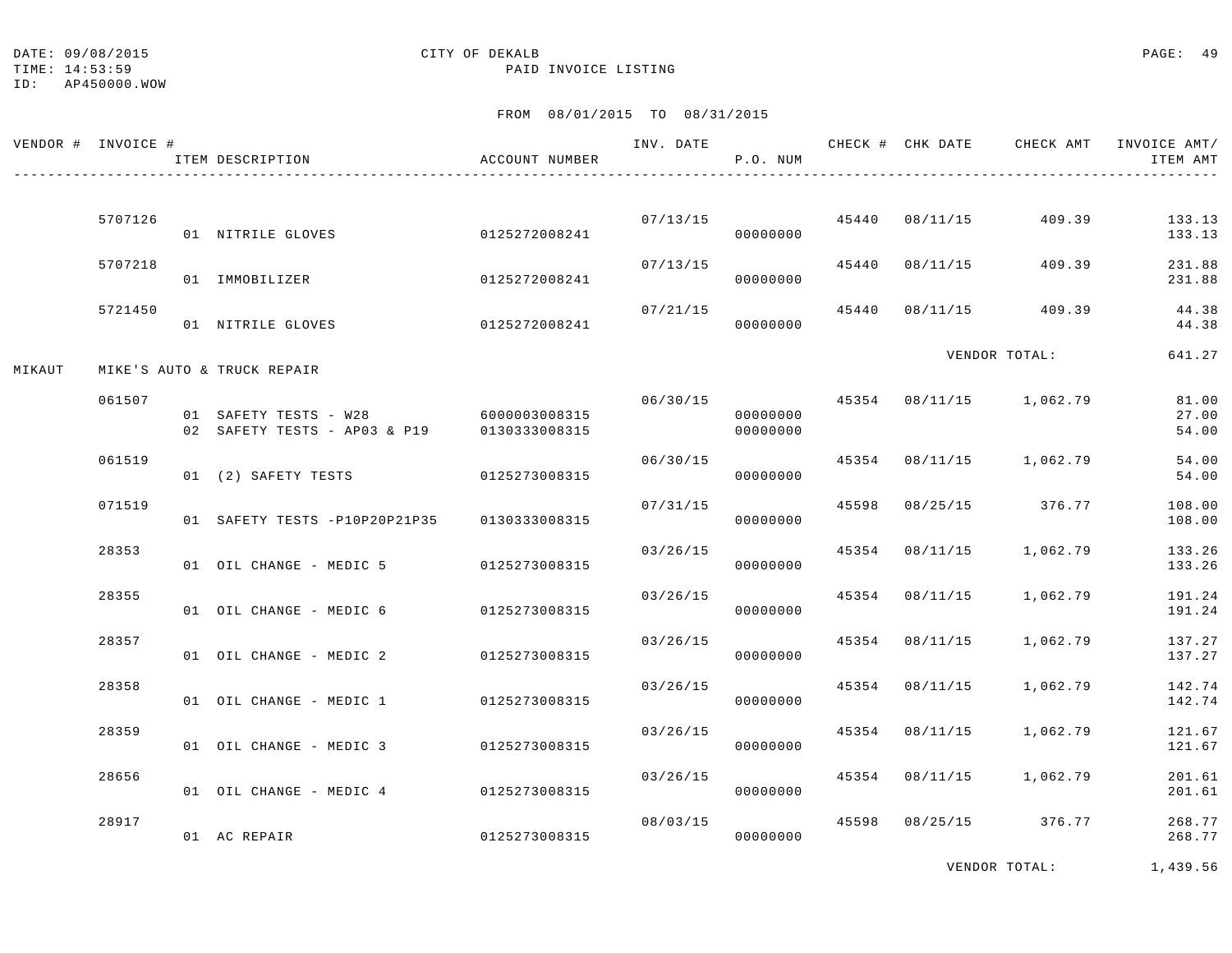## ID: AP450000.WOW

# DATE: 09/08/2015 CITY OF DEKALB PAGE: 50

TIME: 14:53:59 PAID INVOICE LISTING

|        | VENDOR # INVOICE #<br>ITEM DESCRIPTION                  | ACCOUNT NUMBER |          | P.O. NUM             |       |                | INV. DATE 6 1992 CHECK # CHK DATE CHECK AMT INVOICE AMT | ITEM AMT               |
|--------|---------------------------------------------------------|----------------|----------|----------------------|-------|----------------|---------------------------------------------------------|------------------------|
| MILENG | MILLER ENGINEERING COMPANY                              |                |          |                      |       |                |                                                         |                        |
|        | 701973<br>01 CHECKS LEAKS - EGYPTN THR 1300006508624    |                |          | 05/13/15<br>00000000 |       |                | 45355 08/11/15 1,297.61                                 | 1,087.61<br>1,087.61   |
|        | 701979<br>01 BOILER GAS LEAK - EGYPTN THR 1300006508624 |                | 05/13/15 | 00000000             | 45355 |                | 08/11/15 1,297.61                                       | 210.00<br>210.00       |
| MISPRO | MISSMAN PROFESSIONAL                                    |                |          |                      |       |                | VENDOR TOTAL:                                           | 1,297.61               |
|        | 38037<br>01 PROF SRVCS JUNE 2015 0130353008331          |                | 07/20/15 | 00000000             |       |                | 45356 08/11/15 17,661.00                                | 17,661.00<br>17,661.00 |
| MORSAL | MORTON SALT, INC.                                       |                |          |                      |       |                | VENDOR TOTAL:                                           | 17,661.00              |
|        | 5400527299<br>01 BULK CRYSTAL SALT                      | 6000002008250  | 07/24/15 | 00000000             | 45599 | 08/25/15       | 11,152.31                                               | 2,837.51<br>2,837.51   |
|        | 5400813907<br>01 BULK CRYSTAL SALT                      | 6000002008250  | 07/09/15 | 00000000             |       | 45441 08/11/15 | 14,598.25                                               | 2,936.36<br>2,936.36   |
|        | 5400813908<br>01 BULK CRYSTAL SALT                      | 6000002008250  | 07/09/15 | 00000000             |       | 45441 08/11/15 | 14,598.25                                               | 3,012.86<br>3,012.86   |
|        | 5400816494<br>01 BULK CRYSTAL SALT                      | 6000002008250  | 07/14/15 | 00000000             |       | 45441 08/11/15 | 14,598.25                                               | 2,903.41<br>2,903.41   |
|        | 5400816495<br>01 BULK CRYSTAL SALT                      | 6000002008250  | 07/14/15 | 00000000             |       | 45441 08/11/15 | 14,598.25                                               | 2,817.50<br>2,817.50   |
|        | 5400816784<br>01 BULK CRYSTAL SALT                      | 6000002008250  | 07/14/15 | 00000000             | 45441 | 08/11/15       | 14,598.25                                               | 2,928.12<br>2,928.12   |
|        | 5400823437<br>01 BULK CRYSTAL SALT                      | 6000002008250  | 07/23/15 | 00000000             | 45599 | 08/25/15       | 11,152.31                                               | 2,662.15<br>2,662.15   |
|        | 5400832688<br>01 BULK CRYSTAL SALT                      | 6000002008250  | 08/04/15 | 00000000             | 45599 | 08/25/15       | 11,152.31                                               | 2,879.88<br>2,879.88   |
|        | 5400833486<br>01 BULK CRYSTAL SALT                      | 6000002008250  | 08/05/15 | 00000000             |       | 45599 08/25/15 | 11,152.31                                               | 2,772.77<br>2,772.77   |
| MOTSOL | MOTOROLA SOLUTIONS, INC.                                |                |          |                      |       |                | VENDOR TOTAL:                                           | 25,750.56              |
|        | 78309862                                                |                |          |                      |       |                | $07/30/15$ $45600$ $08/25/15$ $16,741.80$               | 16,741.80              |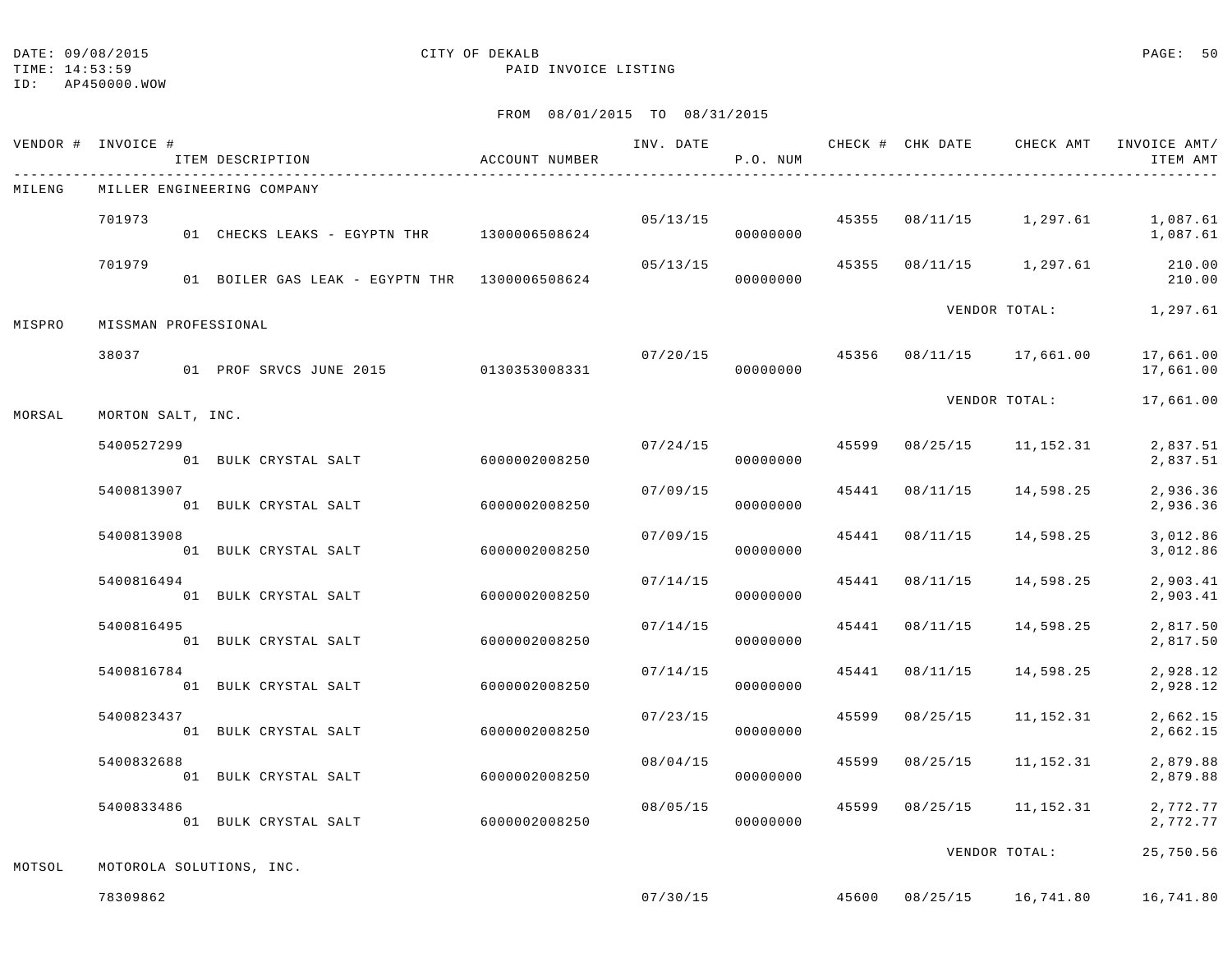| DATE: 09/08/2015 | CITY OF DEKALB | PAGE: 51 |  |
|------------------|----------------|----------|--|
|                  |                |          |  |

|        | VENDOR # INVOICE # | ITEM DESCRIPTION                                                                                                                                                                                                                                                                     | ACCOUNT NUMBER                 | INV. DATE | P.O. NUM                         | CHECK # CHK DATE                | CHECK AMT             | INVOICE AMT/<br>ITEM AMT                                                                                               |
|--------|--------------------|--------------------------------------------------------------------------------------------------------------------------------------------------------------------------------------------------------------------------------------------------------------------------------------|--------------------------------|-----------|----------------------------------|---------------------------------|-----------------------|------------------------------------------------------------------------------------------------------------------------|
|        | 78309862           | 01 SRVC AGRMNT 7/1/15-6/30/16 0117124008450                                                                                                                                                                                                                                          |                                |           | 00000000                         |                                 |                       | $07/30/15$ $45600$ $08/25/15$ $16,741.80$ $16,741.80$<br>16,741.80                                                     |
| MUKENS | MUKENSCHNABL, INC  |                                                                                                                                                                                                                                                                                      |                                |           |                                  |                                 | VENDOR TOTAL:         | 16,741.80                                                                                                              |
|        | 15263              | 01 HOBART GROUND UNIT                                                                                                                                                                                                                                                                | 6500006008597                  | 07/27/15  | 00000000                         | 45601 08/25/15 7,500.00         |                       | 7,500.00<br>7,500.00                                                                                                   |
| MUNEME | MES - ILLINOIS     |                                                                                                                                                                                                                                                                                      |                                |           |                                  |                                 | VENDOR TOTAL:         | 7,500.00                                                                                                               |
|        | 00655073SNV        | 01 TROUSER REPAIR 0125272008240                                                                                                                                                                                                                                                      |                                |           | 00000000                         | $07/30/15$ 45602 08/25/15 29.05 |                       | 29.05<br>29.05                                                                                                         |
| MUNMAR |                    | MUNICIPAL MARKING DISTRIBUTORS                                                                                                                                                                                                                                                       |                                |           |                                  |                                 | VENDOR TOTAL:         | 29.05                                                                                                                  |
|        | 49447              | 01 FLAGS<br>02 FLAGS                                                                                                                                                                                                                                                                 | 0130332008230<br>6000002008219 |           | 07/06/15<br>00000000<br>00000000 |                                 | 45442 08/11/15 782.94 | 782.94<br>489.97<br>292.97                                                                                             |
|        |                    |                                                                                                                                                                                                                                                                                      |                                |           |                                  |                                 | VENDOR TOTAL:         | 782.94                                                                                                                 |
|        | NACHA DD UNDEFINED | 01 TOTAL DIRECT DEPOSITS<br>01 TOTAL DIRECT DEPOSITS<br>01 TOTAL DIRECT DEPOSITS<br>01 TOTAL DIRECT DEPOSITS<br>01 TOTAL DIRECT DEPOSITS<br>01 TOTAL DIRECT DEPOSITS<br>01 TOTAL DIRECT DEPOSITS<br>01 TOTAL DIRECT DEPOSITS<br>01 TOTAL DIRECT DEPOSITS<br>01 TOTAL DIRECT DEPOSITS |                                |           |                                  |                                 |                       | 1,243.33<br>619.16<br>2,344.73<br>602,250.14<br>10,810.82<br>38,198.16<br>15,207.72<br>1,157.36<br>22,111.08<br>740.00 |
| NATWIN |                    | NATHAN WINSTON SERVICES, INC.                                                                                                                                                                                                                                                        |                                |           |                                  |                                 | VENDOR TOTAL:         | 0.00                                                                                                                   |
|        | 15479              | 01 WALNUT NAME PLATES - PD 0120222008299                                                                                                                                                                                                                                             |                                | 07/17/15  | 00000000                         | 45443 08/11/15                  | 188.95                | 166.00<br>166.00                                                                                                       |
|        | 15484              | 01 PSI STAMP                                                                                                                                                                                                                                                                         | 0120223008349                  | 07/22/15  | 00000000                         | 45443 08/11/15                  | 188.95                | 22.95<br>22.95                                                                                                         |
|        | 15495              |                                                                                                                                                                                                                                                                                      |                                | 07/27/15  |                                  | 45603 08/25/15                  | 56.50                 | 15.00                                                                                                                  |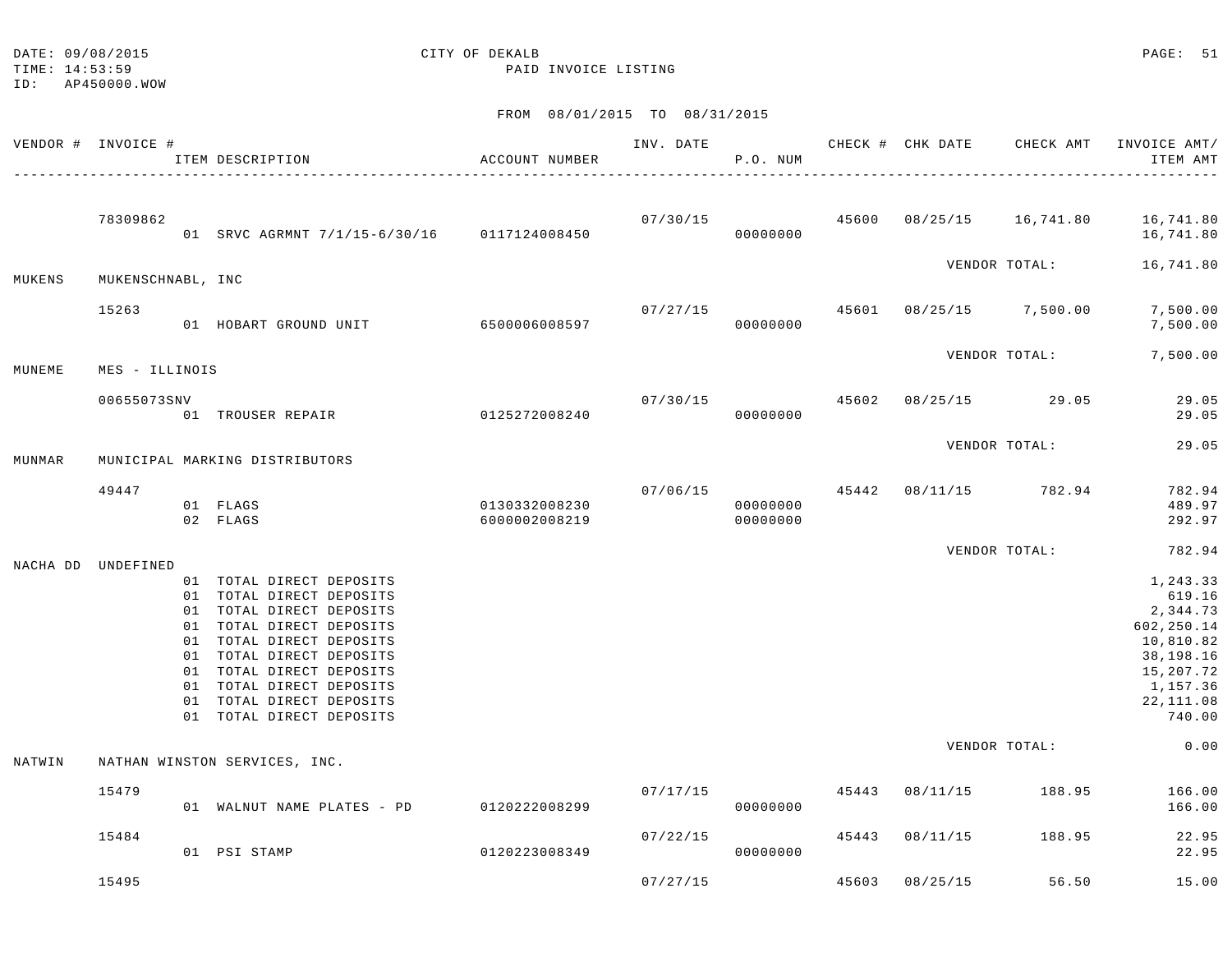TIME: 14:53:59 PAID INVOICE LISTING

ID: AP450000.WOW

|         | VENDOR # INVOICE #    | ITEM DESCRIPTION                                | ACCOUNT NUMBER | INV. DATE | P.O. NUM |       | CHECK # CHK DATE | CHECK AMT     | INVOICE AMT/<br>ITEM AMT |
|---------|-----------------------|-------------------------------------------------|----------------|-----------|----------|-------|------------------|---------------|--------------------------|
|         |                       |                                                 |                |           |          |       |                  |               |                          |
|         | 15495                 | 01 NAME PLATE - JOHNSON                         | 0110102008204  | 07/27/15  | 00000000 | 45603 | 08/25/15         | 56.50         | 15.00<br>15.00           |
|         | 15503                 | 01 NAMEPLATE - MARZ                             | 0120212008299  | 07/29/15  | 00000000 | 45603 | 08/25/15         | 56.50         | 41.50<br>41.50           |
| NCDA    |                       | NATIONAL COMMUNITY DEVELOPMENT                  |                |           |          |       |                  | VENDOR TOTAL: | 245.45                   |
|         | MEMB20152016504       | 01 MMBRSHP DUES 7/15-6/16 - SMIRZ 1900003008375 |                | 05/08/15  | 00000000 | 45652 | 08/25/15         | 550.00        | 550.00<br>550.00         |
| NEOPOST | NEOPOST USA INC       |                                                 |                |           |          |       |                  | VENDOR TOTAL: | 550.00                   |
|         | 07282015              | 01 POSTAGE - 7900 0440 8001 0394 0117113008305  |                | 07/28/15  | 00000000 | 45444 | 08/11/15         | 2,000.00      | 2,000.00<br>2,000.00     |
|         | 08212015              | 01 7900-0440-8001-0311 AUG REFILL 0117113008305 |                | 08/21/15  | 00000000 | 45653 | 08/25/15         | 2,000.00      | 2,000.00<br>2,000.00     |
| NGUSAB  | NGUZO SABA MEN'S CLUB |                                                 |                |           |          |       |                  | VENDOR TOTAL: | 4,000.00                 |
|         | 08122015              | 01 HUMAN SRVCS - FY16 - PIF 0110103008307       |                | 08/12/15  | 00000000 | 45482 | 08/13/15         | 6,000.00      | 6,000.00<br>6,000.00     |
| NICOR   | NICOR                 |                                                 |                |           |          |       |                  | VENDOR TOTAL: | 6,000.00                 |
|         | 07212015              | 01 25410510009 6/19-7/21/15                     | 6000003008351  | 07/21/15  | 00000000 | 45604 | 08/25/15         | 826.39        | 26.10<br>26.10           |
|         | 07222015              | 01 94910810004 5/20-7/22/15                     | 6000003008351  | 07/22/15  | 00000000 | 45604 | 08/25/15         | 826.39        | 66.99<br>66.99           |
|         | 07272015A             | 01 17685413811 6/25-7/27/15                     | 6500003008355  | 07/27/15  | 00000000 | 45604 | 08/25/15         | 826.39        | 80.31<br>80.31           |
|         | 07272015B             | 01 79211301936 6/26-7/27/15                     | 6500003008355  | 07/27/15  | 00000000 | 45604 | 08/25/15         | 826.39        | 77.05<br>77.05           |
|         | 07272015C             | 01 89260510006 6/24-7/24/15                     | 6000003008351  | 07/27/15  | 00000000 | 45604 | 08/25/15         | 826.39        | 78.87<br>78.87           |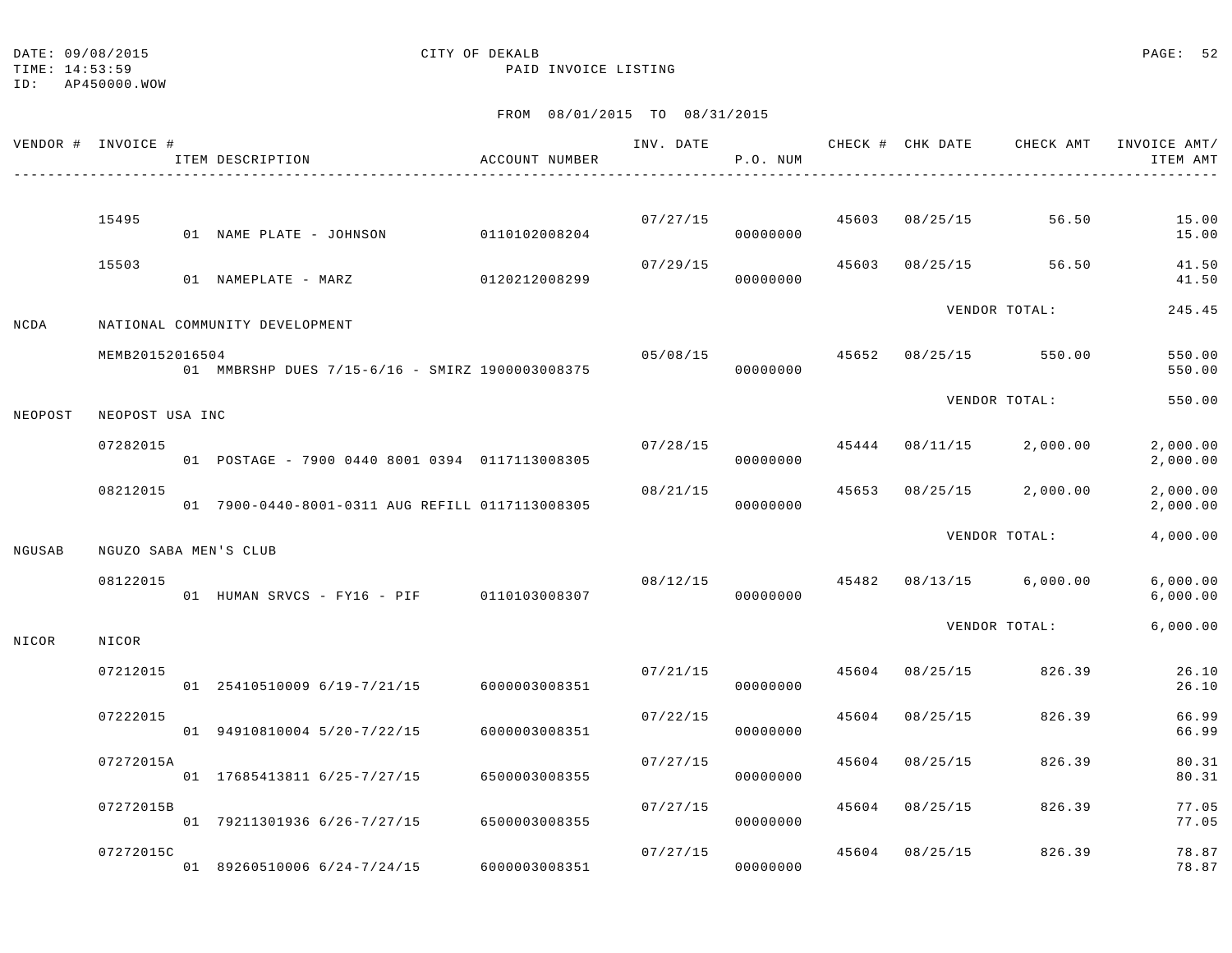|        | VENDOR # INVOICE # | ITEM DESCRIPTION                                                           | ACCOUNT NUMBER                                  |          | P.O. NUM                         |       |                | INV. DATE 6 CHECK # CHK DATE CHECK AMT INVOICE AMT/ | ITEM AMT                      |
|--------|--------------------|----------------------------------------------------------------------------|-------------------------------------------------|----------|----------------------------------|-------|----------------|-----------------------------------------------------|-------------------------------|
|        | 07272015D          | 01 40404110153 6/25-7/27/15 6500003008355                                  |                                                 | 07/27/15 | 00000000                         |       | 45604 08/25/15 | 826.39                                              | 85.42<br>85.42                |
|        | 07272015E          | 01 54070910002 06/25-7/27/15                                               | 6000003008351                                   | 07/27/15 | 00000000                         |       | 45604 08/25/15 | 826.39                                              | 106.32<br>106.32              |
|        | 07272015F          | 01 32051810003 6/25-7/27/15                                                | 6500003008355                                   | 07/27/15 | 00000000                         | 45604 | 08/25/15       | 826.39                                              | 24.49<br>24.49                |
|        | 07282015           | 01 69260510008 06/19-07/21/15                                              | 6000003008351                                   | 07/28/15 | 00000000                         | 45604 | 08/25/15       | 826.39                                              | 280.84<br>280.84              |
| NIRJOH | JOHN NIRMALA       |                                                                            |                                                 |          |                                  |       |                | VENDOR TOTAL:                                       | 826.39                        |
|        | 07172015           | 01 WATER REFUND #3303192490-03 6000000063444                               |                                                 | 07/17/15 | 00000000                         |       |                | 45445 08/11/15 12.83                                | 12.83<br>12.83                |
| NIUCEN |                    | NIU CENTER FOR GOVERNMENTAL                                                |                                                 |          |                                  |       |                | VENDOR TOTAL:                                       | 12.83                         |
|        | 07272015           | 01 LEGACY PROJECT RENEWAL - DIEDR 0132103008375                            |                                                 |          | 07/27/15<br>00000000             |       | 45446 08/11/15 | 40.00                                               | 40.00<br>40.00                |
|        | 8132017            | 01 DOWNSTATE MNGMNT MTG - STOTT 0115153008376                              |                                                 | 08/12/15 | 00000000                         |       |                | 45605 08/25/15 50.00                                | 50.00<br>50.00                |
| NIWAT  |                    | NORTHERN ILLINOIS WATER WORKS                                              |                                                 |          |                                  |       |                | VENDOR TOTAL:                                       | 90.00                         |
|        | 1594               | 01 (3) WATER COOLER RENTALS 0130324008450                                  |                                                 | 07/29/15 | 00000000                         |       | 45606 08/25/15 | 214.25                                              | 21.00<br>21.00                |
|        | 1602               | 01 WATER COOLER RENTAL<br>02 WATER COOLER RENTAL<br>03 WATER COOLER RENTAL | 0115152008204<br>0132102008204<br>0117112008204 | 07/29/15 | 00000000<br>00000000<br>00000000 |       | 45606 08/25/15 | 214.25                                              | 16.00<br>4.00<br>4.00<br>8.00 |
|        | 39362              | 01 (12) 5 GAL SPRING WATER DLVRD 0130324008450                             |                                                 | 06/26/15 | 00000000                         |       | 45500 08/25/15 | 70.75                                               | 70.75<br>70.75                |
|        | 39454              | 01 (4) 5 GAL SPRING WATER DLVRD 0130324008450                              |                                                 | 07/03/15 | 00000000                         |       | 45606 08/25/15 | 214.25                                              | 24.75<br>24.75                |
|        | 39455              |                                                                            |                                                 |          | 07/03/15                         |       | 45606 08/25/15 | 214.25                                              | 24.75                         |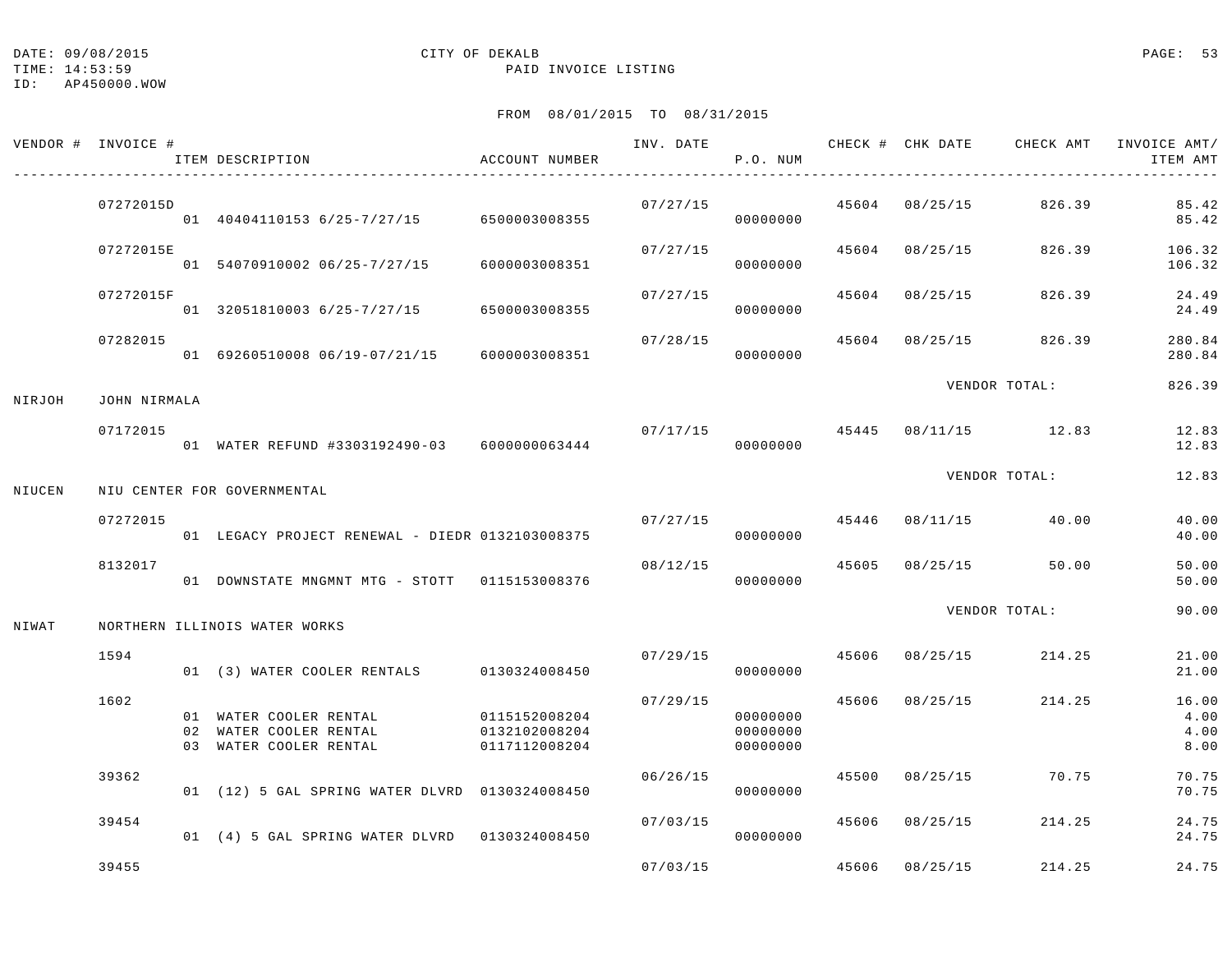## ID: AP450000.WOW

# DATE: 09/08/2015 CITY OF DEKALB PAGE: 54

TIME: 14:53:59 PAID INVOICE LISTING

|         | VENDOR # INVOICE # | ITEM DESCRIPTION                              | ACCOUNT NUMBER |          | P.O. NUM |       |                           | INV. DATE 6 CHECK # CHK DATE CHECK AMT INVOICE AMT/ | ITEM AMT |
|---------|--------------------|-----------------------------------------------|----------------|----------|----------|-------|---------------------------|-----------------------------------------------------|----------|
|         |                    |                                               |                |          |          |       |                           |                                                     |          |
|         | 39455              |                                               |                |          |          |       | $07/03/15$ 45606 08/25/15 | 214.25                                              | 24.75    |
|         |                    | 01 (4) 5 GAL SPRING WATER DLVRD 0115152008204 |                |          | 00000000 |       |                           |                                                     | 6.25     |
|         |                    | 02 (4) 5 GAL SPRING WATER DLVRD 0132102008204 |                |          | 00000000 |       |                           |                                                     | 6.25     |
|         |                    | 03 (4) 5 GAL SPRING WATER DLVRD               | 0117112008204  |          | 00000000 |       |                           |                                                     | 12.25    |
|         | 39489              |                                               |                | 07/10/15 |          | 45606 | 08/25/15                  | 214.25                                              | 30.50    |
|         |                    | 01 (5) 5 GAL SPRING WATER DLVRD 0130324008450 |                |          | 00000000 |       |                           |                                                     | 30.50    |
|         | 39517              |                                               |                | 07/17/15 |          | 45606 | 08/25/15                  | 214.25                                              | 47.75    |
|         |                    | 01 (8) 5 GAL SPRING WATER DLVRD               | 0130324008450  |          | 00000000 |       |                           |                                                     | 47.75    |
|         | 39518              |                                               |                | 07/17/15 |          |       | 45606 08/25/15            | 214.25                                              | 19.00    |
|         |                    | 01 (3) 5 GAL SPRING WATER DLVRD               | 0115152008204  |          | 00000000 |       |                           |                                                     | 4.75     |
|         |                    | 02 (3) 5 GAL SPRING WATER DLVRD               | 0132102008204  |          | 00000000 |       |                           |                                                     | 4.75     |
|         |                    | 03 (3) 5 GAL SPRING WATER DLVRD               | 0117112008204  |          | 00000000 |       |                           |                                                     | 9.50     |
|         | 39551              |                                               |                | 07/24/15 |          |       | 45606 08/25/15            | 214.25                                              | 30.50    |
|         |                    | 01 (5) 5 GAL SPRING WATER DLVRD 0130324008450 |                |          | 00000000 |       |                           |                                                     | 30.50    |
|         |                    |                                               |                |          |          |       |                           | VENDOR TOTAL:                                       | 285.00   |
| OCIMA   | OC IMAGEWORKS      |                                               |                |          |          |       |                           |                                                     |          |
|         | 865                |                                               |                |          |          |       |                           | $08/03/15$ $45607$ $08/25/15$ $200.00$              | 200.00   |
|         |                    | 01 FRAMING COMPOSITE PHOTO 0125263008376      |                |          | 00000000 |       |                           |                                                     | 200.00   |
|         |                    |                                               |                |          |          |       |                           | VENDOR TOTAL:                                       | 200.00   |
| OFFDEP  | OFFICE DEPOT INC   |                                               |                |          |          |       |                           |                                                     |          |
|         | 763528013001       |                                               |                |          | 04/01/15 |       |                           | 45501 08/25/15 69.02                                | 28.35    |
|         |                    | 01 ACCORDIAN POCKETS                          | 0132102008204  |          | 00000000 |       |                           |                                                     | 28.35    |
|         | 763528822001       |                                               |                | 07/01/15 |          |       |                           | 45501 08/25/15 69.02                                | 40.67    |
|         |                    | 01 FOLDERS/TAPE                               | 0132102008204  |          | 00000000 |       |                           |                                                     | 40.67    |
|         |                    |                                               |                |          |          |       |                           | VENDOR TOTAL:                                       | 69.02    |
| OFFDEP2 | OFFICE DEPOT, INC. |                                               |                |          |          |       |                           |                                                     |          |
|         | 777731687001       |                                               |                | 06/25/15 |          |       | 45357 08/11/15            | 927.66                                              | 804.81   |
|         |                    | 01 (2) BOARDS                                 | 0125263008376  |          | 00000000 |       |                           |                                                     | 804.81   |
|         | 777824178001       |                                               |                | 06/26/15 |          |       | 45357 08/11/15            | 927.66                                              | 79.71    |
|         |                    | 01 OFFICE SUPPLIES                            | 0125262008204  |          | 00000000 |       |                           |                                                     | 79.71    |
|         | 777824423001       |                                               |                | 06/26/15 |          |       | 45357 08/11/15            | 927.66                                              | 28.19    |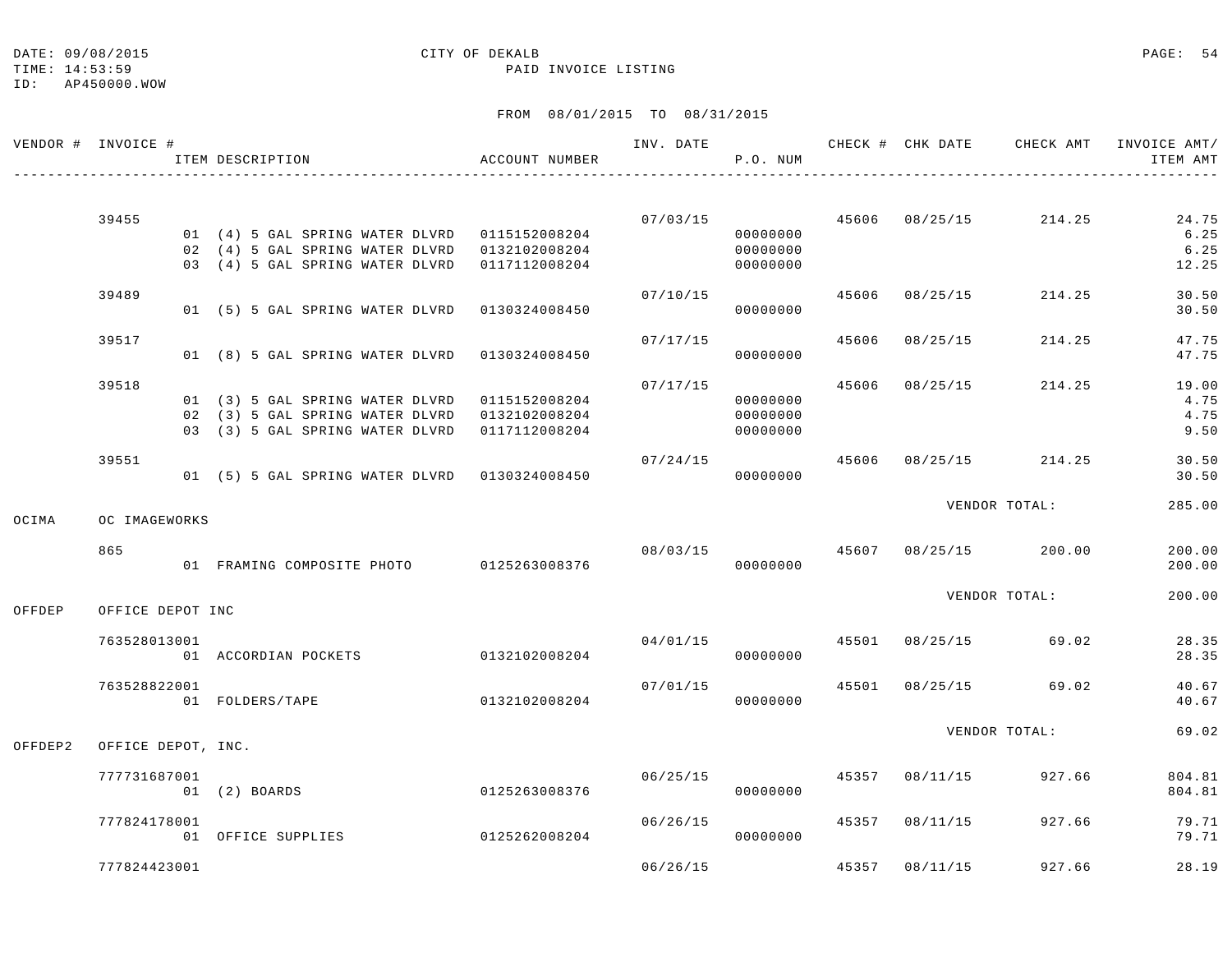TIME: 14:53:59 PAID INVOICE LISTING

|        | VENDOR # INVOICE # | ITEM DESCRIPTION                       | ACCOUNT NUMBER                 | INV. DATE | P.O. NUM             |       | CHECK # CHK DATE | CHECK AMT               | INVOICE AMT/<br>ITEM AMT |
|--------|--------------------|----------------------------------------|--------------------------------|-----------|----------------------|-------|------------------|-------------------------|--------------------------|
|        | 777824423001       |                                        | 0125262008204                  | 06/26/15  |                      |       | 45357 08/11/15   | 927.66                  | 28.19                    |
|        | 777824424001       | 01 ORGANIZER/DISPENSER                 |                                | 06/26/15  | 00000000             | 45357 | 08/11/15         | 927.66                  | 28.19<br>14.95           |
|        |                    | 01 WRIST GUARD                         | 0125262008204                  |           | 00000000             |       |                  |                         | 14.95                    |
|        | 779567382001       | 01 SUPPLIES<br>02 SUPPLIES             | 0130312008204<br>6000002008204 | 07/09/15  | 00000000<br>00000000 | 45447 | 08/11/15         | 10.80                   | 18.93<br>3.37<br>15.56   |
|        | 779567620001       | 01 HIGHLIGHTERS                        | 6000002008204                  | 07/09/15  | 00000000             | 45608 | 08/25/15         | 35.00                   | 9.98<br>9.98             |
|        | 779937865001       | 01 CREDIT ON SUPPLIES                  | 6000002008204                  | 07/10/15  | 00000000             | 45447 | 08/11/15         | 10.80                   | $-8.13$<br>$-8.13$       |
|        | 780943394001       | 01 FOLDERS                             | 0125262008204                  | 07/16/15  | 00000000             | 45608 | 08/25/15         | 35.00                   | 25.02<br>25.02           |
| ONSPOT | ON THE SPOT        |                                        |                                |           |                      |       |                  | VENDOR TOTAL:           | 973.46                   |
|        | 720                | 01 PATCH/PAINT HR OFFICE 0130323008348 |                                | 07/27/15  | 00000000             | 45358 |                  | 08/11/15 425.00         | 425.00<br>425.00         |
| OZIILL |                    | OZINGA ILLINOIS RMC, INC.              |                                |           |                      |       |                  | VENDOR TOTAL:           | 425.00                   |
|        | 570362             | 01 MATERIAL                            | 6000002008228                  | 06/23/15  | 00000000             | 45359 |                  | 08/11/15 1,152.50       | 762.00<br>762.00         |
|        | 570638             | 01 MATERIAL                            | 0130332008233                  | 06/24/15  | 00000000             | 45359 | 08/11/15         | 1,152.50                | 390.50<br>390.50         |
|        | 577016             | 01 MATERIAL                            | 6000002008228                  | 07/07/15  | 00000000             | 45448 | 08/11/15         | 1,796.80                | 477.50<br>477.50         |
|        | 577209             | 01 MATERIAL                            | 6000002008228                  | 07/08/15  | 00000000             | 45448 | 08/11/15         | 1,796.80                | 905.30<br>905.30         |
|        | 578486             | 01 MATERIAL                            | 0130332008233                  | 07/10/15  | 00000000             |       |                  | 45448 08/11/15 1,796.80 | 414.00<br>414.00         |
|        | 584146             |                                        |                                | 07/20/15  |                      | 45609 |                  | 08/25/15 1,406.50       | 390.50                   |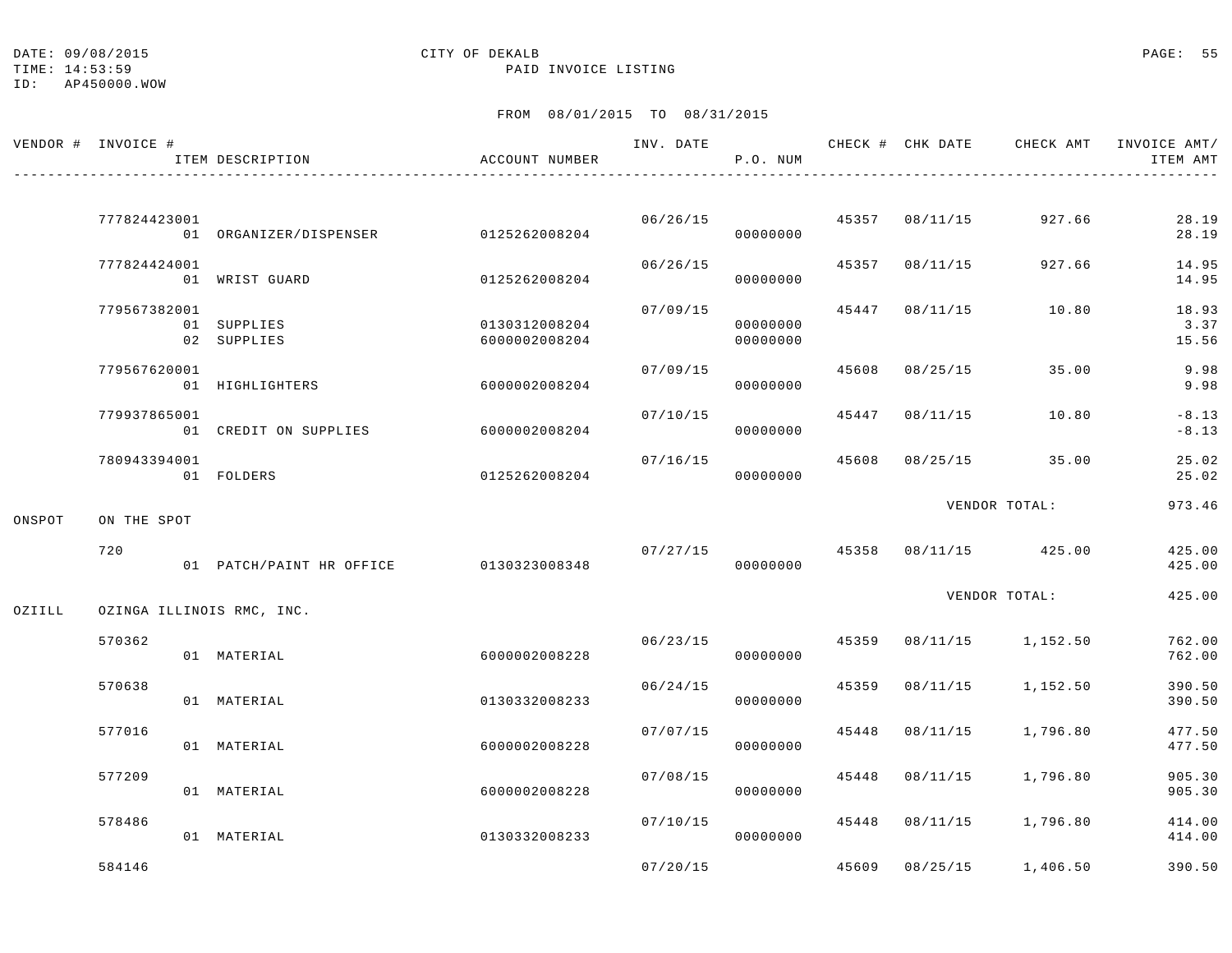TIME: 14:53:59 PAID INVOICE LISTING

ID: AP450000.WOW

# FROM 08/01/2015 TO 08/31/2015

| VENDOR # INVOICE # |                | ITEM DESCRIPTION                             | ACCOUNT NUMBER | INV. DATE | P.O. NUM                   |       | CHECK # CHK DATE      | CHECK AMT         | INVOICE AMT/<br>ITEM AMT |
|--------------------|----------------|----------------------------------------------|----------------|-----------|----------------------------|-------|-----------------------|-------------------|--------------------------|
|                    |                |                                              |                |           |                            |       |                       |                   |                          |
|                    | 584146         | 01 MATERIAL                                  | 0130332008233  | 07/20/15  | 45609<br>00000000          |       | $08/25/15$ 1,406.50   |                   | 390.50<br>390.50         |
|                    | 584394         | 01 MATERIAL                                  | 6000002008228  | 07/21/15  | 00000000                   | 45609 |                       | 08/25/15 1,406.50 | 1,016.00<br>1,016.00     |
| PAEKAT             | KATERI PAEGLOW |                                              |                |           |                            |       |                       | VENDOR TOTAL:     | 4,355.80                 |
|                    | 07302015       | 01 WATER REFUND #2102098660-01 6000000063444 |                |           | 07/30/15<br>00000000       | 45610 | 08/25/15 122.98       |                   | 122.98<br>122.98         |
| PALIN              | PALINTEST      |                                              |                |           |                            |       |                       | VENDOR TOTAL:     | 122.98                   |
|                    | 0029356IN      | 01 ELECTRODE PACK                            | 6000002008244  | 08/05/15  | 00000000                   |       | 45611 08/25/15 508.55 |                   | 508.55<br>508.55         |
| PARINS             |                | PARDRIDGE INSURANCE, INC.                    |                |           |                            |       |                       | VENDOR TOTAL:     | 508.55                   |
|                    | 12935          | 01 SURETY BOND - JOHNSON                     | 7200004008471  |           | 07/22/15 45612<br>00000000 |       | 08/25/15 139.00       |                   | 139.00<br>139.00         |
| PATLIN             | PATLIN INC.    |                                              |                |           |                            |       |                       | VENDOR TOTAL:     | 139.00                   |
|                    | 44882          | 01 LUMETRONIC LED WORK LIGHT 6500002008226   |                | 07/13/15  | 00000000                   |       | 45449 08/11/15 63.47  |                   | 63.47<br>63.47           |
| PDCLAB             |                | PDC LABORATORIES, INC.                       |                |           |                            |       |                       | VENDOR TOTAL:     | 63.47                    |
|                    | 807304         | 01 WTR (5) TESTS                             | 6000003008356  | 07/31/15  | 00000000                   | 45613 | 08/25/15 74.10        |                   | 74.10<br>74.10           |
| PETCO              |                | PETCO ANIMAL SUPPLIES STORES                 |                |           |                            |       |                       | VENDOR TOTAL:     | 74.10                    |
|                    | OA60099        | 01 (2) 26# DOG FOOD - K9                     | 0120212008247  | 08/05/15  | 00000000                   |       | 45614 08/25/15 113.38 |                   | 113.38<br>113.38         |
|                    | 0059695        | 01 (2) 22# DOG FOOD - K9                     | 0120212008247  | 07/08/15  | 00000000                   | 45360 | 08/11/15 119.98       |                   | 119.98<br>119.98         |

VENDOR TOTAL: 233.36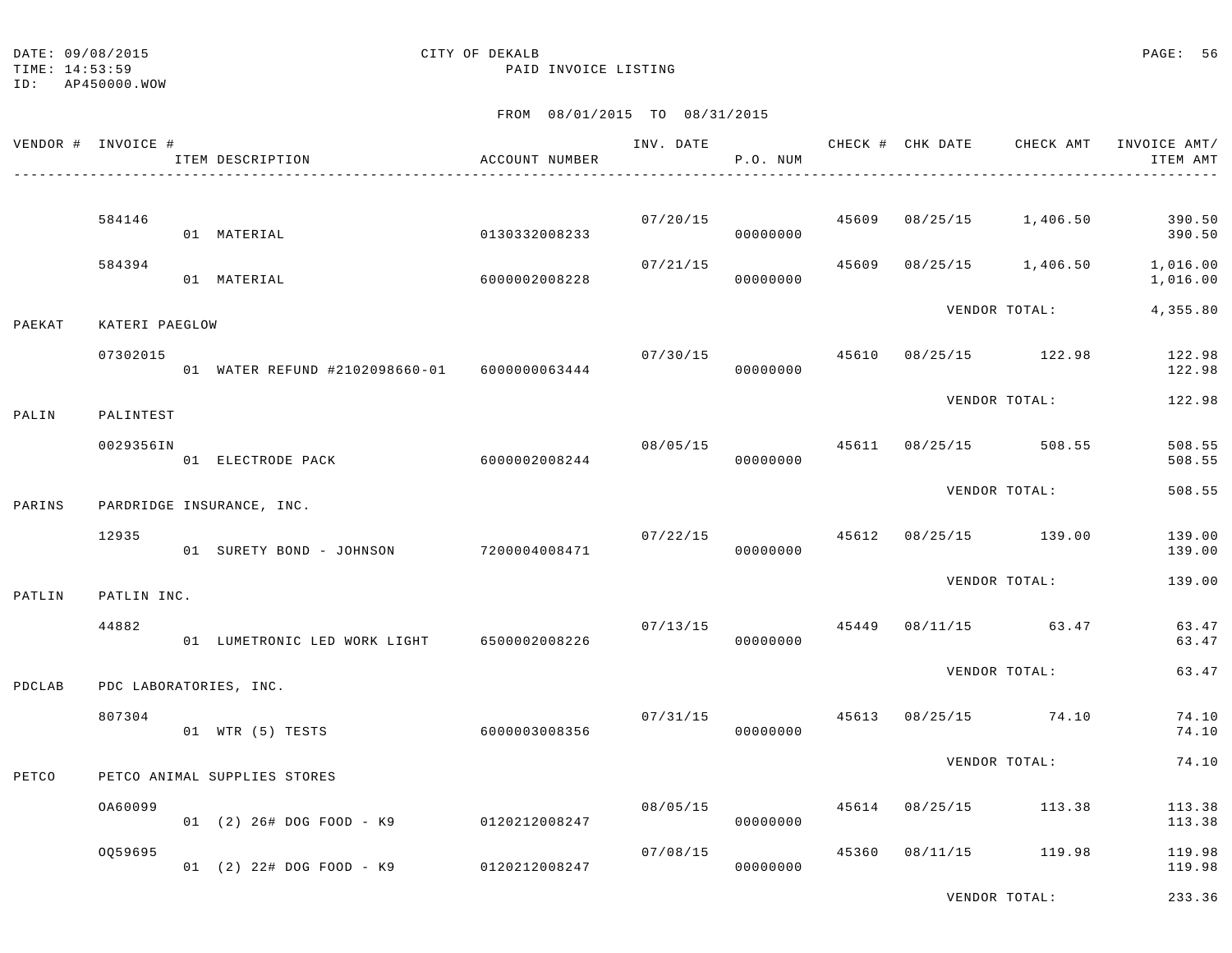ID: AP450000.WOW

# TIME: 14:53:59 PAID INVOICE LISTING

|                | VENDOR # INVOICE #  | ITEM DESCRIPTION                                | ACCOUNT NUMBER |          | P.O. NUM             |       |          | ___________________________________ | INV. DATE 6 CHECK # CHK DATE CHECK AMT INVOICE AMT/<br>ITEM AMT |
|----------------|---------------------|-------------------------------------------------|----------------|----------|----------------------|-------|----------|-------------------------------------|-----------------------------------------------------------------|
| PETJOH         | JOHN PETRAGALLO     |                                                 |                |          |                      |       |          |                                     |                                                                 |
|                | 08032015            | 01 FBINAA CONF REIMB                            | 0120223008376  | 08/03/15 | 00000000             |       |          | D000888 08/25/15 300.00             | 300.00<br>300.00                                                |
| POLBRY         | BRYANNE POLACEK     |                                                 |                |          |                      |       |          | VENDOR TOTAL:                       | 300.00                                                          |
|                | 07172015            | 01 WATER REFUND #3003141350-00 6000000063444    |                | 07/17/15 | 00000000             |       |          | 45450 08/11/15 19.38                | 19.38<br>19.38                                                  |
| POMPS          |                     | POMP'S TIRE SERVICE INC                         |                |          |                      |       |          | VENDOR TOTAL:                       | 19.38                                                           |
|                | 640033117           | 01 TIRE REPAIR                                  | 0130332008226  | 07/15/15 | 00000000             |       |          | 45451 08/11/15 122.49               | 122.49<br>122.49                                                |
| PRASTA         |                     | PRAIRIE STATE LEGAL SERVICES                    |                |          |                      |       |          | VENDOR TOTAL:                       | 122.49                                                          |
|                | 07142015            | 01 HUMAN SRVCS 4TH QTR FY15 0110103008307       |                |          | 07/14/15<br>00000000 | 45361 |          | 08/11/15 177.00                     | 177.00<br>177.00                                                |
| PRISCA         | PRIME SCAFFOLD      |                                                 |                |          |                      |       |          | VENDOR TOTAL:                       | 177.00                                                          |
|                | 082104              | 01 FINAL BILL - 250 E LINCOLN HWY 1300006508624 |                | 06/30/15 | 00000000             | 45502 |          | 08/25/15 1,128.00                   | 1,128.00<br>1,128.00                                            |
| QUICOR         | QUILL CORPORATION   |                                                 |                |          |                      |       |          | VENDOR TOTAL:                       | 1,128.00                                                        |
|                | 6014459             | 01 TONER                                        | 0117122008285  |          | 07/17/15<br>00000000 | 45452 | 08/11/15 | 370.98                              | 370.98<br>370.98                                                |
| RAMP           | RAMP                |                                                 |                |          |                      |       |          | VENDOR TOTAL:                       | 370.98                                                          |
|                | 08182015            | 01 1ST QTR SOCIAL SRVCS PROG 1900003008307      |                | 08/18/15 | 00000000             |       |          | 45654 08/25/15 2,000.00             | 2,000.00<br>2,000.00                                            |
| <b>RAYOHER</b> | RAY O'HERRON CO INC |                                                 |                |          |                      |       |          | VENDOR TOTAL:                       | 2,000.00                                                        |
|                | 1524982IN           | 01 NAME BARS                                    | 0120222008270  | 05/05/15 | 00000000             |       |          | 45503 08/25/15 62.20                | 62.20<br>62.20                                                  |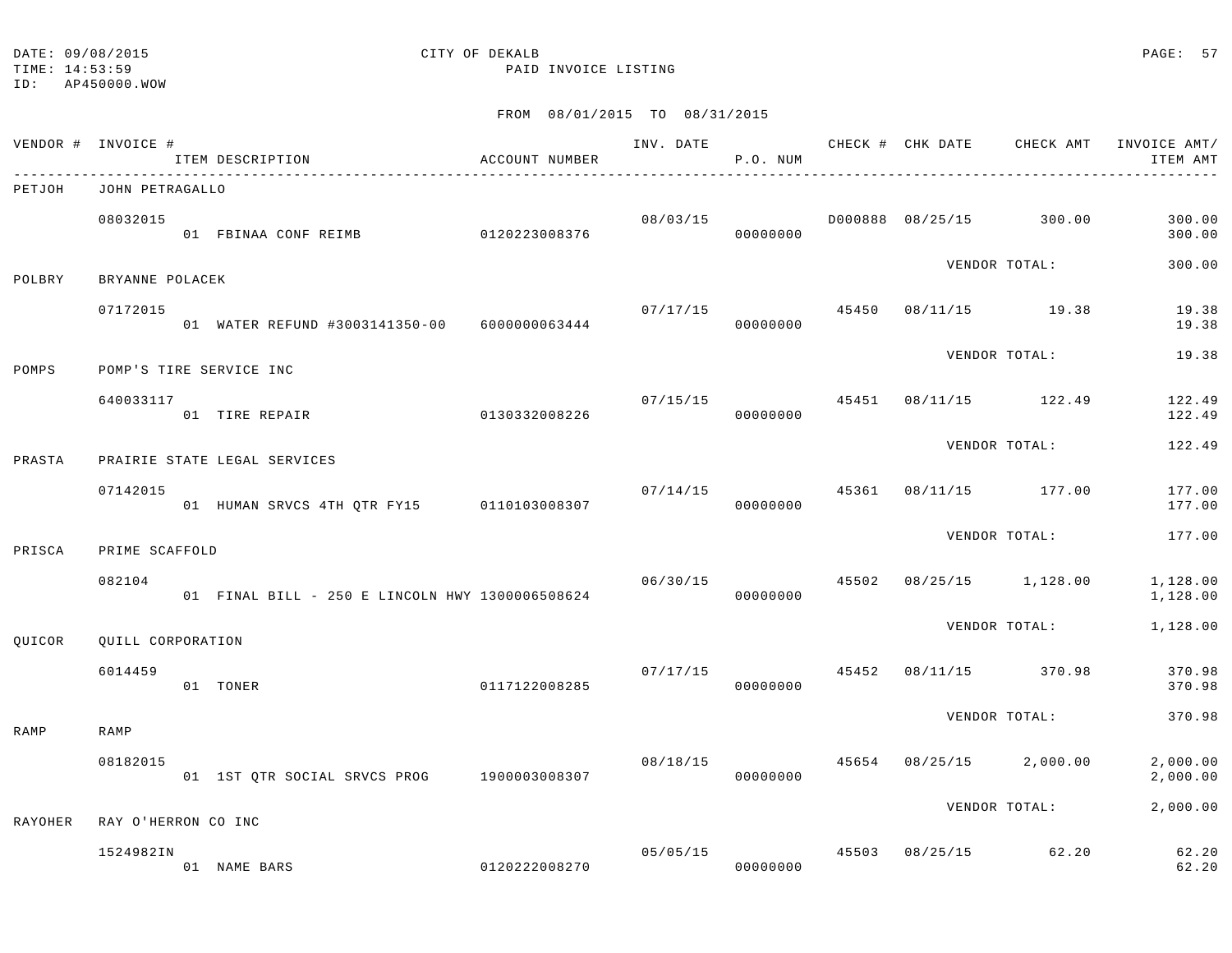|        | VENDOR # INVOICE # | ITEM DESCRIPTION                                | ACCOUNT NUMBER | INV. DATE | P.O. NUM              |                | CHECK # CHK DATE CHECK AMT               | INVOICE AMT/<br>ITEM AMT                 |
|--------|--------------------|-------------------------------------------------|----------------|-----------|-----------------------|----------------|------------------------------------------|------------------------------------------|
|        | 1540388IN          | 01 HOLSTERS                                     | 0120222008242  | 07/24/15  | 00000000              |                | $45453$ $08/11/15$ 5,330.10              | 2,481.83<br>2,481.83                     |
|        | 1540390IN          | 01 TACTICAL LED LIGHT 0120222008242             |                |           | 07/24/15<br>00000000  | 45453 08/11/15 | 5,330.10                                 | 2,848.27<br>2,848.27                     |
|        | 1541006IN          | 01 UNIFORM SUPPLIES 0120222008270               |                | 07/29/15  | 00000000              | 45615 08/25/15 | 8,744.33                                 | 89.68<br>89.68                           |
|        | 1541007IN          | 01 DRESS COAT/HAT BAND - SODERSTR 0120222008270 |                | 07/29/15  | 00000000              | 45615 08/25/15 |                                          | 8,744.33 165.00<br>165.00                |
|        | 1541294IN          | 01 UNIFORM SUPPLIES 0120222008270               |                | 07/30/15  | 00000000              | 45615 08/25/15 |                                          | 8,744.33 153.60<br>153.60                |
|        | 1542232IN          | 01 USA50SW, S22LRT 0120222008242                |                | 08/04/15  | 00000000              | 45615 08/25/15 | 8,744.33                                 | 2,918.50<br>2,918.50                     |
|        | 1542233IN          | 01 380 AUT, 38 SPEC, 9MM, 45 AUTO 0120222008242 |                | 08/04/15  | 00000000              | 45615 08/25/15 | 8,744.33                                 | 774.00<br>774.00                         |
|        | 1542234IN          | 01 5.56 MM                                      | 0120222008242  |           | 08/04/15<br>00000000  | 45615 08/25/15 | 8,744.33                                 | 3,520.00<br>3,520.00                     |
|        | 1543354IN          | 01 FRIEGHT ON INV 1542234IN 0120213008305       |                | 08/10/15  | 00000000              | 45615 08/25/15 | 8,744.33                                 | 109.93<br>109.93                         |
|        | 1543465IN          | 01 (15) DRUG TESTING SUPPLIES                   | 0120242008242  | 08/10/15  | 00000000              | 45615 08/25/15 | 8,744.33                                 | 337.95<br>337.95                         |
|        | 1543803IN          | 01 UNIFORM SUPPLIES                             | 0120222008242  | 08/12/15  | 00000000              | 45615 08/25/15 | 8,744.33                                 | 511.71<br>511.71                         |
|        | 1543939IN          | 01 BATH SALTS                                   | 0120222008242  |           | 00000000              |                | $08/12/15$ $45615$ $08/25/15$ $8,744.33$ | 163.96<br>163.96                         |
| RBGSUP | RBG SUPPLY         |                                                 |                |           |                       |                |                                          | VENDOR TOTAL: 14,136.63                  |
|        | 210163             | 01 JNTRL SPPLYS                                 | 0130332008219  |           | 07/16/15<br>00000000  |                |                                          | 45454 08/11/15 1,103.14 311.87<br>311.87 |
|        | 210164             | 01 JNTRL SPPLYS                                 | 6500002008219  |           | 07/16/15<br>000000000 |                | 45454 08/11/15 1,103.14                  | 58.59<br>58.59                           |
|        | 210165             |                                                 |                | 07/16/15  |                       |                | 45454 08/11/15 1,103.14                  | 105.50                                   |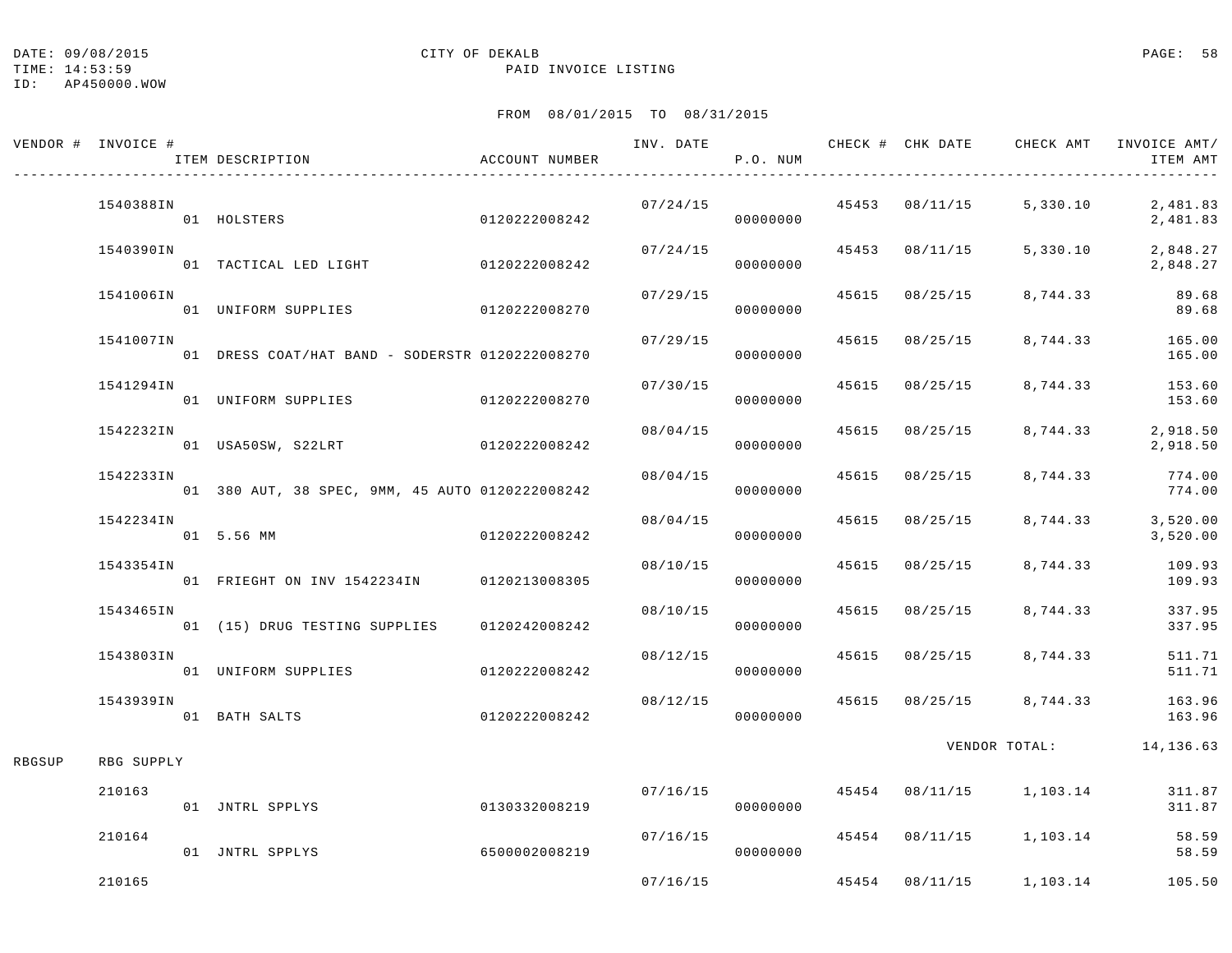TIME: 14:53:59 PAID INVOICE LISTING

|               | VENDOR # INVOICE #  | ITEM DESCRIPTION                           | ACCOUNT NUMBER | INV. DATE | P.O. NUM             |       | CHECK # CHK DATE | CHECK AMT                             | INVOICE AMT/<br>ITEM AMT |
|---------------|---------------------|--------------------------------------------|----------------|-----------|----------------------|-------|------------------|---------------------------------------|--------------------------|
|               |                     |                                            |                |           |                      |       |                  |                                       |                          |
|               | 210165              | 01 JNTRL SPPLYS                            | 0130322008291  |           | 00000000             |       |                  | $07/16/15$ 45454 $08/11/15$ 1,103.14  | 105.50<br>105.50         |
|               | 210166              | 01 JNTRL SPPLYS                            | 0130322008291  |           | 07/16/15<br>00000000 | 45616 |                  | 08/25/15 434.83                       | 404.27<br>404.27         |
|               | 210205              | 01 JNTRL SPPLYS                            | 0130322008291  | 07/21/15  | 00000000             |       | 45454 08/11/15   | 1,103.14                              | 400.46<br>400.46         |
|               | 210206              | 01 JNTRL SPPLYS                            | 0130332008219  | 07/21/15  | 00000000             | 45454 | 08/11/15         | 1,103.14                              | 4.44<br>4.44             |
|               | 210238              | 01 JNTRL SPPLYS                            | 0130322008291  | 07/23/15  | 00000000             |       |                  | 45454 08/11/15 1,103.14               | 222.28<br>222.28         |
|               | 210319              | 01 JNTRL SPPLYS                            | 0130322008291  | 07/31/15  | 00000000             | 45616 |                  | 08/25/15 434.83                       | 30.56<br>30.56           |
| <b>REDROB</b> | ROBERT REDEL        |                                            |                |           |                      |       |                  |                                       | VENDOR TOTAL: 1,537.97   |
|               | 08062015            | 01 FBINAA CONF REIMB                       | 0120243008376  | 08/06/15  | 00000000             |       |                  | 45617 08/25/15 300.00                 | 300.00<br>300.00         |
| REDWING       | RED WING SHOE STORE |                                            |                |           |                      |       |                  | VENDOR TOTAL:                         | 300.00                   |
|               | 7130000001276       | 01 SAFETY BOOTS - JOURIS 0130332008270     |                |           | 07/31/15<br>00000000 |       |                  | 45618 08/25/15 118.99                 | 118.99<br>118.99         |
| <b>REFSPE</b> | KEITH NEWTON        |                                            |                |           |                      |       |                  | VENDOR TOTAL:                         | 118.99                   |
|               | 070115A             | 01 ICE MACHINE REPAIR 0120222008242        |                |           | 07/01/15<br>00000000 | 45455 |                  | 08/11/15 323.10                       | 323.10<br>323.10         |
| <b>RESROO</b> | RONALD T. HILLIARD  |                                            |                |           |                      |       |                  | VENDOR TOTAL:                         | 323.10                   |
|               | 15931               | 01 RES REHAB - 1209 LOREN DR 1900006508624 |                | 07/22/15  | 00000000             |       |                  | 45474 08/11/15 5,000.00               | 5,000.00<br>5,000.00     |
| RKDIX         | R.K. DIXON          |                                            |                |           |                      |       |                  | VENDOR TOTAL:                         | 5,000.00                 |
|               | 1319316             |                                            |                |           |                      |       |                  | $06/24/15$ $45504$ $08/25/15$ $51.36$ | 51.36                    |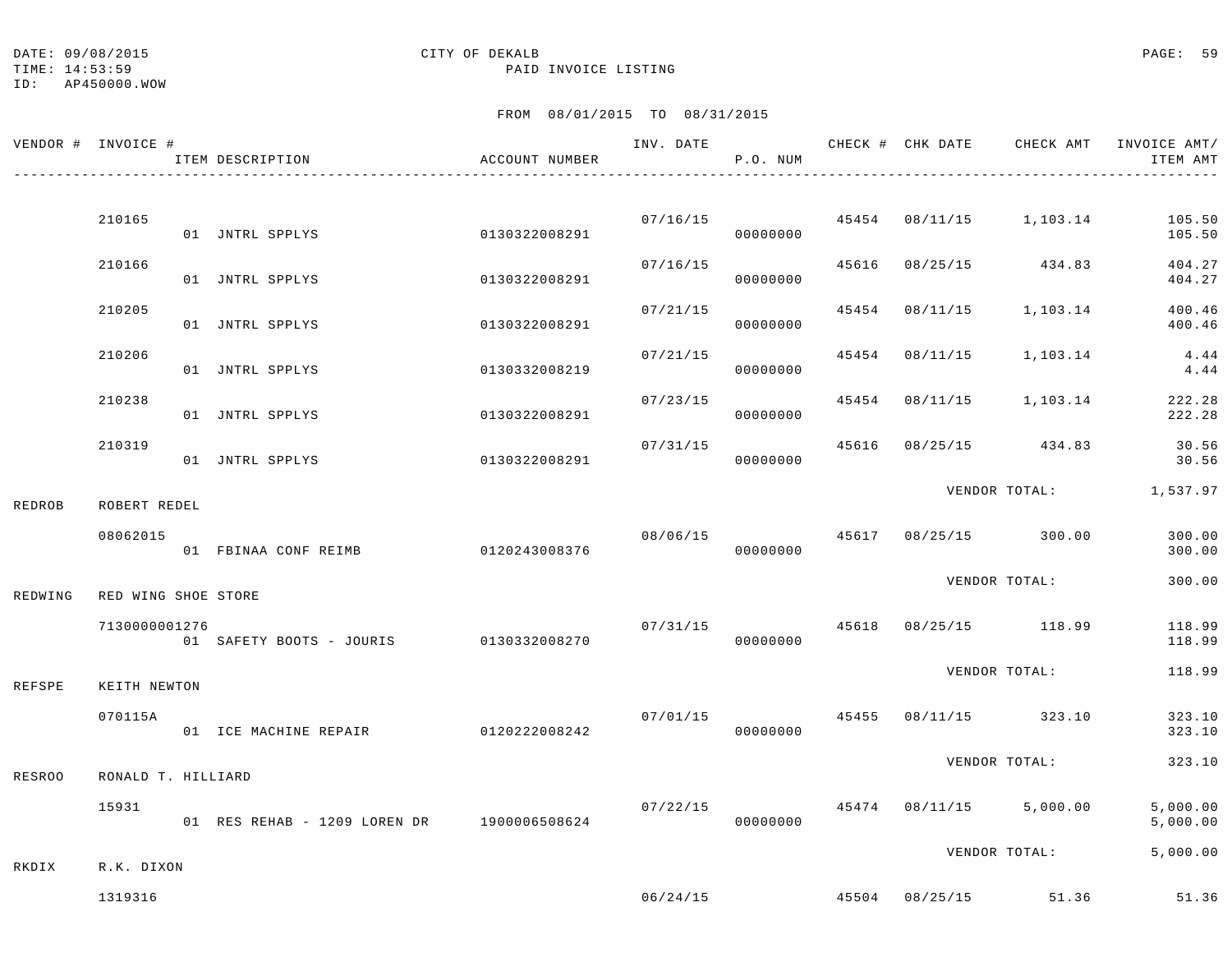TIME: 14:53:59 PAID INVOICE LISTING

ID: AP450000.WOW

|        | VENDOR # INVOICE # | ITEM DESCRIPTION                              | ACCOUNT NUMBER | INV. DATE      | P.O. NUM             |       | CHECK # CHK DATE | CHECK AMT               | INVOICE AMT/<br>ITEM AMT |
|--------|--------------------|-----------------------------------------------|----------------|----------------|----------------------|-------|------------------|-------------------------|--------------------------|
|        | 1319316            | 01 BASE RATE 03/28-06/27/15 0135002008202     |                | 06/24/15       | 00000000             | 45504 |                  | 08/25/15 51.36          | 51.36<br>51.36           |
| RLI    | RLI SURETY         |                                               |                |                |                      |       |                  | VENDOR TOTAL:           | 51.36                    |
|        | 08112015           | 01 LSM0664837 9/15-9/16 - HALEY 0117113008366 |                | 08/11/15       | 00000000             | 45619 |                  | 08/25/15 350.00         | 350.00<br>350.00         |
| ROBTED |                    | TED & MARY JO ROBINSON                        |                |                |                      |       |                  | VENDOR TOTAL:           | 350.00                   |
|        | 08062015           | 01 WATER REFUND #3803184950-01 6000000063444  |                | 08/06/15 45620 | 00000000             |       |                  | 08/25/15 13.32          | 13.32<br>13.32           |
| ROYASP |                    | CURRAN CONTRACTING COMPANY                    |                |                |                      |       |                  | VENDOR TOTAL:           | 13.32                    |
|        | 12698              | 01 113 JOANNE - WTR MAIN BREAK 6000003008328  |                |                | 08/03/15<br>00000000 |       |                  | 45621 08/25/15 1,504.00 | 1,504.00<br>1,504.00     |
| RPMRES | RPM RESTORATIONS   |                                               |                |                |                      |       |                  | VENDOR TOTAL:           | 1,504.00                 |
|        | 07212015A          | 01 SOUAD 343 DETAILED                         | 0120223008315  | 07/21/15       | 00000000             | 45456 | 08/11/15         | 180.00                  | 60.00<br>60.00           |
|        | 07212015B          | 01 SQUAD 334 DETAILED                         | 0120223008315  | 07/21/15       | 00000000             | 45456 | 08/11/15         | 180.00                  | 60.00<br>60.00           |
|        | 07212015C          | 01 SQUAD 333 DETAILED                         | 0120223008315  | 07/21/15       | 00000000             | 45456 | 08/11/15         | 180.00                  | 60.00<br>60.00           |
| RUSPOW |                    | RUSH POWER SYSTEMS LLC                        |                |                |                      |       |                  | VENDOR TOTAL:           | 180.00                   |
|        | 3232               | 01 GENERATOR REPAIR                           | 6500004008450  | 07/17/15       | 00000000             | 45622 |                  | 08/25/15 320.00         | 320.00<br>320.00         |
| SAFPAS | SAFE PASSAGE, INC. |                                               |                |                |                      |       |                  | VENDOR TOTAL:           | 320.00                   |
|        | 07142015           | 01 HUMAN SRVCS 4TH QTR FY15 0110103008307     |                | 07/14/15       | 00000000             | 45362 | 08/11/15         | 2,654.50                | 2,654.50<br>2,654.50     |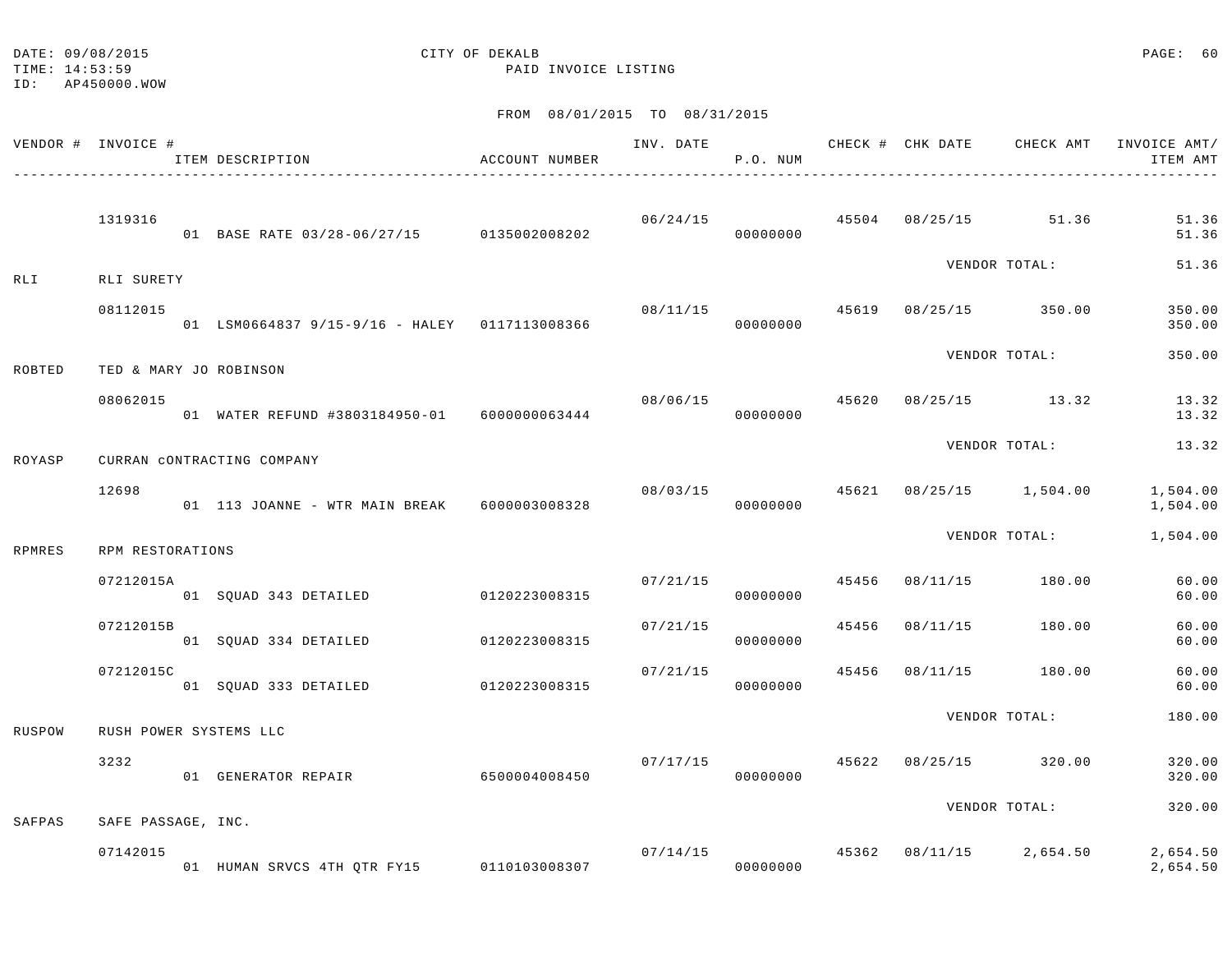|        | VENDOR # INVOICE # | ITEM DESCRIPTION                                | ACCOUNT NUMBER | INV. DATE                             | P.O. NUM                     |       |                | CHECK # CHK DATE CHECK AMT               | INVOICE AMT/<br>ITEM AMT |
|--------|--------------------|-------------------------------------------------|----------------|---------------------------------------|------------------------------|-------|----------------|------------------------------------------|--------------------------|
|        | 08102015           | 01 CDBG 1 QTR GRANT REQ 1900003008307           |                | 08/10/15                              | 00000000                     |       |                | 45475 08/11/15 3,625.00                  | 3,625.00<br>3,625.00     |
| SAUMFG | SAUBER MFG, CO.    |                                                 |                |                                       |                              |       |                | VENDOR TOTAL:                            | 6,279.50                 |
|        | PSI170178          | 01 TOOL BOX, LABOR                              | 6000006008521  |                                       | 00000000                     |       |                | $06/30/15$ $45363$ $08/11/15$ $3,835.00$ | 3,835.00<br>3,835.00     |
| SCBAS  | SCBAS              |                                                 |                |                                       |                              |       |                | VENDOR TOTAL:                            | 3,835.00                 |
|        | 93667              | 01 GAUGE                                        | 0125273008311  |                                       | $07/27/15$ 45623<br>00000000 |       |                | 08/25/15 123.68                          | 123.68<br>123.68         |
| SCOWIL | WILLIAM SCOTT      |                                                 |                |                                       |                              |       |                | VENDOR TOTAL:                            | 123.68                   |
|        | 07282015           | 01 WATER REFUND #3803177510-00 6000000063444    |                | $07/28/15$ $45457$ $08/11/15$ $35.75$ | 00000000                     |       |                |                                          | 35.75<br>35.75           |
| SELPLU | SELDAL PLUMBING    |                                                 |                |                                       |                              |       |                | VENDOR TOTAL:                            | 35.75                    |
|        | 3053               | 01 RPR SHUT OFF VALVE 508 FXHLLW 6000003008328  |                | $07/02/15$ 45364 08/11/15 149.15      | 00000000                     |       |                |                                          | 149.15<br>149.15         |
| SHAMED | SHAW MEDIA         |                                                 |                |                                       |                              |       |                | VENDOR TOTAL:                            | 149.15                   |
|        | 07312015           | 01 TEACHER WELCOME EVENT CRDS 0132103008373     |                |                                       | 00000000                     |       |                | $07/31/15$ 45624 08/25/15 625.00         | 375.00<br>375.00         |
|        | 08052015           | 01 AIRPORT POSTCARDS (1000) 6500003008373       |                |                                       | 08/05/15<br>00000000         | 45624 |                | 08/25/15 625.00                          | 250.00<br>250.00         |
| SHASUB |                    | SHAW SUBURBAN MEDIA GROUP                       |                |                                       |                              |       |                | VENDOR TOTAL:                            | 625.00                   |
|        | 1035161            | 01 DEKALB CHAMBER BOOK - ARPT 6500003008373     |                | 07/01/15                              | 00000000                     |       |                | 45625 08/25/15 4,054.00                  | 560.00<br>560.00         |
|        | 1063479            | 01 FONSI & RELEASE 2015 PUB NOTIC 1800003008366 |                | 05/11/15                              | 00000000                     |       |                | 45365 08/11/15 1,214.56                  | 140.13<br>140.13         |
|        | 1072930            |                                                 |                | 06/17/15                              |                              |       | 45365 08/11/15 | 1,214.56                                 | 175.05                   |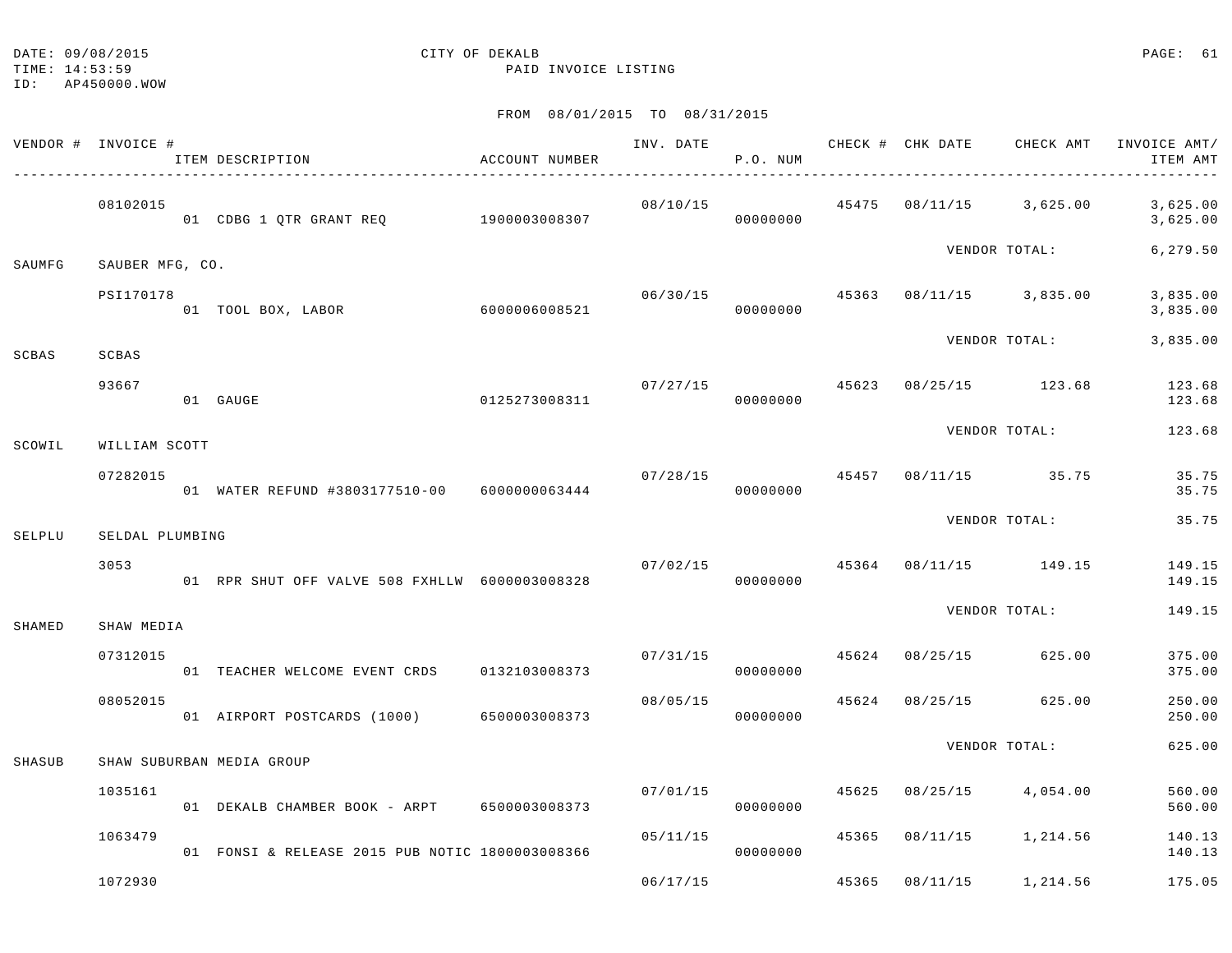ID: AP450000.WOW

# DATE: 09/08/2015 CITY OF DEKALB PAGE: 62

TIME: 14:53:59 PAID INVOICE LISTING

# FROM 08/01/2015 TO 08/31/2015

| VENDOR # INVOICE # |                    | ITEM DESCRIPTION                               | ACCOUNT NUMBER |          | INV. DATE<br>P.O. NUM |       |          | CHECK # CHK DATE CHECK AMT INVOICE AMT/ | ITEM AMT             |
|--------------------|--------------------|------------------------------------------------|----------------|----------|-----------------------|-------|----------|-----------------------------------------|----------------------|
|                    |                    |                                                |                |          |                       |       |          |                                         |                      |
|                    | 1072930            | 01 FITZGERALD LEGAL NOTICE 0115153008366       |                | 06/17/15 | 00000000              |       |          | 45365 08/11/15 1,214.56                 | 175.05<br>175.05     |
|                    | 1074262            | 01 HR ADVERTISEMENT                            | 0115173008333  | 06/15/15 | 00000000              | 45365 |          | 08/11/15 1,214.56                       | 705.00<br>705.00     |
|                    | 1078629            | 01 PREVAILING WAGE PUBLIC NOTICE 0115153008366 |                | 06/20/15 | 00000000              | 45365 | 08/11/15 | 1,214.56                                | 37.31<br>37.31       |
|                    | 1079120            | 01 PARK 88 AD                                  | 0132113008366  | 06/20/15 | 00000000              | 45365 | 08/11/15 | 1,214.56                                | 88.72<br>88.72       |
|                    | 1081631            | 01 PUBLIC NOTICE - CAPER                       | 1800003008366  | 06/27/15 | 00000000              | 45365 | 08/11/15 | 1,214.56                                | 68.35<br>68.35       |
|                    | 1081689            | 01 ADVERTISEMENT                               | 0115173008333  | 07/06/15 | 00000000              | 45625 | 08/25/15 | 4,054.00                                | 997.00<br>997.00     |
|                    | 1083581            | 01 ADVERTISEMENT                               | 0115173008333  | 07/08/15 | 00000000              | 45625 | 08/25/15 | 4,054.00                                | 997.00<br>997.00     |
|                    | 1084078            | 01 DEKALB CHAMBER MAP                          | 0132103008373  | 07/31/15 | 00000000              | 45625 |          | $08/25/15$ 4,054.00                     | 1,500.00<br>1,500.00 |
| SIMGRI             | SIMPLEXGRINNELL    |                                                |                |          |                       |       |          | VENDOR TOTAL:                           | 5,268.56             |
|                    | 77968038           | 01 ALARM DETECT MONITORING 6500004008450       |                | 07/22/15 | 00000000              |       |          | 45626 08/25/15 540.35                   | 540.35<br>540.35     |
| SMIAMU             | SMITH AMUNDSEN     |                                                |                |          |                       |       |          | VENDOR TOTAL:                           | 540.35               |
|                    | 07232015           | 01 PRO LGL FEES 14 LM 582                      | 7200003008366  | 07/23/15 | 00000000              | 45627 |          | 08/25/15 26.69                          | 26.69<br>26.69       |
|                    | 470581             | 01 PRO LGL FEES JUNE 2015                      | 7200004008472  | 07/06/15 | 00000000              | 45366 |          | 08/11/15 627.00                         | 627.00<br>627.00     |
| SNAIND             | SNAP-ON INDUSTRIAL |                                                |                |          |                       |       |          | VENDOR TOTAL:                           | 653.69               |
|                    | 26247844           | 01 TOOLS                                       | 6500002008226  | 07/13/15 | 00000000              |       |          | 45628 08/25/15 59.95                    | 59.95<br>59.95       |

VENDOR TOTAL: 59.95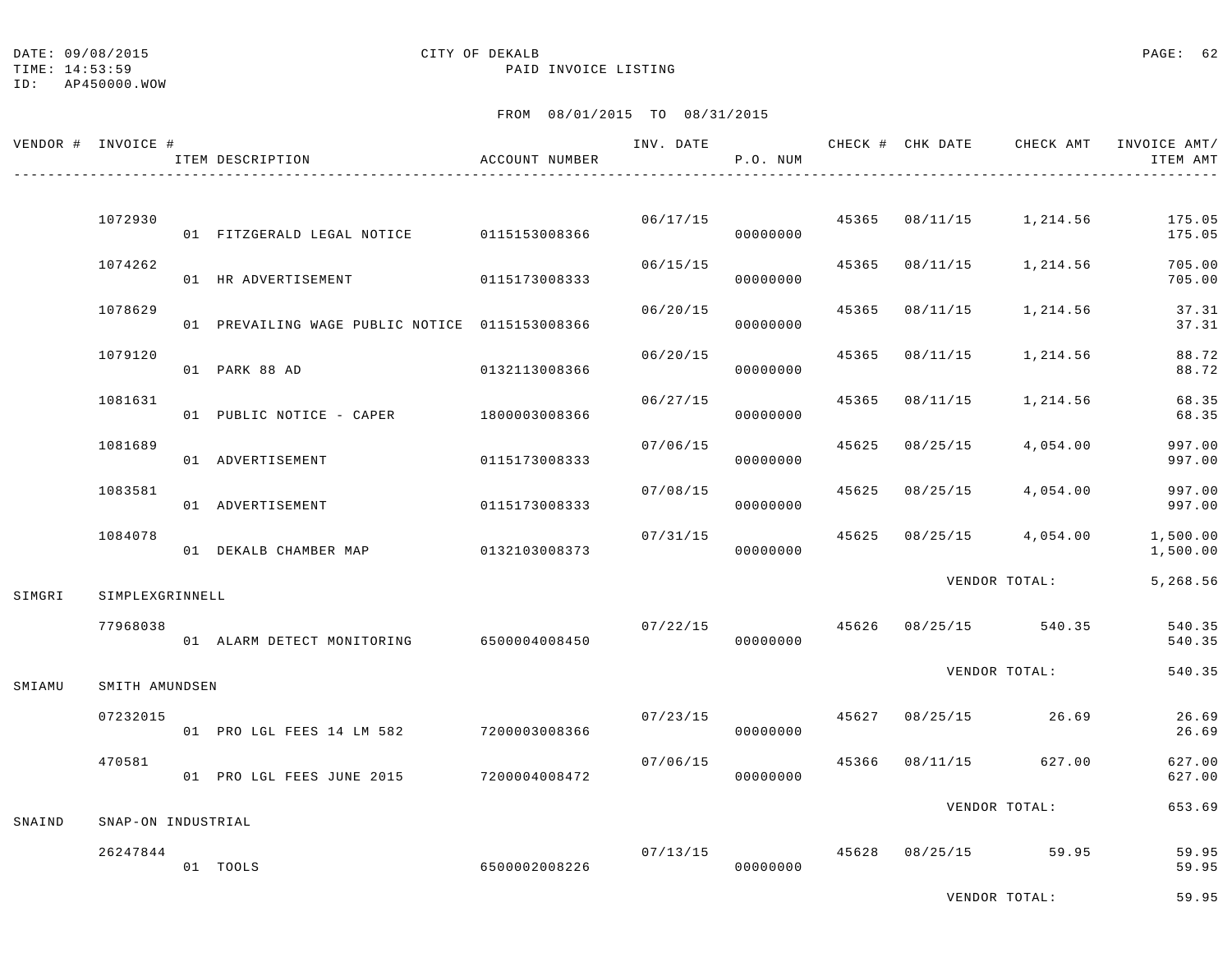TIME: 14:53:59 PAID INVOICE LISTING

ID: AP450000.WOW

|        | VENDOR # INVOICE #   | ITEM DESCRIPTION                              | ACCOUNT NUMBER |          | P.O. NUM             |       |          |                       | INV. DATE 6 CHECK # CHK DATE CHECK AMT INVOICE AMT/<br>ITEM AMT |
|--------|----------------------|-----------------------------------------------|----------------|----------|----------------------|-------|----------|-----------------------|-----------------------------------------------------------------|
| SOAS   | SOAS                 |                                               |                |          |                      |       |          |                       |                                                                 |
|        | 985                  | 01 PATCHES FOR VEST (30) 0125272008270        |                |          | 07/29/15<br>00000000 | 45629 |          | 08/25/15 240.00       | 240.00<br>240.00                                                |
| SOS    |                      | ILLINOIS SECRETARY OF STATE                   |                |          |                      |       |          | VENDOR TOTAL:         | 240.00                                                          |
|        | 07232015             | 01 LICENSE PLATE CHANGE M153884 0120212008247 |                | 07/23/15 | 00000000             |       |          | 45481 08/12/15 152.00 | 152.00<br>152.00                                                |
| SPRINT | SPRINT PCS           |                                               |                |          |                      |       |          | VENDOR TOTAL:         | 152.00                                                          |
|        | 621578810091         | 01 CDMA TELEMENTRY JUNE 2015 0125263008337    |                |          | 06/29/15<br>00000000 | 45367 |          | 08/11/15 25.81        | 25.81<br>25.81                                                  |
|        | 621578810092         | 01 CDMA TELEMENTRY                            | 0125263008337  | 07/29/15 | 00000000             | 45630 |          | 08/25/15 25.59        | 25.59<br>25.59                                                  |
| STASUR | SSPRF/LESO           |                                               |                |          |                      |       |          | VENDOR TOTAL:         | 51.40                                                           |
|        | 08042015             | 01 MEMBERSHIP RENEWAL (2015-16) 0120213008399 |                |          | 08/04/15<br>00000000 | 45476 |          | 08/11/15 900.00       | 900.00<br>900.00                                                |
| STRPLU |                      | STRYPES PLUS MORE INC.                        |                |          |                      |       |          | VENDOR TOTAL:         | 900.00                                                          |
|        | 12972                | 01 REMOVE/REPLACE GRAPHICS 0120212008248      |                | 06/23/15 | 00000000             | 45368 |          | 08/11/15 558.00       | 558.00<br>558.00                                                |
| SUMENV | SUMMIT ENVIRONMENTAL |                                               |                |          |                      |       |          | VENDOR TOTAL:         | 558.00                                                          |
|        | 106465               | 01 RADIUM TESTING                             | 6000003008356  | 07/28/15 | 00000000             |       |          | 45631 08/25/15 407.31 | 407.31<br>407.31                                                |
| SUNDOG | SUNDOGIT INC.        |                                               |                |          |                      |       |          | VENDOR TOTAL:         | 407.31                                                          |
|        | CW34745              | 01 DELL INTERNAL HARD DRIVE                   | 0117122008285  | 06/30/15 | 00000000             | 45369 | 08/11/15 | 2,415.00              | 2,415.00<br>2,415.00                                            |
|        | CW34758              | 01 ADDITIONAL DATASTORE                       | 0117122008285  | 07/15/15 | 00000000             | 45458 | 08/11/15 | 506.00                | 402.50<br>402.50                                                |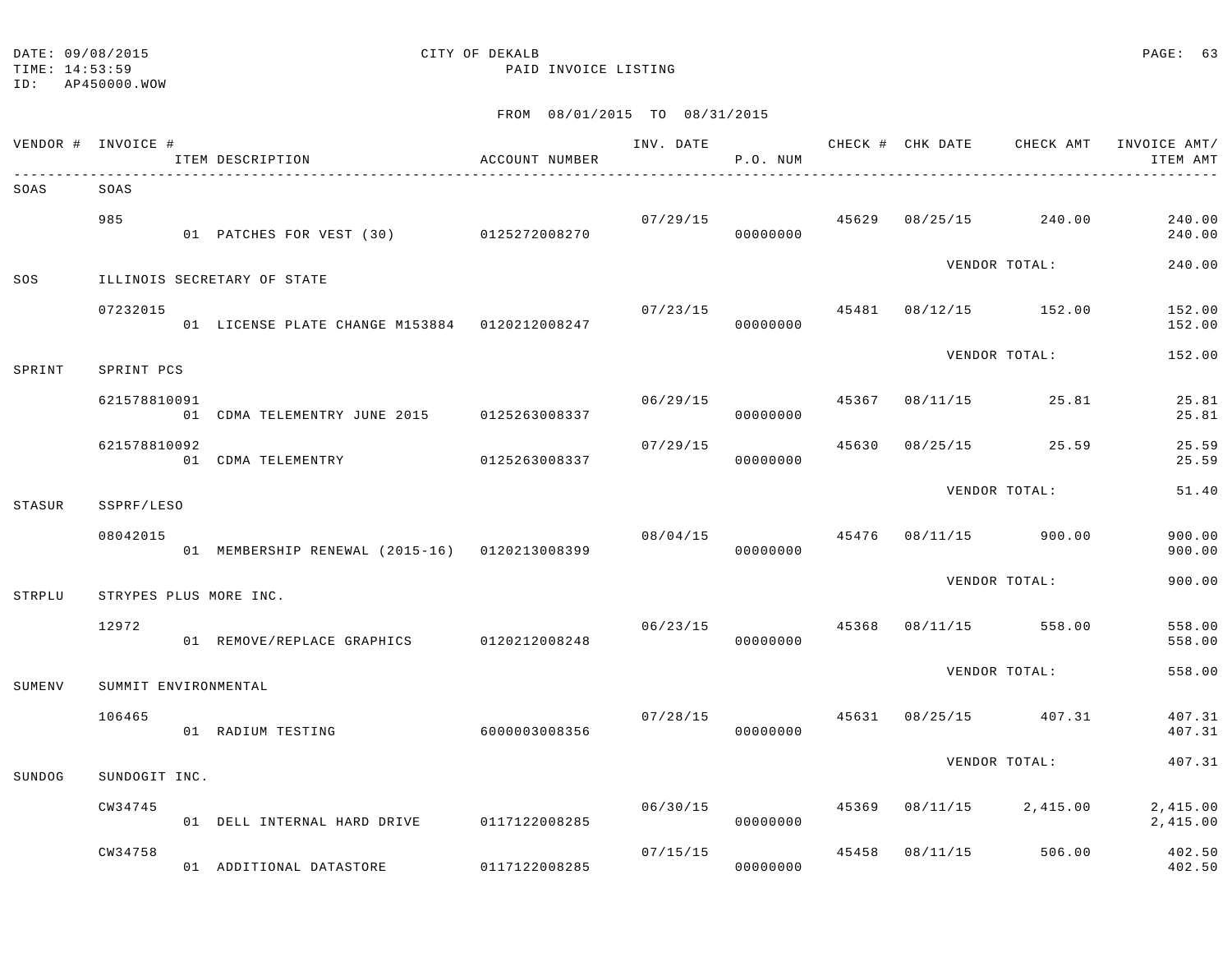TIME: 14:53:59 PAID INVOICE LISTING

|        | VENDOR # INVOICE # | ITEM DESCRIPTION                                                     | ACCOUNT NUMBER                 |          | P.O. NUM             |                |                                        | INV. DATE 6 CHECK # CHK DATE CHECK AMT INVOICE AMT/<br>ITEM AMT |
|--------|--------------------|----------------------------------------------------------------------|--------------------------------|----------|----------------------|----------------|----------------------------------------|-----------------------------------------------------------------|
|        | CW34776            | 01 JULY 2015 AGREEMENT 0117122008285                                 |                                | 07/15/15 | 00000000             |                | 45458 08/11/15 506.00                  | 103.50<br>103.50                                                |
| SUPBUS |                    | SUPERIOR BUSINESS FORMS INC                                          |                                |          |                      |                |                                        | VENDOR TOTAL: 2,921.00                                          |
|        | 1558377            | 01 STICKER BADGES                                                    | 0120212008248                  | 07/20/15 | 00000000             |                | 45459 08/11/15 501.21                  | 292.42<br>292.42                                                |
|        | 1558591            | 01 PROPERTY RECORD TAGS 0120222008202                                |                                | 07/21/15 | 00000000             |                | 45459 08/11/15 501.21                  | 208.79<br>208.79                                                |
| SUPDIE |                    | SUPERIOR DIESEL, INC.                                                |                                |          |                      |                | VENDOR TOTAL:                          | 501.21                                                          |
|        | W15088             | 01 RPR COMPRESSOR - BELTS 0130332008226<br>02 RPR COMPRESSOR - BELTS | 0130333008315                  | 07/16/15 | 00000000<br>00000000 |                | 45632 08/25/15 2,471.78                | 252.88<br>48.88<br>204.00                                       |
|        | W15117             | 01 OIL CHANGE & INSPECTION 0125273008315                             |                                | 07/22/15 | 00000000             | 45632 08/25/15 | 2,471.78                               | 401.77<br>401.77                                                |
|        | W15131             | 01 REPAIR FUEL TANK                                                  | 0125273008315                  | 07/22/15 | 00000000             | 45632 08/25/15 | 2,471.78                               | 1,160.14<br>1,160.14                                            |
|        | W15132             | 01 RPR AIR COMPRESSOR<br>02 RPR AIR COMPRESSOR                       | 0130332008226<br>0130333008315 | 07/22/15 | 00000000<br>00000000 | 45632 08/25/15 | 2,471.78                               | 6.43<br>6.14<br>0.29                                            |
|        | W15161             | 01 OIL CHANGE                                                        | 0125273008315                  | 07/23/15 | 00000000             |                | 45632 08/25/15 2,471.78                | 362.48<br>362.48                                                |
|        | W15178             | 01 OIL CHANGE                                                        | 0125273008315                  | 07/27/15 | 00000000             |                | 45632 08/25/15 2,471.78                | 288.08<br>288.08                                                |
| SUPIND |                    | SUPERIOR INDUSTRIAL EQUIPMENT                                        |                                |          |                      |                | VENDOR TOTAL:                          | 2,471.78                                                        |
|        | 151935             | 01 BRINE PUMP REPAIR                                                 | 6000002008232                  | 07/16/15 | 00000000             |                | 45460 08/11/15 3,764.00                | 3,764.00<br>3,764.00                                            |
| SWEELE |                    | SWEDBERG ELECTRIC INC.                                               |                                |          |                      |                |                                        | VENDOR TOTAL: 3,764.00                                          |
|        | 4727               |                                                                      |                                |          |                      |                | $07/28/15$ $45633$ $08/25/15$ $831.39$ | 831.39                                                          |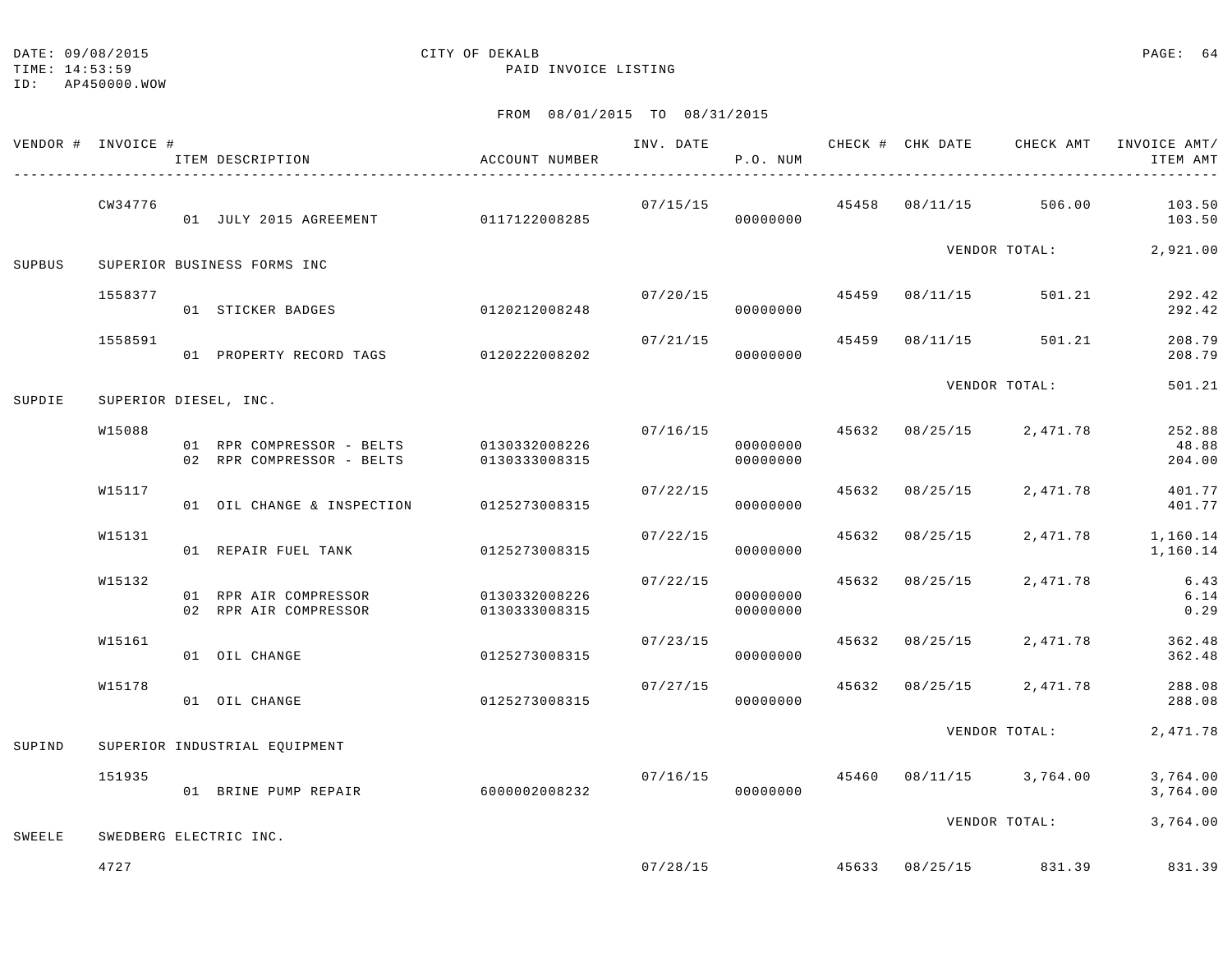| DATE: 09/08/2015 | CITY OF DEKALB | PAGE: 65 |  |
|------------------|----------------|----------|--|
|                  |                |          |  |

ID: AP450000.WOW

TIME: 14:53:59 PAID INVOICE LISTING

|        | VENDOR # INVOICE # | ITEM DESCRIPTION                                | ACCOUNT NUMBER                 |          | P.O. NUM             |  | INV. DATE 6 CHECK # CHK DATE CHECK AMT   | INVOICE AMT/<br>ITEM AMT   |
|--------|--------------------|-------------------------------------------------|--------------------------------|----------|----------------------|--|------------------------------------------|----------------------------|
|        | 4727               | 01 PHASE MOTOR PROTECTOR 6000003008328          |                                | 07/28/15 | 00000000             |  | 45633 08/25/15 831.39                    | 831.39<br>831.39           |
| SWHEA  |                    | S&W HEALTHCARE CORPORATION                      |                                |          |                      |  | VENDOR TOTAL:                            | 831.39                     |
|        | 211396             | 01 NITRILE GLOVES                               | 0125272008241                  | 07/21/15 | 00000000             |  | 45461 08/11/15 188.55                    | 188.55<br>188.55           |
| TERSUP | TERMINAL SUPPLY CO |                                                 |                                |          |                      |  | VENDOR TOTAL:                            | 188.55                     |
|        | 3384200            | 01 STROBE BEACON<br>02 STROBE BEACON            | 6000002008226<br>0130332008226 | 07/07/15 | 00000000<br>00000000 |  | 45462 08/11/15 220.36                    | 220.36<br>110.18<br>110.18 |
| THOREU |                    | THOMSON REUTERS - WEST                          |                                |          |                      |  | VENDOR TOTAL:                            | 220.36                     |
|        | 832174305          | 01 SUBSCRIPTION                                 | 0120223008376                  | 07/04/15 | 00000000             |  | 45463 08/11/15 212.94                    | 212.94<br>212.94           |
| TR1STU | TR-1 STUDIOS       |                                                 |                                |          |                      |  | VENDOR TOTAL:                            | 212.94                     |
|        | 19770              | 01 ANNUAL MAINTENANCE                           | 0117124008450                  |          | 00000000             |  | $07/01/15$ $45464$ $08/11/15$ $3,600.00$ | 3,600.00<br>3,600.00       |
| TRARIS |                    | TRANSUNION RISK & RISK ALTERNA                  |                                |          |                      |  | VENDOR TOTAL:                            | 3,600.00                   |
|        | 08012015           | 0120242008243<br>01 PD #198499                  |                                | 08/01/15 | 00000000             |  | 45634 08/25/15 75.75                     | 75.75<br>75.75             |
| TSYS   | TSYS               |                                                 |                                |          |                      |  | VENDOR TOTAL:                            | 75.75                      |
|        | 08032015           | 01 CITY HALL CREDIT CARD JULY 201 6000003008342 |                                | 08/03/15 | 00000000             |  | D000889 08/25/15 1,595.13                | 1,595.13<br>1,595.13       |
| UNIDEN |                    | UNIFORM DEN EAST, INC.                          |                                |          |                      |  |                                          | VENDOR TOTAL: 1,595.13     |
|        | 3707404            |                                                 |                                |          | 07/30/15             |  | 45635 08/25/15 411.50                    | 411.50                     |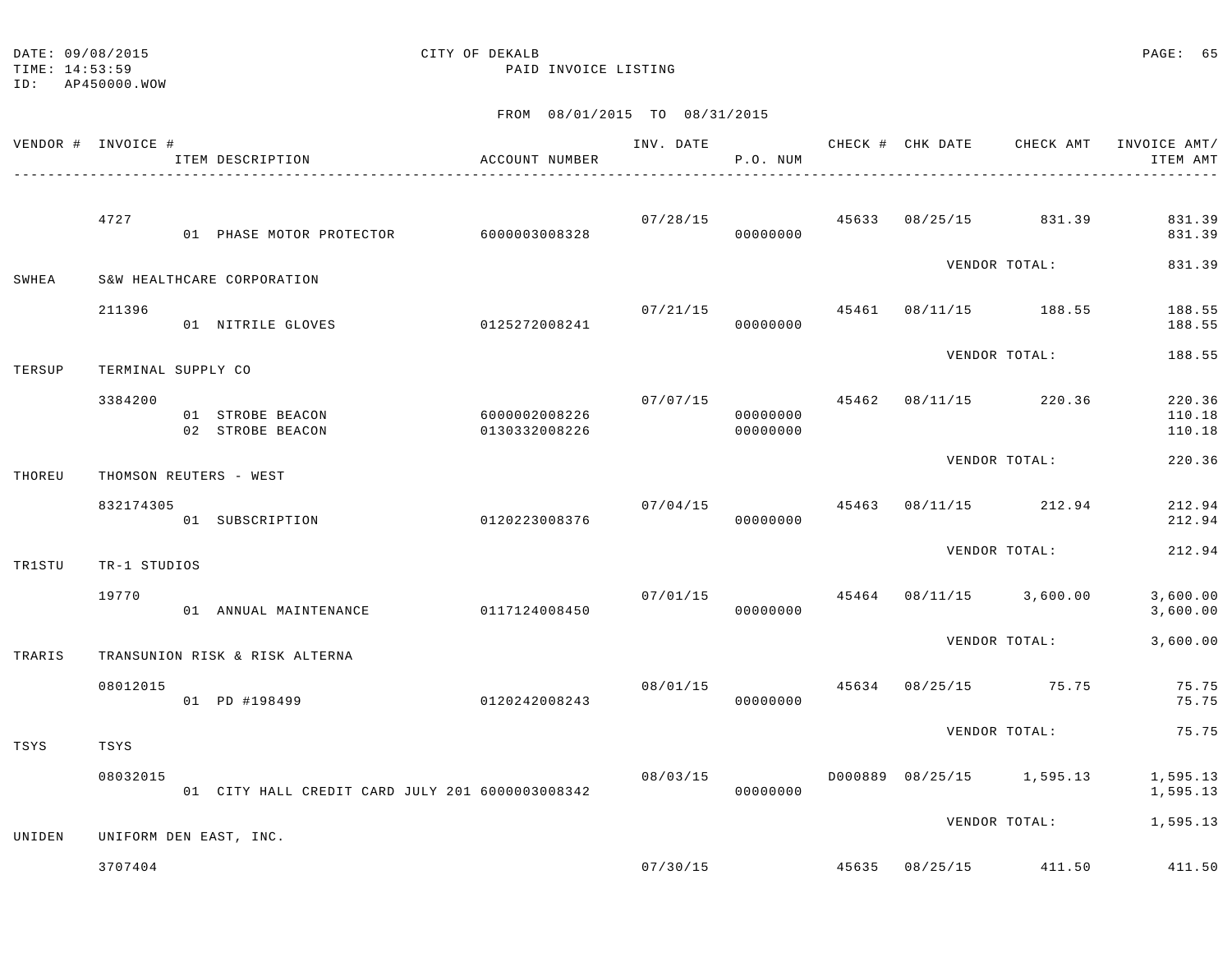DATE:  $09/08/2015$  PAGE: 66

## TIME: 14:53:59 PAID INVOICE LISTING

ID: AP450000.WOW

|        | VENDOR # INVOICE # | ITEM DESCRIPTION                              | ACCOUNT NUMBER |          | P.O. NUM |       |                | INV. DATE 6 1999 CHECK # CHK DATE 6 CHECK AMT INVOICE AMT | ITEM AMT         |
|--------|--------------------|-----------------------------------------------|----------------|----------|----------|-------|----------------|-----------------------------------------------------------|------------------|
|        | 3707404            | 01 ISP PACKAGE - STREIT 0120222008270         |                | 07/30/15 | 00000000 |       |                | 45635 08/25/15 411.50                                     | 411.50<br>411.50 |
|        | 40082              | 01 ISP PACKAGE - LOWERY                       | 0120222008270  | 07/14/15 | 00000000 | 45465 |                | 08/11/15 1,605.60                                         | 412.45<br>412.45 |
|        | 4019801            | 01 ISP PACKAGE/SHIRTS - PARSONS 0120222008270 |                | 07/16/15 | 00000000 | 45465 | 08/11/15       | 1,605.60                                                  | 238.35<br>238.35 |
|        | 4019802            | 01 ISP PACKAGE - PARSONS                      | 0120222008270  | 07/23/15 | 00000000 | 45465 | 08/11/15       | 1,605.60                                                  | 410.27<br>410.27 |
|        | 40474              | 01 ISP PACKAGE - KURTH                        | 0120222008270  | 07/10/15 | 00000000 | 45465 | 08/11/15       | 1,605.60                                                  | 385.92<br>385.92 |
|        | 40783              | 01 LUMEN FLASHLIGHT- PARSONS 0120222008270    |                | 07/23/15 | 00000000 |       |                | 45465 08/11/15 1,605.60                                   | 158.61<br>158.61 |
| UNIREN | UNITED RENTALS     |                                               |                |          |          |       |                | VENDOR TOTAL:                                             | 2,017.10         |
|        | 130498686001       | 01 POLY MESH                                  | 0130332008231  | 08/06/15 | 00000000 |       |                | 45636 08/25/15 37.20                                      | 37.20<br>37.20   |
| UNISHE |                    | UNIVERSITY SHELL, INC.                        |                |          |          |       |                | VENDOR TOTAL:                                             | 37.20            |
|        | 51831              | 01 PD FUEL                                    | 0120212008245  | 07/19/15 | 00000000 |       |                | 45466 08/11/15 27.08                                      | 13.89<br>13.89   |
|        | 51850              | 01 PD FUEL                                    | 0120212008245  | 07/21/15 | 00000000 | 45466 |                | 08/11/15 27.08                                            | 13.19<br>13.19   |
|        | 51863              | 01 PD FUEL                                    | 0120212008245  | 07/22/15 | 00000000 | 45637 | 08/25/15       | 108.02                                                    | 12.25<br>12.25   |
|        | 51906              | 01 PD FUEL                                    | 0120212008245  | 07/28/15 | 00000000 | 45637 | 08/25/15       | 108.02                                                    | 10.10<br>10.10   |
|        | 51957              | 01 PD FUEL                                    | 0120212008245  | 08/04/15 | 00000000 | 45637 | 08/25/15       | 108.02                                                    | 12.08<br>12.08   |
|        | 51961              | 01 PD FUEL                                    | 0120212008245  | 08/05/15 | 00000000 |       | 45637 08/25/15 | 108.02                                                    | 14.61<br>14.61   |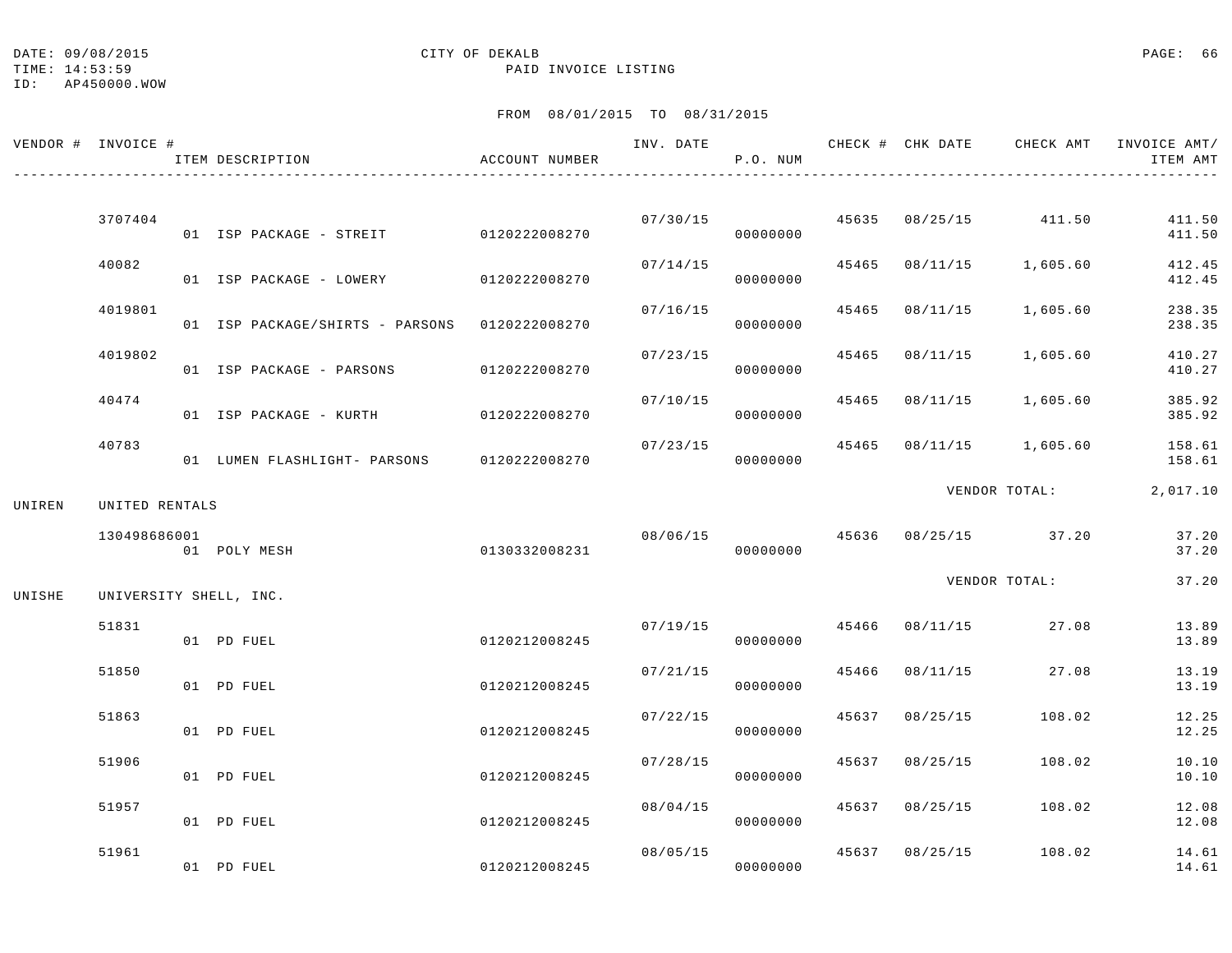TIME: 14:53:59 PAID INVOICE LISTING

ID: AP450000.WOW

|             | VENDOR # INVOICE # | ITEM DESCRIPTION                                                                | ACCOUNT NUMBER                 | INV. DATE | P.O. NUM             |       | CHECK # CHK DATE | CHECK AMT                  | INVOICE AMT/<br>ITEM AMT   |
|-------------|--------------------|---------------------------------------------------------------------------------|--------------------------------|-----------|----------------------|-------|------------------|----------------------------|----------------------------|
|             | 51994              | 01 PD FUEL                                                                      | 0120212008245                  | 08/11/15  | 00000000             |       |                  | 45637 08/25/15 108.02      | 44.66<br>44.66             |
|             | 52009              | 01 PD FUEL                                                                      | 0120212008245                  | 08/12/15  | 00000000             |       |                  | 45637 08/25/15 108.02      | 14.32<br>14.32             |
| UPS         |                    | UNITED PARCEL SERVICE                                                           |                                |           |                      |       |                  | VENDOR TOTAL:              | 135.10                     |
|             | 00007WX103275      | 01 POSTAGE/FREIGHT                                                              | 6000003008305                  | 07/04/15  | 00000000             | 45467 | 08/11/15         | 23.48                      | 2.69<br>2.69               |
|             | 00007WX103285      | 01 POSTAGE/FREIGHT                                                              | 6000003008305                  | 07/11/15  | 00000000             | 45467 | 08/11/15         | 23.48                      | 20.79<br>20.79             |
|             | 00007WX103295      | 01 FRIEGHT<br>02 FRIEGHT                                                        | 0130332008230<br>6000003008305 | 07/18/15  | 00000000<br>00000000 | 45638 | 08/25/15         | 118.49                     | 33.85<br>19.60<br>14.25    |
|             | 00007WX103305      | 01 FREIGHT<br>02 FREIGHT                                                        | 0130332008230<br>6000003008305 | 07/25/15  | 00000000<br>00000000 | 45638 | 08/25/15         | 118.49                     | 84.64<br>72.11<br>12.53    |
| USBANK      |                    | U.S. BANK NATIONAL ASSOCIATION                                                  |                                |           |                      |       |                  | VENDOR TOTAL:              | 141.97                     |
|             | 284464179          | 01 5000332993000 7/29-8/29/15 0120223008310                                     |                                | 08/05/15  | 00000000             |       | 45639 08/25/15   | 664.89                     | 113.76<br>113.76           |
|             | 284564937          | 01 5000326508000 7/30-8/30/15<br>02 5000326508000 AUG 15 LATE FEE 0125263008330 | 0125263008330                  | 08/06/15  | 00000000<br>00000000 | 45639 | 08/25/15         | 664.89                     | 551.13<br>501.03<br>50.10  |
| <b>USPO</b> |                    | UNITED STATES POST OFFICE                                                       |                                |           |                      |       |                  | VENDOR TOTAL:              | 664.89                     |
|             | 08042015           | 01 CROSS CONNECTION PERMIT FEE 6000003008399                                    |                                | 08/04/15  | 00000000             | 45479 |                  | 08/11/15 225.00            | 225.00<br>225.00           |
| <b>VAC</b>  |                    | VOLUNTARY ACTION CENTER                                                         |                                |           |                      |       |                  | VENDOR TOTAL:              | 225.00                     |
|             | 06302015           | 01 OPERATING ASSIST. JULY 2015 0920003008399                                    |                                | 06/30/15  | 00000000             |       |                  | 45505 08/25/15 266,312.47  | 266, 312.47<br>266, 312.47 |
|             | 07142015           |                                                                                 |                                | 07/14/15  |                      | 45370 |                  | 08/11/15 7,963.75 7,963.75 |                            |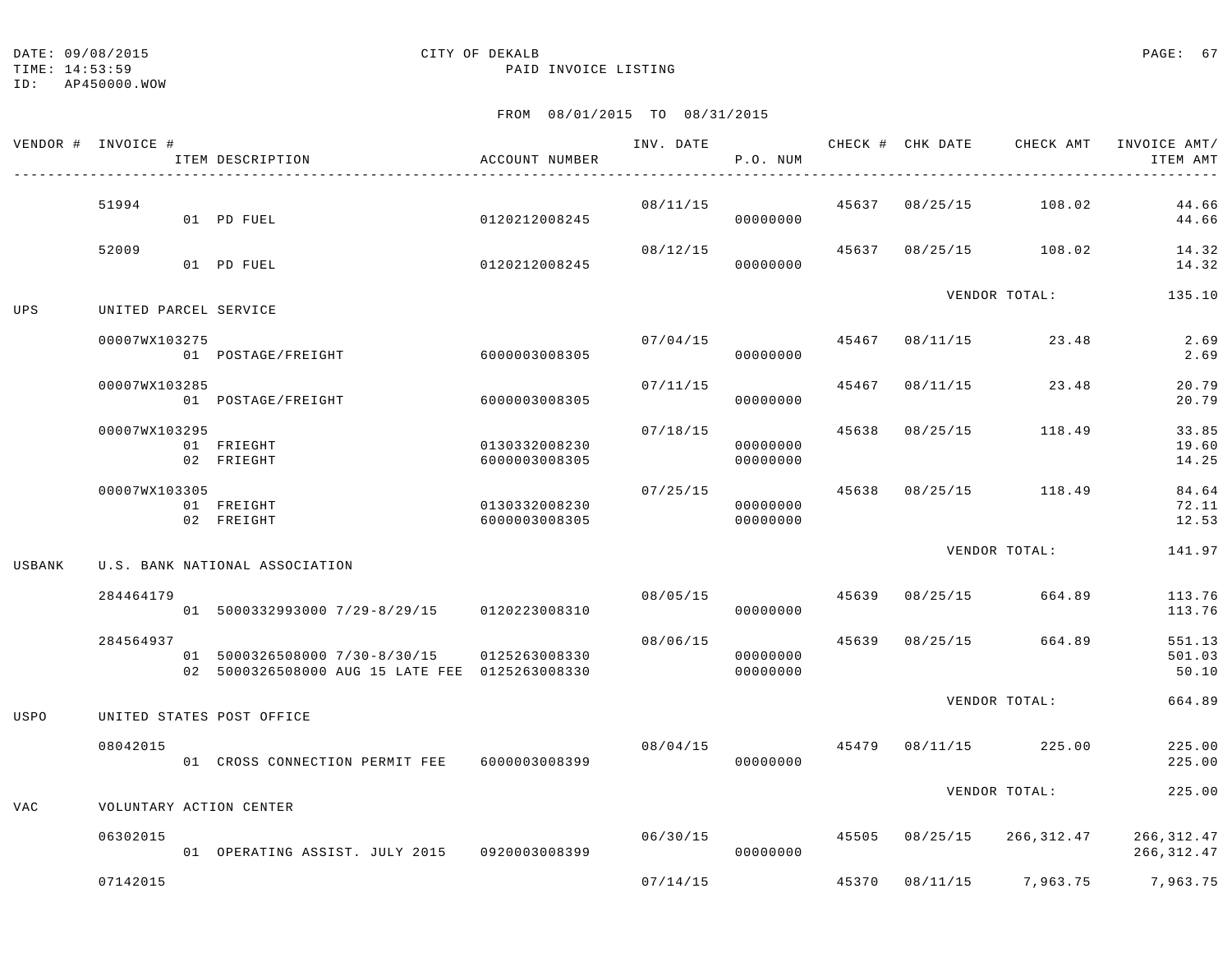| TIME: 14:53:59<br>ID: | AP450000.WOW          |                                                                                                                                                                                                                                                                                                                                                                                        | PAID INVOICE LISTING                                                                                                                                                                                                                                                                                           |           |                                                                                                                                                                                                                      |       |                  |                         |                                                                                                                                                                                                                     |
|-----------------------|-----------------------|----------------------------------------------------------------------------------------------------------------------------------------------------------------------------------------------------------------------------------------------------------------------------------------------------------------------------------------------------------------------------------------|----------------------------------------------------------------------------------------------------------------------------------------------------------------------------------------------------------------------------------------------------------------------------------------------------------------|-----------|----------------------------------------------------------------------------------------------------------------------------------------------------------------------------------------------------------------------|-------|------------------|-------------------------|---------------------------------------------------------------------------------------------------------------------------------------------------------------------------------------------------------------------|
|                       |                       |                                                                                                                                                                                                                                                                                                                                                                                        | FROM 08/01/2015 TO 08/31/2015                                                                                                                                                                                                                                                                                  |           |                                                                                                                                                                                                                      |       |                  |                         |                                                                                                                                                                                                                     |
|                       | VENDOR # INVOICE #    | ITEM DESCRIPTION                                                                                                                                                                                                                                                                                                                                                                       | ACCOUNT NUMBER                                                                                                                                                                                                                                                                                                 | INV. DATE | P.O. NUM                                                                                                                                                                                                             |       | CHECK # CHK DATE | CHECK AMT               | INVOICE AMT/<br>ITEM AMT                                                                                                                                                                                            |
|                       | 07142015              | 01 HUMAN SRVCS 4TH QTR FY15 0110103008307                                                                                                                                                                                                                                                                                                                                              |                                                                                                                                                                                                                                                                                                                | 07/14/15  | 00000000                                                                                                                                                                                                             |       |                  |                         | 45370 08/11/15 7,963.75 7,963.75<br>7,963.75                                                                                                                                                                        |
| VERLON                | VERIZON LONG DISTANCE |                                                                                                                                                                                                                                                                                                                                                                                        |                                                                                                                                                                                                                                                                                                                |           |                                                                                                                                                                                                                      |       |                  | VENDOR TOTAL:           | 274, 276. 22                                                                                                                                                                                                        |
|                       | 08012015              | 01 PHONE CHRGS - ACCOUNT LEVEL<br>02 PHONE CHRGS - DIRECT DIAL<br>03 PHONE CHRGS - ADMIN SRVCS<br>04 PHONE CHRGS - ARPT<br>05 PHONE CHRGS - FIRE<br>06 PHONE CHRGS - POLICE<br>07 PHONE CHRGS - PUB WORKS<br>08 PHONE CHRGS - YSB                                                                                                                                                      | 0135003008337<br>0135003008337<br>0135003008337<br>6500003008337<br>0125263008337<br>0120213008337<br>0130313008337<br>0135003008337                                                                                                                                                                           | 08/01/15  | 00000000<br>00000000<br>00000000<br>00000000<br>00000000<br>00000000<br>00000000<br>00000000                                                                                                                         |       |                  | 45640 08/25/15 153.43   | 153.43<br>3.85<br>1.76<br>131.98<br>5.93<br>0.20<br>2.17<br>0.04<br>7.50                                                                                                                                            |
| VERWIR                | VERIZON WIRELESS      |                                                                                                                                                                                                                                                                                                                                                                                        |                                                                                                                                                                                                                                                                                                                |           |                                                                                                                                                                                                                      |       |                  | VENDOR TOTAL:           | 153.43                                                                                                                                                                                                              |
|                       | 9729811149C           | 01 WIRELESS CHRGS<br>02 WIRELESS CHRGS<br>03 WIRELESS CHRGS<br>04 WIRELESS CHRGS<br>05 WIRELESS CHRGS<br>06 WIRELESS CHRGS<br>07 WIRELESS CHRGS<br>08 WIRELESS CHRGS<br>09 WIRELESS CHRGS<br>10 WIRELESS CHRGS<br>11 WIRELESS CHRGS<br>12 WIRELESS CHRGS<br>13 WIRELESS CHRGS<br>14 WIRELESS CHRGS<br>15 WIRELESS CHRGS<br>16 WIRELESS CHRGS<br>17 WIRELESS CHRGS<br>18 WIRELESS CHRGS | 0115153008337<br>6500003008337<br>0132133008337<br>0132103008337<br>0900002008285<br>0130353008337<br>0117123008337<br>0125263008337<br>0115173008337<br>0117123008337<br>0110103008337<br>0120213008337<br>0132113008337<br>0130313008337<br>0117123008337<br>0130313008337<br>6000003008337<br>6000006008580 | 08/04/15  | 00000000<br>00000000<br>00000000<br>00000000<br>00000000<br>00000000<br>00000000<br>00000000<br>00000000<br>00000000<br>00000000<br>00000000<br>00000000<br>00000000<br>00000000<br>00000000<br>00000000<br>00000000 |       |                  | 45642 08/25/15 5,120.04 | $-647.41$<br>$-89.77$<br>25.87<br>4.52<br>$-21.75$<br>$-34.32$<br>$-50.02$<br>$-26.91$<br>$-398.42$<br>$-26.91$<br>$-106.93$<br>$-26.91$<br>$-999.05$<br>$-58.34$<br>$-26.91$<br>6.65<br>321.46<br>300.35<br>559.98 |
|                       | 9746788062            | 01 WIRELESS CHRGS ADMIN<br>02 WIRELESS CHRGS ARPT<br>03 WIRELESS CHRGS BLDG                                                                                                                                                                                                                                                                                                            | 0115153008337<br>6500003008337<br>0132133008337                                                                                                                                                                                                                                                                | 07/04/15  | 00000000<br>00000000<br>00000000                                                                                                                                                                                     | 45371 |                  | 08/11/15 7,317.62       | 7,317.62<br>199.37<br>80.49<br>0.20                                                                                                                                                                                 |

04 WIRELESS CHRGS COMDEV 0132103008337 00000000 59.79

DATE: 09/08/2015 CITY OF DEKALB PAGE: 68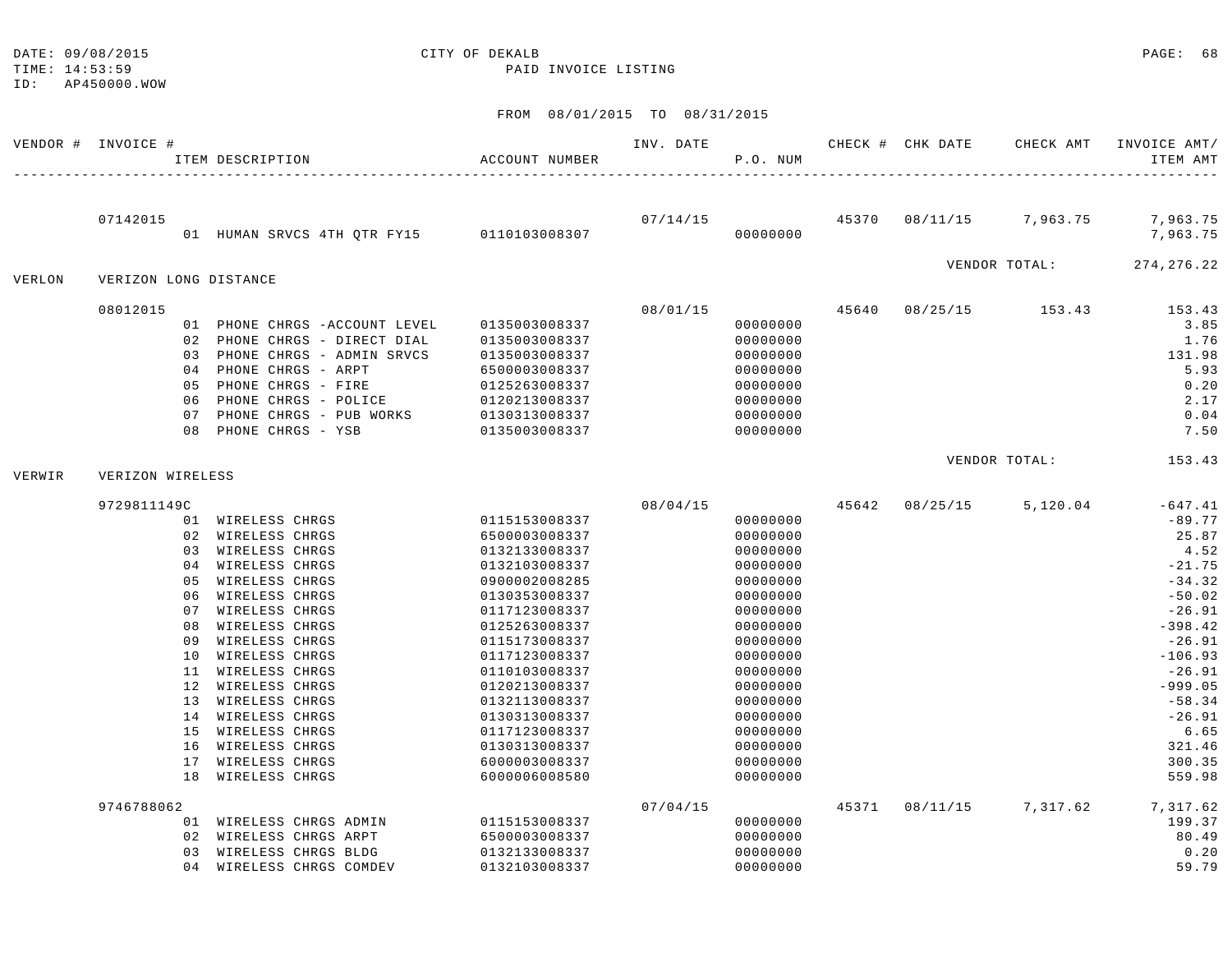TIME: 14:53:59 PAID INVOICE LISTING

ID: AP450000.WOW

| VENDOR # INVOICE # | ITEM DESCRIPTION        |  | ACCOUNT NUMBER                                                                  | INV. DATE | P.O. NUM |  | CHECK # CHK DATE     CHECK AMT   INVOICE AMT/ | ITEM AMT |
|--------------------|-------------------------|--|---------------------------------------------------------------------------------|-----------|----------|--|-----------------------------------------------|----------|
| 9746788062         |                         |  |                                                                                 | 07/04/15  |          |  | 45371 08/11/15 7,317.62 7,317.62              |          |
|                    |                         |  | 05 WIRELESS CHRGS DSATS 0900002008285                                           |           | 00000000 |  |                                               | 76.02    |
|                    | 06 WIRELESS CHRGS ENG   |  | 0130353008337                                                                   |           | 00000000 |  |                                               | 126.44   |
|                    | 07 WIRELESS CHRGS FIN   |  | 0117123008337                                                                   |           | 00000000 |  |                                               | 59.79    |
|                    | 08 WIRELESS CHRGS FIRE  |  | 0125263008337                                                                   |           | 00000000 |  |                                               | 1,074.82 |
| 09                 | WIRELESS CHRGS HR       |  | 0115173008337                                                                   |           | 00000000 |  |                                               | 59.79    |
|                    | 10 WIRELESS CHRGS IT    |  | 0117123008337                                                                   |           | 00000000 |  |                                               | 237.38   |
|                    | 11 WIRELESS CHRGS MAYOR |  | 0110103008337                                                                   |           | 00000000 |  |                                               | 59.79    |
|                    | 12 WIRELESS CHRGS PD    |  | 0120213008337                                                                   |           | 00000000 |  |                                               | 3,401.07 |
|                    | 13 WIRELESS CHRGS PLNNG |  | 0132113008337                                                                   |           | 00000000 |  |                                               | 129.58   |
|                    | 14 WIRELESS CHRGS STR   |  | 0130313008337                                                                   |           | 00000000 |  |                                               | 457.08   |
|                    | 15 WIRELESS CHRGS SPARE |  | 0117123008337                                                                   |           | 00000000 |  |                                               | 7.93     |
|                    | 16 WIRELESS CHRGS WTR   |  | 6000003008337                                                                   |           | 00000000 |  |                                               | 394.57   |
|                    |                         |  | 17 WIRELESS CHRGS EQUIPMENT 0132102008204<br>18 WIRELESS CHRGS PW 0130313008337 |           | 00000000 |  |                                               | 833.72   |
|                    |                         |  |                                                                                 |           | 00000000 |  |                                               | 59.79    |
| 9750118450         |                         |  |                                                                                 | 08/04/15  |          |  | 45642 08/25/15 5,120.04 2,612.27              |          |
|                    | 01 WIRELESS CHRGS       |  | 0132103008337                                                                   |           | 00000000 |  |                                               | 70.58    |
|                    | 02 WIRELESS CHRGS       |  | 0115153008337                                                                   |           | 00000000 |  |                                               | 141.15   |
|                    | 03 WIRELESS CHRGS       |  | 0130353008337                                                                   |           | 00000000 |  |                                               | 70.58    |
|                    | 04 WIRELESS CHRGS       |  | 0125263008337                                                                   |           | 00000000 |  |                                               | 211.73   |
| 05                 | WIRELESS CHRGS          |  | 0117123008337                                                                   |           | 00000000 |  |                                               | 142.09   |
| 06                 | WIRELESS CHRGS          |  | 0120213008337                                                                   |           | 00000000 |  |                                               | 1,552.67 |
|                    | 07 WIRELESS CHRGS       |  | 0132113008337                                                                   |           | 00000000 |  |                                               | 70.58    |
| 08                 | WIRELESS CHRGS          |  | 0130313008337                                                                   |           | 00000000 |  |                                               | 70.58    |
| 09                 | WIRELESS CHRGS          |  | 0130313008337                                                                   |           | 00000000 |  |                                               | 70.58    |
| 10                 | WIRELESS CHRGS          |  | 6000003008337                                                                   |           | 00000000 |  |                                               | 141.15   |
|                    | 11 WIRELESS CHRGS       |  | 0117113008337                                                                   |           | 00000000 |  |                                               | 70.58    |
| 9750118451         |                         |  |                                                                                 | 08/04/15  |          |  | 45642 08/25/15 5,120.04 1,979.85              |          |
|                    | 01 WIRELESS CHRGS       |  | 6500003008337                                                                   |           | 00000000 |  |                                               | 71.87    |
|                    | 02 WIRELESS CHRGS       |  | 0115153008337                                                                   |           | 00000000 |  |                                               | 71.87    |
|                    | 03 WIRELESS CHRGS       |  | 0130353008337                                                                   |           | 00000000 |  |                                               | 71.87    |
| 04                 | WIRELESS CHRGS          |  | 0125263008337                                                                   |           | 00000000 |  |                                               | 347.83   |
| 05                 | WIRELESS CHRGS          |  | 0115173008337                                                                   |           | 00000000 |  |                                               | 71.87    |
|                    | 06 WIRELESS CHRGS       |  | 0117123008337                                                                   |           | 00000000 |  |                                               | 71.87    |
|                    | 07 WIRELESS CHRGS       |  | 0110103008337                                                                   |           | 00000000 |  |                                               | 71.87    |
| 08                 | WIRELESS CHRGS          |  | 0120213008337                                                                   |           | 00000000 |  |                                               | 858.06   |
| 09                 | WIRELESS CHRGS          |  | 0132113008337                                                                   |           | 00000000 |  |                                               | 71.87    |
| 10                 | WIRELESS CHRGS          |  | 0130313008337                                                                   |           | 00000000 |  |                                               | 210.99   |
|                    | 11 WIRELESS CHRGS       |  | 6000003008337                                                                   |           | 00000000 |  |                                               | 59.88    |
| 9750118452         |                         |  |                                                                                 | 08/04/15  |          |  | 45642 08/25/15 5,120.04 1,175.33              |          |
|                    | 01 WIRELESS CHRGS       |  | 0900002008285                                                                   |           | 00000000 |  |                                               | 56.97    |
|                    | 02 WIRELESS CHRGS       |  | 0125263008337                                                                   |           | 00000000 |  |                                               | 522.39   |
|                    | 03 WIRELESS CHRGS       |  | 0117123008337                                                                   |           | 00000000 |  |                                               | 47.08    |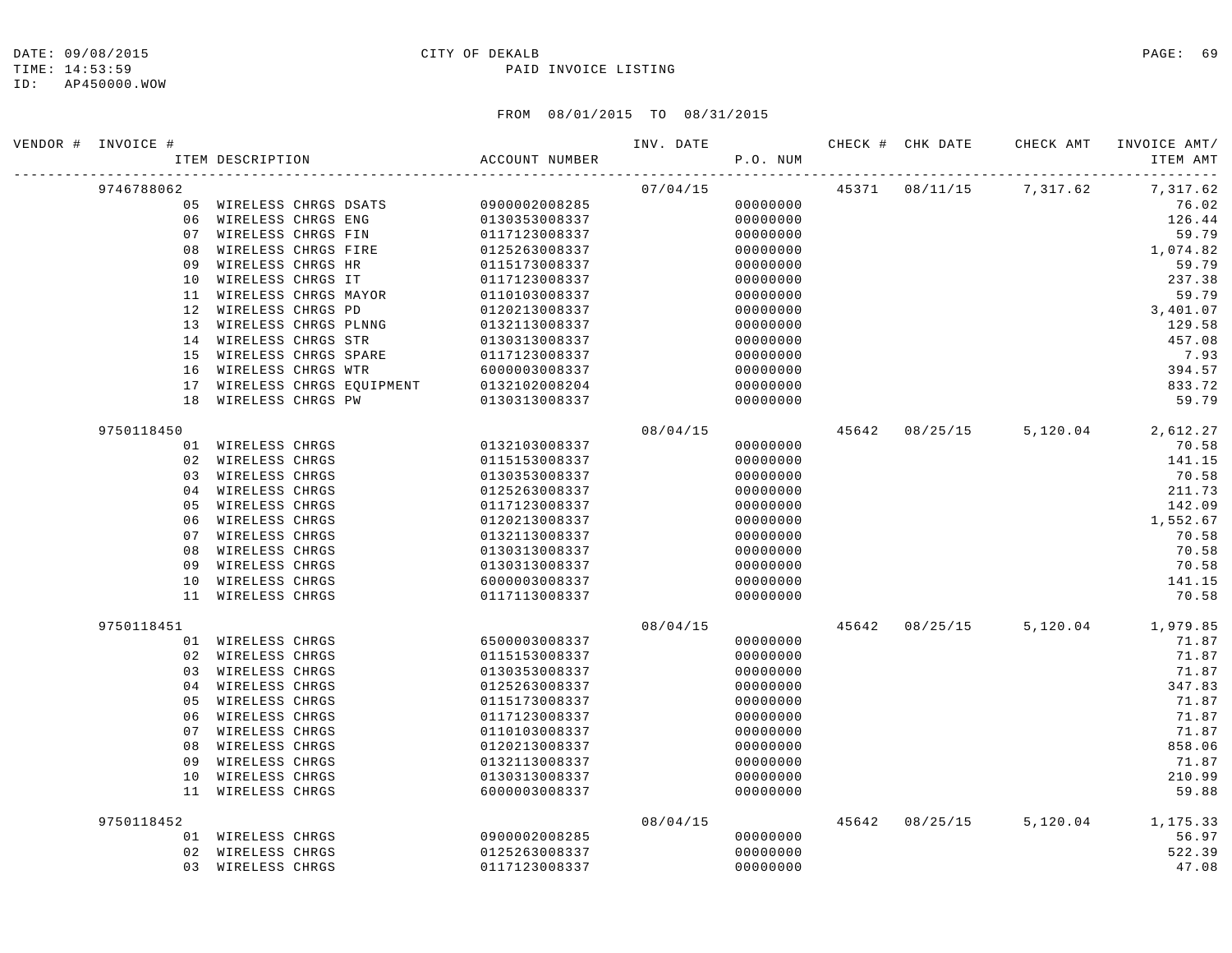TIME: 14:53:59 PAID INVOICE LISTING

## ID: AP450000.WOW

|         | VENDOR # INVOICE #       | ITEM DESCRIPTION                       | ACCOUNT NUMBER                 | INV. DATE | P.O. NUM             |       |                |                                       | CHECK # CHK DATE CHECK AMT INVOICE AMT/<br>ITEM AMT |
|---------|--------------------------|----------------------------------------|--------------------------------|-----------|----------------------|-------|----------------|---------------------------------------|-----------------------------------------------------|
|         | 9750118452               | 04 WIRELESS CHRGS<br>05 WIRELESS CHRGS | 0120213008337<br>6000003008337 | 08/04/15  | 00000000<br>00000000 |       |                |                                       | 45642 08/25/15 5,120.04 1,175.33<br>520.40<br>28.49 |
| VULMAT  | VULCAN MATERIALS COMPANY |                                        |                                |           |                      |       |                |                                       | VENDOR TOTAL: 12,437.66                             |
|         | 30949876                 | 01 STONE MATERIAL                      | 6000002008228                  | 06/30/15  | 00000000             |       |                |                                       | 45372 08/11/15 158.40 158.40<br>158.40              |
| WALLTD  | WALT LTD.                |                                        |                                |           |                      |       |                | VENDOR TOTAL:                         | 158.40                                              |
|         | 38269                    | 01 REPLACEMENT TOOL 0125272008295      |                                |           | 00000000             |       |                | $07/15/15$ 45468 $08/11/15$ 75.00     | 75.00<br>75.00                                      |
| WALMART | WALMART COMMUNITY/GEMB   |                                        |                                |           |                      |       |                | VENDOR TOTAL:                         | 75.00                                               |
|         | 519100450944             | 01 OSHKOSH AIRSHOW SUPPLIES            | 6500003008373                  | 07/10/15  | 00000000             |       | 45469 08/11/15 | 355.29                                | 124.44<br>124.44                                    |
|         | 519700516645             | 01 OSHKOSH AIRSHOW SUPPLIES            | 6500003008373                  | 07/15/15  | 00000000             | 45469 | 08/11/15       | 355.29                                | 69.78<br>69.78                                      |
|         | 520000650099             | 01 OSHKOSH AIRSHOW SUPPLIES            | 6500003008373                  | 07/19/15  | 00000000             | 45469 | 08/11/15       | 355.29                                | 37.07<br>37.07                                      |
|         | 5202006000074            | 01 OSHKOSH AIRSHOW SUPPLIES            | 6500003008373                  | 07/21/15  | 00000000             | 45469 | 08/11/15       | 355.29                                | 75.38<br>75.38                                      |
|         | 520300036841             | 01 OSHKOSH AIRSHOW SUPPLIES            | 6500003008373                  | 07/22/15  | 00000000             | 45469 | 08/11/15       | 355.29                                | 48.62<br>48.62                                      |
|         | 520500290097             | 01 OSHKOSH SUPPLIES                    | 6500003008373                  | 07/24/15  | 00000000             |       |                | 45643 08/25/15 191.98                 | 52.91<br>52.91                                      |
|         | 521100880889             | 01 KITCHEN SUPPLIES                    | 0130332008219                  |           | 07/30/15<br>00000000 | 45643 |                | 08/25/15 191.98                       | 83.51<br>83.51                                      |
|         | 521500850834             | 01 KITCHEN SUPPLIES                    | 0120222008299                  | 08/03/15  | 00000000             |       |                | 45643 08/25/15 191.98                 | 55.56<br>55.56                                      |
| WARDIR  | WAREHOUSE DIRECT INC     |                                        |                                |           |                      |       |                | VENDOR TOTAL:                         | 547.27                                              |
|         | 27272480                 |                                        |                                |           |                      |       |                | $06/12/15$ $45373$ $08/11/15$ $33.41$ | 33.41                                               |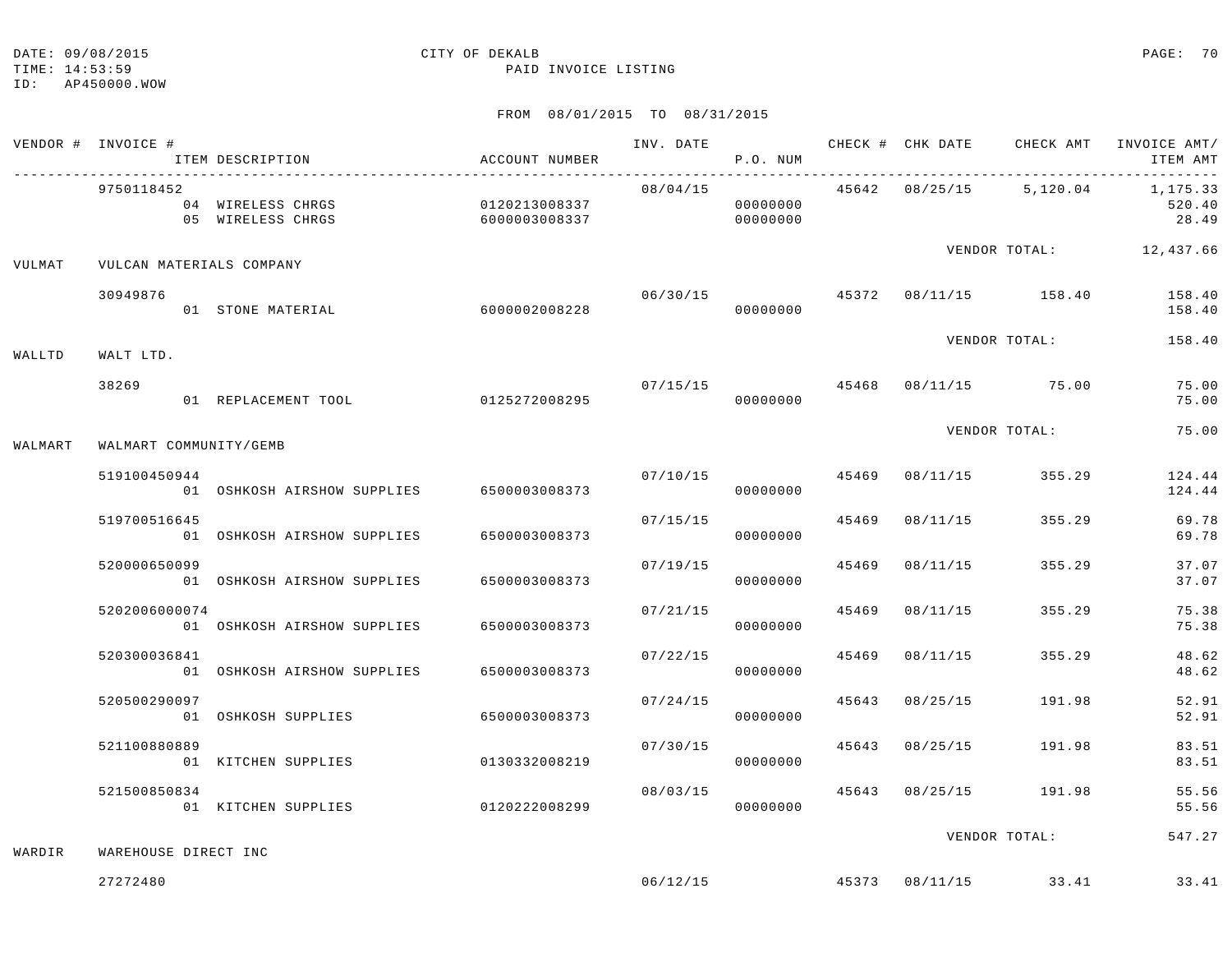TIME: 14:53:59 PAID INVOICE LISTING

ID: AP450000.WOW

|        | VENDOR # INVOICE # | ITEM DESCRIPTION                          | ACCOUNT NUMBER                 | INV. DATE | P.O. NUM                   |               |                | CHECK # CHK DATE CHECK AMT | INVOICE AMT/<br>ITEM AMT |
|--------|--------------------|-------------------------------------------|--------------------------------|-----------|----------------------------|---------------|----------------|----------------------------|--------------------------|
|        | 27272480           | 01 OFFICE SUPPLIES<br>02 OFFICE SUPPLIES  | 0130352008204<br>0132102008204 | 06/12/15  | 00000000<br>00000000       |               | 45373 08/11/15 | 33.41                      | 33.41<br>16.71<br>16.70  |
|        | 27602790           | 01 OFFICE SUPPLIES                        | 0117112008204                  | 07/17/15  | 00000000                   | 45644         |                | 08/25/15 154.11            | 87.62<br>87.62           |
|        | 27688120           | 01 OFFICE SUPPLIES                        | 0115152008204                  | 07/27/15  | 00000000                   |               |                | 45644 08/25/15 154.11      | 66.49<br>66.49           |
| WASMAN | WASTE MANAGEMENT   |                                           |                                |           |                            |               | VENDOR TOTAL:  | 187.52                     |                          |
|        | 0700003008346      | 01 REFUSE CHRGS JUNE 2015 0700003008346   |                                | 07/16/15  | 00000000                   |               |                | 45374 08/11/15 167,723.22  | 167,723.22<br>167,723.22 |
| WASTE  | WASTE MANAGEMENT   |                                           |                                |           | VENDOR TOTAL:              |               |                | 167,723.22                 |                          |
|        | 331078720116       | 01 ROLLOFF JULY 2015 0700003008346        |                                | 08/01/15  | 00000000                   | 45645         |                | 08/25/15 5,015.45          | 5,015.45<br>5,015.45     |
|        | 347040620119       | 01 ROLL OFF CHRGS JUNE 2015 0700003008346 |                                | 07/01/15  | 00000000                   | 45375         |                | 08/11/15 20.00             | 20.00<br>20.00           |
| WDKBFM | $WDKB-FM$          |                                           |                                |           |                            |               | VENDOR TOTAL:  | 5,035.45                   |                          |
|        | 1125000020000      | 01 STRATEGIC PLAN ADVERTISING             | 0115153008373                  | 07/31/15  | 00000000                   |               |                | 45646 08/25/15 540.00      | 540.00<br>540.00         |
| WILHAN |                    | WILLIAM E. HANNA SURVEYORS                |                                |           |                            |               | VENDOR TOTAL:  | 540.00                     |                          |
|        | 25154              | 01 SURVEY 622 W LINCOLN HWY 0130353008331 |                                |           | 06/26/15 45506<br>00000000 |               |                | 08/25/15 550.00            | 550.00<br>550.00         |
| WILRYA | RYAN WILKENS       |                                           |                                |           |                            | VENDOR TOTAL: |                | 550.00                     |                          |
|        | 07302015           | 01 SWAT TRAINING MEAL REIMB               | 0120223008376                  | 07/30/15  | 00000000                   |               |                | D000890 08/25/15 30.00     | 30.00<br>30.00           |
|        |                    |                                           |                                |           |                            |               |                | VENDOR TOTAL:              | 30.00                    |